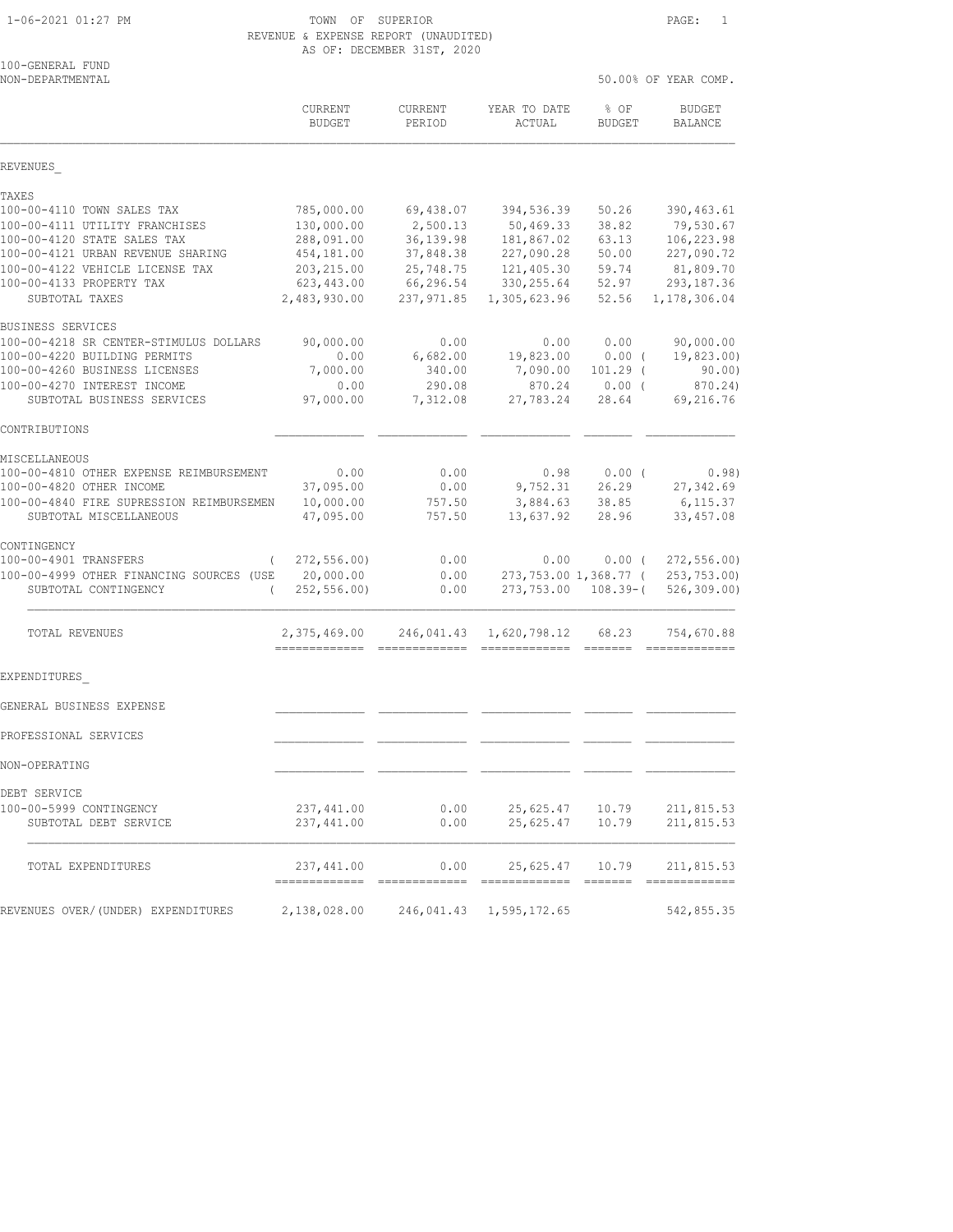# $1-06-2021$   $01:27$  PM  $\hbox{TOWN}$  of SUPERIOR  $\hbox{PAGE:}$  2 REVENUE & EXPENSE REPORT (UNAUDITED)

|                                       | novonoo w ontonoo notont (onnopitop)<br>AS OF: DECEMBER 31ST, 2020 |                   |                        |                         |                                 |
|---------------------------------------|--------------------------------------------------------------------|-------------------|------------------------|-------------------------|---------------------------------|
| 100-GENERAL FUND<br>MAYOR AND COUNCIL |                                                                    |                   |                        |                         | 50.00% OF YEAR COMP.            |
|                                       | CURRENT<br><b>BUDGET</b>                                           | CURRENT<br>PERIOD | YEAR TO DATE<br>ACTUAL | $8$ OF<br><b>BUDGET</b> | <b>BUDGET</b><br><b>BALANCE</b> |
|                                       |                                                                    |                   |                        |                         |                                 |
| EXPENDITURES                          |                                                                    |                   |                        |                         |                                 |
| PERSONEL                              |                                                                    |                   |                        |                         |                                 |
| 100-01-5100 SALARIES                  | 15,600.00                                                          | 0.00              | 0.00                   | 0.00                    | 15,600.00                       |
| 100-01-5151 FICA                      | 967.20                                                             | 0.00              | 0.00                   | 0.00                    | 967.20                          |
| 100-01-5152 MEDICARE                  | 226.20                                                             | 0.00              | 0.00                   | 0.00                    | 226.20                          |
| SUBTOTAL PERSONEL                     | 16,793.40                                                          | 0.00              | 0.00                   | 0.00                    | 16,793.40                       |
| SUPPLIES                              |                                                                    |                   |                        |                         |                                 |
| 100-01-5299 OPERATING SUPPLIES        | 0.00                                                               | 2,505.00          | 9,015.00               | $0.00$ (                | 9,015.00                        |
| SUBTOTAL SUPPLIES                     | 0.00                                                               | 2,505.00          | 9,015.00               | $0.00$ (                | 9,015.00                        |
| UTILITIES                             |                                                                    |                   |                        |                         |                                 |
| 100-01-5350 TELEPHONE                 | 4,500.00                                                           | 283.50            | 1,737.97 38.62         |                         | 2,762.03                        |
| SUBTOTAL UTILITIES                    | 4,500.00                                                           | 283.50            | 1,737.97               | 38.62                   | 2,762.03                        |
| GENERAL BUSINESS EXPENSE              |                                                                    |                   |                        |                         |                                 |
| 100-01-5420 DUES & SUBSCRIPTIONS      | 7,000.00                                                           | 0.00              | 5,972.00               | 85.31                   | 1,028.00                        |
| 100-01-5425 CONFERENCES & TRAINING    | 2,000.00                                                           | 0.00              | 264.00                 | 13.20                   | 1,736.00                        |
| 100-01-5470 TRAVEL                    | 8,000.00                                                           | 0.00              | 0.00                   | 0.00                    | 8,000.00                        |
| SUBTOTAL GENERAL BUSINESS EXPENSE     | 17,000.00                                                          | 0.00              | 6,236.00               | 36.68                   | 10,764.00                       |
| PROFESSIONAL SERVICES                 |                                                                    |                   |                        |                         |                                 |

| TOTAL EXPENDITURES                 | 38,293.40 | 2,788.50                            | 16,988.97 44.37 |  | 21,304.43  |
|------------------------------------|-----------|-------------------------------------|-----------------|--|------------|
| REVENUES OVER/(UNDER) EXPENDITURES |           | 38,293.40) ( 2,788.50) ( 16,988.97) |                 |  | 21,304.43) |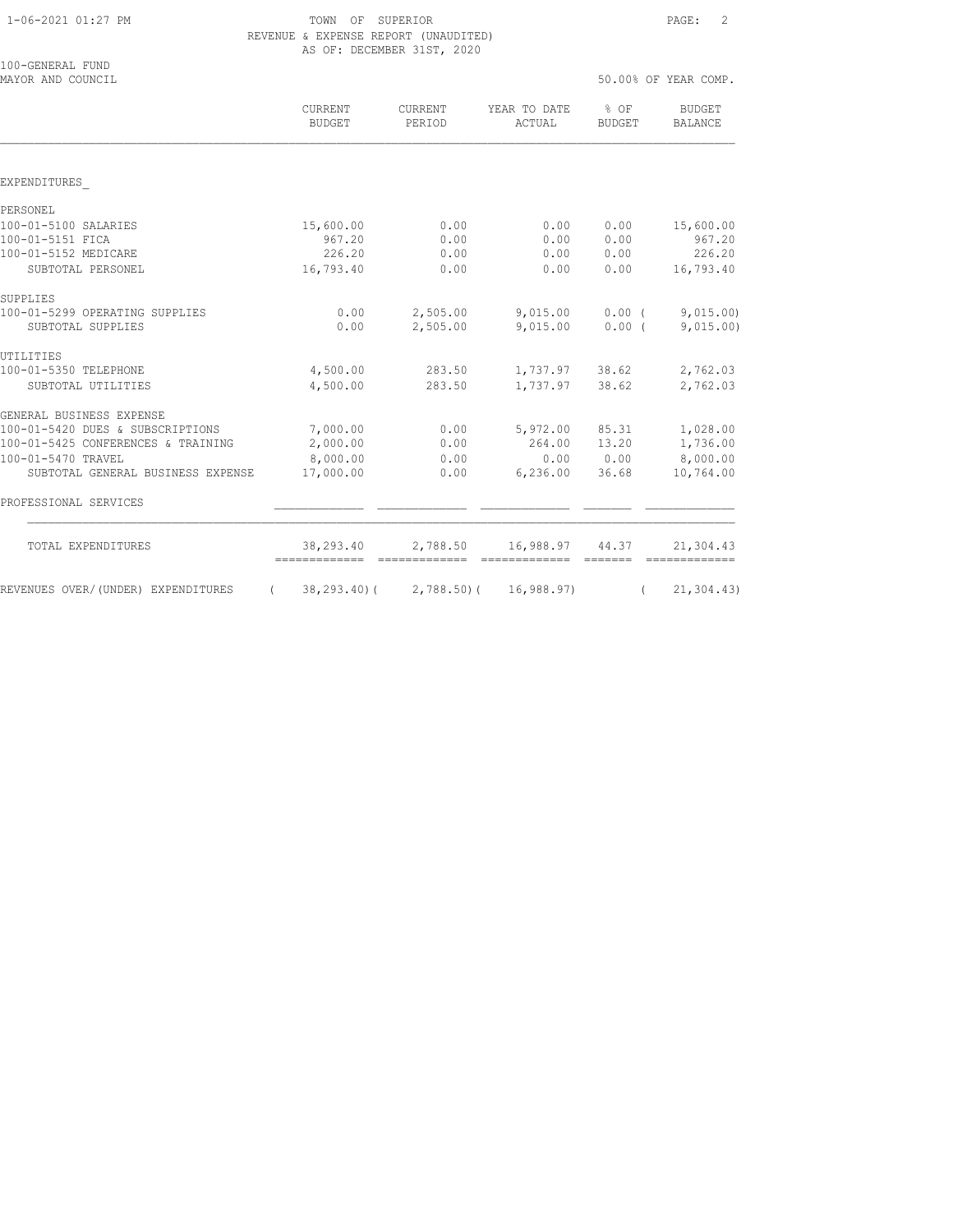TOWN OF SUPERIOR PAGE: 3 REVENUE & EXPENSE REPORT (UNAUDITED) AS OF: DECEMBER 31ST, 2020

| 100-GENERAL FUND<br>TOWN MANAGER               |                          |                   |                        |                       | 50.00% OF YEAR COMP.            |
|------------------------------------------------|--------------------------|-------------------|------------------------|-----------------------|---------------------------------|
|                                                | CURRENT<br><b>BUDGET</b> | CURRENT<br>PERIOD | YEAR TO DATE<br>ACTUAL | % OF<br><b>BUDGET</b> | <b>BUDGET</b><br><b>BALANCE</b> |
|                                                |                          |                   |                        |                       |                                 |
| EXPENDITURES                                   |                          |                   |                        |                       |                                 |
| PERSONEL                                       |                          |                   |                        |                       |                                 |
| 100-02-5100 SALARIES                           | 88,217.00                | 2,769.23          | 35,390.76              | 40.12                 | 52,826.24                       |
| 100-02-5151 FICA                               | 5,469.00                 | 171.69            | 2,194.22               | 40.12                 | 3,274.78                        |
| 100-02-5152 MEDICARE                           | 1,279.00                 | 40.15             | 513.14                 | 40.12                 | 765.86                          |
| 100-02-5153 STATE UNEMPLOYMENT                 | 120.00                   | 0.00              | 20.52                  | 17.10                 | 99.48                           |
| 100-02-5154 WORKERS COMP INSURANCE             | 233.00                   | 0.00              | 0.00                   | 0.00                  | 233.00                          |
| 100-02-5161 ARIZONA STATE RETIREMENT           | 10,780.00                | 338.40            | 4,060.80               | 37.67                 | 6,719.20                        |
| 100-02-5162 LIFE INSURANCE                     | 64.00                    | 6.70              | 46.90                  | 73.28                 | 17.10                           |
| 100-02-5163 HEALTH INSURANCE                   | 21,570.00                | 1,348.10          | 9,436.70               | 43.75                 | 12, 133.30                      |
| 100-02-5164 DENTAL INSURANCE                   | 303.00                   | 31.58             | 154.66                 | 51.04                 | 148.34                          |
| SUBTOTAL PERSONEL                              | 128,035.00               | 4,705.85          | 51,817.70              | 40.47                 | 76, 217.30                      |
| SUPPLIES                                       |                          |                   |                        |                       |                                 |
| 100-02-5299 OPERATING SUPPLIES                 | 0.00                     | 3.98              | 3.98                   | $0.00$ (              | 3.98)                           |
| SUBTOTAL SUPPLIES                              | 0.00                     | 3.98              | 3.98                   | 0.00(                 | 3.98)                           |
| UTILITIES                                      |                          |                   |                        |                       |                                 |
| 100-02-5350 TELEPHONE                          | 0.00                     | 103.24            | 431.33                 | 0.00(                 | 431.33)                         |
| SUBTOTAL UTILITIES                             | 0.00                     | 103.24            | 431.33                 | 0.00(                 | 431.33)                         |
| GENERAL BUSINESS EXPENSE                       |                          |                   |                        |                       |                                 |
| 100-02-5425 CONFERENCE & TRAINING              | 4,000.00                 | 0.00              | 0.00                   | 0.00                  | 4,000.00                        |
| 100-02-5470 TRAVEL                             | 1,000.00                 | 0.00              | 0.00                   | 0.00                  | 1,000.00                        |
| SUBTOTAL GENERAL BUSINESS EXPENSE              | 5,000.00                 | 0.00              | 0.00                   | 0.00                  | 5,000.00                        |
| REPAIR/MAINTENANCE                             |                          |                   |                        |                       |                                 |
| DEBT SERVICE                                   |                          |                   |                        |                       |                                 |
| 100-02-5999 CONTINGENCY FUND                   | 0.00                     | 2,381.71          | 13,322.26              | $0.00$ (              | 13,322.26                       |
| SUBTOTAL DEBT SERVICE                          | 0.00                     | 2,381.71          | 13,322.26              | $0.00$ (              | 13, 322, 26)                    |
| TOTAL EXPENDITURES                             | 133,035.00               | 7,194.78          | 65,575.27              | 49.29                 | 67,459.73                       |
| REVENUES OVER/(UNDER) EXPENDITURES<br>$\left($ | 133,035.00(              | 7,194.78)(        | 65, 575.27             | $\left($              | 67, 459.73                      |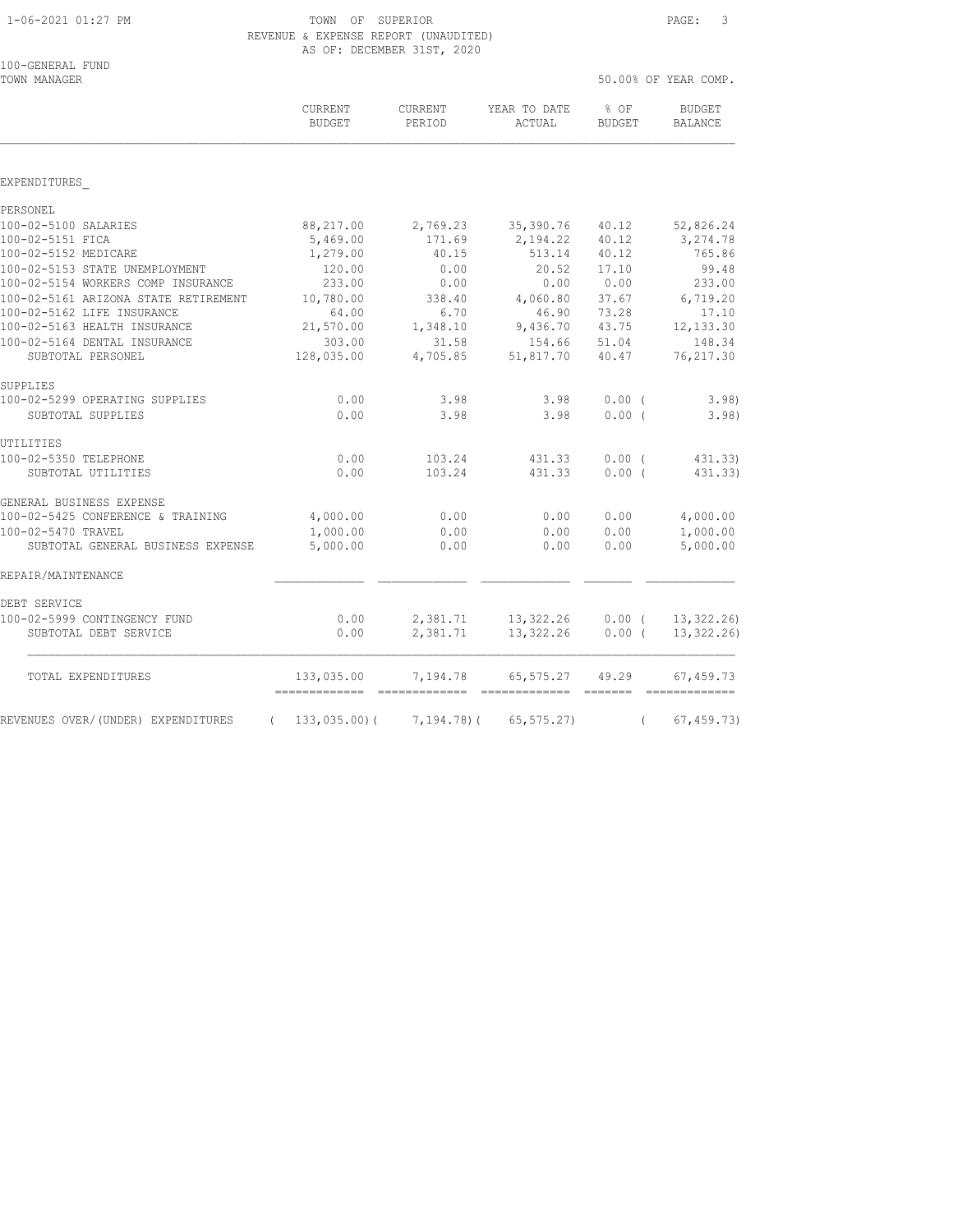| 1-06-2021 01:27 PM                 | TOWN<br>OF               | SUPERIOR<br>REVENUE & EXPENSE REPORT (UNAUDITED)<br>AS OF: DECEMBER 31ST, 2020 |                        |                  | PAGE:<br>4           |
|------------------------------------|--------------------------|--------------------------------------------------------------------------------|------------------------|------------------|----------------------|
| 100-GENERAL FUND<br>TOWN ATTORNEY  |                          |                                                                                |                        |                  | 50.00% OF YEAR COMP. |
|                                    | CURRENT<br><b>BUDGET</b> | CURRENT<br>PERIOD                                                              | YEAR TO DATE<br>ACTUAL | $8$ OF<br>BUDGET | BUDGET<br>BALANCE    |
|                                    |                          |                                                                                |                        |                  |                      |
| EXPENDITURES                       |                          |                                                                                |                        |                  |                      |
| PERSONEL                           |                          |                                                                                |                        |                  |                      |
| SUPPLIES                           |                          |                                                                                |                        |                  |                      |
| PROFESSIONAL SERVICES              |                          |                                                                                |                        |                  |                      |
| 100-03-5540 LEGAL SERVICES         | 63,000.00                | 0.00                                                                           | 26,257.10 41.68        |                  | 36,742.90            |
| SUBTOTAL PROFESSIONAL SERVICES     | 63,000.00                | 0.00                                                                           | 26,257.10 41.68        |                  | 36,742.90            |
| TOTAL EXPENDITURES                 | 63,000.00                | 0.00                                                                           | 26,257.10 41.68        |                  | 36,742.90            |
| REVENUES OVER/(UNDER) EXPENDITURES | 63,000.00)               | $0.00$ (                                                                       | 26, 257, 10            |                  | 36, 742.90           |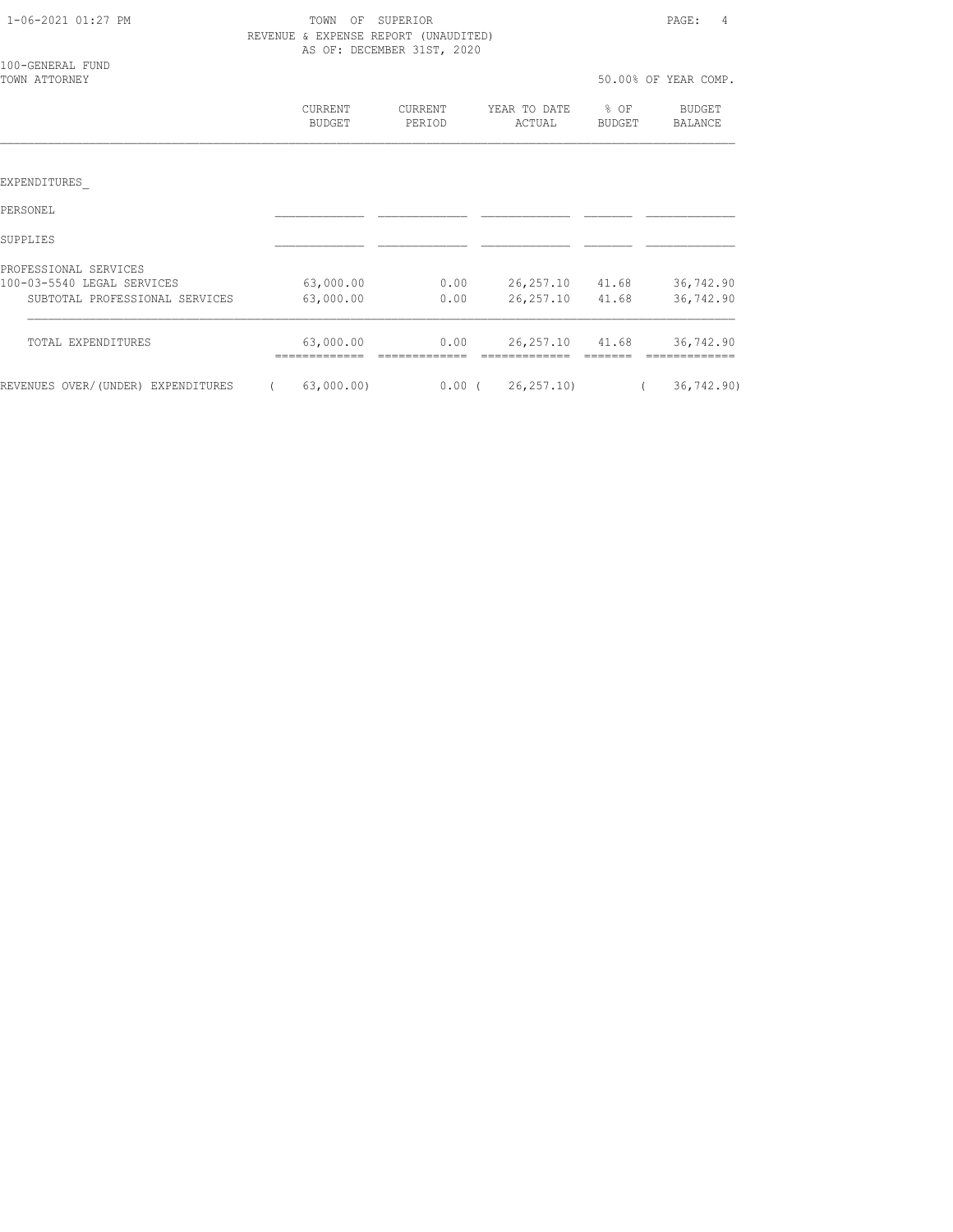#### 1-06-2021 01:27 PM TOWN OF SUPERIOR PAGE: 5 REVENUE & EXPENSE REPORT (UNAUDITED) AS OF: DECEMBER 31ST, 2020

| 100-GENERAL FUND<br>MAGISTRATE                                       |                          |                      |                        |                        | 50.00% OF YEAR COMP.                                                                                                                                                                                                                                                                                                                                                                                                                                                                                |
|----------------------------------------------------------------------|--------------------------|----------------------|------------------------|------------------------|-----------------------------------------------------------------------------------------------------------------------------------------------------------------------------------------------------------------------------------------------------------------------------------------------------------------------------------------------------------------------------------------------------------------------------------------------------------------------------------------------------|
|                                                                      | CURRENT<br><b>BUDGET</b> | CURRENT<br>PERIOD    | YEAR TO DATE<br>ACTUAL | % OF<br><b>BUDGET</b>  | <b>BUDGET</b><br><b>BALANCE</b>                                                                                                                                                                                                                                                                                                                                                                                                                                                                     |
| REVENUES                                                             |                          |                      |                        |                        |                                                                                                                                                                                                                                                                                                                                                                                                                                                                                                     |
| BUSINESS SERVICES                                                    |                          |                      |                        |                        |                                                                                                                                                                                                                                                                                                                                                                                                                                                                                                     |
| 100-04-4250 FINES                                                    | 0.00                     | 521.24               | 634.62                 | $0.00$ (               | 634.62)                                                                                                                                                                                                                                                                                                                                                                                                                                                                                             |
| 100-04-4251 MFTG - MAGISTRATE COURT<br>SUBTOTAL BUSINESS SERVICES    | 0.00<br>0.00             | 0.00<br>521.24       | 761.74<br>1,396.36     | 0.00(<br>$0.00$ (      | 761.74)<br>1,396.36)                                                                                                                                                                                                                                                                                                                                                                                                                                                                                |
| <b>TOTAL REVENUES</b>                                                | 0.00<br>-------------    | 521.24               | 1,396.36               | 0.00(                  | 1,396.36)                                                                                                                                                                                                                                                                                                                                                                                                                                                                                           |
| EXPENDITURES                                                         |                          |                      |                        |                        |                                                                                                                                                                                                                                                                                                                                                                                                                                                                                                     |
| PERSONEL                                                             |                          |                      |                        |                        |                                                                                                                                                                                                                                                                                                                                                                                                                                                                                                     |
| 100-04-5100 SALARIES                                                 | 13,670.00                | 492.80               | 5,913.60               | 43.26                  | 7,756.40                                                                                                                                                                                                                                                                                                                                                                                                                                                                                            |
| 100-04-5151 FICA                                                     | 848.00                   | 30.55                | 366.60                 | 43.23                  | 481.40                                                                                                                                                                                                                                                                                                                                                                                                                                                                                              |
| 100-04-5152 MEDICARE                                                 | 198.00                   | 7.15                 | 85.80                  | 43.33                  | 112.20                                                                                                                                                                                                                                                                                                                                                                                                                                                                                              |
| 100-04-5153 STATE UNEMPLOYMENT<br>100-04-5154 WORKERS COMP INSURANCE | 200.00<br>198.00         | 1.67<br>0.00         | 47.42<br>214.00        | 23.71<br>$108.08$ (    | 152.58<br>16.00)                                                                                                                                                                                                                                                                                                                                                                                                                                                                                    |
| 100-04-5161 ARIZONA STATE RETIREMENT                                 | 1,670.00                 | 10.75                | 452.50                 | 27.10                  | 1,217.50                                                                                                                                                                                                                                                                                                                                                                                                                                                                                            |
| SUBTOTAL PERSONEL                                                    | 16,784.00                | 542.92               | 7,079.92               | 42.18                  | 9,704.08                                                                                                                                                                                                                                                                                                                                                                                                                                                                                            |
| SUPPLIES                                                             |                          |                      |                        |                        |                                                                                                                                                                                                                                                                                                                                                                                                                                                                                                     |
| 100-04-5210 OFFICE SUPPLIES                                          | 886.00                   | 0.00                 | 0.00                   | 0.00                   | 886.00                                                                                                                                                                                                                                                                                                                                                                                                                                                                                              |
| 100-04-5299 OPERATING SUPPLIES                                       | 5,000.00                 | 0.00                 | 0.00                   | 0.00                   | 5,000.00                                                                                                                                                                                                                                                                                                                                                                                                                                                                                            |
| SUBTOTAL SUPPLIES                                                    | 5,886.00                 | 0.00                 | 0.00                   | 0.00                   | 5,886.00                                                                                                                                                                                                                                                                                                                                                                                                                                                                                            |
| GENERAL BUSINESS EXPENSE                                             |                          |                      |                        |                        |                                                                                                                                                                                                                                                                                                                                                                                                                                                                                                     |
| 100-04-5471 AUDIT & ACCOUNTING<br>SUBTOTAL GENERAL BUSINESS EXPENSE  | 1,500.00<br>1,500.00     | 4,600.00<br>4,600.00 | 5,924.10<br>5,924.10   | $394.94$ (<br>394.94 ( | 4,424.10<br>4,424.10                                                                                                                                                                                                                                                                                                                                                                                                                                                                                |
| PROFESSIONAL SERVICES                                                |                          |                      |                        |                        |                                                                                                                                                                                                                                                                                                                                                                                                                                                                                                     |
| 100-04-5550 OTHER PROFESSIONAL SVC                                   | 2,000.00                 | 0.00                 | 0.00                   | 0.00                   | 2,000.00                                                                                                                                                                                                                                                                                                                                                                                                                                                                                            |
| SUBTOTAL PROFESSIONAL SERVICES                                       | 2,000.00                 | 0.00                 | 0.00                   | 0.00                   | 2,000.00                                                                                                                                                                                                                                                                                                                                                                                                                                                                                            |
| CAPITAL OUTLAY                                                       |                          |                      |                        |                        |                                                                                                                                                                                                                                                                                                                                                                                                                                                                                                     |
| 100-04-5720 OFFICE EOUIPMENT                                         | 1,000.00                 | 0.00                 | 384.38                 | 38.44                  | 615.62                                                                                                                                                                                                                                                                                                                                                                                                                                                                                              |
| SUBTOTAL CAPITAL OUTLAY                                              | 1,000.00                 | 0.00                 | 384.38                 | 38.44                  | 615.62                                                                                                                                                                                                                                                                                                                                                                                                                                                                                              |
| TOTAL EXPENDITURES                                                   | 27,170.00                | 5, 142.92            | 13,388.40              | 49.28                  | 13,781.60<br>$\begin{array}{cccccccccc} \multicolumn{2}{c}{} & \multicolumn{2}{c}{} & \multicolumn{2}{c}{} & \multicolumn{2}{c}{} & \multicolumn{2}{c}{} & \multicolumn{2}{c}{} & \multicolumn{2}{c}{} & \multicolumn{2}{c}{} & \multicolumn{2}{c}{} & \multicolumn{2}{c}{} & \multicolumn{2}{c}{} & \multicolumn{2}{c}{} & \multicolumn{2}{c}{} & \multicolumn{2}{c}{} & \multicolumn{2}{c}{} & \multicolumn{2}{c}{} & \multicolumn{2}{c}{} & \multicolumn{2}{c}{} & \multicolumn{2}{c}{} & \mult$ |
| REVENUES OVER/(UNDER) EXPENDITURES<br>$\left($                       | $27, 170.00$ ) (         | $4,621.68$ ) (       | 11, 992.04)            | $\left($               | 15, 177.96                                                                                                                                                                                                                                                                                                                                                                                                                                                                                          |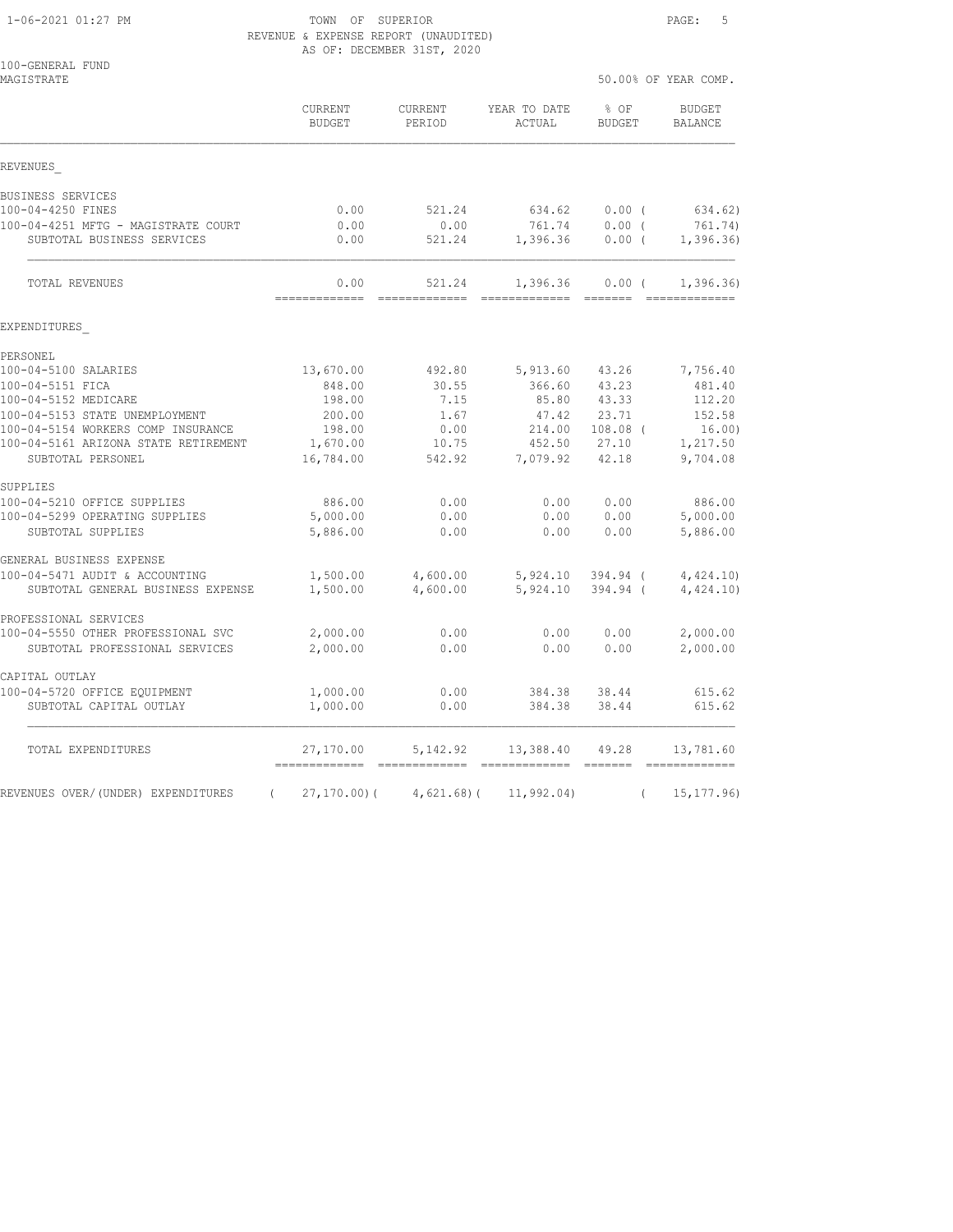1-06-2021 01:27 PM TOWN OF SUPERIOR PAGE: 6 REVENUE & EXPENSE REPORT (UNAUDITED) AS OF: DECEMBER 31ST, 2020

|                                                                        | VI. DECEMBER JIDI, 2020  |                          |                         |                       |                       |
|------------------------------------------------------------------------|--------------------------|--------------------------|-------------------------|-----------------------|-----------------------|
| 100-GENERAL FUND<br>ADMIN/TOWN CLERK                                   |                          |                          |                         |                       | 50.00% OF YEAR COMP.  |
|                                                                        | CURRENT<br><b>BUDGET</b> | <b>CURRENT</b><br>PERIOD | YEAR TO DATE<br>ACTUAL  | % OF<br><b>BUDGET</b> | BUDGET<br>BALANCE     |
| REVENUES                                                               |                          |                          |                         |                       |                       |
| BUSINESS SERVICES                                                      |                          |                          |                         |                       |                       |
| 100-05-4240 ADMIN FEES (FAX/COPY/NOTARY)                               | 0.00                     | 20.00                    | 207.75                  | $0.00$ (              | 207.75                |
| SUBTOTAL BUSINESS SERVICES                                             | 0.00                     | 20.00                    | 207.75                  | 0.00(                 | 207.75)               |
| GRANTS                                                                 |                          |                          |                         |                       |                       |
| 100-05-4601 CC CONVENIENCE FEE                                         | 0.00                     | 87.64                    | 449.86                  | $0.00$ (              | 449.86)               |
| SUBTOTAL GRANTS                                                        | 0.00                     | 87.64                    | 449.86                  | $0.00$ (              | 449.86)               |
| TOTAL REVENUES                                                         | 0.00<br>-------------    | 107.64<br>-------------  | 657.61<br>============= | 0.00(                 | 657.61)<br>---------- |
| EXPENDITURES                                                           |                          |                          |                         |                       |                       |
| PERSONEL                                                               |                          |                          |                         |                       |                       |
| 100-05-5100 SALARIES                                                   | 101,255.00               | 3,856.00                 | 45,374.05               | 44.81                 | 55,880.95             |
| 100-05-5101 OVERTIME                                                   | 0.00                     | 0.00                     | 677.40                  | $0.00$ (              | 677.40                |
| 100-05-5151 FICA                                                       | 6,278.00                 | 230.18                   | 2,757.37                | 43.92                 | 3,520.63              |
| 100-05-5152 MEDICARE                                                   | 1,468.00                 | 53.83                    | 644.85                  | 43.93                 | 823.15                |
| 100-05-5153 STATE UNEMPLOYMENT<br>100-05-5154 WORKERS COMP INSURANCE   | 160.00<br>262.00         | 0.00<br>0.00             | 0.00<br>190.00          | 0.00<br>72.52         | 160.00<br>72.00       |
| 100-05-5161 ARIZONA STATE RETIREMENT                                   | 12,373.00                | 471.20                   | 5,627.48                | 45.48                 | 6,745.52              |
| 100-05-5162 LIFE INSURANCE                                             | 193.00                   | 20.10                    | 185.85                  | 96.30                 | 7.15                  |
| 100-05-5163 HEALTH INSURANCE                                           | 12,325.00                | 1,273.90                 | 8,917.30                | 72.35                 | 3,407.70              |
| 100-05-5164 DENTAL INSURANCE                                           | 910.00                   | 94.74                    | 596.78                  | 65.58                 | 313.22                |
| SUBTOTAL PERSONEL                                                      | 135,224.00               | 5,999.95                 | 64,971.08               | 48.05                 | 70,252.92             |
| SUPPLIES                                                               |                          |                          |                         |                       |                       |
| 100-05-5210 OFFICE SUPPLIES                                            | 10,000.00                | 52.42                    | 4,183.17                | 41.83                 | 5,816.83              |
| 100-05-5299 OPERATING SUPPLIES<br>SUBTOTAL SUPPLIES                    | 5,000.00<br>15,000.00    | 325.23<br>377.65         | 3,202.85<br>7,386.02    | 64.06<br>49.24        | 1,797.15<br>7,613.98  |
|                                                                        |                          |                          |                         |                       |                       |
| UTILITIES<br>100-05-5310 ELECTRICITY                                   | 18,910.00                | 0.00                     | 9,726.65                | 51.44                 | 9,183.35              |
| 100-05-5320 GAS                                                        | 1,200.00                 | 137.33                   | 719.84                  | 59.99                 | 480.16                |
| 100-05-5350 TELEPHONE                                                  | 4,000.00                 | 284.41                   | 1,756.52                | 43.91                 | 2,243.48              |
| 100-05-5360 WATER                                                      | 2,300.00                 | 108.39                   | 667.94                  | 29.04                 | 1,632.06              |
| 100-05-5380 SECURITY                                                   | 1,230.00                 | 0.00                     | 0.00                    | 0.00                  | 1,230.00              |
| SUBTOTAL UTILITIES                                                     | 27,640.00                | 530.13                   | 12,870.95               | 46.57                 | 14,769.05             |
| GENERAL BUSINESS EXPENSE                                               |                          |                          |                         |                       |                       |
| 100-05-5410 ADVERTISING                                                | $6,000.00$ (             | $14,587.54$ ) (          | 12, 210.08              | $203.50 -$<br>80.13   | 18,210.08             |
| 100-05-5420 DUES & SUBSCRIPTIONS<br>100-05-5425 CONFERENCES & TRAINING | 9,000.00<br>0.00         | 343.44<br>0.00           | 7,211.58<br>480.71      | $0.00$ (              | 1,788.42<br>480.71)   |
| 100-05-5430 PRINTING                                                   | 5,120.00                 | 100.16                   | 609.05                  | 11.90                 | 4,510.95              |
| 100-05-5440 ELECTIONS                                                  | 5,000.00                 | 0.00                     | 2,133.79                | 42.68                 | 2,866.21              |
| 100-05-5460 POSTAGE                                                    | 6,000.00                 | 0.00                     | 1,050.86                | 17.51                 | 4,949.14              |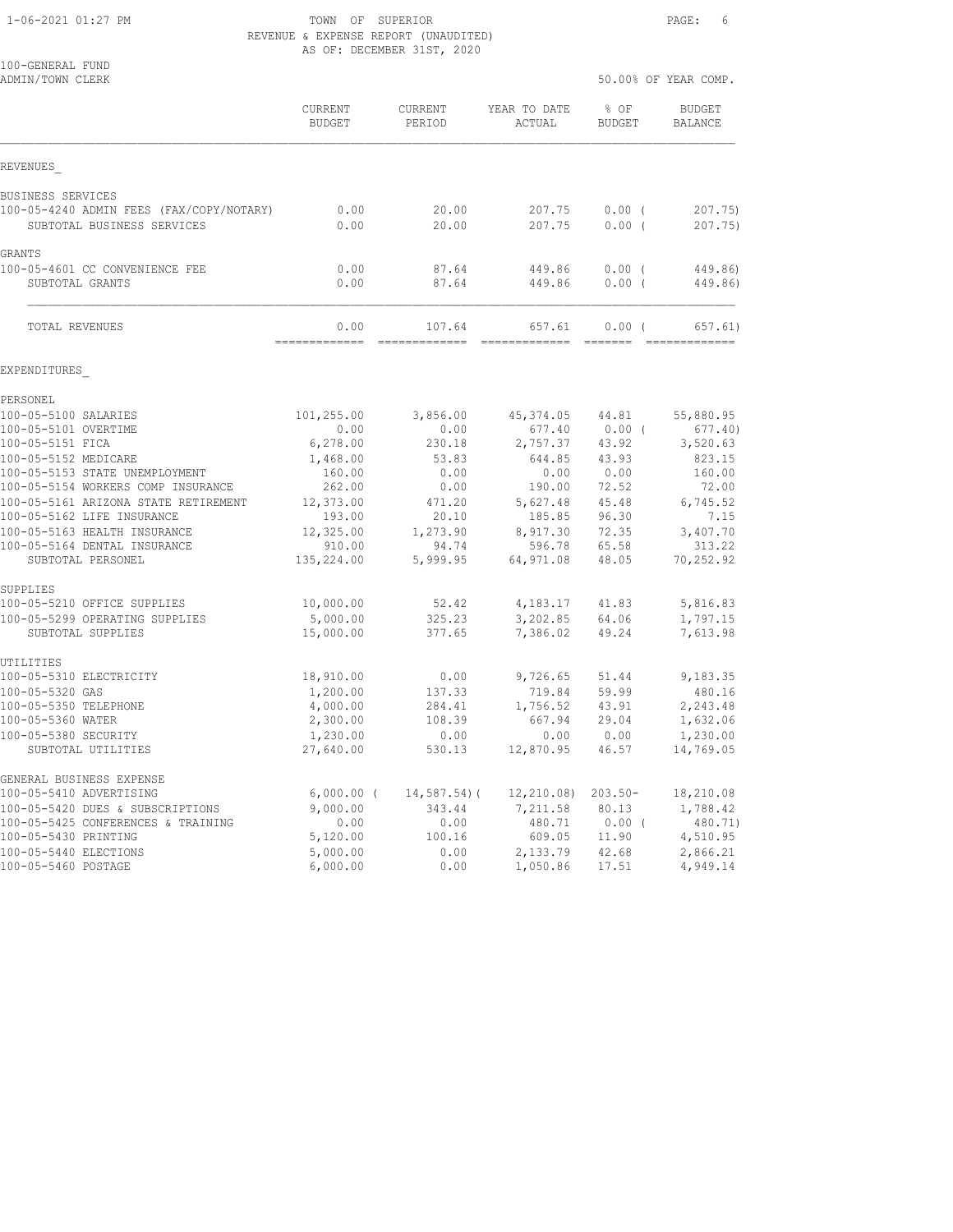100-GENERAL FUND<br>ADMIN/TOWN CLERK

50.00% OF YEAR COMP.

|                                         | <b>CURRENT</b><br>BUDGET       | <b>CURRENT</b><br>PERIOD | YEAR TO DATE<br>ACTUAL                | $8$ OF<br>BUDGET     | <b>BUDGET</b><br><b>BALANCE</b> |
|-----------------------------------------|--------------------------------|--------------------------|---------------------------------------|----------------------|---------------------------------|
| 100-05-5471 AUDIT & ACCOUNTING          | 0.00                           | 0.00                     | 1,324.10                              | $0.00$ (             | 1,324.10)                       |
| 100-05-5480 GENERAL INSURANCE           | 12,820.00                      | 0.00                     | 3,126.39                              | 24.39                | 9,693.61                        |
| 100-05-5491 FINANCE/BANK FEES           | 3,000.00                       | 21.27                    | 2,022.18                              | 67.41                | 977.82                          |
| SUBTOTAL GENERAL BUSINESS EXPENSE       | 46,940.00 (                    | 14, 122, 67)             | 5,748.58                              | 12.25                | 41, 191.42                      |
| PROFESSIONAL SERVICES                   |                                |                          |                                       |                      |                                 |
| 100-05-5520 CONTRACT                    | 0.00                           | 600.00                   |                                       | 7,875.00 0.00 (      | 7,875.00)                       |
| 100-05-5550 OTHER PROFESSIONAL SERVICES | 2,000.00                       | 600.00                   |                                       | 40,418.68 2,020.93 ( | 38,418.68                       |
| 100-05-5590 AUDIT & ACCOUNTING          | 1,545.00                       | 0.00                     |                                       | 0.00 0.00            | 1,545.00                        |
| SUBTOTAL PROFESSIONAL SERVICES          | 3,545.00                       | 1,200.00                 |                                       | 48,293.68 1,362.30 ( | 44,748.68)                      |
| REPAIR/MAINTENANCE                      |                                |                          |                                       |                      |                                 |
| 100-05-5640 AUTO & TRUCK REPAIRS        | 1,000.00                       | 0.00                     | 231.27                                | 23.13                | 768.73                          |
| 100-05-5641 GAS & OIL                   | 500.00                         | 0.00                     | 172.19                                | 34.44                | 327.81                          |
| SUBTOTAL REPAIR/MAINTENANCE             | 1,500.00                       | 0.00                     | 403.46                                | 26.90                | 1,096.54                        |
| CAPITAL OUTLAY                          |                                |                          |                                       |                      |                                 |
| 100-05-5710 BUILDING                    | 9,000.00                       | 333.33                   | 1,999.98                              | 22.22                | 7,000.02                        |
| 100-05-5720 OFFICE EQUIPMENT            | 5,000.00                       | 0.00                     | 4,196.86                              | 83.94                | 803.14                          |
| 100-05-5780 COMPUTER/INCODE SOFTWARE    | 32,539.00                      | 75.00                    | 7,672.79                              | 23.58                | 24,866.21                       |
| SUBTOTAL CAPITAL OUTLAY                 | 46,539.00                      | 408.33                   | 13,869.63                             | 29.80                | 32,669.37                       |
| DEBT SERVICE                            |                                |                          |                                       |                      |                                 |
| 100-05-5900 DEBT SERVICE:<br>PRINCIPAL  | 0.00                           | 223.61                   | 1,305.57                              | $0.00$ (             | 1,305.57)                       |
| 100-05-5901 DEBT SERVCE INTEREST        | 0.00                           | 18.04                    | 144.33                                | 0.00(                | 144.33)                         |
| SUBTOTAL DEBT SERVICE                   | 0.00                           | 241.65                   | 1,449.90                              | 0.00(                | 1,449.90)                       |
| TOTAL EXPENDITURES                      | 276,388.00 (<br>-------------- | =============            | 5,364.96) 154,993.30<br>============= | 56.08                | 121,394.70<br>=============     |
| REVENUES OVER/(UNDER) EXPENDITURES      | 276, 388.00                    | $5,472.60$ (             | 154, 335.69)                          |                      | 122,052.31)                     |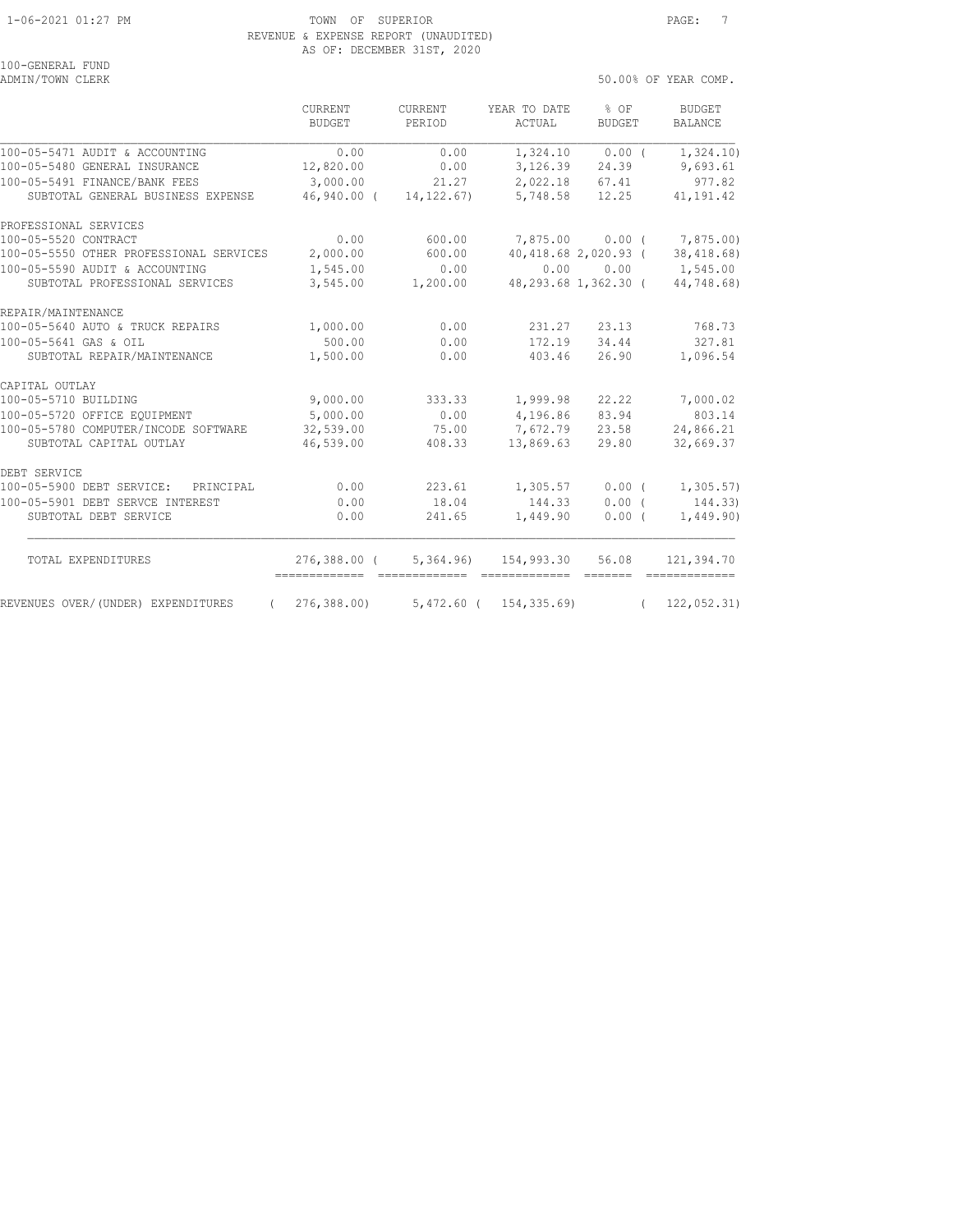| 1-06-2021 01:27 PM                                                 | TOWN OF SUPERIOR<br>REVENUE & EXPENSE REPORT (UNAUDITED)<br>AS OF: DECEMBER 31ST, 2020 | PAGE:<br>8           |                               |                         |                          |
|--------------------------------------------------------------------|----------------------------------------------------------------------------------------|----------------------|-------------------------------|-------------------------|--------------------------|
| 100-GENERAL FUND<br>FINANCE                                        |                                                                                        |                      |                               |                         | 50.00% OF YEAR COMP.     |
|                                                                    | CURRENT<br>BUDGET                                                                      | CURRENT<br>PERIOD    | YEAR TO DATE<br>ACTUAL        | $8$ OF<br><b>BUDGET</b> | <b>BUDGET</b><br>BALANCE |
| REVENUES                                                           |                                                                                        |                      |                               |                         |                          |
| GRANTS                                                             |                                                                                        |                      |                               |                         |                          |
|                                                                    |                                                                                        |                      | -------------- -------------- |                         |                          |
| EXPENDITURES                                                       |                                                                                        |                      |                               |                         |                          |
| PERSONEL                                                           |                                                                                        |                      |                               |                         |                          |
| 100-06-5164 DENTAL INSURANCE<br>SUBTOTAL PERSONEL                  | 0.00<br>0.00                                                                           | $0.00$ (<br>$0.00$ ( | 33.20<br>33.20)               | 0.00<br>0.00            | 33.20<br>33.20           |
| SUPPLIES                                                           |                                                                                        |                      |                               |                         |                          |
| 100-06-5299 OPERATING SUPPLIES<br>SUBTOTAL SUPPLIES                | 0.00<br>0.00                                                                           | 0.00<br>0.00         | 2,674.65<br>2,674.65          | $0.00$ (<br>0.00(       | 2,674.65<br>2,674.65     |
| UTILITIES                                                          |                                                                                        |                      |                               |                         |                          |
| GENERAL BUSINESS EXPENSE                                           |                                                                                        |                      |                               |                         |                          |
| 100-06-5471 AUDIT & ACCOUNTING                                     | 0.00                                                                                   | 0.00                 | 1,324.10                      | $0.00$ (                | 1,324.10)                |
| 100-06-5480 GENERAL INSURANCE                                      | 12,820.00                                                                              | 0.00                 | 0.00                          | 0.00                    | 12,820.00                |
| 100-06-5491 FINANCE/BANK FEES<br>SUBTOTAL GENERAL BUSINESS EXPENSE | 9,100.00<br>21,920.00                                                                  | 15.00<br>15.00       | 2,923.60<br>4,247.70          | 32.13<br>19.38          | 6,176.40<br>17,672.30    |
| PROFESSIONAL SERVICES                                              |                                                                                        |                      |                               |                         |                          |
| 100-06-5550 OTHER PROFESSIONAL SERVICES                            | 46,000.00                                                                              | 0.00                 | 32,710.00                     | 71.11                   | 13,290.00                |
| 100-06-5590 AUDIT & ACCOUNTING                                     | 1,545.00                                                                               | 0.00                 | 0.00                          | 0.00                    | 1,545.00                 |
| SUBTOTAL PROFESSIONAL SERVICES                                     | 47,545.00                                                                              | 0.00                 | 32,710.00                     | 68.80                   | 14,835.00                |
| CAPITAL OUTLAY                                                     |                                                                                        |                      |                               |                         |                          |
| TOTAL EXPENDITURES                                                 | 69,465.00                                                                              | 15.00                | 39,599.15                     | 57.01                   | 29,865.85                |
| REVENUES OVER/(UNDER) EXPENDITURES                                 | (69, 465, 00)                                                                          | 15.00(               | 39, 599.15                    | $\left($                | 29,865.85)               |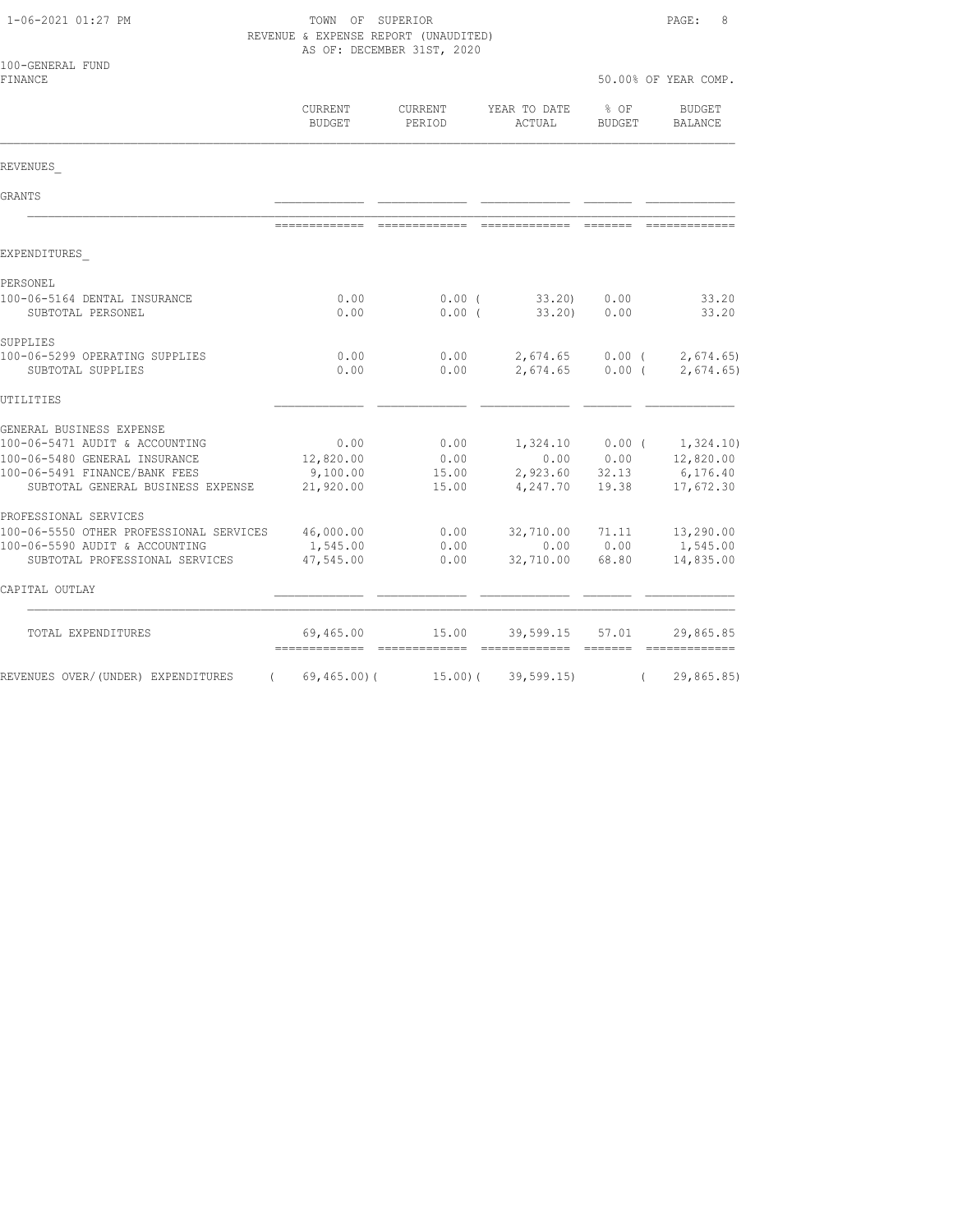1-06-2021 01:27 PM TOWN OF SUPERIOR PAGE: 9 REVENUE & EXPENSE REPORT (UNAUDITED) AS OF: DECEMBER 31ST, 2020

| 100-GENERAL FUND<br>POLICE                                   |                            |                          |                         | 50.00% OF YEAR COMP.  |                           |  |
|--------------------------------------------------------------|----------------------------|--------------------------|-------------------------|-----------------------|---------------------------|--|
|                                                              | CURRENT<br><b>BUDGET</b>   | <b>CURRENT</b><br>PERIOD | YEAR TO DATE<br>ACTUAL  | % OF<br><b>BUDGET</b> | <b>BUDGET</b><br>BALANCE  |  |
| REVENUES                                                     |                            |                          |                         |                       |                           |  |
| BUSINESS SERVICES                                            |                            |                          |                         |                       |                           |  |
| 100-07-4230 PD SERVICES-IMPOUND/FING PRI                     | 20,000.00                  | 0.00                     | 1,253.75                | 6.27                  | 18,746.25                 |  |
| 100-07-4250 TRAFFIC FINES                                    | 14,000.00                  | 1,218.56                 | 6,792.17                | 48.52                 | 7,207.83                  |  |
| SUBTOTAL BUSINESS SERVICES                                   | 34,000.00                  | 1,218.56                 | 8,045.92                | 23.66                 | 25,954.08                 |  |
| <b>GRANTS</b>                                                |                            |                          |                         |                       |                           |  |
| 100-07-4600 REVENUE                                          | 0.00                       | 0.00                     | 500.00                  | 0.00(                 | 500.00                    |  |
| SUBTOTAL GRANTS                                              | 0.00                       | 0.00                     | 500.00                  | 0.00(                 | 500.00)                   |  |
| CONTRIBUTIONS                                                |                            |                          |                         |                       |                           |  |
| TOTAL REVENUES                                               | 34,000.00<br>============= | 1,218.56                 | 8,545.92                | 25.14<br>=======      | 25, 454.08<br>___________ |  |
| EXPENDITURES                                                 |                            |                          |                         |                       |                           |  |
| PERSONEL                                                     |                            |                          |                         |                       |                           |  |
| 100-07-5100 SALARIES                                         | 442,447.00                 | 19,735.20                | 227, 114.75             | 51.33                 | 215, 332.25               |  |
| 100-07-5101 OVERTIME                                         | 30,000.00                  | 1,342.02                 | 17,779.31               | 59.26                 | 12,220.69                 |  |
| 100-07-5151 FICA                                             | 3,799.00                   | 111.77                   | 1,271.16                | 33.46                 | 2,527.84                  |  |
| 100-07-5152 MEDICARE                                         | 6,232.00                   | 292.13                   | 3,369.65                | 54.07                 | 2,862.35                  |  |
| 100-07-5153 STATE UNEMPLOYMENT                               | 626.00                     | 21.10                    | 147.27                  | 23.53                 | 478.73                    |  |
| 100-07-5154 WORKERS COMP INSURANCE                           | 24,710.00                  | 0.00                     | 15,619.00               | 63.21                 | 9,091.00                  |  |
| 100-07-5160 PUBLIC SAFETY RETIREMENT                         | 76,594.00                  | 14,512.36                | 63,586.04               | 83.02                 | 13,007.96                 |  |
| 100-07-5161 ARIZONA STATE RETIREMENT                         | 0.00                       | 199.15                   | 2,152.33                | $0.00$ (              | 2, 152.33)                |  |
| 100-07-5162 LIFE INSURANCE                                   | 683.00                     | 53.60                    | 513.65                  | 75.20                 | 169.35                    |  |
| 100-07-5163 HEALTH INSURANCE<br>100-07-5164 DENTAL INSURANCE | 75,731.00<br>3,221.00      | 5,448.68                 | 44,001.70               | 58.10<br>56.29        | 31,729.30                 |  |
| SUBTOTAL PERSONEL                                            | 664,043.00                 | 214.36<br>41,930.37      | 1,813.08<br>377, 367.94 | 56.83                 | 1,407.92<br>286,675.06    |  |
|                                                              |                            |                          |                         |                       |                           |  |
| SUPPLIES<br>100-07-5210 OFFICE SUPPLIES                      | 0.00                       | 171.81                   | 1,582.37                | $0.00$ (              | 1, 582.37)                |  |
| 100-07-5227 K9 FOOD & MEDICAL SUPPLIES                       | $2,000.00$ (               | 891.86)                  | 1,161.41                | 58.07                 | 838.59                    |  |
| 100-07-5299 OPERATING SUPPLIES                               | 4,000.00                   | 0.00                     | 813.55                  | 20.34                 | 3,186.45                  |  |
| SUBTOTAL SUPPLIES                                            | $6,000.00$ (               | 720.05)                  | 3,557.33                | 59.29                 | 2,442.67                  |  |
| UTILITIES                                                    |                            |                          |                         |                       |                           |  |
| 100-07-5310 ELECTRICITY                                      | 4,900.00                   | 0.00                     | 201.70                  | 4.12                  | 4,698.30                  |  |
| 100-07-5320 GAS                                              | 200.00                     | 0.00                     | 0.00                    | 0.00                  | 200.00                    |  |
| 100-07-5350 TELEPHONE                                        | 14,000.00                  | 3,414.45                 | 11,558.48               | 82.56                 | 2,441.52                  |  |
| 100-07-5360 WATER                                            | 1,000.00                   | 150.92                   | 1,094.45                | $109.45$ (            | 94.45)                    |  |

SUBTOTAL UTILITIES 20,100.00 3,565.37 12,854.63 63.95 7,245.37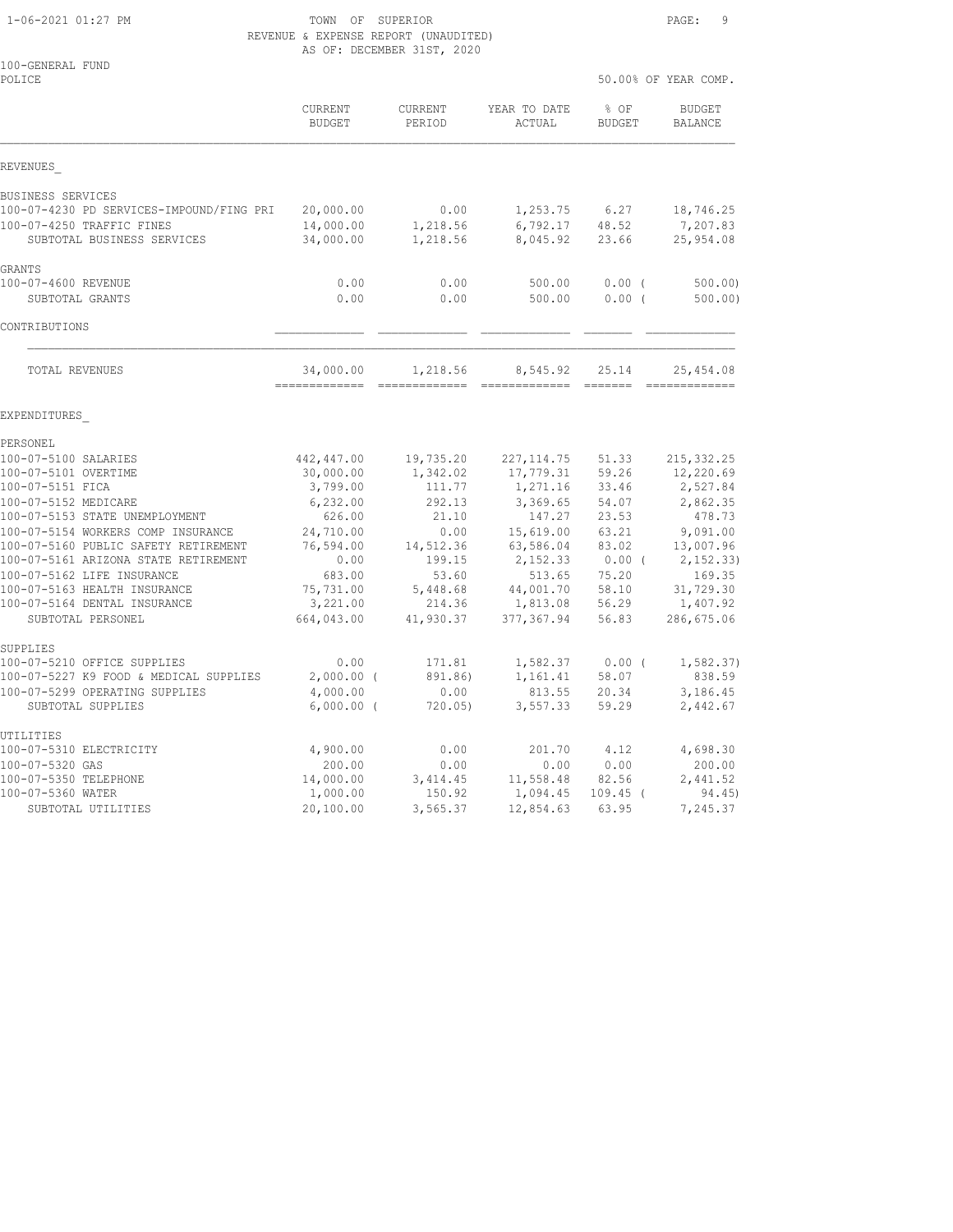#### 1-06-2021 01:27 PM TOWN OF SUPERIOR PAGE: 10 REVENUE & EXPENSE REPORT (UNAUDITED) AS OF: DECEMBER 31ST, 2020

100-GENERAL FUND<br>POLICE

50.00% OF YEAR COMP.

|                                         | <b>CURRENT</b><br><b>BUDGET</b> | <b>CURRENT</b><br>PERIOD     | YEAR TO DATE<br>ACTUAL                | $8$ OF<br><b>BUDGET</b> | <b>BUDGET</b><br><b>BALANCE</b>                                                                                                                                                                                                                                                                                                                                                                                                                                                                       |
|-----------------------------------------|---------------------------------|------------------------------|---------------------------------------|-------------------------|-------------------------------------------------------------------------------------------------------------------------------------------------------------------------------------------------------------------------------------------------------------------------------------------------------------------------------------------------------------------------------------------------------------------------------------------------------------------------------------------------------|
| GENERAL BUSINESS EXPENSE                |                                 |                              |                                       |                         |                                                                                                                                                                                                                                                                                                                                                                                                                                                                                                       |
| 100-07-5410 ADVERTISING                 | 500.00                          | 0.00                         | 0.00                                  | 0.00                    | 500.00                                                                                                                                                                                                                                                                                                                                                                                                                                                                                                |
| 100-07-5420 DUES & SUBSCRIPTIONS        | 1,000.00                        | 0.00                         | 100.00                                | 10.00                   | 900.00                                                                                                                                                                                                                                                                                                                                                                                                                                                                                                |
| 100-07-5425 CONFERENCES & TRAINING      | 0.00                            | $0.00$ (                     | 500.00                                | 0.00                    | 500.00                                                                                                                                                                                                                                                                                                                                                                                                                                                                                                |
| 100-07-5430 PRINTING                    | 600.00                          | 0.00                         | 0.00                                  | 0.00                    | 600.00                                                                                                                                                                                                                                                                                                                                                                                                                                                                                                |
| 100-07-5460 POSTAGE                     | 500.00                          | 0.00                         | 531.00                                | $106.20$ (              | 31.00)                                                                                                                                                                                                                                                                                                                                                                                                                                                                                                |
| 100-07-5471 AUDIT & ACCOUNTING          | 1,545.00                        | 0.00                         | 1,324.10                              | 85.70                   | 220.90                                                                                                                                                                                                                                                                                                                                                                                                                                                                                                |
| 100-07-5480 GENERAL INSURANCE           | 12,820.00                       | 0.00                         | 3,126.39                              | 24.39                   | 9,693.61                                                                                                                                                                                                                                                                                                                                                                                                                                                                                              |
| SUBTOTAL GENERAL BUSINESS EXPENSE       | 16,965.00                       | 0.00                         | 4,581.49                              | 27.01                   | 12,383.51                                                                                                                                                                                                                                                                                                                                                                                                                                                                                             |
| PROFESSIONAL SERVICES                   |                                 |                              |                                       |                         |                                                                                                                                                                                                                                                                                                                                                                                                                                                                                                       |
| 100-07-5520 CONTRACTUAL SERVICES        | 75,000.00                       | 0.00                         | 41,210.84                             | 54.95                   | 33,789.16                                                                                                                                                                                                                                                                                                                                                                                                                                                                                             |
| 100-07-5530 Animal Control              | 17,112.00                       | 724.32                       | 1,755.87                              | 10.26                   | 15, 356.13                                                                                                                                                                                                                                                                                                                                                                                                                                                                                            |
| 100-07-5550 OTHER PROFESSIONAL SERVICES | 2,000.00                        | 100.00                       | 1,389.68                              | 69.48                   | 610.32                                                                                                                                                                                                                                                                                                                                                                                                                                                                                                |
| SUBTOTAL PROFESSIONAL SERVICES          | 94,112.00                       | 824.32                       | 44,356.39                             | 47.13                   | 49,755.61                                                                                                                                                                                                                                                                                                                                                                                                                                                                                             |
| REPAIR/MAINTENANCE                      |                                 |                              |                                       |                         |                                                                                                                                                                                                                                                                                                                                                                                                                                                                                                       |
| 100-07-5610 PARK & BLDG IMPROVEMENTS    | 0.00                            | 9,367.50                     | 25, 264.42                            | 0.00(                   | 25, 264.42)                                                                                                                                                                                                                                                                                                                                                                                                                                                                                           |
| 100-07-5640 AUTO & TRUCK REPAIRS        | 0.00                            | 0.00                         | 219.50                                | $0.00$ (                | 219.50)                                                                                                                                                                                                                                                                                                                                                                                                                                                                                               |
| 100-07-5641 GAS & OIL                   | 21,884.00                       | 0.00                         | 9,066.14                              | 41.43                   | 12,817.86                                                                                                                                                                                                                                                                                                                                                                                                                                                                                             |
| 100-07-5642 TIRES & TUBES               | 0.00                            | 0.00(                        | 668.00) 0.00                          |                         | 668.00                                                                                                                                                                                                                                                                                                                                                                                                                                                                                                |
| SUBTOTAL REPAIR/MAINTENANCE             | 21,884.00                       | 9,367.50                     | 33,882.06                             | $154.83$ (              | 11,998.06)                                                                                                                                                                                                                                                                                                                                                                                                                                                                                            |
| CAPITAL OUTLAY                          |                                 |                              |                                       |                         |                                                                                                                                                                                                                                                                                                                                                                                                                                                                                                       |
| 100-07-5710 BUILDING                    | 0.00                            | 8,380.13                     | 30,417.83                             | $0.00$ (                | 30, 417.83)                                                                                                                                                                                                                                                                                                                                                                                                                                                                                           |
| 100-07-5720 OFFICE EQUIPMENT            | 0.00                            | 0.00                         | 83.37                                 | 0.00(                   | 83.37)                                                                                                                                                                                                                                                                                                                                                                                                                                                                                                |
| SUBTOTAL CAPITAL OUTLAY                 | 0.00                            | 8,380.13                     | 30,501.20                             | 0.00(                   | 30, 501, 20                                                                                                                                                                                                                                                                                                                                                                                                                                                                                           |
| TOTAL EXPENDITURES                      | 823,104.00                      | 63,347.64                    | 507,101.04                            | 61.61                   | 316,002.96                                                                                                                                                                                                                                                                                                                                                                                                                                                                                            |
| REVENUES OVER/(UNDER) EXPENDITURES      | -------------<br>789,104.00)(   | -------------<br>62,129.08)( | -------------- ------<br>498, 555.12) |                         | $\begin{array}{cccccccccc} \multicolumn{2}{c}{} & \multicolumn{2}{c}{} & \multicolumn{2}{c}{} & \multicolumn{2}{c}{} & \multicolumn{2}{c}{} & \multicolumn{2}{c}{} & \multicolumn{2}{c}{} & \multicolumn{2}{c}{} & \multicolumn{2}{c}{} & \multicolumn{2}{c}{} & \multicolumn{2}{c}{} & \multicolumn{2}{c}{} & \multicolumn{2}{c}{} & \multicolumn{2}{c}{} & \multicolumn{2}{c}{} & \multicolumn{2}{c}{} & \multicolumn{2}{c}{} & \multicolumn{2}{c}{} & \multicolumn{2}{c}{} & \mult$<br>290,548.88) |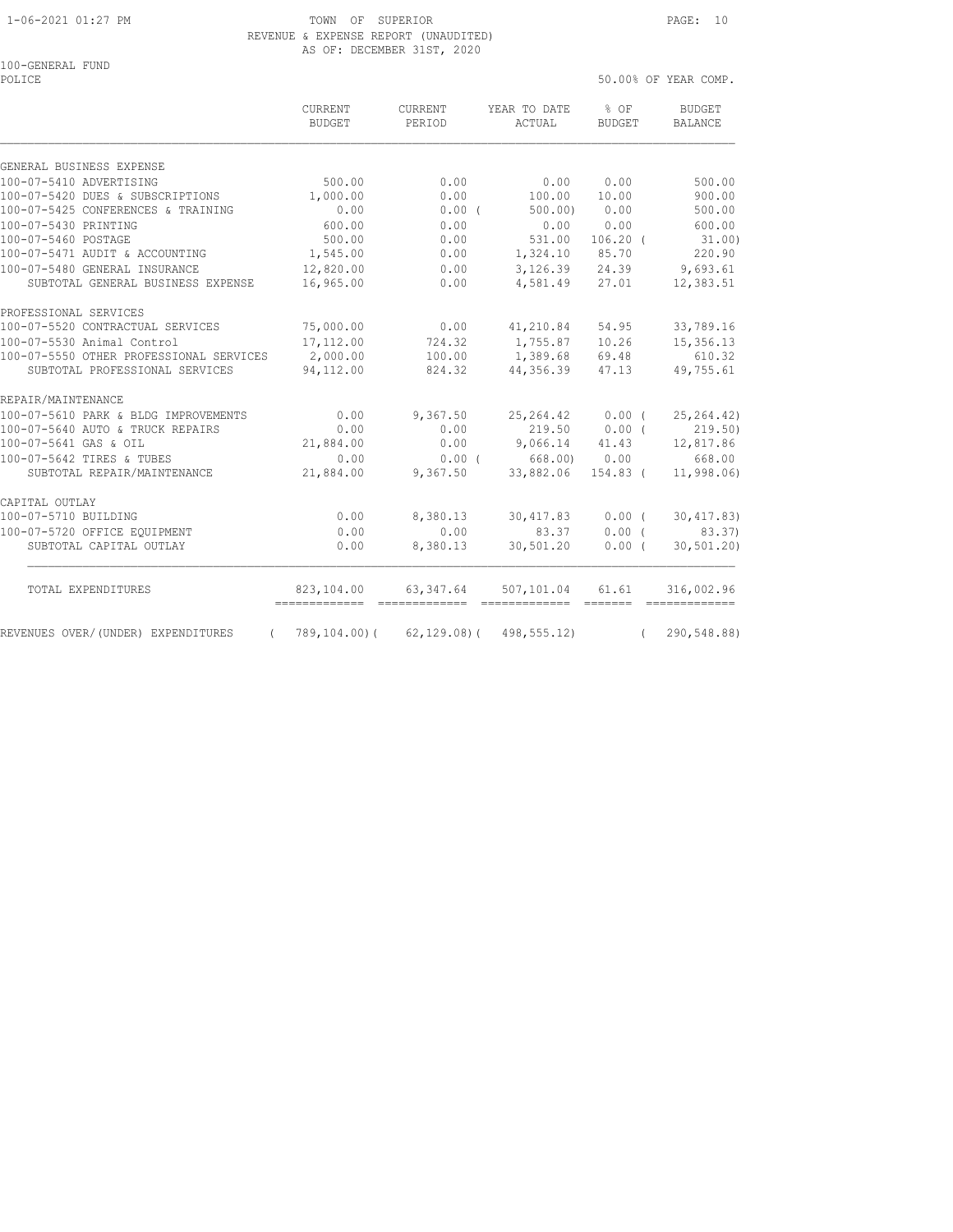1-06-2021 01:27 PM TOWN OF SUPERIOR PAGE: 11 REVENUE & EXPENSE REPORT (UNAUDITED) AS OF: DECEMBER 31ST, 2020

| 100-GENERAL FUND<br>FIRE                          |                          |                          |                        | 50.00% OF YEAR COMP.  |                                 |  |
|---------------------------------------------------|--------------------------|--------------------------|------------------------|-----------------------|---------------------------------|--|
|                                                   | CURRENT<br><b>BUDGET</b> | <b>CURRENT</b><br>PERIOD | YEAR TO DATE<br>ACTUAL | % OF<br><b>BUDGET</b> | <b>BUDGET</b><br><b>BALANCE</b> |  |
| REVENUES                                          |                          |                          |                        |                       |                                 |  |
| BUSINESS SERVICES                                 |                          |                          |                        |                       |                                 |  |
| 100-08-4240 FEES                                  | 0.00                     | 0.00                     | 7.00                   | $0.00$ (              | 7.00)                           |  |
| SUBTOTAL BUSINESS SERVICES                        | 0.00                     | 0.00                     | 7.00                   | $0.00$ (              | 7.00)                           |  |
| GRANTS                                            |                          |                          |                        |                       |                                 |  |
| CONTRIBUTIONS                                     |                          |                          |                        |                       |                                 |  |
| TOTAL REVENUES                                    | 0.00<br>=============    | 0.00                     | 7.00                   | 0.00(<br>=======      | 7.00)                           |  |
| EXPENDITURES                                      |                          |                          |                        |                       |                                 |  |
| PERSONEL                                          |                          |                          |                        |                       |                                 |  |
| 100-08-5100 SALARIES                              | 66,880.00                | 2,670.37                 | 28,598.93              | 42.76                 | 38,281.07                       |  |
| 100-08-5101 OVERTIME                              | 4,500.00                 | 0.00                     | 4,038.25               | 89.74                 | 461.75                          |  |
| 100-08-5151 FICA<br>100-08-5152 MEDICARE          | 4,213.00<br>985.00       | 136.06<br>31.82          | 1,708.20<br>399.49     | 40.55<br>40.56        | 2,504.80<br>585.51              |  |
| 100-08-5153 STATE UNEMPLOYMENT                    | 186.00                   | 1.62                     | 24.33                  | 13.08                 | 161.67                          |  |
| 100-08-5154 WORKERS COMP INSURANCE                | 4,018.00                 | 0.00                     | 0.00                   | 0.00                  | 4,018.00                        |  |
| 100-08-5160 PUBLIC SAFETY RETIREMENT              | 9,055.00                 | 1,406.75                 | 5,381.05               | 59.43                 | 3,673.95                        |  |
| 100-08-5162 LIFE INSURANCE                        | 113.00                   | 9.38                     | 110.81                 | 98.06                 | 2.19                            |  |
| 100-08-5163 HEALTH INSURANCE                      | 6, 163.00                | 764.34                   | 5,350.38               | 86.81                 | 812.62                          |  |
| 100-08-5164 DENTAL INSURANCE<br>SUBTOTAL PERSONEL | 531.00<br>96,644.00      | 44.21<br>5,064.55        | 243.07<br>45,854.51    | 45.78<br>47.45        | 287.93<br>50,789.49             |  |
| SUPPLIES                                          |                          |                          |                        |                       |                                 |  |
| 100-08-5210 OFFICE SUPPLIES                       | 250.00                   | 0.00                     | 0.00                   | 0.00                  | 250.00                          |  |
| 100-08-5215 PUBLIC EDUCATION                      | 1,200.00                 | 0.00                     | 692.50                 | 57.71                 | 507.50                          |  |
| 100-08-5225 SAFETY SUPPLIES/EQUIPMENT             | 0.00                     | 0.00                     | 1,382.03               | 0.00(                 | 1,382.03)                       |  |
| 100-08-5299 OPERATING SUPPLIES                    | 3,000.00                 | 56.81                    | 417.23                 | 13.91                 | 2,582.77                        |  |
| SUBTOTAL SUPPLIES                                 | 4,450.00                 | 56.81                    | 2,491.76               | 55.99                 | 1,958.24                        |  |
| UTILITIES                                         |                          |                          |                        |                       |                                 |  |
| 100-08-5310 ELECTRICITY                           | 2,783.00<br>1,163.00     | 0.00                     | 1,337.51               | 48.06                 | 1,445.49                        |  |
| 100-08-5350 TELEPHONE<br>100-08-5360 WATER        | 811.00                   | 108.76<br>53.75          | 669.61<br>522.24       | 57.58<br>64.39        | 493.39<br>288.76                |  |
| SUBTOTAL UTILITIES                                | 4,757.00                 | 162.51                   | 2,529.36               | 53.17                 | 2,227.64                        |  |
| GENERAL BUSINESS EXPENSE                          |                          |                          |                        |                       |                                 |  |
| 100-08-5410 ADVERTISING                           | 100.00                   | 0.00                     | 0.00                   | 0.00                  | 100.00                          |  |
| 100-08-5420 DUES & SUBSCRIPTIONS                  | 600.00                   | 0.00                     | 0.00                   | 0.00                  | 600.00                          |  |
| 100-08-5430 PRINTING                              | 700.00                   | 0.00                     | 0.00                   | 0.00                  | 700.00                          |  |
| 100-08-5460 POSTAGE<br>100-08-5471 AUDIT          | 400.00<br>1,545.00       | 0.00<br>0.00             | 200.30<br>1,324.10     | 50.08<br>85.70        | 199.70<br>220.90                |  |
| 100-08-5480 GENERAL INSURANCE                     | 6,410.00                 | 0.00                     | 1,563.20               | 24.39                 | 4,846.80                        |  |
| SUBTOTAL GENERAL BUSINESS EXPENSE                 | 9,755.00                 | 0.00                     | 3,087.60               | 31.65                 | 6,667.40                        |  |
|                                                   |                          |                          |                        |                       |                                 |  |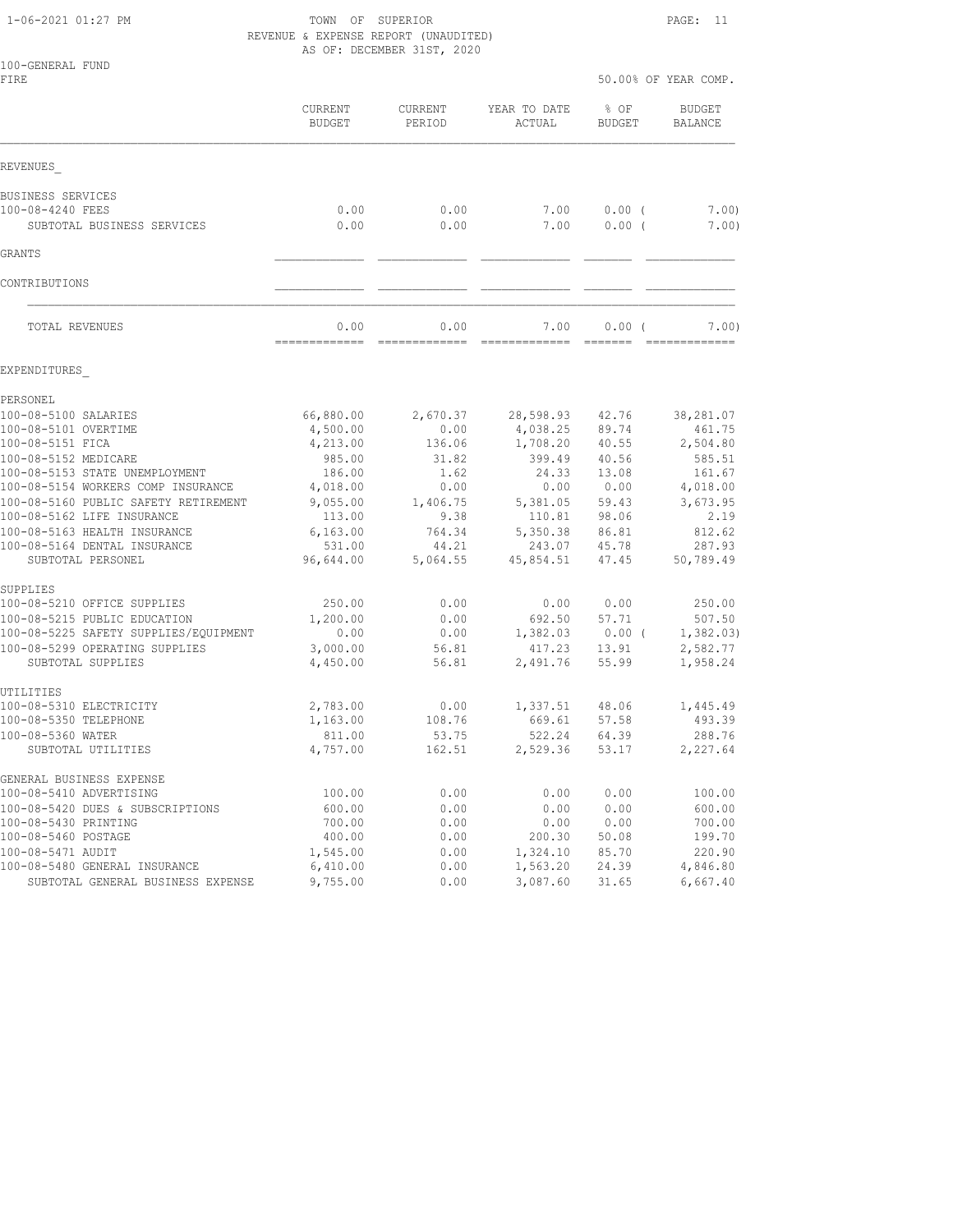# REVENUE & EXPENSE REPORT (UNAUDITED) AS OF: DECEMBER 31ST, 2020

100-GENERAL FUND FIRE 50.00% OF YEAR COMP.

 CURRENT CURRENT YEAR TO DATE % OF BUDGET BUDGET PERIOD ACTUAL BUDGET BALANCE PROFESSIONAL SERVICES 100-08-5550 OTHER PROFESSIONAL SERVICES 15,000.00 0.00 601.60 4.01 14,398.40 SUBTOTAL PROFESSIONAL SERVICES 15,000.00 0.00 601.60 4.01 14,398.40 REPAIR/MAINTENANCE<br>100-08-5641 GAS & OIL 100-08-5641 GAS & OIL 3,000.00 0.00 634.11 21.14 2,365.89 SUBTOTAL REPAIR/MAINTENANCE 3,000.00 0.00 634.11 21.14 2,365.89 CAPITAL OUTLAY \_\_\_\_\_\_\_\_\_\_\_\_\_ \_\_\_\_\_\_\_\_\_\_\_\_\_ \_\_\_\_\_\_\_\_\_\_\_\_\_ \_\_\_\_\_\_\_ \_\_\_\_\_\_\_\_\_\_\_\_\_ DEBT SERVICE 100-08-5900 DEBT SVC- PRINCIPAL 800.00 106.84 623.96 78.00 176.04 100-08-5901 DEBT SVC INTEREST 400.00 8.48 90.98 22.75 309.02 SUBTOTAL DEBT SERVICE 1,200.00 115.32 714.94 59.58 485.06 TOTAL EXPENDITURES 134,806.00 5,399.19 55,913.88 41.48 78,892.12 ============= ============= ============= ======= ============= REVENUES OVER/(UNDER) EXPENDITURES ( 134,806.00)( 5,399.19)( 55,906.88) ( 78,899.12)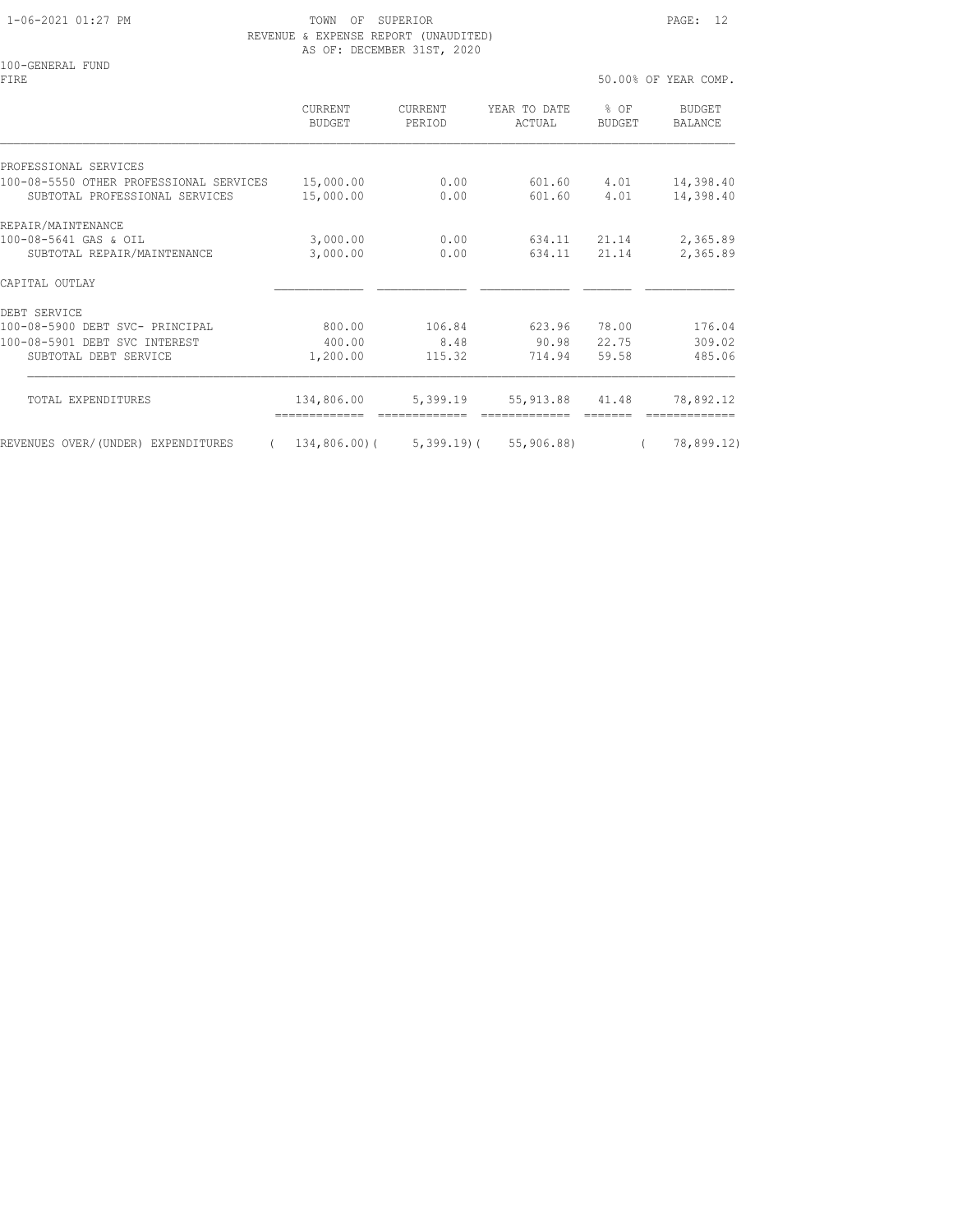| 1-06-2021 01:27 PM                                                       |                       | TOWN OF SUPERIOR<br>REVENUE & EXPENSE REPORT (UNAUDITED)<br>AS OF: DECEMBER 31ST, 2020 |                        |                     |                          |  |
|--------------------------------------------------------------------------|-----------------------|----------------------------------------------------------------------------------------|------------------------|---------------------|--------------------------|--|
| 100-GENERAL FUND<br>PW-STREETS/BLDG MAINT                                |                       |                                                                                        |                        |                     | 50.00% OF YEAR COMP.     |  |
|                                                                          | CURRENT<br>BUDGET     | CURRENT<br>PERIOD                                                                      | YEAR TO DATE<br>ACTUAL | % OF<br>BUDGET      | <b>BUDGET</b><br>BALANCE |  |
| REVENUES                                                                 |                       |                                                                                        |                        |                     |                          |  |
| GRANTS                                                                   |                       |                                                                                        |                        |                     |                          |  |
| MISCELLANEOUS                                                            |                       |                                                                                        |                        |                     |                          |  |
|                                                                          |                       | =============                                                                          | =============          |                     |                          |  |
| EXPENDITURES                                                             |                       |                                                                                        |                        |                     |                          |  |
| PERSONEL<br>100-09-5100 SALARIES                                         | 66,993.00             | 2,241.00                                                                               | 38,429.15              | 57.36               | 28,563.85                |  |
| 100-09-5101 OVERTIME                                                     | 2,000.00              | 157.50                                                                                 | 2,104.45               | $105.22$ (          | 104.45                   |  |
| 100-09-5120 INMATE LABOR                                                 | 4,500.00              | 0.00                                                                                   | 0.00                   | 0.00                | 4,500.00                 |  |
| 100-09-5151 FICA                                                         | 4,154.00              | 144.86                                                                                 | 2,439.57               | 58.73               | 1,714.43                 |  |
| 100-09-5152 MEDICARE<br>100-09-5153 STATE UNEMPLOYMENT                   | 971.00<br>186.00      | 33.88<br>0.00                                                                          | 570.53<br>10.58        | 58.76<br>5.69       | 400.47<br>175.42         |  |
| 100-09-5154 WORKERS COMP INSURANCE                                       | 1,358.00              | 0.00                                                                                   | 1,388.00               | $102.21$ (          | 30.00                    |  |
| 100-09-5161 ARIZONA STATE RETIREMENT                                     | 8,162.00              | 174.87                                                                                 | 5,250.11               | 64.32               | 2,911.89                 |  |
| 100-09-5162 LIFE INSURANCE                                               | 84.00                 | 33.50                                                                                  | 273.20                 | $325.24$ (          | 189.20)                  |  |
| 100-09-5163 HEALTH INSURANCE                                             | 9,230.00              | 1,273.90                                                                               |                        | 11,815.10 128.01 (  | 2,585.10                 |  |
| 100-09-5164 DENTAL INSURANCE<br>SUBTOTAL PERSONEL                        | 586.00<br>98,224.00   | 196.18<br>4,255.69                                                                     | 1,292.97<br>63,573.66  | $220.64$ (<br>64.72 | 706.97)<br>34,650.34     |  |
| SUPPLIES                                                                 |                       |                                                                                        |                        |                     |                          |  |
| 100-09-5210 OFFICE SUPPLIES                                              | 0.00                  | 0.00                                                                                   | 115.38                 | 0.00(               | 115.38)                  |  |
| 100-09-5225 SAFETY SUPPLIES/EQUIPMENT<br>100-09-5230 SANITATION SUPPLIES | 2,000.00<br>14,000.00 | 0.00<br>0.00                                                                           | 1,631.83<br>5,439.04   | 81.59<br>38.85      | 368.17<br>8,560.96       |  |
| 100-09-5299 OPERATING SUPPLIES                                           | 9,000.00              | 1,452.97                                                                               | 8,615.88               | 95.73               | 384.12                   |  |
| SUBTOTAL SUPPLIES                                                        | 25,000.00             | 1,452.97                                                                               | 15,802.13              | 63.21               | 9,197.87                 |  |
| UTILITIES                                                                |                       |                                                                                        |                        |                     | 1,096.19                 |  |
| 100-09-5310 ELECTRICITY<br>100-09-5320 GAS                               | 8,000.00<br>2,500.00  | 0.00<br>47.23                                                                          | 6,903.81<br>204.76     | 86.30<br>8.19       | 2,295.24                 |  |
| 100-09-5330 REFUSE                                                       | 0.00                  | 438.10                                                                                 | 3,634.01               | $0.00$ (            | 3,634.01)                |  |
| 100-09-5350 TELEPHONE                                                    | 675.00                | 79.72                                                                                  | 604.62                 | 89.57               | 70.38                    |  |
| 100-09-5360 WATER                                                        | 4,870.00              | 147.49                                                                                 | 2,491.15               | 51.15               | 2,378.85                 |  |
| 100-09-5380 SECURITY                                                     | 825.00                | 0.00                                                                                   | 0.00 0.00              |                     | 825.00                   |  |
| SUBTOTAL UTILITIES                                                       | 16,870.00             | 712.54                                                                                 |                        | 13,838.35 82.03     | 3,031.65                 |  |
| GENERAL BUSINESS EXPENSE                                                 |                       |                                                                                        |                        |                     |                          |  |
| 100-09-5410 ADVERTISING                                                  | 955.00                | 0.00                                                                                   | 0.00                   | 0.00                | 955.00                   |  |
| 100-09-5425 CONFERENCES & TRAINING                                       | 2,000.00              | 504.00                                                                                 | 504.00                 | 25.20               | 1,496.00                 |  |
| 100-09-5450 UNIFORMS<br>100-09-5460 POSTAGE                              | 4,000.00<br>100.00    | 683.58<br>0.00                                                                         | 4,549.42<br>0.00       | $113.74$ (<br>0.00  | 549.42)<br>100.00        |  |
| 100-09-5471 AUDIT & ACCOUNTING                                           | 1,545.00              | 0.00                                                                                   | 1,324.10               | 85.70               | 220.90                   |  |
| 100-09-5480 GENERAL INSURANCE                                            | 12,820.00             | 0.00                                                                                   | 3,126.39               | 24.39               | 9,693.61                 |  |
| SUBTOTAL GENERAL BUSINESS EXPENSE                                        | 21,420.00             | 1,187.58                                                                               | 9,503.91               | 44.37               | 11,916.09                |  |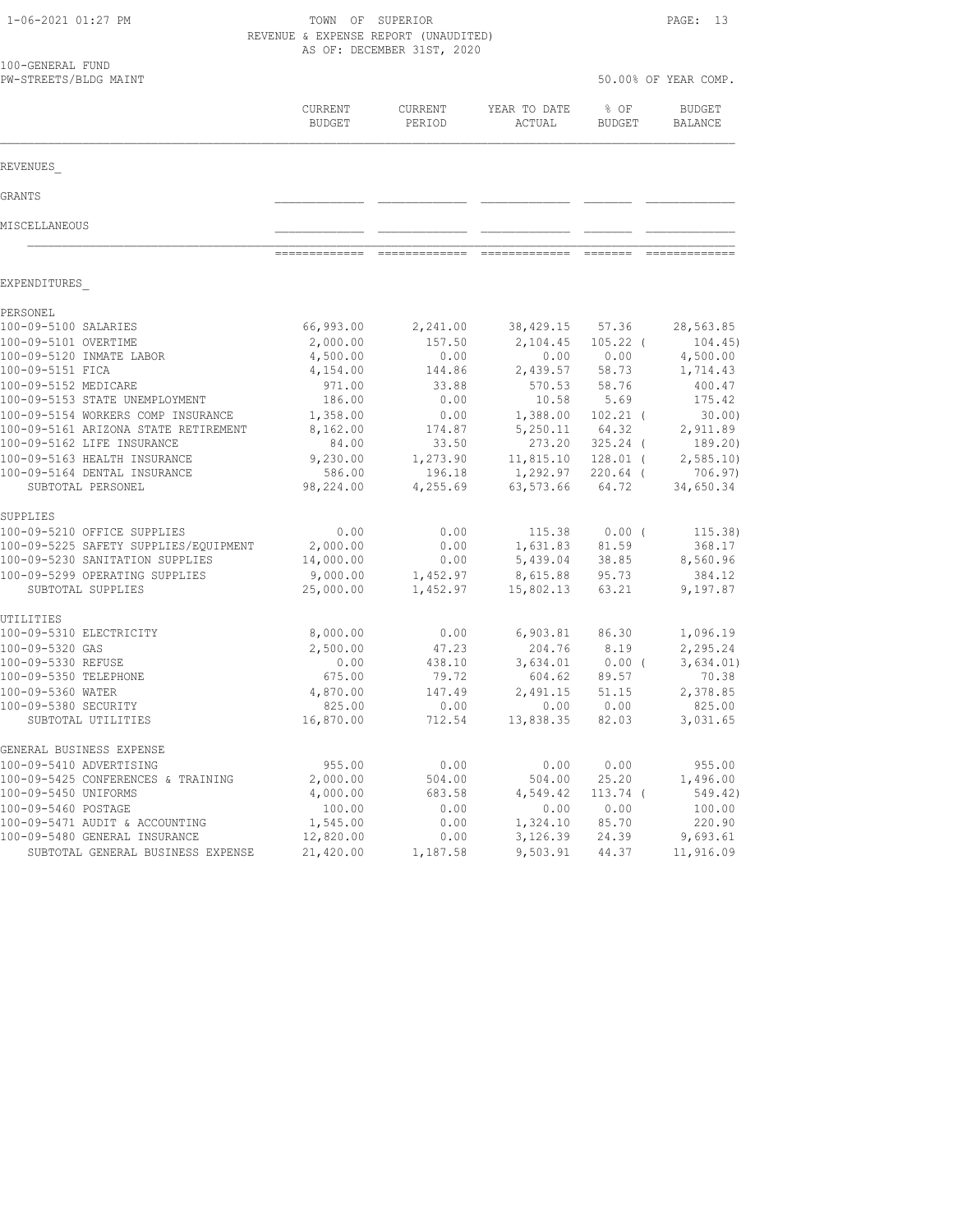100-GENERAL FUND

#### 1-06-2021 01:27 PM TOWN OF SUPERIOR PAGE: 14 REVENUE & EXPENSE REPORT (UNAUDITED) AS OF: DECEMBER 31ST, 2020

PW-STREETS/BLDG MAINT  $50.00\%$  OF YEAR COMP.

|                                         | <b>CURRENT</b><br><b>BUDGET</b> | <b>CURRENT</b><br>PERIOD | YEAR TO DATE<br>ACTUAL | % OF<br><b>BUDGET</b> | <b>BUDGET</b><br>BALANCE   |
|-----------------------------------------|---------------------------------|--------------------------|------------------------|-----------------------|----------------------------|
| PROFESSIONAL SERVICES                   |                                 |                          |                        |                       |                            |
| 100-09-5520 CONTRACTUAL SERVICESL       | 0.00                            | 7,367.22                 | 10,946.33              | $0.00$ (              | 10, 946.33)                |
| 100-09-5550 OTHER PROFESSIONAL SERVICES | 6,000.00                        | 0.00                     | 600.00                 | 10.00                 | 5,400.00                   |
| SUBTOTAL PROFESSIONAL SERVICES          | 6,000.00                        | 7,367.22                 | 11,546.33              | 192.44 (              | 5, 546.33)                 |
| REPAIR/MAINTENANCE                      |                                 |                          |                        |                       |                            |
| 100-09-5610 PARK & BLDG IMPROVEMENTS    | 2,980.00                        | 10,627.59                | 26,737.15              | 897.22 (              | 23, 757.15                 |
| 100-09-5640 AUTO & TRUCK REPAIRS        | 7,500.00                        | 0.00                     | 6,583.50               | 87.78                 | 916.50                     |
| 100-09-5641 GAS & OIL                   | 1,000.00                        | 0.00                     | 0.00                   | 0.00                  | 1,000.00                   |
| 100-09-5642 TIRES & TUBES               | 0.00                            | 891.65                   | 1,821.12               | 0.00(                 | 1,821.12)                  |
| 100-09-5643 INMATE FUEL                 | 500.00                          | 0.00                     | 0.00                   | 0.00                  | 500.00                     |
| 100-09-5650 OTHER EQUIPMENT REPAIRS     | 4,000.00                        | 0.00                     | 3,033.56               | 75.84                 | 966.44                     |
| 100-09-5670 STREET & SIDEWALK REPAIR    | 0.00                            | 0.00                     | 1,133.00               | 0.00(                 | 1, 133.00                  |
| SUBTOTAL REPAIR/MAINTENANCE             | 15,980.00                       | 11,519.24                | 39,308.33              | 245.98 (              | 23, 328.33)                |
| CAPITAL OUTLAY                          |                                 |                          |                        |                       |                            |
| 100-09-5710 BUILDING                    | 0.00                            | 2,184.00                 | 7,411.00               | $0.00$ (              | 7,411.00)                  |
| 100-09-5711 MAGMA BUILDING              | 2,000.00                        | 0.00                     | 0.00                   | 0.00                  | 2,000.00                   |
| 100-09-5712 ROOSEVELT BUILDING          | 5,000.00                        | 0.00                     | 0.00                   | 0.00                  | 5,000.00                   |
| 100-09-5750 OTHER EQUIP/SMALL TOOLS     | 10,000.00                       | 12.22                    | 9,672.84               | 96.73                 | 327.16                     |
| SUBTOTAL CAPITAL OUTLAY                 | 17,000.00                       | 2,196.22                 | 17,083.84              | $100.49$ $($          | 83.84)                     |
| DEBT SERVICE                            |                                 |                          |                        |                       |                            |
| 100-09-5900 DEBT SVC - PRINCIPAL        | 0.00                            | 0.00                     | 970.95                 | 0.00(                 | 970.95)                    |
| 100-09-5901 DEBT SVC - INTEREST         | 0.00                            | 0.00                     | 101.81                 | $0.00$ (              | 101.81)                    |
| 100-09-5999 CONTINGENCY                 | 10,000.00                       | 0.00                     | 0.00                   | 0.00                  | 10,000.00                  |
| SUBTOTAL DEBT SERVICE                   | 10,000.00                       | 0.00                     | 1,072.76               | 10.73                 | 8,927.24                   |
| TOTAL EXPENDITURES                      | 210,494.00<br>--------------    | 28,691.46                | 171,729.31             | 81.58                 | 38,764.69<br>============= |
| REVENUES OVER/(UNDER) EXPENDITURES      | $210, 494.00$ (                 | $28,691.46$ ) (          | 171,729.31)            | $\left($              | 38,764.69)                 |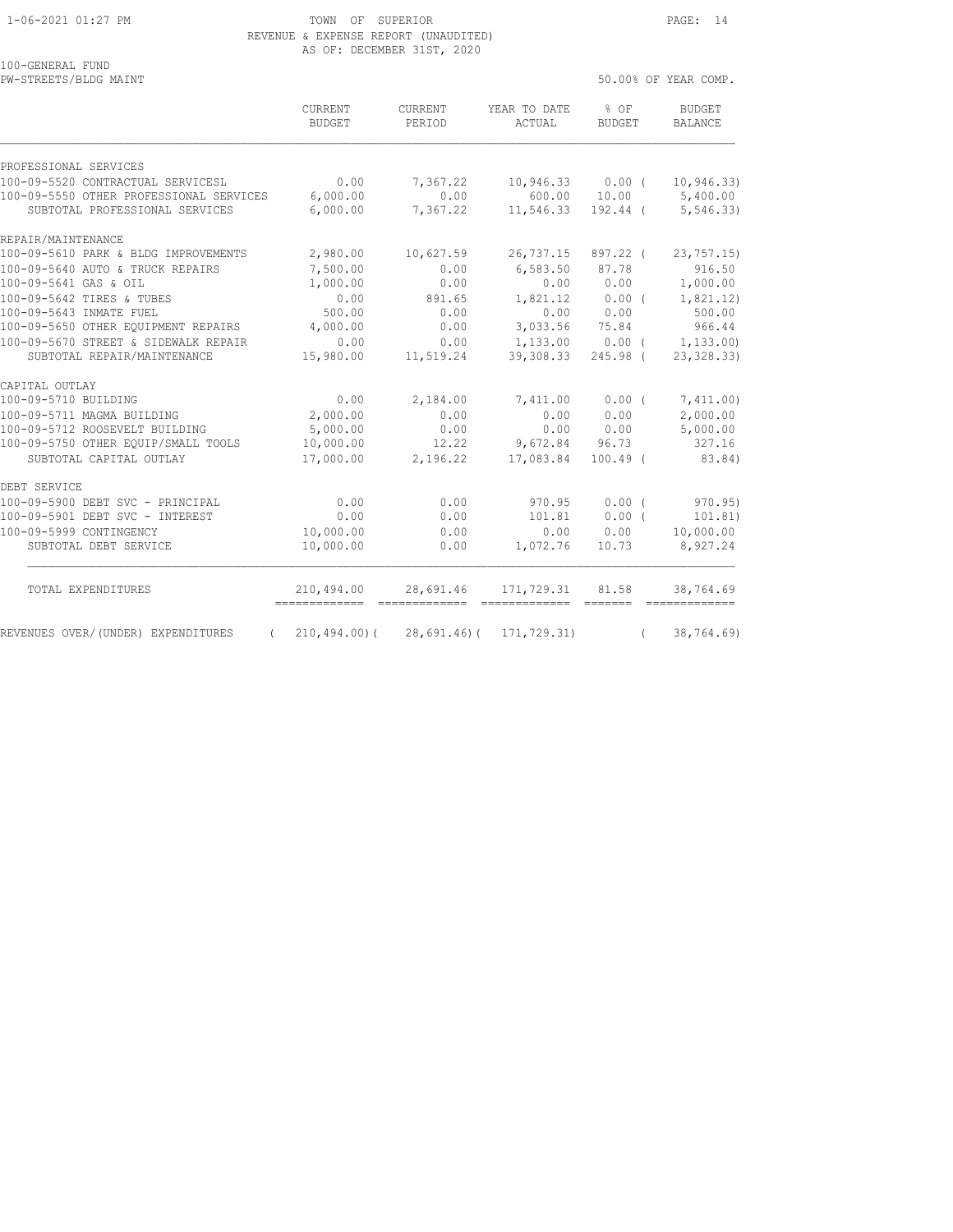## 1-06-2021 01:27 PM TOWN OF SUPERIOR PAGE: 15 REVENUE & EXPENSE REPORT (UNAUDITED) AS OF: DECEMBER 31ST, 2020

| 100-GENERAL FUND<br>PW-BLDG REGS/ZONING                                   |                             |                   |                        | 50.00% OF YEAR COMP. |                                                                                                                                                                                                                                                                                                                                                                                                                                                                                                     |  |
|---------------------------------------------------------------------------|-----------------------------|-------------------|------------------------|----------------------|-----------------------------------------------------------------------------------------------------------------------------------------------------------------------------------------------------------------------------------------------------------------------------------------------------------------------------------------------------------------------------------------------------------------------------------------------------------------------------------------------------|--|
|                                                                           | CURRENT<br>BUDGET           | CURRENT<br>PERIOD | YEAR TO DATE<br>ACTUAL | % OF<br>BUDGET       | <b>BUDGET</b><br>BALANCE                                                                                                                                                                                                                                                                                                                                                                                                                                                                            |  |
| REVENUES                                                                  |                             |                   |                        |                      |                                                                                                                                                                                                                                                                                                                                                                                                                                                                                                     |  |
| BUSINESS SERVICES                                                         |                             |                   |                        |                      |                                                                                                                                                                                                                                                                                                                                                                                                                                                                                                     |  |
| 100-10-4240 FEES                                                          | 50,000.00                   | 0.00              | 0.00                   | 0.00                 | 50,000.00                                                                                                                                                                                                                                                                                                                                                                                                                                                                                           |  |
| SUBTOTAL BUSINESS SERVICES                                                | 50,000.00                   | 0.00              | 0.00                   | 0.00                 | 50,000.00                                                                                                                                                                                                                                                                                                                                                                                                                                                                                           |  |
| TOTAL REVENUES                                                            | 50,000.00<br>-------------- | 0.00<br>--------- | 0.00                   | 0.00<br>--------     | 50,000.00<br>$\begin{array}{cccccccccccccc} \multicolumn{2}{c}{} & \multicolumn{2}{c}{} & \multicolumn{2}{c}{} & \multicolumn{2}{c}{} & \multicolumn{2}{c}{} & \multicolumn{2}{c}{} & \multicolumn{2}{c}{} & \multicolumn{2}{c}{} & \multicolumn{2}{c}{} & \multicolumn{2}{c}{} & \multicolumn{2}{c}{} & \multicolumn{2}{c}{} & \multicolumn{2}{c}{} & \multicolumn{2}{c}{} & \multicolumn{2}{c}{} & \multicolumn{2}{c}{} & \multicolumn{2}{c}{} & \multicolumn{2}{c}{} & \multicolumn{2}{c}{} & \$ |  |
| EXPENDITURES                                                              |                             |                   |                        |                      |                                                                                                                                                                                                                                                                                                                                                                                                                                                                                                     |  |
| PERSONEL                                                                  |                             |                   |                        |                      |                                                                                                                                                                                                                                                                                                                                                                                                                                                                                                     |  |
| 100-10-5100 SALARIES                                                      | 38,083.00                   | 1,360.00          | 13,583.00              | 35.67                | 24,500.00                                                                                                                                                                                                                                                                                                                                                                                                                                                                                           |  |
| 100-10-5101 OVERTIME                                                      | 0.00                        | 0.00              | 191.25                 | $0.00$ (             | 191.25)                                                                                                                                                                                                                                                                                                                                                                                                                                                                                             |  |
| 100-10-5151 FICA                                                          | 2,361.00                    | 84.32             | 854.00                 | 36.17                | 1,507.00                                                                                                                                                                                                                                                                                                                                                                                                                                                                                            |  |
| 100-10-5152 MEDICARE                                                      | 552.00                      | 19.72             | 199.73                 | 36.18                | 352.27                                                                                                                                                                                                                                                                                                                                                                                                                                                                                              |  |
| 100-10-5153 STATE UNEMPLOYMENT                                            | 33.00                       | 0.00              | 0.00                   | 0.00                 | 33.00                                                                                                                                                                                                                                                                                                                                                                                                                                                                                               |  |
| 100-10-5154 WORKERS COMP INSURANCE                                        | 62.00                       | 0.00              | 0.00                   | 0.00                 | 62.00                                                                                                                                                                                                                                                                                                                                                                                                                                                                                               |  |
| 100-10-5161 ARIZONA STATE RETIREMENT                                      | 4,654.00                    | 166.19            | 1,683.20               | 36.17                | 2,970.80                                                                                                                                                                                                                                                                                                                                                                                                                                                                                            |  |
| 100-10-5162 LIFE INSURANCE                                                | 40.00                       | 6.70              | 46.90                  | $117.25$ (           | 6.90)                                                                                                                                                                                                                                                                                                                                                                                                                                                                                               |  |
| 100-10-5164 DENTAL INSURANCE                                              | 189.00                      | 0.00              | 0.00                   | 0.00                 | 189.00                                                                                                                                                                                                                                                                                                                                                                                                                                                                                              |  |
| SUBTOTAL PERSONEL                                                         | 45,974.00                   | 1,636.93          | 16,558.08              | 36.02                | 29, 415.92                                                                                                                                                                                                                                                                                                                                                                                                                                                                                          |  |
| SUPPLIES                                                                  |                             |                   |                        |                      |                                                                                                                                                                                                                                                                                                                                                                                                                                                                                                     |  |
| 100-10-5299 OPERATING SUPPLIES                                            | 500.00                      | 150.00            | 931.44                 | 186.29 (             | 431.44)                                                                                                                                                                                                                                                                                                                                                                                                                                                                                             |  |
| SUBTOTAL SUPPLIES                                                         | 500.00                      | 150.00            | 931.44                 | $186.29$ $($         | 431.44)                                                                                                                                                                                                                                                                                                                                                                                                                                                                                             |  |
| UTILITIES                                                                 |                             |                   |                        |                      |                                                                                                                                                                                                                                                                                                                                                                                                                                                                                                     |  |
| 100-10-5350 TELEPHONE<br>SUBTOTAL UTILITIES                               | 0.00<br>0.00                | 78.62<br>78.62    | 473.83<br>473.83       | 0.00(<br>0.00(       | 473.83)<br>473.83)                                                                                                                                                                                                                                                                                                                                                                                                                                                                                  |  |
| GENERAL BUSINESS EXPENSE                                                  |                             |                   |                        |                      |                                                                                                                                                                                                                                                                                                                                                                                                                                                                                                     |  |
| 100-10-5420 DUES & SUBSCRIPTIONS                                          | 500.00                      | 0.00              | 0.00                   | 0.00                 | 500.00                                                                                                                                                                                                                                                                                                                                                                                                                                                                                              |  |
| 100-10-5425 CONFERENCES & TRAINING                                        | 2,000.00                    | 0.00              | 0.00                   | 0.00                 | 2,000.00                                                                                                                                                                                                                                                                                                                                                                                                                                                                                            |  |
| 100-10-5470 TRAVEL                                                        | 1,000.00                    | 0.00              | 0.00                   | 0.00                 | 1,000.00                                                                                                                                                                                                                                                                                                                                                                                                                                                                                            |  |
| SUBTOTAL GENERAL BUSINESS EXPENSE                                         | 3,500.00                    | 0.00              | 0.00                   | 0.00                 | 3,500.00                                                                                                                                                                                                                                                                                                                                                                                                                                                                                            |  |
| PROFESSIONAL SERVICES                                                     |                             |                   |                        |                      |                                                                                                                                                                                                                                                                                                                                                                                                                                                                                                     |  |
| 100-10-5550 OTHER PROFESSIONAL SERVICES<br>SUBTOTAL PROFESSIONAL SERVICES | 30,000.00<br>30,000.00      | 0.00<br>0.00      | 0.00<br>0.00           | 0.00<br>0.00         | 30,000.00<br>30,000.00                                                                                                                                                                                                                                                                                                                                                                                                                                                                              |  |
| REPAIR/MAINTENANCE                                                        |                             |                   |                        |                      |                                                                                                                                                                                                                                                                                                                                                                                                                                                                                                     |  |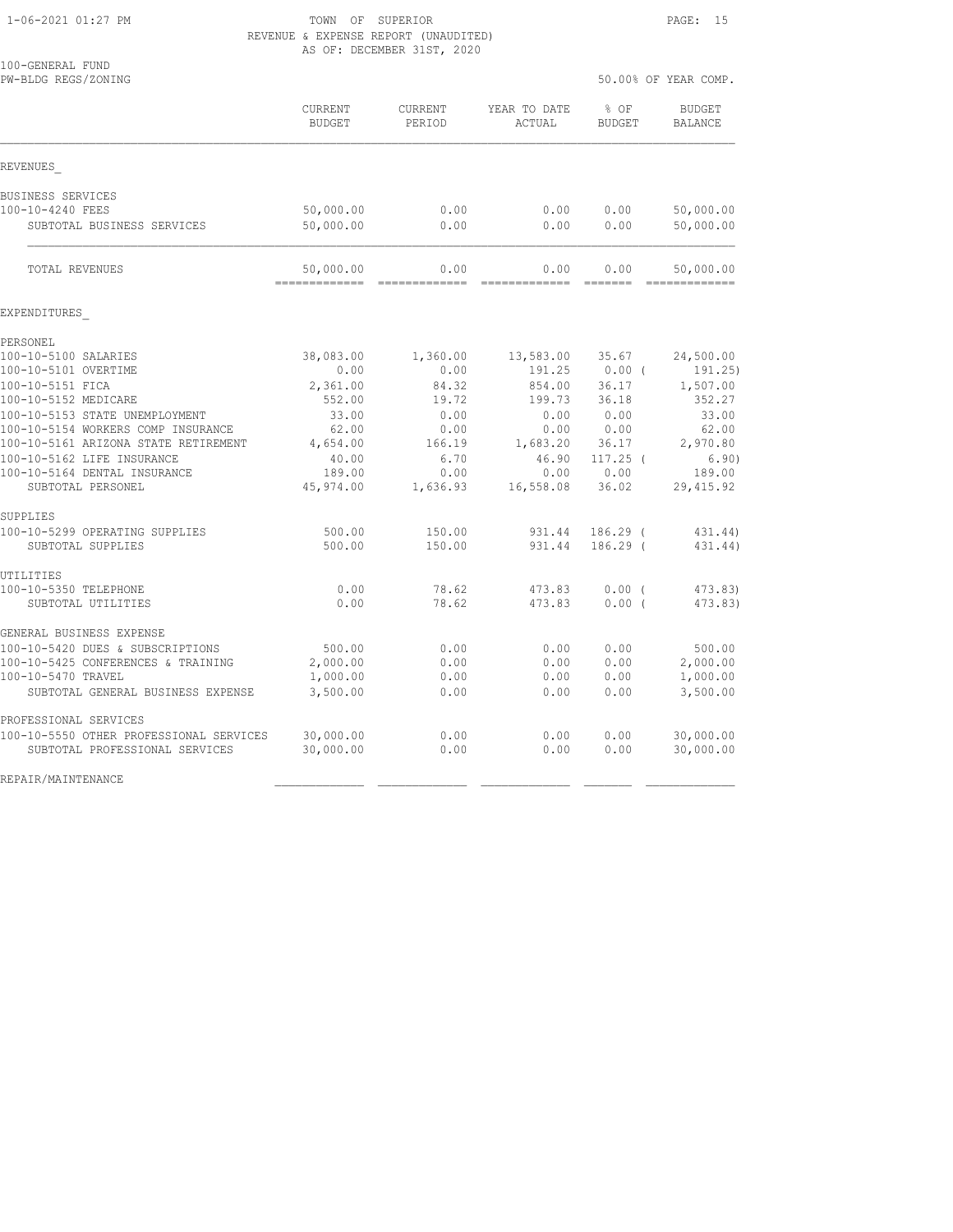# 1-06-2021 01:27 PM TOWN OF SUPERIOR PAGE: 16 REVENUE & EXPENSE REPORT (UNAUDITED)

|                                         | AS OF: DECEMBER 31ST, 2020 |                   |                   |                        |                       |                   |  |
|-----------------------------------------|----------------------------|-------------------|-------------------|------------------------|-----------------------|-------------------|--|
| 100-GENERAL FUND<br>PW-BLDG REGS/ZONING |                            |                   |                   |                        | 50.00% OF YEAR COMP.  |                   |  |
|                                         |                            | CURRENT<br>BUDGET | CURRENT<br>PERIOD | YEAR TO DATE<br>ACTUAL | % OF<br><b>BUDGET</b> | BUDGET<br>BALANCE |  |
| CAPITAL OUTLAY                          |                            |                   |                   |                        |                       |                   |  |
| TOTAL EXPENDITURES                      |                            | 79,974.00         | 1,865.55          | 17,963.35 22.46        |                       | 62,010.65         |  |
| REVENUES OVER/(UNDER) EXPENDITURES      |                            | $29,974,00$ (     | $1,865.55$ ) (    | 17,963.35)             |                       | 12,010.65         |  |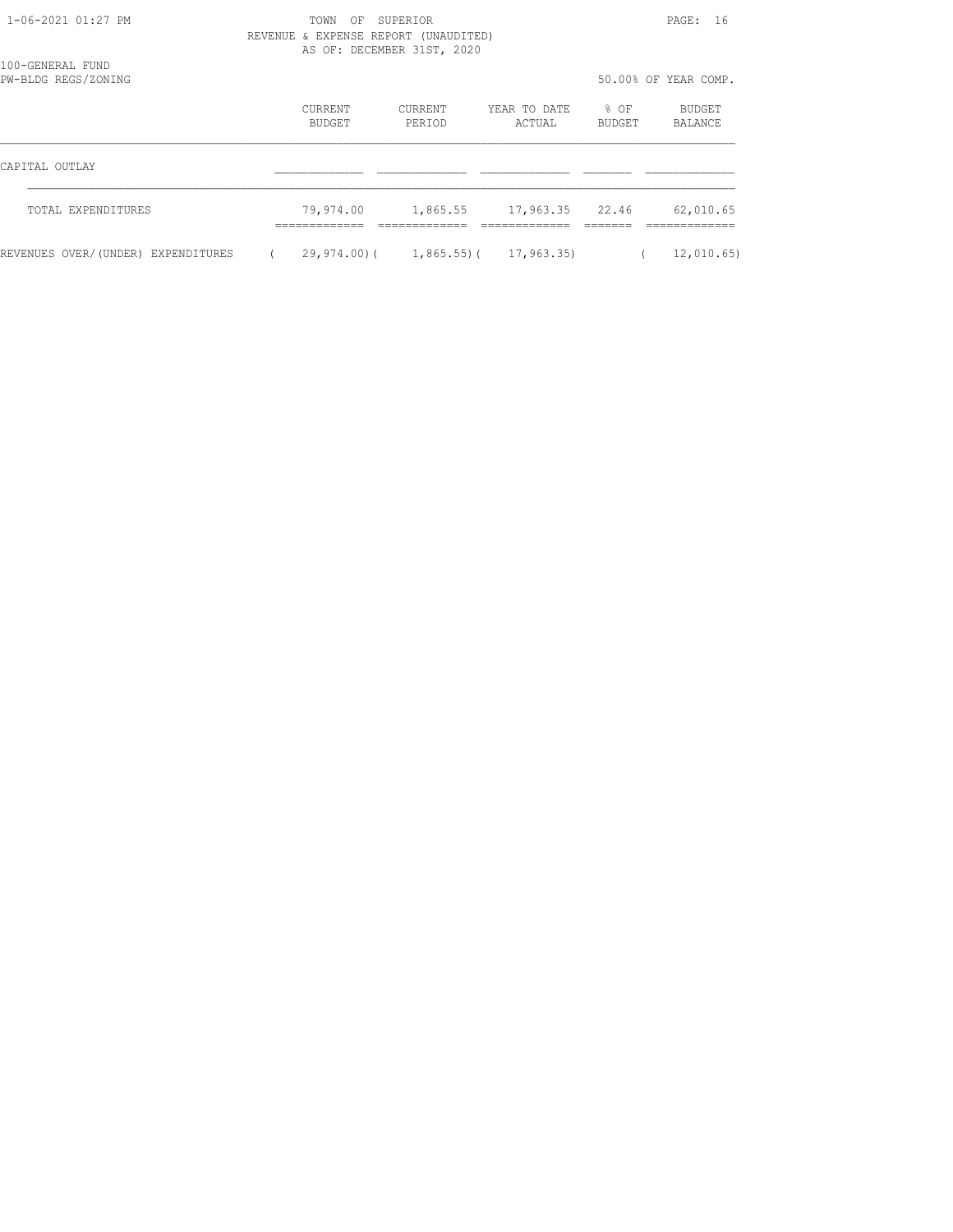#### 1-06-2021 01:27 PM TOWN OF SUPERIOR PAGE: 17 REVENUE & EXPENSE REPORT (UNAUDITED) AS OF: DECEMBER 31ST, 2020

| 100-GENERAL FUND<br>SWIMMING POOL                                         |                            |                          |                            | 50.00% OF YEAR COMP.                                                 |                                 |  |
|---------------------------------------------------------------------------|----------------------------|--------------------------|----------------------------|----------------------------------------------------------------------|---------------------------------|--|
|                                                                           | CURRENT<br><b>BUDGET</b>   | CURRENT<br>PERIOD        | YEAR TO DATE<br>ACTUAL     | % OF<br><b>BUDGET</b>                                                | <b>BUDGET</b><br><b>BALANCE</b> |  |
| REVENUES                                                                  |                            |                          |                            |                                                                      |                                 |  |
| BUSINESS SERVICES                                                         |                            |                          |                            |                                                                      |                                 |  |
| 100-11-4240 POOL SWIM/POOL RENTAL<br>SUBTOTAL BUSINESS SERVICES           | 3,000.00<br>3,000.00       | 0.00<br>0.00             | 95.00<br>95.00             | 3.17<br>3.17                                                         | 2,905.00<br>2,905.00            |  |
| TOTAL REVENUES                                                            | 3,000.00<br>-------------  | 0.00                     | 95.00                      | 3.17                                                                 | 2,905.00<br>=============       |  |
| EXPENDITURES                                                              |                            |                          |                            |                                                                      |                                 |  |
| PERSONEL                                                                  |                            |                          |                            |                                                                      |                                 |  |
| 100-11-5100 SALARIES                                                      | 19,200.00                  | 0.00                     | 5,389.00                   | 28.07                                                                | 13,811.00                       |  |
| 100-11-5151 FICA                                                          | 1,250.00                   | 0.00                     | 334.12                     | 26.73                                                                | 915.88                          |  |
| 100-11-5152 MEDICARE<br>100-11-5153 STATE UNEMPLOYMENT                    | 292.00<br>67.00            | 0.00<br>0.00             | 78.14<br>51.20             | 26.76<br>76.42                                                       | 213.86<br>15.80                 |  |
| 100-11-5154 WORKERS COMP INSURANCE                                        | 373.00                     | 0.00                     | 237.00                     | 63.54                                                                | 136.00                          |  |
| SUBTOTAL PERSONEL                                                         | 21,182.00                  | 0.00                     | 6,089.46                   | 28.75                                                                | 15,092.54                       |  |
| SUPPLIES                                                                  |                            |                          |                            |                                                                      |                                 |  |
| 100-11-5240 CHEMICAL SUPPLIES                                             | 1,900.00                   | 40.73                    | 653.62                     | 34.40                                                                | 1,246.38                        |  |
| 100-11-5299 OPERATING SUPPLIES<br>SUBTOTAL SUPPLIES                       | 2,000.00<br>3,900.00       | 0.00<br>40.73            | 6,895.96<br>7,549.58       | 344.80 (<br>$193.58$ (                                               | 4,895.96<br>3,649.58)           |  |
| UTILITIES                                                                 |                            |                          |                            |                                                                      |                                 |  |
| 100-11-5310 ELECTRICITY                                                   | 6,860.00                   | 0.00                     | 3,738.95                   | 54.50                                                                | 3,121.05                        |  |
| 100-11-5350 TELEPHONE                                                     | 453.00                     | 28.62                    | 173.83                     | 38.37                                                                | 279.17                          |  |
| 100-11-5360 WATER<br>SUBTOTAL UTILITIES                                   | 5,666.00<br>12,979.00      | 362.62<br>391.24         | 1,989.20<br>5,901.98       | 35.11<br>45.47                                                       | 3,676.80<br>7,077.02            |  |
| GENERAL BUSINESS EXPENSE                                                  |                            |                          |                            |                                                                      |                                 |  |
| 100-11-5410 ADVERTISING                                                   | 100.00                     | 0.00                     | 0.00                       | 0.00                                                                 | 100.00                          |  |
| 100-11-5420 DUES & SUBSCRIPTIONS                                          | 200.00                     | 0.00                     | 192.00                     | 96.00                                                                | 8.00                            |  |
| 100-11-5425 CONFERENCES & TRAINING<br>100-11-5450 UNIFORMS                | 500.00<br>250.00           | 0.00<br>0.00             | 0.00<br>0.00               | 0.00<br>0.00                                                         | 500.00<br>250.00                |  |
| SUBTOTAL GENERAL BUSINESS EXPENSE                                         | 1,050.00                   | 0.00                     | 192.00                     | 18.29                                                                | 858.00                          |  |
| PROFESSIONAL SERVICES                                                     |                            |                          |                            |                                                                      |                                 |  |
| 100-11-5550 OTHER PROFESSIONAL SERVICES<br>SUBTOTAL PROFESSIONAL SERVICES | 6,000.00<br>6,000.00       | 550.00<br>550.00         | 3,990.00<br>3,990.00       | 66.50<br>66.50                                                       | 2,010.00<br>2,010.00            |  |
| REPAIR/MAINTENANCE                                                        |                            |                          |                            |                                                                      |                                 |  |
| 100-11-5650 OTHER EOUIPMENT REPAIRS<br>SUBTOTAL REPAIR/MAINTENANCE        | 5,000.00<br>5,000.00       | 0.00<br>0.00             | 0.00<br>0.00               | 0.00<br>0.00                                                         | 5,000.00<br>5,000.00            |  |
|                                                                           |                            |                          |                            |                                                                      |                                 |  |
| TOTAL EXPENDITURES                                                        | 50,111.00<br>------------- | 981.97<br>-------------- | 23,723.02<br>============= | 47.34<br>$\begin{array}{cccccc} = & = & = & = & = & = & \end{array}$ | 26,387.98                       |  |
| REVENUES OVER/(UNDER) EXPENDITURES<br>$\left($                            | $47, 111.00$ ) (           | 981.97)(                 | 23,628.02)                 | $\left($                                                             | 23, 482.98)                     |  |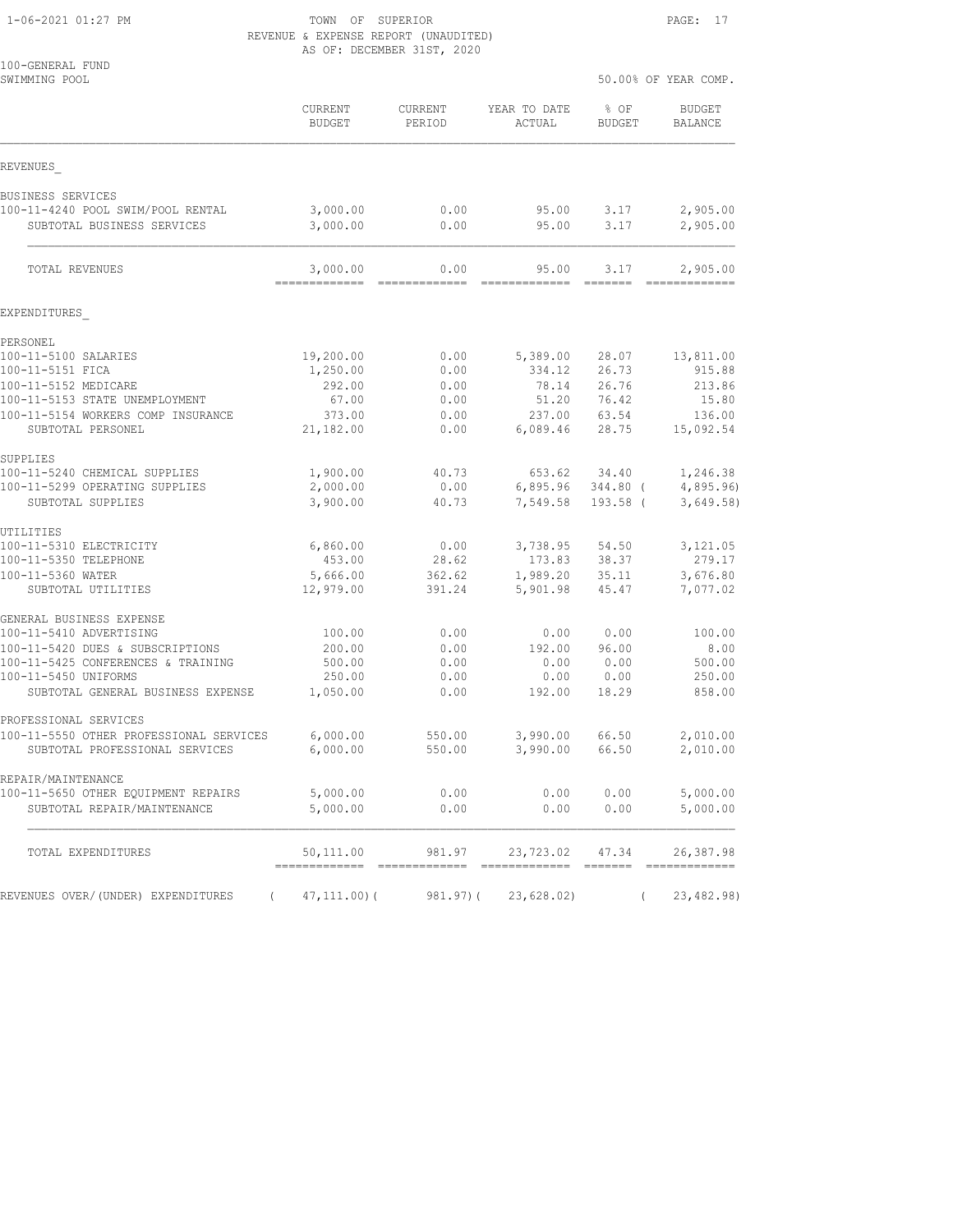#### 1-06-2021 01:27 PM TOWN OF SUPERIOR PAGE: 18 REVENUE & EXPENSE REPORT (UNAUDITED) AS OF: DECEMBER 31ST, 2020

| 100-GENERAL FUND<br>RECREATION                                       |                        |                   |                        | 50.00% OF YEAR COMP.  |                          |  |
|----------------------------------------------------------------------|------------------------|-------------------|------------------------|-----------------------|--------------------------|--|
|                                                                      | CURRENT<br>BUDGET      | CURRENT<br>PERIOD | YEAR TO DATE<br>ACTUAL | % OF<br><b>BUDGET</b> | <b>BUDGET</b><br>BALANCE |  |
| REVENUES                                                             |                        |                   |                        |                       |                          |  |
| BUSINESS SERVICES                                                    |                        |                   |                        |                       |                          |  |
| 100-12-4220 PARK RENTAL                                              | 0.00                   | $0.00$ (          | 50.00)                 | 0.00                  | 50.00                    |  |
| SUBTOTAL BUSINESS SERVICES                                           | 0.00                   | 0.00(             | 50.00                  | 0.00                  | 50.00                    |  |
| MISCELLANEOUS                                                        |                        |                   |                        |                       |                          |  |
| TOTAL REVENUES                                                       | 0.00                   | 0.00(             | 50.00                  | 0.00                  | 50.00<br>===========     |  |
| EXPENDITURES                                                         |                        |                   |                        |                       |                          |  |
| PERSONEL                                                             |                        |                   |                        |                       |                          |  |
| 100-12-5100 SALARIES                                                 | 16,432.00              | 607.50            | 7,089.00               | 43.14                 | 9,343.00                 |  |
| 100-12-5101 OVERTIME                                                 | 0.00                   | 0.00              | 214.88                 | $0.00$ (              | 214.88)                  |  |
| 100-12-5151 FICA                                                     | 361.00                 | 35.30             | 426.86                 | $118.24$ (            | 65.86)                   |  |
| 100-12-5152 MEDICARE                                                 | 84.00                  | 8.26              | 99.85                  | $118.87$ (            | 15.85)                   |  |
| 100-12-5153 STATE UNEMPLOYMENT<br>100-12-5154 WORKERS COMP INSURANCE | 30.00                  | 0.00              | 25.61<br>0.00          | 85.37<br>0.00         | 4.39<br>54.00            |  |
| 100-12-5161 ARIZONA STATE RETIREMENT                                 | 54.00<br>687.00        | 0.00<br>74.24     | 892.54                 | $129.92$ (            | 205.54)                  |  |
| 100-12-5162 LIFE INSURANCE                                           | 16.00                  | 6.70              | 40.20                  | $251.25$ (            | 24.20)                   |  |
| 100-12-5163 HEALTH INSURANCE                                         | 1,527.00               | 641.95            | 4,493.65               | 294.28 (              | 2,966.65                 |  |
| 100-12-5164 DENTAL INSURANCE                                         | 74.00                  | 31.58             | 123.10                 | $166.35$ (            | 49.10)                   |  |
| SUBTOTAL PERSONEL                                                    | 19,265.00              | 1,405.53          | 13,405.69              | 69.59                 | 5,859.31                 |  |
| SUPPLIES                                                             |                        |                   |                        |                       |                          |  |
| 100-12-5299 OPERATING SUPPLIES<br>SUBTOTAL SUPPLIES                  | 12,500.00<br>12,500.00 | 0.00<br>0.00      | 4,072.54<br>4,072.54   | 32.58<br>32.58        | 8,427.46<br>8,427.46     |  |
| UTILITIES                                                            |                        |                   |                        |                       |                          |  |
| GENERAL BUSINESS EXPENSE                                             |                        |                   |                        |                       |                          |  |
| PROFESSIONAL SERVICES                                                |                        |                   |                        |                       |                          |  |
| 100-12-5520 CONTRACTUAL SERVICES                                     | 0.00                   | 0.00              | 1,250.00               | $0.00$ (              | 1,250.00)                |  |
| 100-12-5550 OTHER PROFESSIONAL SERVICES                              | $0.00$ (               | 2,791.93          | 1,127.72               | 0.00(                 | 1, 127.72)               |  |
| SUBTOTAL PROFESSIONAL SERVICES                                       | $0.00$ (               | 2,791.93)         | 2,377.72               | $0.00$ (              | 2,377.72)                |  |
| TOTAL EXPENDITURES                                                   | 31,765.00 (            | 1,386.40          | 19,855.95              | 62.51                 | 11,909.05                |  |
| REVENUES OVER/(UNDER) EXPENDITURES<br>$\sqrt{2}$                     | 31,765.00              | $1,386.40$ (      | 19,905.95)             | $\left($              | 11, 859.05               |  |
|                                                                      |                        |                   |                        |                       |                          |  |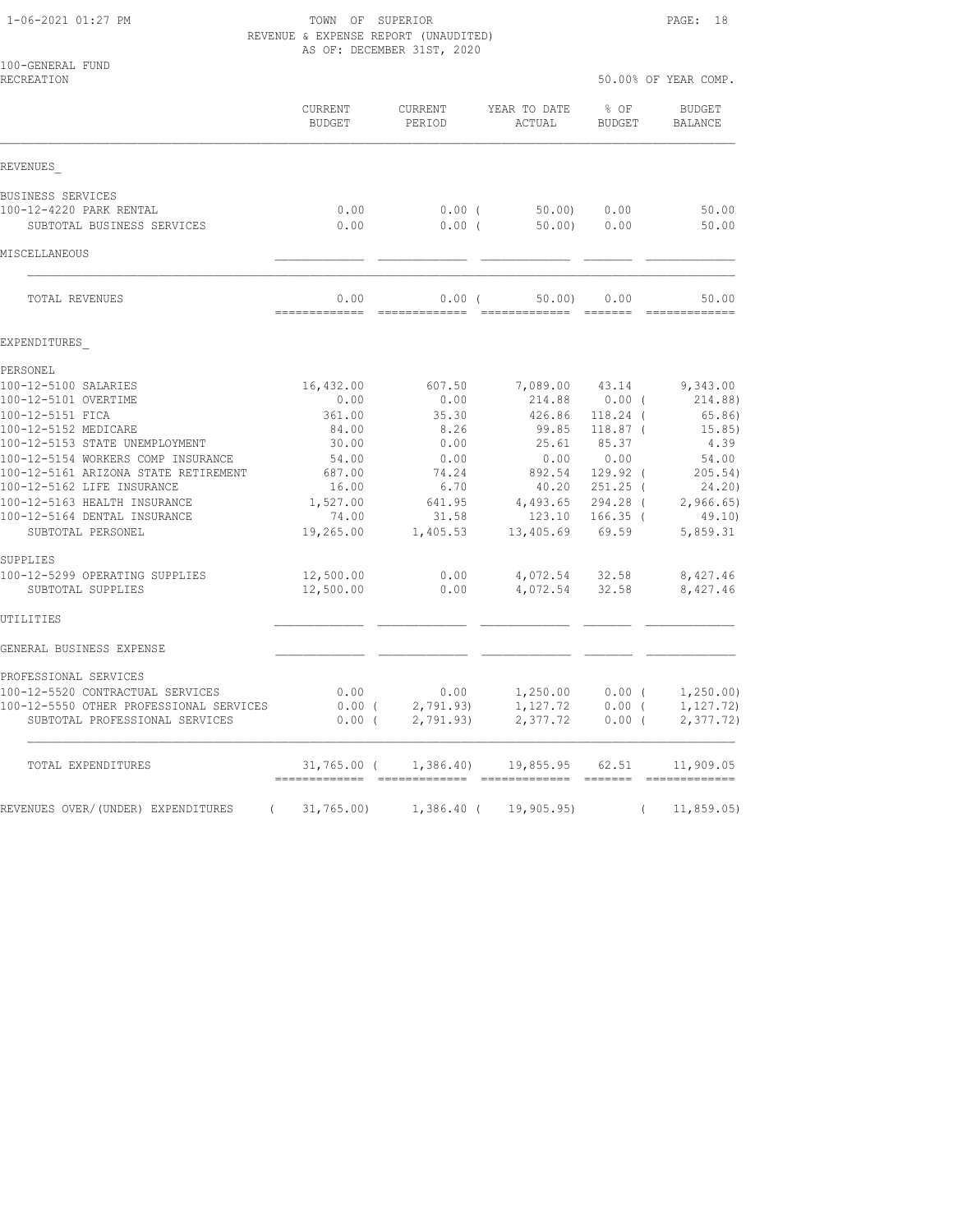1-06-2021 01:27 PM TOWN OF SUPERIOR PAGE: 19 REVENUE & EXPENSE REPORT (UNAUDITED) AS OF: DECEMBER 31ST, 2020

| 100-GENERAL FUND<br>LIBRARY                    |                            |                       |                        | 50.00% OF YEAR COMP.  |                                 |
|------------------------------------------------|----------------------------|-----------------------|------------------------|-----------------------|---------------------------------|
|                                                | CURRENT<br><b>BUDGET</b>   | CURRENT<br>PERIOD     | YEAR TO DATE<br>ACTUAL | % OF<br><b>BUDGET</b> | <b>BUDGET</b><br><b>BALANCE</b> |
| REVENUES                                       |                            |                       |                        |                       |                                 |
| BUSINESS SERVICES                              |                            |                       |                        |                       |                                 |
| 100-13-4250 INTERNET/LATE FEES                 | 2,000.00                   | 0.00                  | 0.00                   | 0.00                  | 2,000.00                        |
| SUBTOTAL BUSINESS SERVICES                     | 2,000.00                   | 0.00                  | 0.00                   | 0.00                  | 2,000.00                        |
| TOTAL REVENUES                                 | 2,000.00<br>============== | 0.00<br>------------- | 0.00<br>-------------- | 0.00                  | 2,000.00<br>-------------       |
| EXPENDITURES                                   |                            |                       |                        |                       |                                 |
| PERSONEL                                       |                            |                       |                        |                       |                                 |
| 100-13-5100 SALARIES                           | 33,290.00                  | 1,369.52              | 18,909.92              | 56.80                 | 14,380.08                       |
| 100-13-5151 FICA                               | 2,064.00                   | 84.48                 | 1,167.71               | 56.58                 | 896.29                          |
| 100-13-5152 MEDICARE                           | 483.00                     | 19.76                 | 273.08                 | 56.54                 | 209.92                          |
| 100-13-5153 STATE UNEMPLOYMENT                 | 166.00                     | 0.00                  | 24.89                  | 14.99                 | 141.11                          |
| 100-13-5154 WORKERS COMP INSURANCE             | 199.00                     | 0.00                  | 69.00                  | 34.67                 | 130.00                          |
| 100-13-5161 ARIZONA STATE RETIREMENT           | 4,068.00                   | 117.31                | 1,877.34               | 46.15                 | 2,190.66                        |
| 100-13-5162 LIFE INSURANCE                     | 80.00                      | 6.70                  | 46.90                  | 58.63                 | 33.10                           |
| 100-13-5163 HEALTH INSURANCE                   | 7,703.00                   | 636.95                | 4,458.65               | 57.88                 | 3,244.35                        |
| 100-13-5164 DENTAL INSURANCE                   | 379.00                     | 31.58                 | 138.08                 | 36.43                 | 240.92                          |
| SUBTOTAL PERSONEL                              | 48,432.00                  | 2,266.30              | 26,965.57              | 55.68                 | 21,466.43                       |
| SUPPLIES                                       |                            |                       |                        |                       |                                 |
| 100-13-5270 LIBRARY BOOKS<br>SUBTOTAL SUPPLIES | 2,000.00<br>2,000.00       | 0.00<br>0.00          | 0.00<br>0.00           | 0.00<br>0.00          | 2,000.00<br>2,000.00            |
|                                                |                            |                       |                        |                       |                                 |
| UTILITIES                                      |                            |                       |                        |                       |                                 |
| 100-13-5310 ELECTRICITY                        | 6,174.00                   | 0.00                  | 2,763.74               | 44.76                 | 3,410.26                        |
| 100-13-5320 GAS                                | 1,100.00                   | 69.68                 | 232.82                 | 21.17                 | 867.18                          |
| 100-13-5350 TELEPHONE                          | 1,009.00                   | 85.97                 | 517.33                 | 51.27                 | 491.67                          |
| 100-13-5360 WATER                              | 400.00                     | 28.82                 | 177.77                 | 44.44                 | 222.23                          |
| 100-13-5380 SECURITY                           | 300.00                     | 25.00                 | 150.00                 | 50.00                 | 150.00                          |
| SUBTOTAL UTILITIES                             | 8,983.00                   | 209.47                | 3,841.66               | 42.77                 | 5, 141.34                       |
| GENERAL BUSINESS EXPENSE                       |                            |                       |                        |                       |                                 |
| 100-13-5410 ADVERTISING                        | 100.00                     | 0.00                  | 0.00                   | 0.00                  | 100.00                          |
| 100-13-5420 DUES & SUBSCRIPTIONS               | 1,000.00                   | 0.00                  | 679.36                 | 67.94                 | 320.64                          |
| 100-13-5460 POSTAGE                            | 900.00                     | 0.00                  | 400.60                 | 44.51                 | 499.40                          |
| 100-13-5471 AUDIT                              | 1,545.00                   | 0.00                  | 1,324.10               | 85.70                 | 220.90                          |
| 100-13-5480 GENERAL INSURANCE                  | 12,820.00                  | 0.00                  | 3,126.39               | 24.39                 | 9,693.61                        |
| SUBTOTAL GENERAL BUSINESS EXPENSE              | 16,365.00                  | 0.00                  | 5,530.45               | 33.79                 | 10,834.55                       |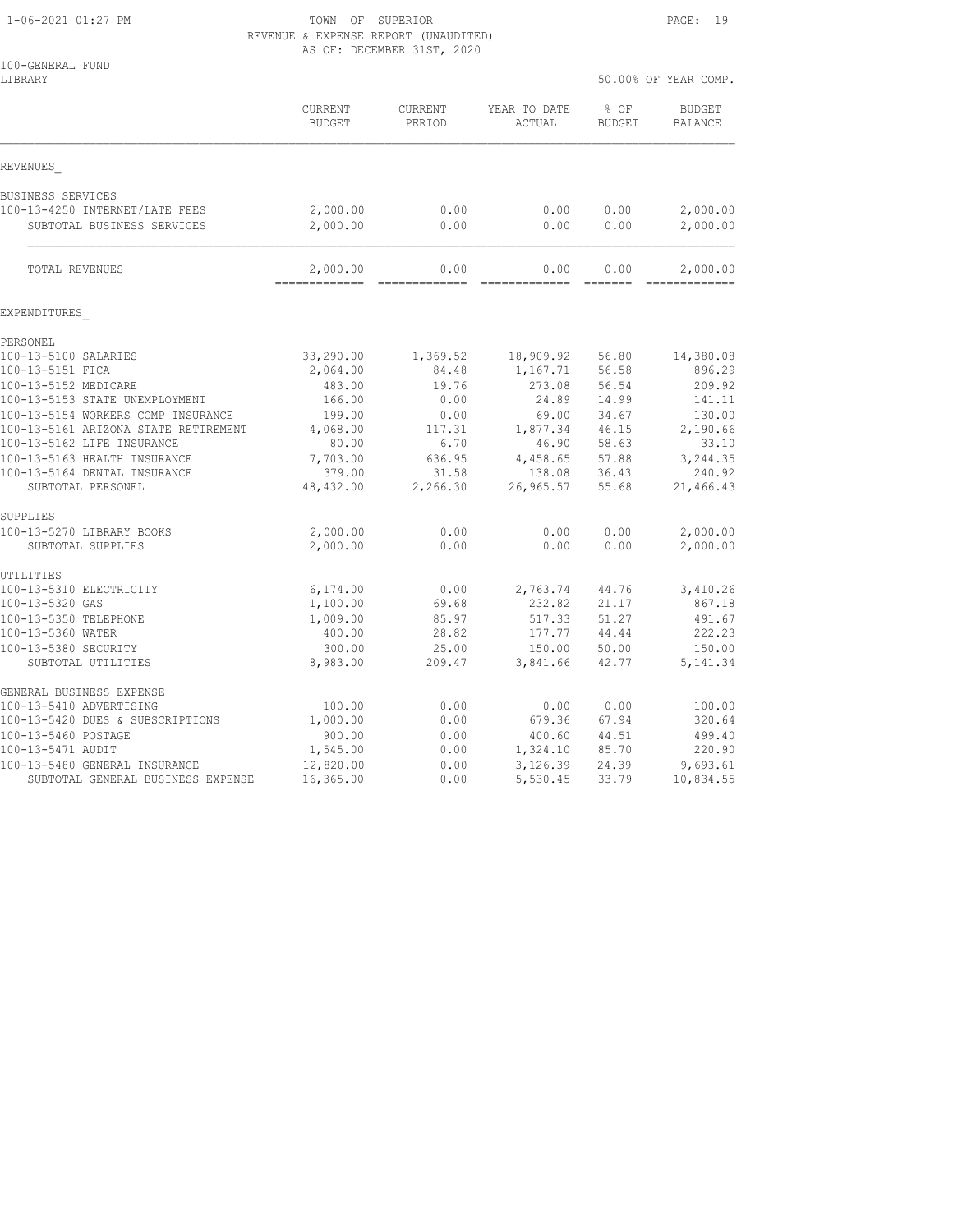#### 1-06-2021 01:27 PM TOWN OF SUPERIOR PAGE: 20 REVENUE & EXPENSE REPORT (UNAUDITED) AS OF: DECEMBER 31ST, 2020

100-GENERAL FUND<br>LIBRARY

50.00% OF YEAR COMP.

|                                              | <b>CURRENT</b><br>BUDGET | <b>CURRENT</b><br>PERIOD | YEAR TO DATE<br>ACTUAL | % OF<br><b>BUDGET</b> | <b>BUDGET</b><br>BALANCE |
|----------------------------------------------|--------------------------|--------------------------|------------------------|-----------------------|--------------------------|
| PROFESSIONAL SERVICES                        |                          |                          |                        |                       |                          |
| 100-13-5550 OTHER PROFESSIONAL SERVICES      | 300.00                   | 0.00                     | 0.00                   | 0.00                  | 300.00                   |
| SUBTOTAL PROFESSIONAL SERVICES               | 300.00                   | 0.00                     | 0.00                   | 0.00                  | 300.00                   |
| REPAIR/MAINTENANCE                           |                          |                          |                        |                       |                          |
| 100-13-5650 OTHER EQUIPMENT REPAIRS          | 5,000.00                 | 0.00                     | 0.00                   | 0.00                  | 5,000.00                 |
| SUBTOTAL REPAIR/MAINTENANCE                  | 5,000.00                 | 0.00                     | 0.00                   | 0.00                  | 5,000.00                 |
| TOTAL EXPENDITURES                           | 81,080.00                | 2,475.77                 | 36, 337.68             | 44.82                 | 44,742.32                |
| REVENUES OVER/(UNDER)<br><b>EXPENDITURES</b> | $79,080.00$ ) (          | $2,475,77$ ) (           | 36, 337.68)            |                       | 42,742.32)               |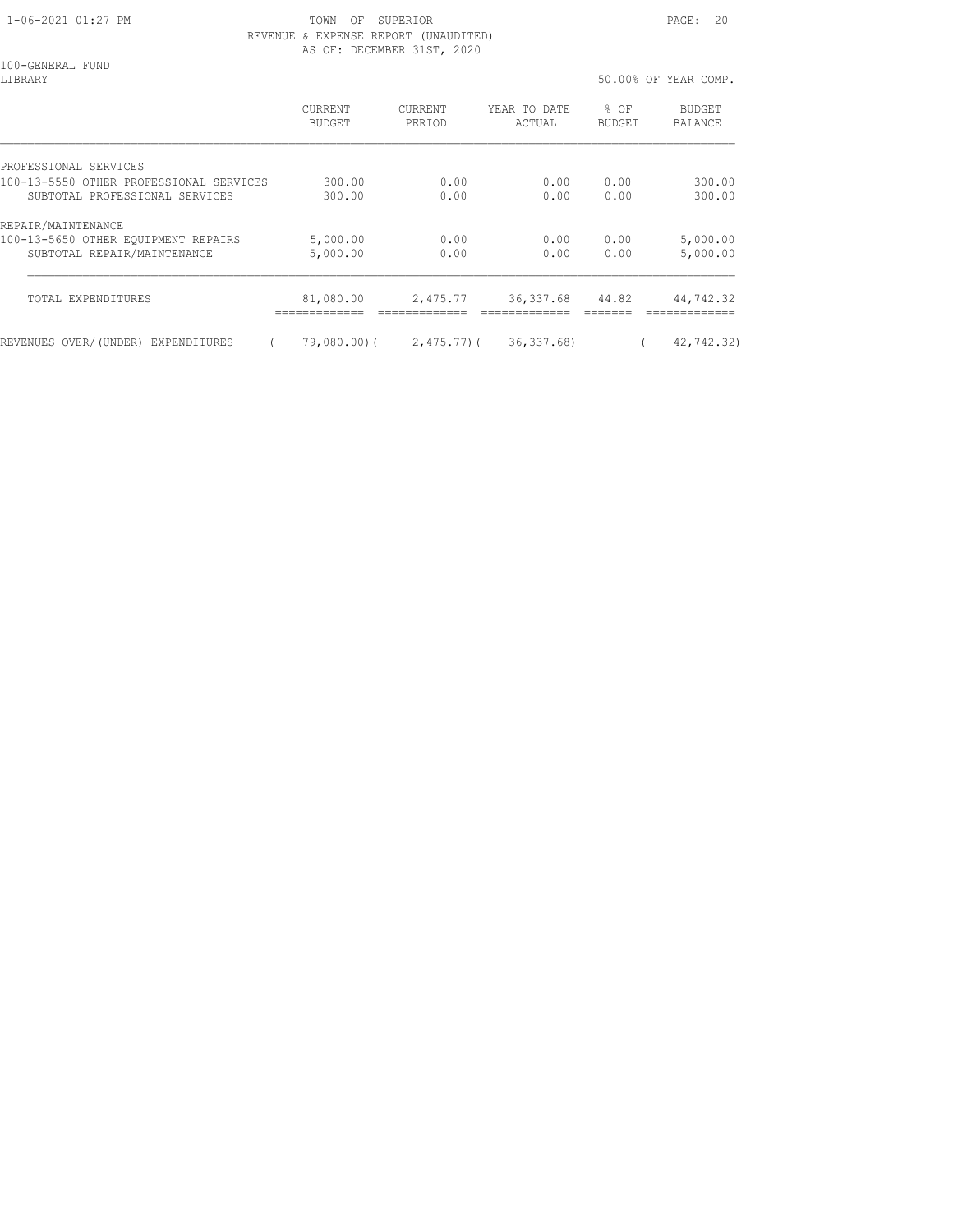1-06-2021 01:27 PM TOWN OF SUPERIOR PAGE: 21 REVENUE & EXPENSE REPORT (UNAUDITED) AS OF: DECEMBER 31ST, 2020

| 100-GENERAL FUND<br>BUILDING RENTALS |                                              |                   |                                                                       |                  | 50.00% OF YEAR COMP.       |
|--------------------------------------|----------------------------------------------|-------------------|-----------------------------------------------------------------------|------------------|----------------------------|
|                                      | CURRENT<br>BUDGET                            | CURRENT<br>PERIOD | YEAR TO DATE<br>ACTUAL                                                | $8$ OF<br>BUDGET | BUDGET<br>BALANCE          |
| REVENUES                             |                                              |                   |                                                                       |                  |                            |
| ENTERPRISE SERVICES                  |                                              |                   |                                                                       |                  |                            |
| 100-14-4330 RENTAL INCOME            | 20,000.00                                    | 100.00 (          | $700.00$ $3.50 -$                                                     |                  | 20,700.00                  |
| SUBTOTAL ENTERPRISE SERVICES         | 20,000.00                                    | 100.00 (          | $700.00$ ) $3.50-$                                                    |                  | 20,700.00                  |
| <b>TOTAL REVENUES</b>                | 20,000.00<br>=============================== |                   | $100.00$ ( $700.00$ ) 3.50-<br>====================================== |                  | 20,700.00                  |
| EXPENDITURES                         |                                              |                   |                                                                       |                  |                            |
| SUPPLIES                             |                                              |                   |                                                                       |                  |                            |
| UTILITIES                            |                                              |                   |                                                                       |                  |                            |
| 100-14-5310 ELECTRICITY              | 8,000.00                                     |                   | $0.00$ 969.97 12.12 7,030.03                                          |                  |                            |
| 100-14-5360 WATER                    | 0.00                                         |                   | 52.86 315.36 0.00 (315.36)                                            |                  |                            |
| SUBTOTAL UTILITIES                   | 8,000.00                                     | 52.86             | 1,285.33                                                              | 16.07            | 6,714.67                   |
| GENERAL BUSINESS EXPENSE             |                                              |                   |                                                                       |                  |                            |
| PROFESSIONAL SERVICES                |                                              |                   |                                                                       |                  |                            |
| REPAIR/MAINTENANCE                   |                                              |                   |                                                                       |                  |                            |
| TOTAL EXPENDITURES                   | 8,000.00<br>===============================  | 52.86             | 1,285.33 16.07<br>=============                                       | =======          | 6,714.67<br>-------------- |
| REVENUES OVER/(UNDER) EXPENDITURES   | 12,000.00                                    | 47.14 (           | 1, 985.33                                                             |                  | 13,985.33                  |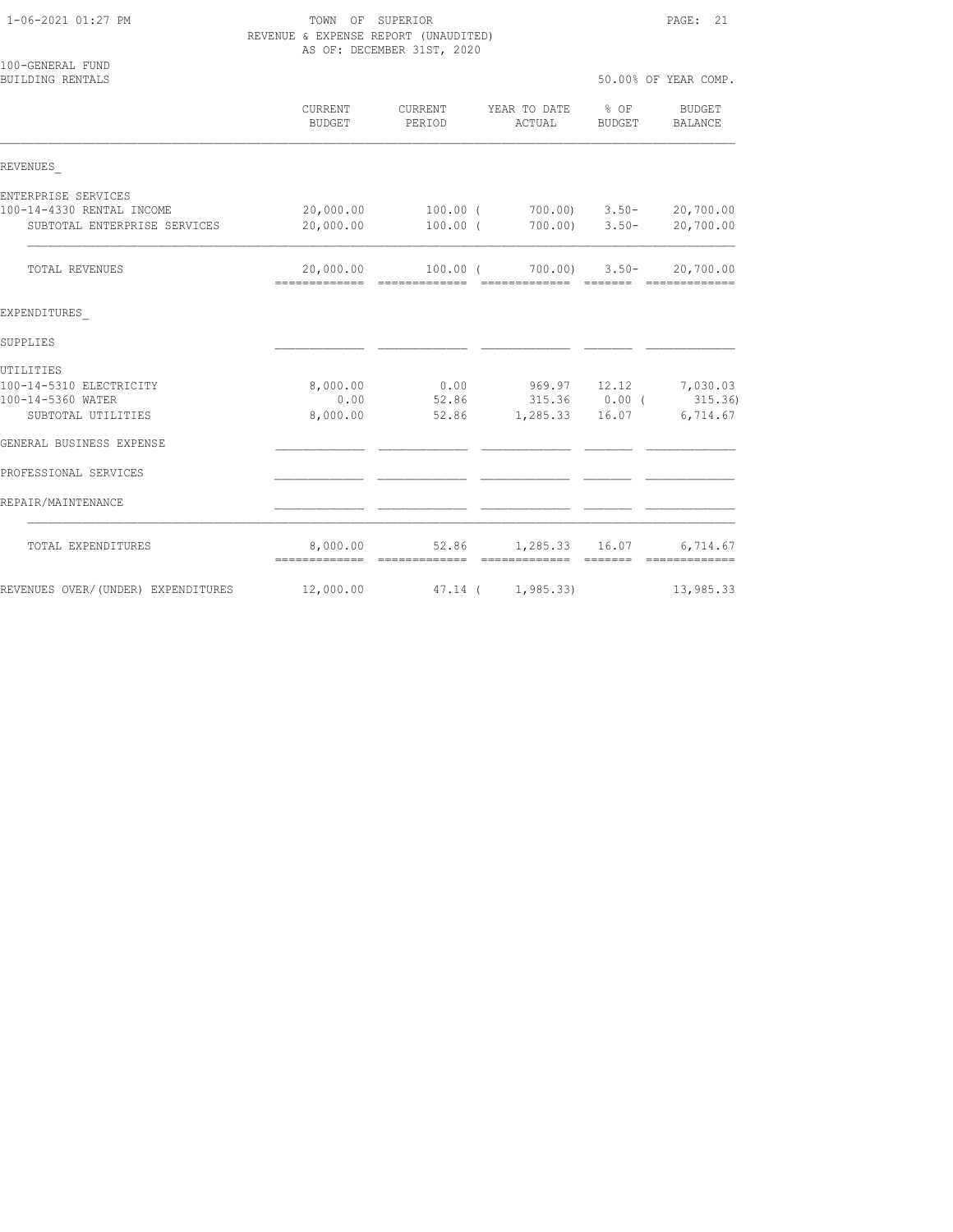## 1-06-2021 01:27 PM TOWN OF SUPERIOR PAGE: 22 REVENUE & EXPENSE REPORT (UNAUDITED) AS OF: DECEMBER 31ST, 2020

| 100-GENERAL FUND<br>SR CITIZENS-CONGREGATE                                                                                                                                                                                                                                                                                                                                                                                           |                                                                                                                                                           |                                                                                                                                                                                                                                                                                                                                                                                                                                                                                                     |                                                                                                                                           | 50.00% OF YEAR COMP.                                                                                            |                                                                                                                                                           |  |
|--------------------------------------------------------------------------------------------------------------------------------------------------------------------------------------------------------------------------------------------------------------------------------------------------------------------------------------------------------------------------------------------------------------------------------------|-----------------------------------------------------------------------------------------------------------------------------------------------------------|-----------------------------------------------------------------------------------------------------------------------------------------------------------------------------------------------------------------------------------------------------------------------------------------------------------------------------------------------------------------------------------------------------------------------------------------------------------------------------------------------------|-------------------------------------------------------------------------------------------------------------------------------------------|-----------------------------------------------------------------------------------------------------------------|-----------------------------------------------------------------------------------------------------------------------------------------------------------|--|
|                                                                                                                                                                                                                                                                                                                                                                                                                                      | CURRENT<br>BUDGET                                                                                                                                         | CURRENT<br>PERIOD                                                                                                                                                                                                                                                                                                                                                                                                                                                                                   | YEAR TO DATE<br>ACTUAL                                                                                                                    | % OF<br><b>BUDGET</b>                                                                                           | <b>BUDGET</b><br>BALANCE                                                                                                                                  |  |
| REVENUES                                                                                                                                                                                                                                                                                                                                                                                                                             |                                                                                                                                                           |                                                                                                                                                                                                                                                                                                                                                                                                                                                                                                     |                                                                                                                                           |                                                                                                                 |                                                                                                                                                           |  |
| BUSINESS SERVICES<br>100-15-4215 SRC AAA DOLLARS<br>100-15-4217 SRC PROGRAM REVENUE<br>SUBTOTAL BUSINESS SERVICES                                                                                                                                                                                                                                                                                                                    | 0.00<br>0.00<br>0.00                                                                                                                                      | 0.00<br>12,044.11<br>12,044.11                                                                                                                                                                                                                                                                                                                                                                                                                                                                      | 302.00<br>27,184.00<br>27,486.00                                                                                                          | $0.00$ (<br>$0.00$ (<br>0.00(                                                                                   | 302.00<br>27, 184.00<br>27,486.00                                                                                                                         |  |
| <b>GRANTS</b>                                                                                                                                                                                                                                                                                                                                                                                                                        |                                                                                                                                                           |                                                                                                                                                                                                                                                                                                                                                                                                                                                                                                     |                                                                                                                                           |                                                                                                                 |                                                                                                                                                           |  |
| TOTAL REVENUES                                                                                                                                                                                                                                                                                                                                                                                                                       | 0.00<br>=============                                                                                                                                     | 12,044.11<br>$\begin{array}{cccccccccc} \multicolumn{2}{c}{} & \multicolumn{2}{c}{} & \multicolumn{2}{c}{} & \multicolumn{2}{c}{} & \multicolumn{2}{c}{} & \multicolumn{2}{c}{} & \multicolumn{2}{c}{} & \multicolumn{2}{c}{} & \multicolumn{2}{c}{} & \multicolumn{2}{c}{} & \multicolumn{2}{c}{} & \multicolumn{2}{c}{} & \multicolumn{2}{c}{} & \multicolumn{2}{c}{} & \multicolumn{2}{c}{} & \multicolumn{2}{c}{} & \multicolumn{2}{c}{} & \multicolumn{2}{c}{} & \multicolumn{2}{c}{} & \mult$ | 27,486.00                                                                                                                                 | $0.00$ (                                                                                                        | 27,486.00                                                                                                                                                 |  |
| EXPENDITURES                                                                                                                                                                                                                                                                                                                                                                                                                         |                                                                                                                                                           |                                                                                                                                                                                                                                                                                                                                                                                                                                                                                                     |                                                                                                                                           |                                                                                                                 |                                                                                                                                                           |  |
| PERSONEL<br>100-15-5100 SALARIES<br>100-15-5101 OVERTIME<br>100-15-5120 INMATE LABOR<br>100-15-5151 FICA<br>100-15-5152 MEDICARE<br>100-15-5153 STATE UNEMPLOYMENT<br>100-15-5154 WORKERS COMP INSURANCE<br>100-15-5161 ARIZONA STATE RETIREMENT<br>SUBTOTAL PERSONEL<br>SUPPLIES<br>100-15-5210 OFFICE SUPPLIES<br>100-15-5250 KITCHEN SUPPLIES<br>100-15-5260 FOOD SUPPLIES<br>100-15-5299 OPERATING SUPPLIES<br>SUBTOTAL SUPPLIES | 18,405.00<br>0.00<br>1,000.00<br>1,141.00<br>267.00<br>83.00<br>321.00<br>2,249.00<br>23,466.00<br>500.00<br>1,000.00<br>1,000.00<br>1,500.00<br>4,000.00 | 585.42<br>0.00<br>0.00<br>36.30<br>8.49<br>0.00<br>0.00<br>52.72<br>682.93<br>0.00<br>0.00<br>0.00<br>25.99<br>25.99                                                                                                                                                                                                                                                                                                                                                                                | 7,622.25 41.41<br>76.25<br>0.00<br>477.31<br>111.62<br>12.88<br>210.99<br>693.42<br>9,204.72<br>49.98<br>0.00<br>0.00<br>143.95<br>193.93 | $0.00$ (<br>0.00<br>41.83<br>41.81<br>15.52<br>65.73<br>30.83<br>39.23<br>10.00<br>0.00<br>0.00<br>9.60<br>4.85 | 10,782.75<br>76.25)<br>1,000.00<br>663.69<br>155.38<br>70.12<br>110.01<br>1,555.58<br>14,261.28<br>450.02<br>1,000.00<br>1,000.00<br>1,356.05<br>3,806.07 |  |
| UTILITIES<br>100-15-5310 ELECTRICITY<br>100-15-5320 GAS<br>100-15-5350 TELEPHONE<br>100-15-5360 WATER<br>SUBTOTAL UTILITIES<br>GENERAL BUSINESS EXPENSE<br>100-15-5420 DUES & SUBSCRIPTIONS<br>100-15-5460 POSTAGE<br>100-15-5471 AUDIT                                                                                                                                                                                              | 4,547.00<br>746.00<br>250.00<br>250.00<br>5,793.00<br>200.00<br>0.00<br>773.00                                                                            | 0.00<br>51.04<br>0.00<br>13.89<br>64.93<br>0.00<br>0.00<br>0.00                                                                                                                                                                                                                                                                                                                                                                                                                                     | 2,843.03<br>274.39<br>0.00<br>85.94<br>3,203.36<br>0.00<br>60.10<br>441.37                                                                | 62.53<br>36.78<br>0.00<br>34.38<br>55.30<br>0.00<br>0.00(<br>57.10                                              | 1,703.97<br>471.61<br>250.00<br>164.06<br>2,589.64<br>200.00<br>60.10<br>331.63                                                                           |  |
| 100-15-5480 GENERAL INSURANCE<br>SUBTOTAL GENERAL BUSINESS EXPENSE                                                                                                                                                                                                                                                                                                                                                                   | 4,273.00<br>5,246.00                                                                                                                                      | 0.00<br>0.00                                                                                                                                                                                                                                                                                                                                                                                                                                                                                        | 1,042.13<br>1,543.60                                                                                                                      | 24.39<br>29.42                                                                                                  | 3,230.87<br>3,702.40                                                                                                                                      |  |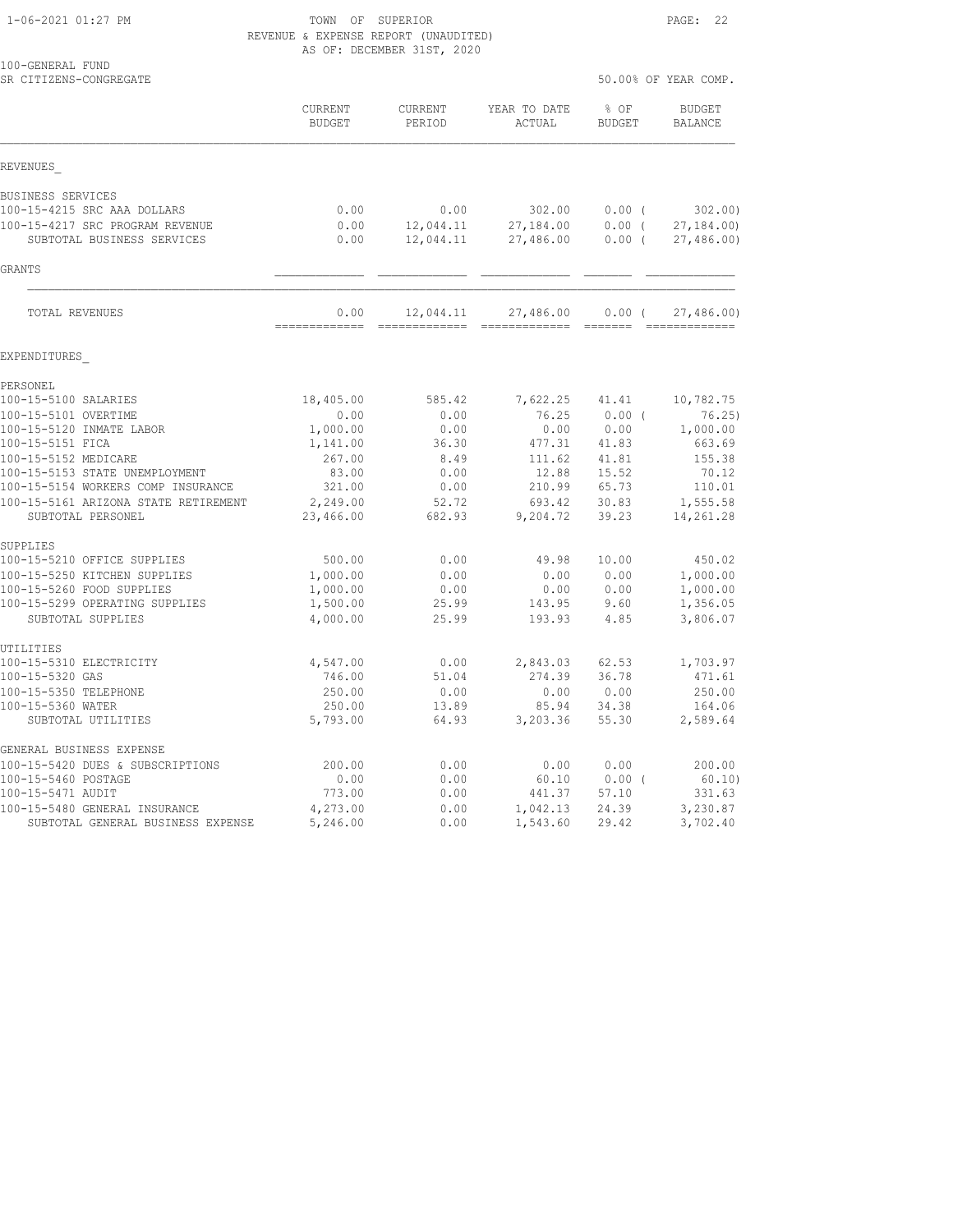100-GENERAL FUND

 1-06-2021 01:27 PM TOWN OF SUPERIOR PAGE: 23 REVENUE & EXPENSE REPORT (UNAUDITED) AS OF: DECEMBER 31ST, 2020

| SR CITIZENS-CONGREGATE                  |                   |                          |                                  |                | 50.00% OF YEAR COMP. |
|-----------------------------------------|-------------------|--------------------------|----------------------------------|----------------|----------------------|
|                                         | CURRENT<br>BUDGET | <b>CURRENT</b><br>PERIOD | YEAR TO DATE<br>ACTUAL           | % OF<br>BUDGET | BUDGET<br>BALANCE    |
| PROFESSIONAL SERVICES                   |                   |                          |                                  |                |                      |
| 100-15-5520 CONTRACT EMPLOYEE           | 0.00              | 201.24                   | $1,410.60$ $0.00$ ( $1,410.60$ ) |                |                      |
| 100-15-5550 OTHER PROFESSIONAL SERVICES | 37,893.00         | 190.00                   | 21,183.94                        | 55.90          | 16,709.06            |
| SUBTOTAL PROFESSIONAL SERVICES          | 37,893.00         | 391.24                   | 22,594.54                        | 59.63          | 15,298.46            |
| REPAIR/MAINTENANCE                      |                   |                          |                                  |                |                      |
| 100-15-5643 INMATE FUEL                 | 100.00            | 0.00                     | 0.00                             | 0.00           | 100.00               |
| 100-15-5650 OTHER EQUIPMENT REPAIRS     | 300.00            | 0.00                     | 0.00                             | 0.00           | 300.00               |
| SUBTOTAL REPAIR/MAINTENANCE             | 400.00            | 0.00                     | 0.00                             | 0.00           | 400.00               |
| DEBT SERVICE                            |                   |                          |                                  |                |                      |
| TOTAL EXPENDITURES                      | 76,798.00         | 1,165.09                 | 36,740.15                        | 47.84          | 40,057.85            |
| REVENUES OVER/(UNDER) EXPENDITURES      | 76,798.00)        | 10,879.02 (              | 9, 254, 15)                      | $\left($       | 67, 543, 85)         |
|                                         |                   |                          |                                  |                |                      |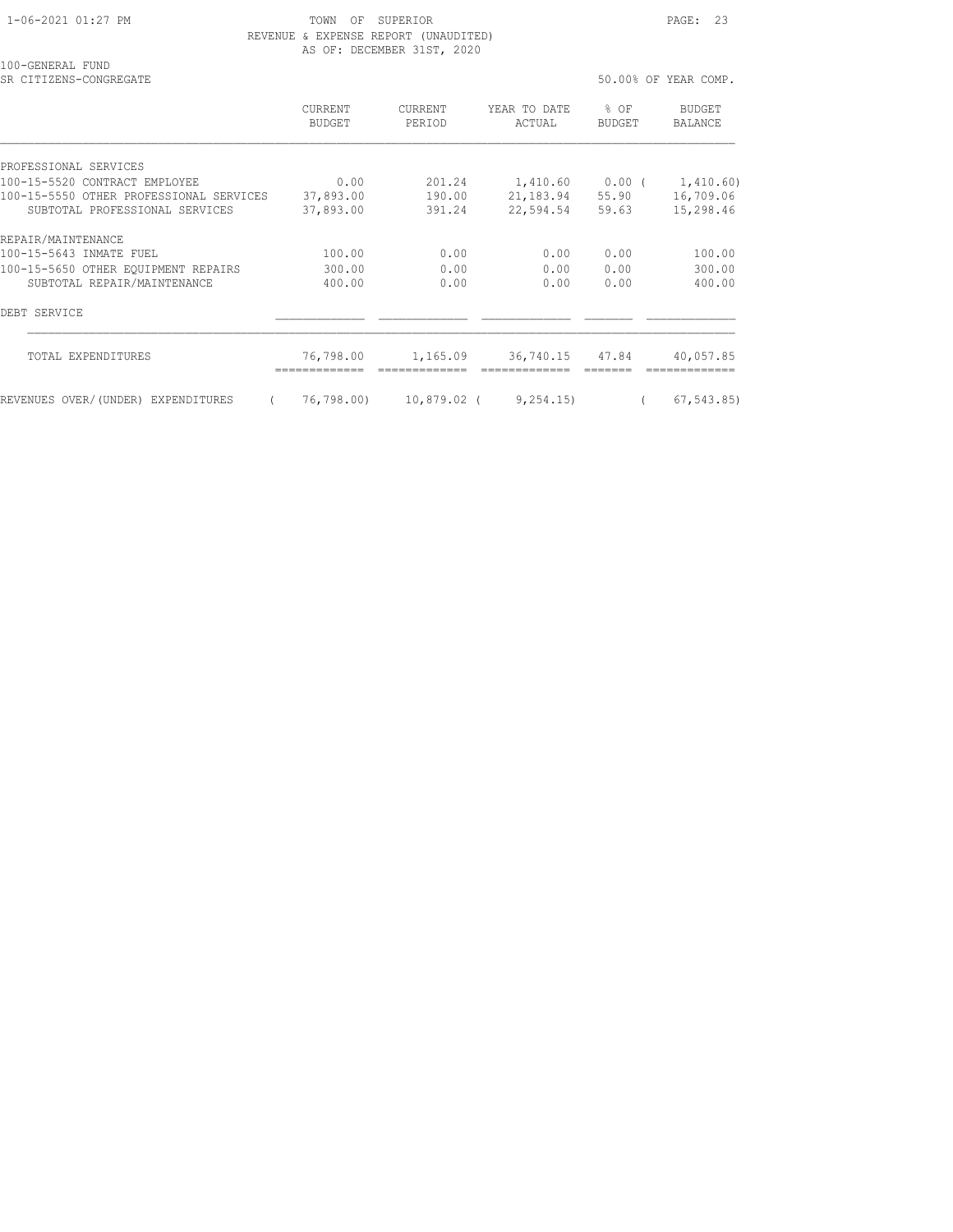#### 1-06-2021 01:27 PM TOWN OF SUPERIOR PAGE: 24 REVENUE & EXPENSE REPORT (UNAUDITED) AS OF: DECEMBER 31ST, 2020

| 100-GENERAL FUND<br>SR CITIZENS-HOME DELIVERY |                          |                            |                                                                                                                                                                                                                                                                                                                                                                                                                                                                                                     |                       | 50.00% OF YEAR COMP.            |
|-----------------------------------------------|--------------------------|----------------------------|-----------------------------------------------------------------------------------------------------------------------------------------------------------------------------------------------------------------------------------------------------------------------------------------------------------------------------------------------------------------------------------------------------------------------------------------------------------------------------------------------------|-----------------------|---------------------------------|
|                                               | CURRENT<br><b>BUDGET</b> | CURRENT<br>PERIOD          | YEAR TO DATE<br>ACTUAL                                                                                                                                                                                                                                                                                                                                                                                                                                                                              | % OF<br><b>BUDGET</b> | <b>BUDGET</b><br><b>BALANCE</b> |
| REVENUES                                      |                          |                            |                                                                                                                                                                                                                                                                                                                                                                                                                                                                                                     |                       |                                 |
| BUSINESS SERVICES                             |                          |                            |                                                                                                                                                                                                                                                                                                                                                                                                                                                                                                     |                       |                                 |
| 100-16-4217 SRC PROGRAM REVENUE               | 0.00                     | 13,244.68                  | 31,904.74 0.00 (                                                                                                                                                                                                                                                                                                                                                                                                                                                                                    |                       | 31, 904.74)                     |
| SUBTOTAL BUSINESS SERVICES                    | 0.00                     | 13,244.68                  | 31,904.74                                                                                                                                                                                                                                                                                                                                                                                                                                                                                           | $0.00$ (              | 31,904.74)                      |
| <b>TOTAL REVENUES</b>                         | 0.00<br>-------------    | 13,244.68<br>------------- | 31,904.74<br>$\begin{array}{cccccccccc} \multicolumn{2}{c}{} & \multicolumn{2}{c}{} & \multicolumn{2}{c}{} & \multicolumn{2}{c}{} & \multicolumn{2}{c}{} & \multicolumn{2}{c}{} & \multicolumn{2}{c}{} & \multicolumn{2}{c}{} & \multicolumn{2}{c}{} & \multicolumn{2}{c}{} & \multicolumn{2}{c}{} & \multicolumn{2}{c}{} & \multicolumn{2}{c}{} & \multicolumn{2}{c}{} & \multicolumn{2}{c}{} & \multicolumn{2}{c}{} & \multicolumn{2}{c}{} & \multicolumn{2}{c}{} & \multicolumn{2}{c}{} & \mult$ | 0.00(                 | 31,904.74)                      |
| EXPENDITURES                                  |                          |                            |                                                                                                                                                                                                                                                                                                                                                                                                                                                                                                     |                       |                                 |
| PERSONEL                                      |                          |                            |                                                                                                                                                                                                                                                                                                                                                                                                                                                                                                     |                       |                                 |
| 100-16-5100 SALARIES                          | 14,748.00                | 480.32                     | 6,276.43 42.56                                                                                                                                                                                                                                                                                                                                                                                                                                                                                      |                       | 8,471.57                        |
| 100-16-5101 OVERTIME                          | 0.00                     | 0.00                       | 38.12                                                                                                                                                                                                                                                                                                                                                                                                                                                                                               | $0.00$ (              | 38.12)                          |
| 100-16-5120 INMATE LABOR                      | 1,000.00                 | 0.00                       | 0.00                                                                                                                                                                                                                                                                                                                                                                                                                                                                                                | 0.00                  | 1,000.00                        |
| 100-16-5151 FICA                              | 914.00                   | 29.78                      | 391.49                                                                                                                                                                                                                                                                                                                                                                                                                                                                                              | 42.83                 | 522.51                          |
| 100-16-5152 MEDICARE                          | 214.00                   | 6.96                       | 91.55                                                                                                                                                                                                                                                                                                                                                                                                                                                                                               | 42.78                 | 122.45                          |
| 100-16-5153 STATE UNEMPLOYMENT                | 60.00                    | 0.00                       | 0.00                                                                                                                                                                                                                                                                                                                                                                                                                                                                                                | 0.00                  | 60.00                           |
| 100-16-5154 WORKERS COMP INSURANCE            | 223.00                   | 0.00                       | 211.01                                                                                                                                                                                                                                                                                                                                                                                                                                                                                              | 94.62                 | 11.99                           |
| 100-16-5161 ARIZONA STATE RETIREMENT          | 1,802.00                 | 58.69                      | 771.62                                                                                                                                                                                                                                                                                                                                                                                                                                                                                              | 42.82                 | 1,030.38                        |
| SUBTOTAL PERSONEL                             | 18,961.00                | 575.75                     | 7,780.22                                                                                                                                                                                                                                                                                                                                                                                                                                                                                            | 41.03                 | 11,180.78                       |
| SUPPLIES                                      |                          |                            |                                                                                                                                                                                                                                                                                                                                                                                                                                                                                                     |                       |                                 |
| 100-16-5210 OFFICE SUPPLIES                   | 0.00                     | 0.00                       | 49.98                                                                                                                                                                                                                                                                                                                                                                                                                                                                                               | $0.00$ (              | 49.98)                          |
| SUBTOTAL SUPPLIES                             | 0.00                     | 0.00                       | 49.98                                                                                                                                                                                                                                                                                                                                                                                                                                                                                               | 0.00(                 | 49.98)                          |
| UTILITIES                                     |                          |                            |                                                                                                                                                                                                                                                                                                                                                                                                                                                                                                     |                       |                                 |
| 100-16-5310 ELECTRICITY                       | 4,547.00                 | 0.00                       | 2,843.01                                                                                                                                                                                                                                                                                                                                                                                                                                                                                            | 62.52                 | 1,703.99                        |
| 100-16-5320 GAS                               | 802.00                   | 51.04                      | 229.27                                                                                                                                                                                                                                                                                                                                                                                                                                                                                              | 28.59                 | 572.73                          |
| 100-16-5350 TELEPHONE                         | 250.00                   | 0.00                       | 45.17                                                                                                                                                                                                                                                                                                                                                                                                                                                                                               | 18.07                 | 204.83                          |
| 100-16-5360 WATER<br>SUBTOTAL UTILITIES       | 200.00<br>5,799.00       | 13.88<br>64.92             | 85.91<br>3,203.36                                                                                                                                                                                                                                                                                                                                                                                                                                                                                   | 42.96<br>55.24        | 114.09<br>2,595.64              |
| GENERAL BUSINESS EXPENSE                      |                          |                            |                                                                                                                                                                                                                                                                                                                                                                                                                                                                                                     |                       |                                 |
| 100-16-5460 POSTAGE                           | 150.00                   | 0.00                       | 60.08                                                                                                                                                                                                                                                                                                                                                                                                                                                                                               | 40.05                 | 89.92                           |
| 100-16-5471 AUDIT                             | 773.00                   | 0.00                       | 441.37                                                                                                                                                                                                                                                                                                                                                                                                                                                                                              | 57.10                 | 331.63                          |
| 100-16-5480 GENERAL INSURANCE                 | 4,273.00                 | 0.00                       | 1,042.13                                                                                                                                                                                                                                                                                                                                                                                                                                                                                            | 24.39                 | 3,230.87                        |
| SUBTOTAL GENERAL BUSINESS EXPENSE             | 5,196.00                 | 0.00                       | 1,543.58                                                                                                                                                                                                                                                                                                                                                                                                                                                                                            | 29.71                 | 3,652.42                        |
| PROFESSIONAL SERVICES                         |                          |                            |                                                                                                                                                                                                                                                                                                                                                                                                                                                                                                     |                       |                                 |
| 100-16-5550 OTHER PROFESSIONAL SERVICES       | 34,179.00                | 0.00                       | 16,319.40                                                                                                                                                                                                                                                                                                                                                                                                                                                                                           | 47.75                 | 17,859.60                       |
| SUBTOTAL PROFESSIONAL SERVICES                | 34,179.00                | 0.00                       | 16, 319.40                                                                                                                                                                                                                                                                                                                                                                                                                                                                                          | 47.75                 | 17,859.60                       |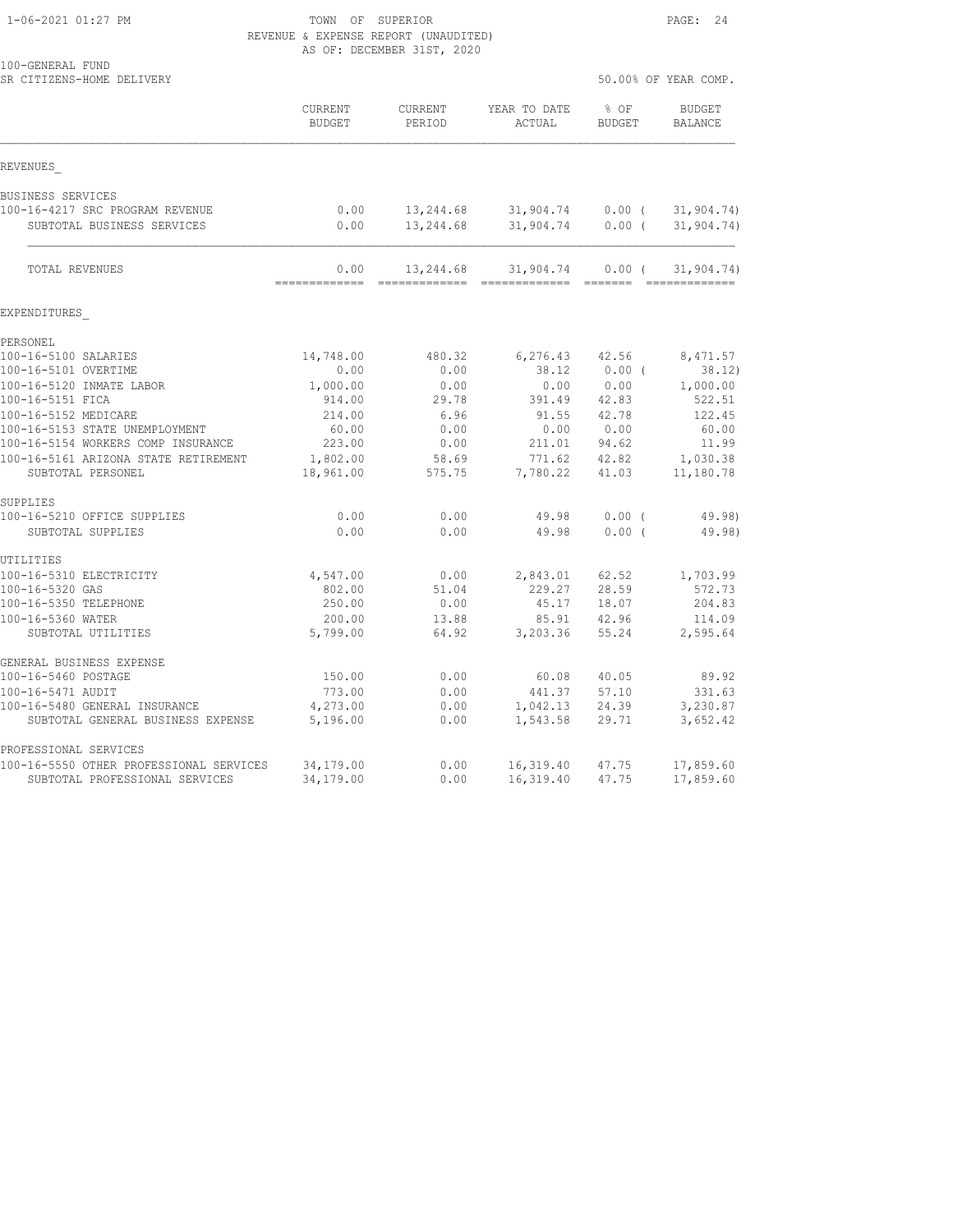1-06-2021 01:27 PM TOWN OF SUPERIOR PAGE: 25 REVENUE & EXPENSE REPORT (UNAUDITED) AS OF: DECEMBER 31ST, 2020

| 100-GENERAL FUND<br>SR CITIZENS-HOME<br>DELIVERY |                          |                          |                        | 50.00% OF YEAR COMP. |                   |
|--------------------------------------------------|--------------------------|--------------------------|------------------------|----------------------|-------------------|
|                                                  | CURRENT<br><b>BUDGET</b> | <b>CURRENT</b><br>PERIOD | YEAR TO DATE<br>ACTUAL | % OF<br>BUDGET       | BUDGET<br>BALANCE |
| REPAIR/MAINTENANCE                               |                          |                          |                        |                      |                   |
| 100-16-5641 GAS & OIL                            | 500.00                   | 0.00                     | 164.89                 | 32.98                | 335.11            |
| 100-16-5643 INMATE FUEL                          | 100.00                   | 0.00                     | 0.00                   | 0.00                 | 100.00            |
| SUBTOTAL REPAIR/MAINTENANCE                      | 600.00                   | 0.00                     | 164.89                 | 27.48                | 435.11            |
| DEBT SERVICE                                     |                          |                          |                        |                      |                   |
| TOTAL EXPENDITURES                               | 64,735.00                | 640.67                   | 29,061.43              | 44.89                | 35,673.57         |
| REVENUES OVER/(UNDER) EXPENDITURES               | 64,735.00)               | 12,604.01                | 2,843.31               | $\left($             | 67, 578.31        |
|                                                  |                          |                          |                        |                      |                   |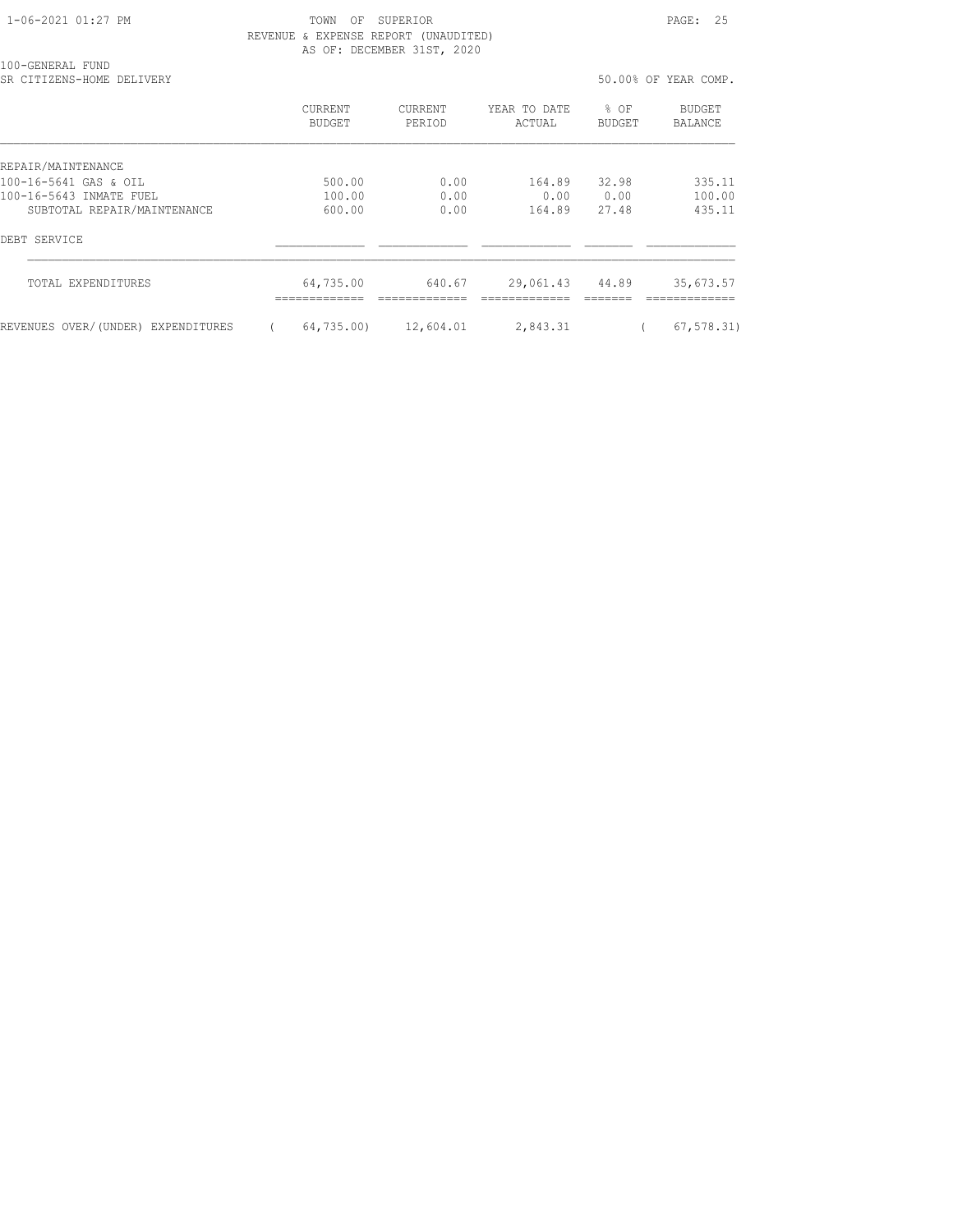1-06-2021 01:27 PM TOWN OF SUPERIOR PAGE: 26 REVENUE & EXPENSE REPORT (UNAUDITED) AS OF: DECEMBER 31ST, 2020

| 100-GENERAL FUND<br>SR CITIZENS-TRANSPORTATIO      |                                          |                   |                                                                                                                                                                                                                                                                                                                                                                                                                                                                                                    |                                                                                                                                                                                                                                                                                                                                                                                                                                                                                                                    | 50.00% OF YEAR COMP.            |
|----------------------------------------------------|------------------------------------------|-------------------|----------------------------------------------------------------------------------------------------------------------------------------------------------------------------------------------------------------------------------------------------------------------------------------------------------------------------------------------------------------------------------------------------------------------------------------------------------------------------------------------------|--------------------------------------------------------------------------------------------------------------------------------------------------------------------------------------------------------------------------------------------------------------------------------------------------------------------------------------------------------------------------------------------------------------------------------------------------------------------------------------------------------------------|---------------------------------|
|                                                    | CURRENT<br><b>BUDGET</b>                 | CURRENT<br>PERIOD | YEAR TO DATE<br>ACTUAL                                                                                                                                                                                                                                                                                                                                                                                                                                                                             | % OF<br><b>BUDGET</b>                                                                                                                                                                                                                                                                                                                                                                                                                                                                                              | <b>BUDGET</b><br><b>BALANCE</b> |
| REVENUES                                           |                                          |                   |                                                                                                                                                                                                                                                                                                                                                                                                                                                                                                    |                                                                                                                                                                                                                                                                                                                                                                                                                                                                                                                    |                                 |
| BUSINESS SERVICES                                  |                                          |                   |                                                                                                                                                                                                                                                                                                                                                                                                                                                                                                    |                                                                                                                                                                                                                                                                                                                                                                                                                                                                                                                    |                                 |
| 100-17-4217 SRC PROGRAM REVENUE                    | 0.00                                     | 663.95            | 7,099.32                                                                                                                                                                                                                                                                                                                                                                                                                                                                                           | $0.00$ (                                                                                                                                                                                                                                                                                                                                                                                                                                                                                                           | 7,099.32)                       |
| SUBTOTAL BUSINESS SERVICES                         | 0.00                                     | 663.95            | 7,099.32                                                                                                                                                                                                                                                                                                                                                                                                                                                                                           | 0.00(                                                                                                                                                                                                                                                                                                                                                                                                                                                                                                              | 7,099.32)                       |
| TOTAL REVENUES                                     | 0.00<br>=============                    | 663.95            | 7,099.32                                                                                                                                                                                                                                                                                                                                                                                                                                                                                           | $0.00$ (<br>$\begin{array}{c} \multicolumn{3}{c} {\color{blue} \textbf{1} } \multicolumn{3}{c} {\color{blue} \textbf{2} } \multicolumn{3}{c} {\color{blue} \textbf{3} } \multicolumn{3}{c} {\color{blue} \textbf{4} } \multicolumn{3}{c} {\color{blue} \textbf{5} } \multicolumn{3}{c} {\color{blue} \textbf{6} } \multicolumn{3}{c} {\color{blue} \textbf{6} } \multicolumn{3}{c} {\color{blue} \textbf{7} } \multicolumn{3}{c} {\color{blue} \textbf{8} } \multicolumn{3}{c} {\color{blue} \textbf{9} } \multic$ | 7,099.32)                       |
| EXPENDITURES                                       |                                          |                   |                                                                                                                                                                                                                                                                                                                                                                                                                                                                                                    |                                                                                                                                                                                                                                                                                                                                                                                                                                                                                                                    |                                 |
| PERSONEL                                           |                                          |                   |                                                                                                                                                                                                                                                                                                                                                                                                                                                                                                    |                                                                                                                                                                                                                                                                                                                                                                                                                                                                                                                    |                                 |
| 100-17-5100 SALARIES                               | 5,238.00                                 | 185.30            | 2,423.54                                                                                                                                                                                                                                                                                                                                                                                                                                                                                           | 46.27                                                                                                                                                                                                                                                                                                                                                                                                                                                                                                              | 2,814.46                        |
| 100-17-5101 OVERTIME                               | 0.00                                     | 0.00              | 12.71                                                                                                                                                                                                                                                                                                                                                                                                                                                                                              | $0.00$ (                                                                                                                                                                                                                                                                                                                                                                                                                                                                                                           | 12.71)                          |
| 100-17-5151 FICA                                   | 325.00                                   | 11.49             | 151.05                                                                                                                                                                                                                                                                                                                                                                                                                                                                                             | 46.48                                                                                                                                                                                                                                                                                                                                                                                                                                                                                                              | 173.95                          |
| 100-17-5152 MEDICARE                               | 76.00                                    | 2.69              | 35.33                                                                                                                                                                                                                                                                                                                                                                                                                                                                                              | 46.49                                                                                                                                                                                                                                                                                                                                                                                                                                                                                                              | 40.67                           |
| 100-17-5153 STATE UNEMPLOYMENT                     | 52.00                                    | 0.00              | 0.00                                                                                                                                                                                                                                                                                                                                                                                                                                                                                               | 0.00                                                                                                                                                                                                                                                                                                                                                                                                                                                                                                               | 52.00                           |
| 100-17-5154 WORKERS COMP INSURANCE                 | 36.00                                    | 0.00              | 211.00                                                                                                                                                                                                                                                                                                                                                                                                                                                                                             | $586.11$ (                                                                                                                                                                                                                                                                                                                                                                                                                                                                                                         | 175.00)                         |
| 100-17-5161 ARIZONA STATE RETIREMENT               | 618.00                                   | 22.65             | 297.74                                                                                                                                                                                                                                                                                                                                                                                                                                                                                             | 48.18                                                                                                                                                                                                                                                                                                                                                                                                                                                                                                              | 320.26                          |
| SUBTOTAL PERSONEL                                  | 6,345.00                                 | 222.13            | 3, 131.37                                                                                                                                                                                                                                                                                                                                                                                                                                                                                          | 49.35                                                                                                                                                                                                                                                                                                                                                                                                                                                                                                              | 3,213.63                        |
| SUPPLIES                                           |                                          |                   |                                                                                                                                                                                                                                                                                                                                                                                                                                                                                                    |                                                                                                                                                                                                                                                                                                                                                                                                                                                                                                                    |                                 |
| UTILITIES                                          |                                          |                   |                                                                                                                                                                                                                                                                                                                                                                                                                                                                                                    |                                                                                                                                                                                                                                                                                                                                                                                                                                                                                                                    |                                 |
| 100-17-5350 TELEPHONE                              | 490.00                                   | 64.65             | 389.78                                                                                                                                                                                                                                                                                                                                                                                                                                                                                             | 79.55                                                                                                                                                                                                                                                                                                                                                                                                                                                                                                              | 100.22                          |
| SUBTOTAL UTILITIES                                 | 490.00                                   | 64.65             | 389.78                                                                                                                                                                                                                                                                                                                                                                                                                                                                                             | 79.55                                                                                                                                                                                                                                                                                                                                                                                                                                                                                                              | 100.22                          |
| GENERAL BUSINESS EXPENSE                           |                                          |                   |                                                                                                                                                                                                                                                                                                                                                                                                                                                                                                    |                                                                                                                                                                                                                                                                                                                                                                                                                                                                                                                    |                                 |
| 100-17-5471 AUDIT<br>100-17-5480 GENERAL INSURANCE | 773.00                                   | 0.00<br>0.00      | 441.37                                                                                                                                                                                                                                                                                                                                                                                                                                                                                             | 57.10<br>24.39                                                                                                                                                                                                                                                                                                                                                                                                                                                                                                     | 331.63                          |
| SUBTOTAL GENERAL BUSINESS EXPENSE                  | 4,273.00<br>5,046.00                     | 0.00              | 1,042.13<br>1,483.50                                                                                                                                                                                                                                                                                                                                                                                                                                                                               | 29.40                                                                                                                                                                                                                                                                                                                                                                                                                                                                                                              | 3,230.87<br>3,562.50            |
|                                                    |                                          |                   |                                                                                                                                                                                                                                                                                                                                                                                                                                                                                                    |                                                                                                                                                                                                                                                                                                                                                                                                                                                                                                                    |                                 |
| PROFESSIONAL SERVICES                              |                                          |                   |                                                                                                                                                                                                                                                                                                                                                                                                                                                                                                    |                                                                                                                                                                                                                                                                                                                                                                                                                                                                                                                    |                                 |
| 100-17-5550 OTHER PROFESSIONAL SERVICES            | 1,000.00                                 | 0.00              | 0.00                                                                                                                                                                                                                                                                                                                                                                                                                                                                                               | 0.00                                                                                                                                                                                                                                                                                                                                                                                                                                                                                                               | 1,000.00                        |
| SUBTOTAL PROFESSIONAL SERVICES                     | 1,000.00                                 | 0.00              | 0.00                                                                                                                                                                                                                                                                                                                                                                                                                                                                                               | 0.00                                                                                                                                                                                                                                                                                                                                                                                                                                                                                                               | 1,000.00                        |
| REPAIR/MAINTENANCE                                 |                                          |                   |                                                                                                                                                                                                                                                                                                                                                                                                                                                                                                    |                                                                                                                                                                                                                                                                                                                                                                                                                                                                                                                    |                                 |
| 100-17-5640 AUTO & TRUCK REPAIRS                   | 2,000.00                                 | 0.00              | 0.00                                                                                                                                                                                                                                                                                                                                                                                                                                                                                               | 0.00                                                                                                                                                                                                                                                                                                                                                                                                                                                                                                               | 2,000.00                        |
| 100-17-5641 GAS & OIL                              | 500.00                                   | 0.00              | 247.31                                                                                                                                                                                                                                                                                                                                                                                                                                                                                             | 49.46                                                                                                                                                                                                                                                                                                                                                                                                                                                                                                              | 252.69                          |
| 100-17-5650 OTHER EQUIPMENT REPAIRS                | 0.00                                     | 0.00              | 265.07                                                                                                                                                                                                                                                                                                                                                                                                                                                                                             | $0.00$ (                                                                                                                                                                                                                                                                                                                                                                                                                                                                                                           | 265.07                          |
| SUBTOTAL REPAIR/MAINTENANCE                        | 2,500.00                                 | 0.00              | 512.38                                                                                                                                                                                                                                                                                                                                                                                                                                                                                             | 20.50                                                                                                                                                                                                                                                                                                                                                                                                                                                                                                              | 1,987.62                        |
| TOTAL EXPENDITURES                                 | 15,381.00<br>------------- ------------- | 286.78            | 5,517.03<br>$\begin{array}{cccccccccc} \multicolumn{2}{c}{} & \multicolumn{2}{c}{} & \multicolumn{2}{c}{} & \multicolumn{2}{c}{} & \multicolumn{2}{c}{} & \multicolumn{2}{c}{} & \multicolumn{2}{c}{} & \multicolumn{2}{c}{} & \multicolumn{2}{c}{} & \multicolumn{2}{c}{} & \multicolumn{2}{c}{} & \multicolumn{2}{c}{} & \multicolumn{2}{c}{} & \multicolumn{2}{c}{} & \multicolumn{2}{c}{} & \multicolumn{2}{c}{} & \multicolumn{2}{c}{} & \multicolumn{2}{c}{} & \multicolumn{2}{c}{} & \mult$ | 35.87<br>$\begin{array}{cccccccccc} \multicolumn{2}{c}{} & \multicolumn{2}{c}{} & \multicolumn{2}{c}{} & \multicolumn{2}{c}{} & \multicolumn{2}{c}{} & \multicolumn{2}{c}{} & \multicolumn{2}{c}{} & \multicolumn{2}{c}{} & \multicolumn{2}{c}{} & \multicolumn{2}{c}{} & \multicolumn{2}{c}{} & \multicolumn{2}{c}{} & \multicolumn{2}{c}{} & \multicolumn{2}{c}{} & \multicolumn{2}{c}{} & \multicolumn{2}{c}{} & \multicolumn{2}{c}{} & \multicolumn{2}{c}{} & \multicolumn{2}{c}{} & \mult$                    | 9,863.97<br>--------------      |
|                                                    |                                          |                   |                                                                                                                                                                                                                                                                                                                                                                                                                                                                                                    |                                                                                                                                                                                                                                                                                                                                                                                                                                                                                                                    |                                 |
| REVENUES OVER/(UNDER) EXPENDITURES<br>$\left($     | 15,381.00                                | 377.17            | 1,582.29                                                                                                                                                                                                                                                                                                                                                                                                                                                                                           | $\left($                                                                                                                                                                                                                                                                                                                                                                                                                                                                                                           | 16, 963.29                      |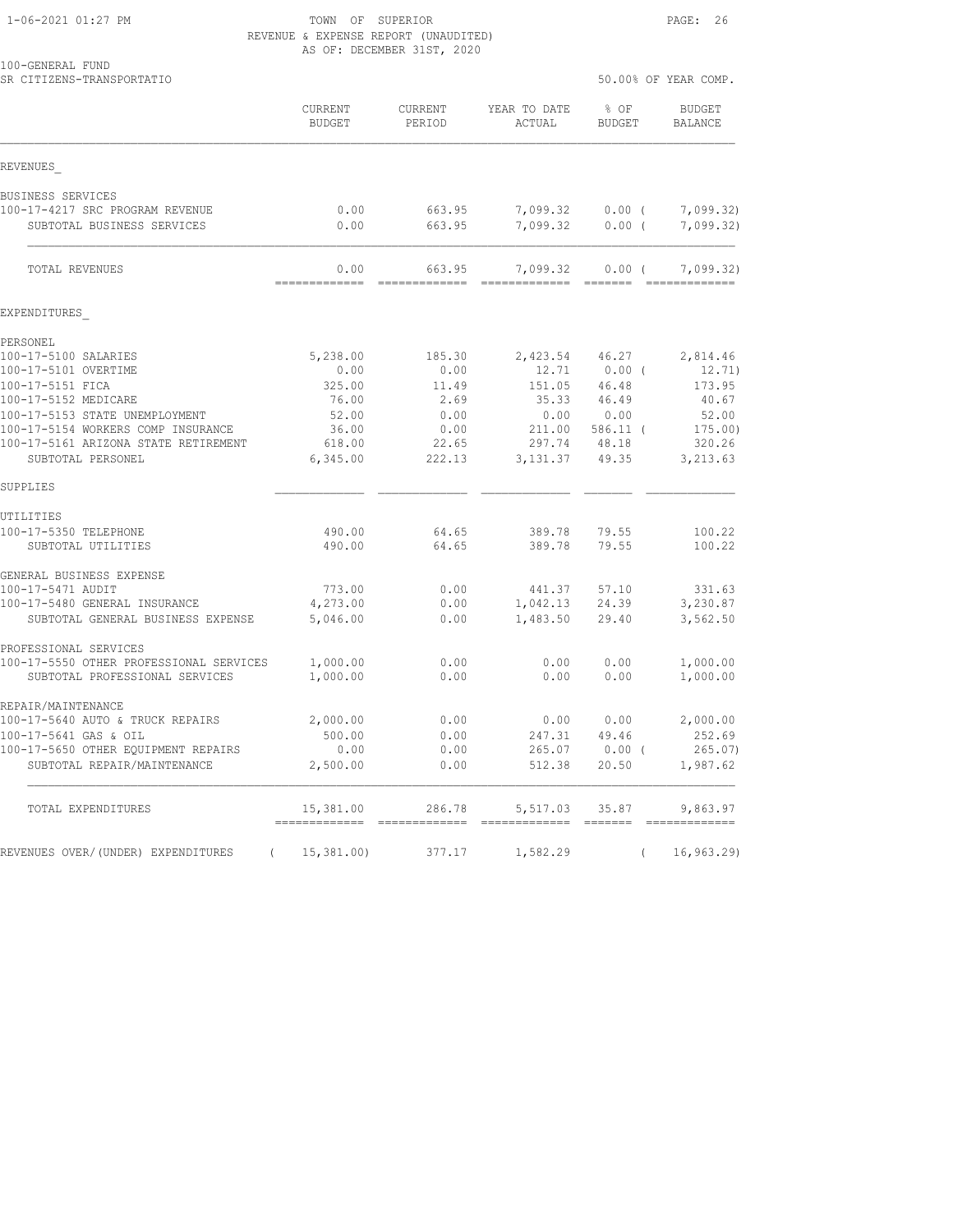#### 1-06-2021 01:27 PM TOWN OF SUPERIOR PAGE: 27 REVENUE & EXPENSE REPORT (UNAUDITED) AS OF: DECEMBER 31ST, 2020

| 100-GENERAL FUND<br>CODE ENFORCEMENT           |                          |                                                                                                                                                                                                                                                                                                                                                                                                                                                                                                  |                            |                                     | 50.00% OF YEAR COMP.                                                                                                                                                                                                                                                                                                                                                                                                                                                                                 |
|------------------------------------------------|--------------------------|--------------------------------------------------------------------------------------------------------------------------------------------------------------------------------------------------------------------------------------------------------------------------------------------------------------------------------------------------------------------------------------------------------------------------------------------------------------------------------------------------|----------------------------|-------------------------------------|------------------------------------------------------------------------------------------------------------------------------------------------------------------------------------------------------------------------------------------------------------------------------------------------------------------------------------------------------------------------------------------------------------------------------------------------------------------------------------------------------|
|                                                | CURRENT<br><b>BUDGET</b> | CURRENT<br>PERIOD                                                                                                                                                                                                                                                                                                                                                                                                                                                                                | YEAR TO DATE<br>ACTUAL     | $8$ OF<br><b>BUDGET</b>             | <b>BUDGET</b><br>BALANCE                                                                                                                                                                                                                                                                                                                                                                                                                                                                             |
| REVENUES                                       |                          |                                                                                                                                                                                                                                                                                                                                                                                                                                                                                                  |                            |                                     |                                                                                                                                                                                                                                                                                                                                                                                                                                                                                                      |
| GRANTS                                         |                          |                                                                                                                                                                                                                                                                                                                                                                                                                                                                                                  |                            |                                     |                                                                                                                                                                                                                                                                                                                                                                                                                                                                                                      |
| 100-18-4600 BLIGHT REVENUE                     | 0.00                     | 0.00                                                                                                                                                                                                                                                                                                                                                                                                                                                                                             | 13,572.00                  | $0.00$ (                            | 13, 572.00                                                                                                                                                                                                                                                                                                                                                                                                                                                                                           |
| SUBTOTAL GRANTS                                | 0.00                     | 0.00                                                                                                                                                                                                                                                                                                                                                                                                                                                                                             | 13,572.00                  | $0.00$ (                            | 13, 572.00                                                                                                                                                                                                                                                                                                                                                                                                                                                                                           |
| TOTAL REVENUES                                 | 0.00<br>-------------    | 0.00<br>=============                                                                                                                                                                                                                                                                                                                                                                                                                                                                            | 13,572.00<br>------------- | $0.00$ (<br>$=$ $=$ $=$ $=$ $=$ $=$ | 13, 572.00<br>$\begin{array}{cccccccccc} \multicolumn{2}{c}{} & \multicolumn{2}{c}{} & \multicolumn{2}{c}{} & \multicolumn{2}{c}{} & \multicolumn{2}{c}{} & \multicolumn{2}{c}{} & \multicolumn{2}{c}{} & \multicolumn{2}{c}{} & \multicolumn{2}{c}{} & \multicolumn{2}{c}{} & \multicolumn{2}{c}{} & \multicolumn{2}{c}{} & \multicolumn{2}{c}{} & \multicolumn{2}{c}{} & \multicolumn{2}{c}{} & \multicolumn{2}{c}{} & \multicolumn{2}{c}{} & \multicolumn{2}{c}{} & \multicolumn{2}{c}{} & \mult$ |
| EXPENDITURES                                   |                          |                                                                                                                                                                                                                                                                                                                                                                                                                                                                                                  |                            |                                     |                                                                                                                                                                                                                                                                                                                                                                                                                                                                                                      |
| PERSONEL                                       |                          |                                                                                                                                                                                                                                                                                                                                                                                                                                                                                                  |                            |                                     |                                                                                                                                                                                                                                                                                                                                                                                                                                                                                                      |
| 100-18-5100 SALARIES                           | 21,584.00                | 807.20                                                                                                                                                                                                                                                                                                                                                                                                                                                                                           | 9,767.12                   | 45.25                               | 11,816.88                                                                                                                                                                                                                                                                                                                                                                                                                                                                                            |
| 100-18-5101 OVERTIME                           | 0.00                     | 0.00                                                                                                                                                                                                                                                                                                                                                                                                                                                                                             | 227.01                     | $0.00$ (                            | 227.01)                                                                                                                                                                                                                                                                                                                                                                                                                                                                                              |
| 100-18-5151 FICA<br>100-18-5152 MEDICARE       | 1,338.00<br>313.00       | 0.00<br>11.70                                                                                                                                                                                                                                                                                                                                                                                                                                                                                    | 0.00<br>144.87             | 0.00<br>46.28                       | 1,338.00<br>168.13                                                                                                                                                                                                                                                                                                                                                                                                                                                                                   |
| 100-18-5153 STATE UNEMPLOYMENT                 | 33.00                    | 0.00                                                                                                                                                                                                                                                                                                                                                                                                                                                                                             | 0.00                       | 0.00                                | 33.00                                                                                                                                                                                                                                                                                                                                                                                                                                                                                                |
| 100-18-5154 WORKERS COMP INSURANCE             | 452.00                   | 0.00                                                                                                                                                                                                                                                                                                                                                                                                                                                                                             | 0.00                       | 0.00                                | 452.00                                                                                                                                                                                                                                                                                                                                                                                                                                                                                               |
| 100-18-5161 ARIZONA STATE RETIREMENT           | 4,477.00                 | 0.00                                                                                                                                                                                                                                                                                                                                                                                                                                                                                             | 0.00                       | 0.00                                | 4,477.00                                                                                                                                                                                                                                                                                                                                                                                                                                                                                             |
| 100-18-5162 LIFE INSURANCE                     | 40.00                    | 0.00                                                                                                                                                                                                                                                                                                                                                                                                                                                                                             | 0.00                       | 0.00                                | 40.00                                                                                                                                                                                                                                                                                                                                                                                                                                                                                                |
| 100-18-5164 DENTAL INSURANCE                   | 189.00                   | 0.00                                                                                                                                                                                                                                                                                                                                                                                                                                                                                             | 0.00                       | 0.00                                | 189.00                                                                                                                                                                                                                                                                                                                                                                                                                                                                                               |
| SUBTOTAL PERSONEL                              | 28,426.00                | 818.90                                                                                                                                                                                                                                                                                                                                                                                                                                                                                           | 10,139.00                  | 35.67                               | 18,287.00                                                                                                                                                                                                                                                                                                                                                                                                                                                                                            |
| PROFESSIONAL SERVICES                          |                          |                                                                                                                                                                                                                                                                                                                                                                                                                                                                                                  |                            |                                     |                                                                                                                                                                                                                                                                                                                                                                                                                                                                                                      |
| 100-18-5520 Blight Mitigation                  | 10,000.00                | 0.00                                                                                                                                                                                                                                                                                                                                                                                                                                                                                             | 0.00                       | 0.00                                | 10,000.00                                                                                                                                                                                                                                                                                                                                                                                                                                                                                            |
| SUBTOTAL PROFESSIONAL SERVICES                 | 10,000.00                | 0.00                                                                                                                                                                                                                                                                                                                                                                                                                                                                                             | 0.00                       | 0.00                                | 10,000.00                                                                                                                                                                                                                                                                                                                                                                                                                                                                                            |
| DEBT SERVICE                                   |                          |                                                                                                                                                                                                                                                                                                                                                                                                                                                                                                  |                            |                                     |                                                                                                                                                                                                                                                                                                                                                                                                                                                                                                      |
| TOTAL EXPENDITURES                             | 38,426.00                | 818.90<br>$\begin{array}{cccccccccc} \multicolumn{2}{c}{} & \multicolumn{2}{c}{} & \multicolumn{2}{c}{} & \multicolumn{2}{c}{} & \multicolumn{2}{c}{} & \multicolumn{2}{c}{} & \multicolumn{2}{c}{} & \multicolumn{2}{c}{} & \multicolumn{2}{c}{} & \multicolumn{2}{c}{} & \multicolumn{2}{c}{} & \multicolumn{2}{c}{} & \multicolumn{2}{c}{} & \multicolumn{2}{c}{} & \multicolumn{2}{c}{} & \multicolumn{2}{c}{} & \multicolumn{2}{c}{} & \multicolumn{2}{c}{} & \multicolumn{2}{c}{} & \mult$ | 10,139.00                  | 26.39                               | 28,287.00                                                                                                                                                                                                                                                                                                                                                                                                                                                                                            |
| REVENUES OVER/(UNDER) EXPENDITURES<br>$\left($ | $38,426.00$ (            | 818.90)                                                                                                                                                                                                                                                                                                                                                                                                                                                                                          | 3,433.00                   | $\left($                            | 41,859.00                                                                                                                                                                                                                                                                                                                                                                                                                                                                                            |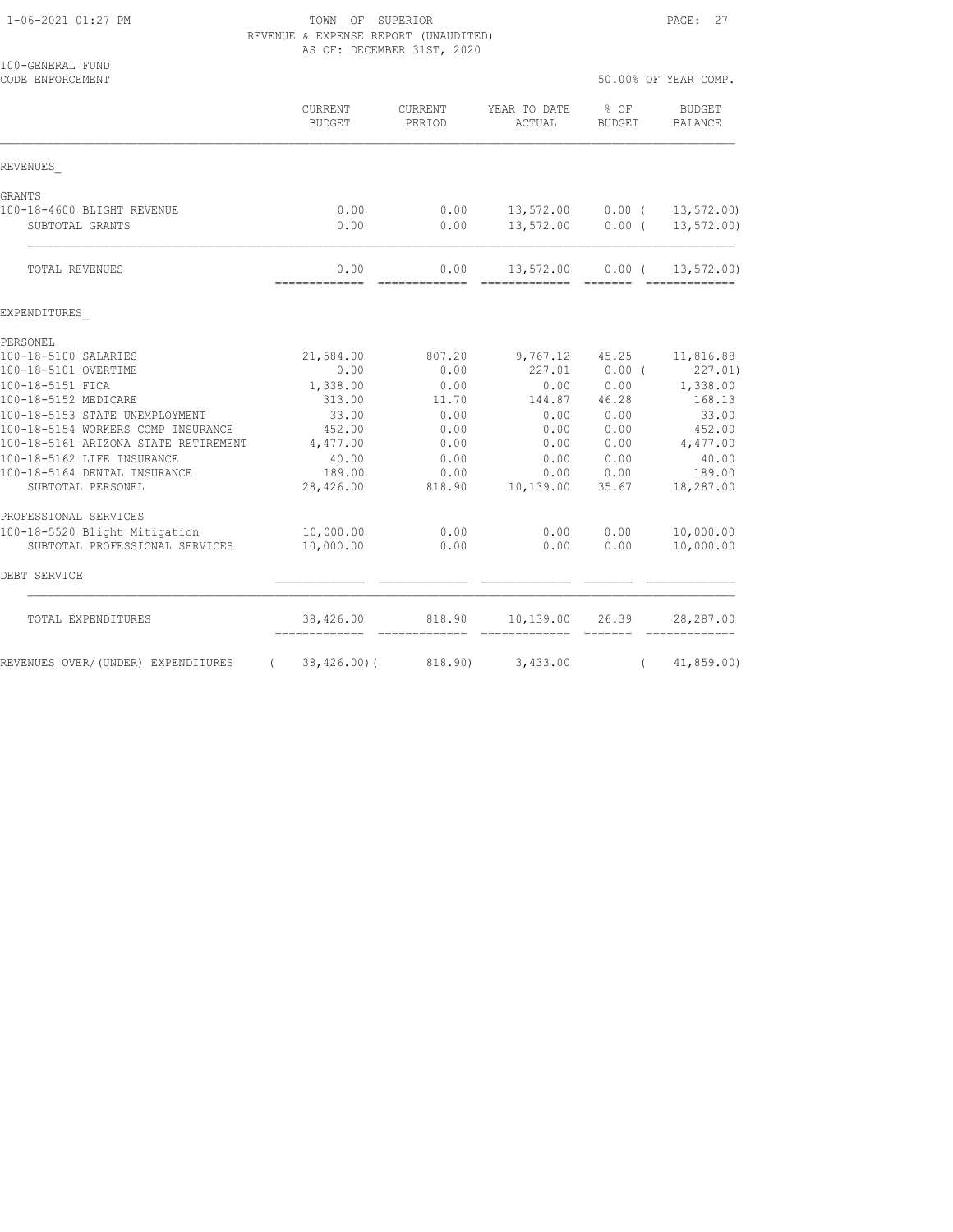1-06-2021 01:27 PM TOWN OF SUPERIOR PAGE: 28 REVENUE & EXPENSE REPORT (UNAUDITED) AS OF: DECEMBER 31ST, 2020

| 100-GENERAL FUND<br><b>EDC</b>     |                       |                   |                        |                       | 50.00% OF YEAR COMP.           |
|------------------------------------|-----------------------|-------------------|------------------------|-----------------------|--------------------------------|
|                                    | CURRENT<br>BUDGET     | CURRENT<br>PERIOD | YEAR TO DATE<br>ACTUAL | % OF<br><b>BUDGET</b> | <b>BUDGET</b><br>BALANCE       |
|                                    |                       |                   |                        |                       |                                |
| EXPENDITURES                       |                       |                   |                        |                       |                                |
| SUPPLIES                           |                       |                   |                        |                       |                                |
| 100-19-5299 OPERATING SUPPLIES     | 0.00                  | 0.00              |                        |                       | $4,000.00$ $0.00$ $(4,000.00)$ |
| SUBTOTAL SUPPLIES                  | 0.00                  | 0.00              | 4,000.00               | 0.00(                 | 4,000.00)                      |
| GENERAL BUSINESS EXPENSE           |                       |                   |                        |                       |                                |
| 100-19-5410 Advertising            | 10,000.00             | 0.00              | 9,209.00               | 92.09                 | 791.00                         |
| 100-19-5415 Promotional Materials  | 5,000.00              | 0.00              | 0.00                   | 0.00                  | 5,000.00                       |
| 100-19-5425 CONFERENCES & TRAINING | 4,000.00              | 0.00              | 224.00                 | 5.60                  | 3,776.00                       |
| 100-19-5470 TRAVEL                 | 6,000.00              | 0.00              |                        | 0.00 0.00             | 6,000.00                       |
| SUBTOTAL GENERAL BUSINESS EXPENSE  | 25,000.00             | 0.00              | 9,433.00               | 37.73                 | 15,567.00                      |
| PROFESSIONAL SERVICES              |                       |                   |                        |                       |                                |
| TOTAL EXPENDITURES                 | 25,000.00             | 0.00              | 13,433.00 53.73        |                       | 11,567.00                      |
| REVENUES OVER/(UNDER) EXPENDITURES | 25,000.00<br>$\left($ | $0.00$ (          | 13,433.00)             | $\left($              | 11,567.00)                     |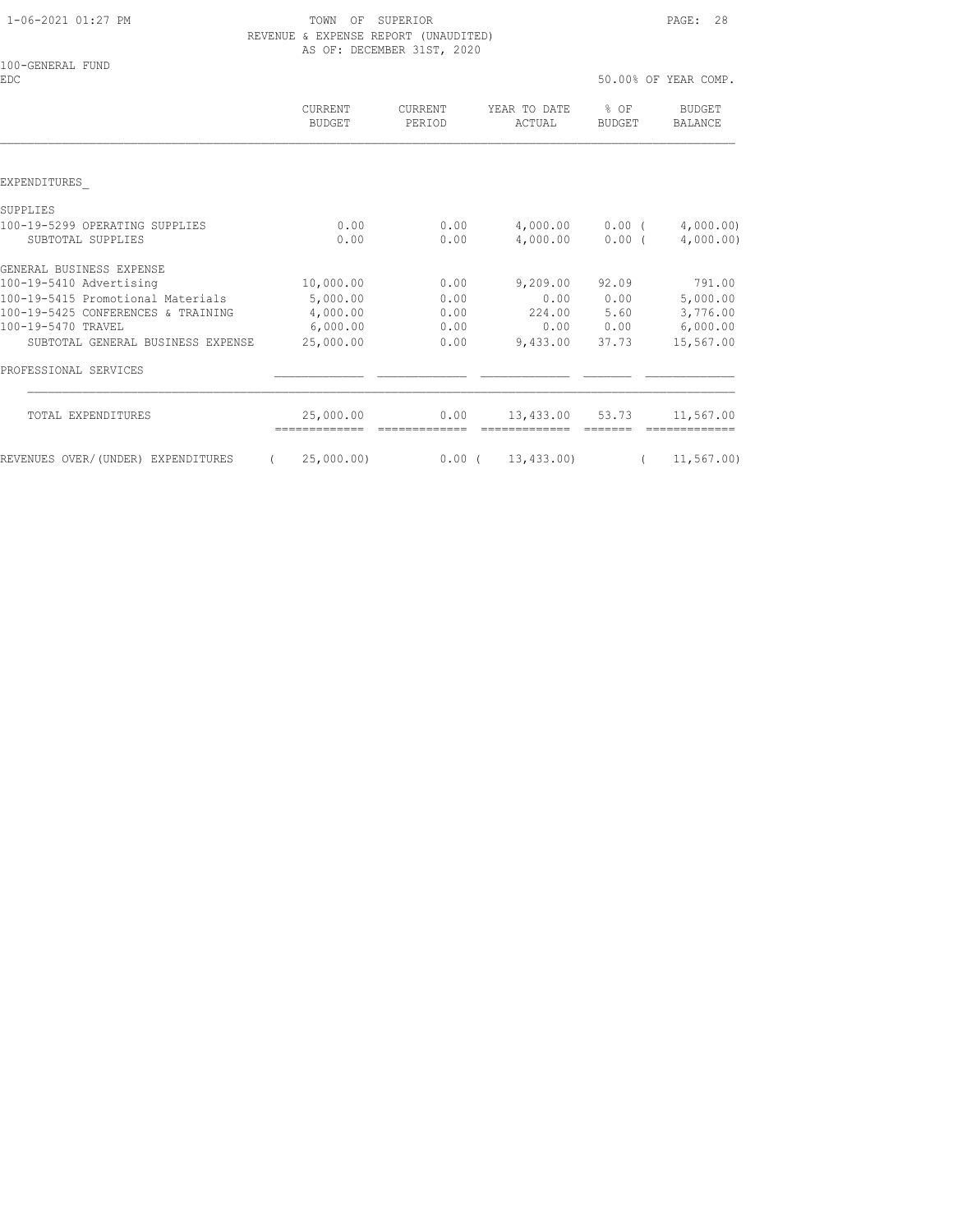| 1-06-2021 01:27 PM             | TOWN<br>REVENUE & EXPENSE REPORT (UNAUDITED) | OF SUPERIOR<br>AS OF: DECEMBER 31ST, 2020 |                        |                       | PAGE: 29                 |
|--------------------------------|----------------------------------------------|-------------------------------------------|------------------------|-----------------------|--------------------------|
| 100-GENERAL FUND<br>LOST TRAIL |                                              |                                           |                        |                       | 50.00% OF YEAR COMP.     |
|                                | CURRENT<br>BUDGET                            | CURRENT<br>PERIOD                         | YEAR TO DATE<br>ACTUAL | % OF<br><b>BUDGET</b> | BUDGET<br><b>BALANCE</b> |
| EXPENDITURES                   |                                              |                                           |                        |                       |                          |

SUPPLIES \_\_\_\_\_\_\_\_\_\_\_\_\_ \_\_\_\_\_\_\_\_\_\_\_\_\_ \_\_\_\_\_\_\_\_\_\_\_\_\_ \_\_\_\_\_\_\_ \_\_\_\_\_\_\_\_\_\_\_\_\_

============= ============= ============= ======= =============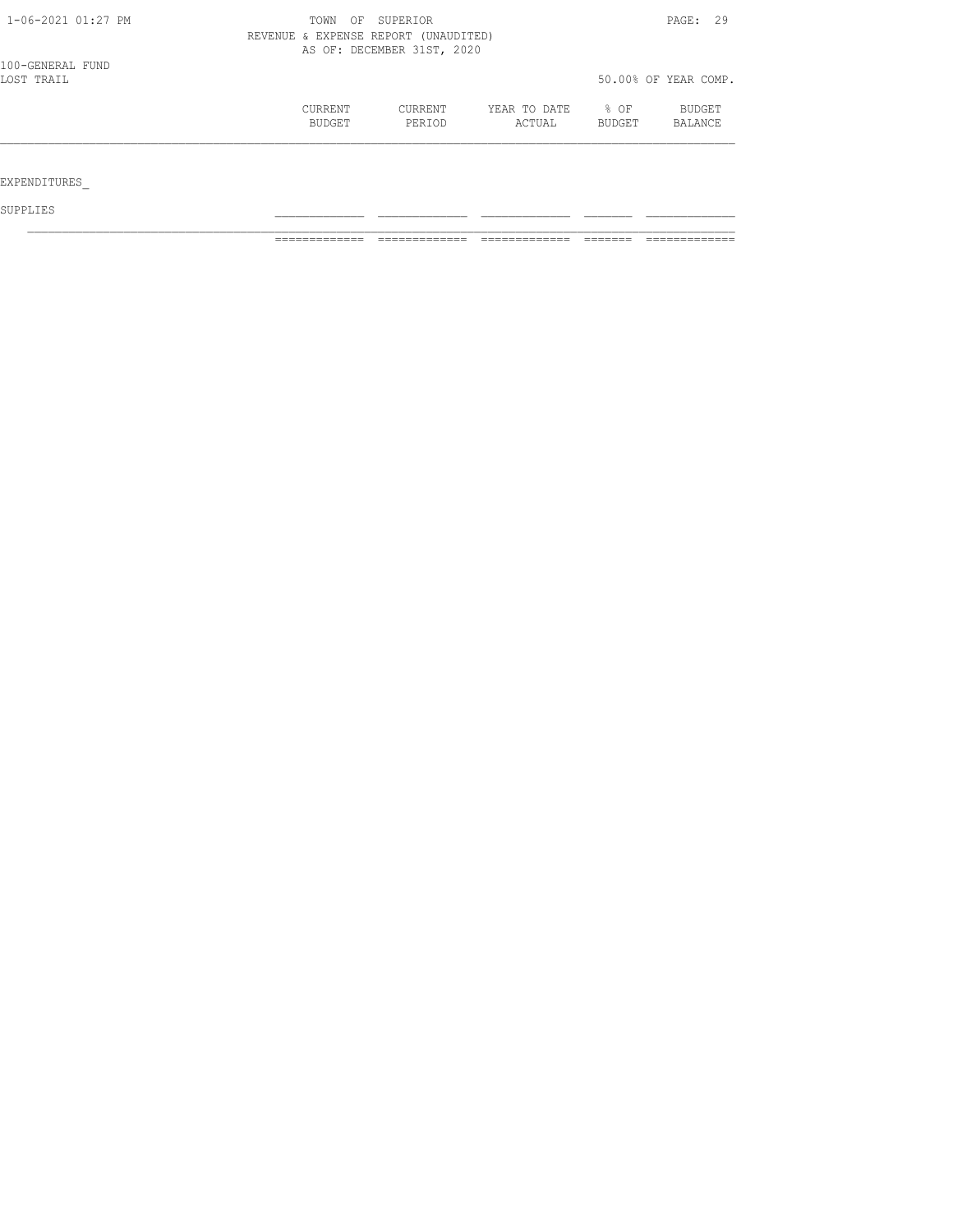| 1-06-2021 01:27 PM        | OF<br>TOWN                           | SUPERIOR                   |                   |                | PAGE: 30             |
|---------------------------|--------------------------------------|----------------------------|-------------------|----------------|----------------------|
|                           | REVENUE & EXPENSE REPORT (UNAUDITED) |                            |                   |                |                      |
|                           |                                      | AS OF: DECEMBER 31ST, 2020 |                   |                |                      |
| 100-GENERAL FUND          |                                      |                            |                   |                |                      |
| SOCIO-ECONOMIC CONTINGNCY |                                      |                            |                   |                | 50.00% OF YEAR COMP. |
|                           | CURRENT                              | CURRENT                    | YEAR TO DATE % OF |                | BUDGET               |
|                           | BUDGET                               | PERIOD                     | ACTUAL            | BUDGET BALANCE |                      |
| REVENUES                  |                                      |                            |                   |                |                      |
| CONTRIBUTIONS             |                                      |                            |                   |                |                      |
|                           | =============                        | --------------             | --------------    | --------       | -------------        |
| EXPENDITURES              |                                      |                            |                   |                |                      |
| SUPPLIES                  |                                      |                            |                   |                |                      |
|                           |                                      |                            |                   |                |                      |
|                           |                                      |                            |                   |                |                      |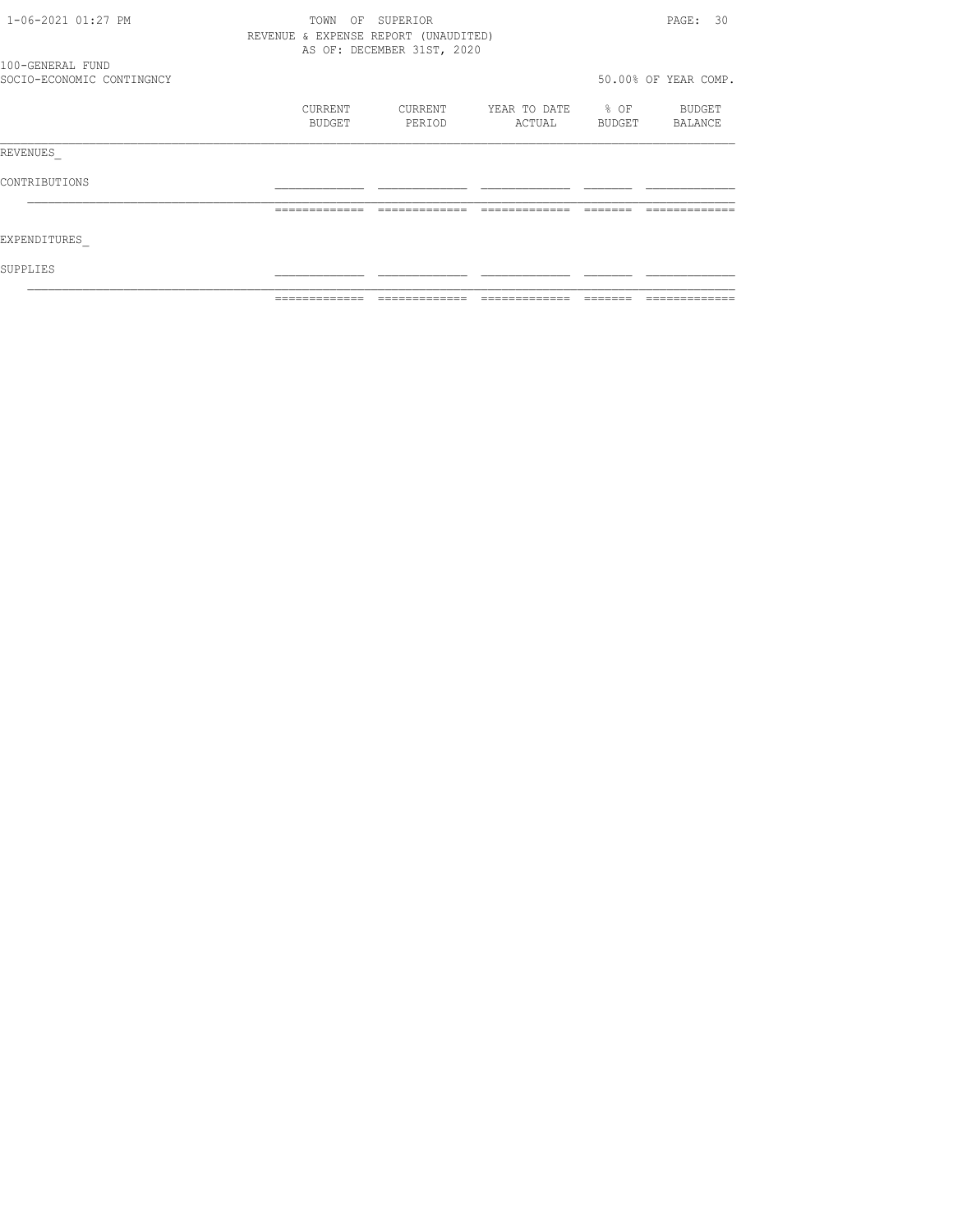| $1 - 06 - 2021$ $01:27$ PM      | TOWN<br>OF<br>REVENUE & EXPENSE REPORT (UNAUDITED) | SUPERIOR<br>AS OF: DECEMBER 31ST, 2020 |                        | PAGE: 31       |                      |
|---------------------------------|----------------------------------------------------|----------------------------------------|------------------------|----------------|----------------------|
| 100-GENERAL FUND<br>CONTINGENCY |                                                    |                                        |                        |                | 50.00% OF YEAR COMP. |
|                                 | CURRENT<br>BUDGET                                  | CURRENT<br>PERIOD                      | YEAR TO DATE<br>ACTUAL | % OF<br>BUDGET | BUDGET<br>BALANCE    |
| EXPENDITURES                    |                                                    |                                        |                        |                |                      |
| SUPPLIES                        |                                                    |                                        |                        |                |                      |

============= ============= ============= ======= =============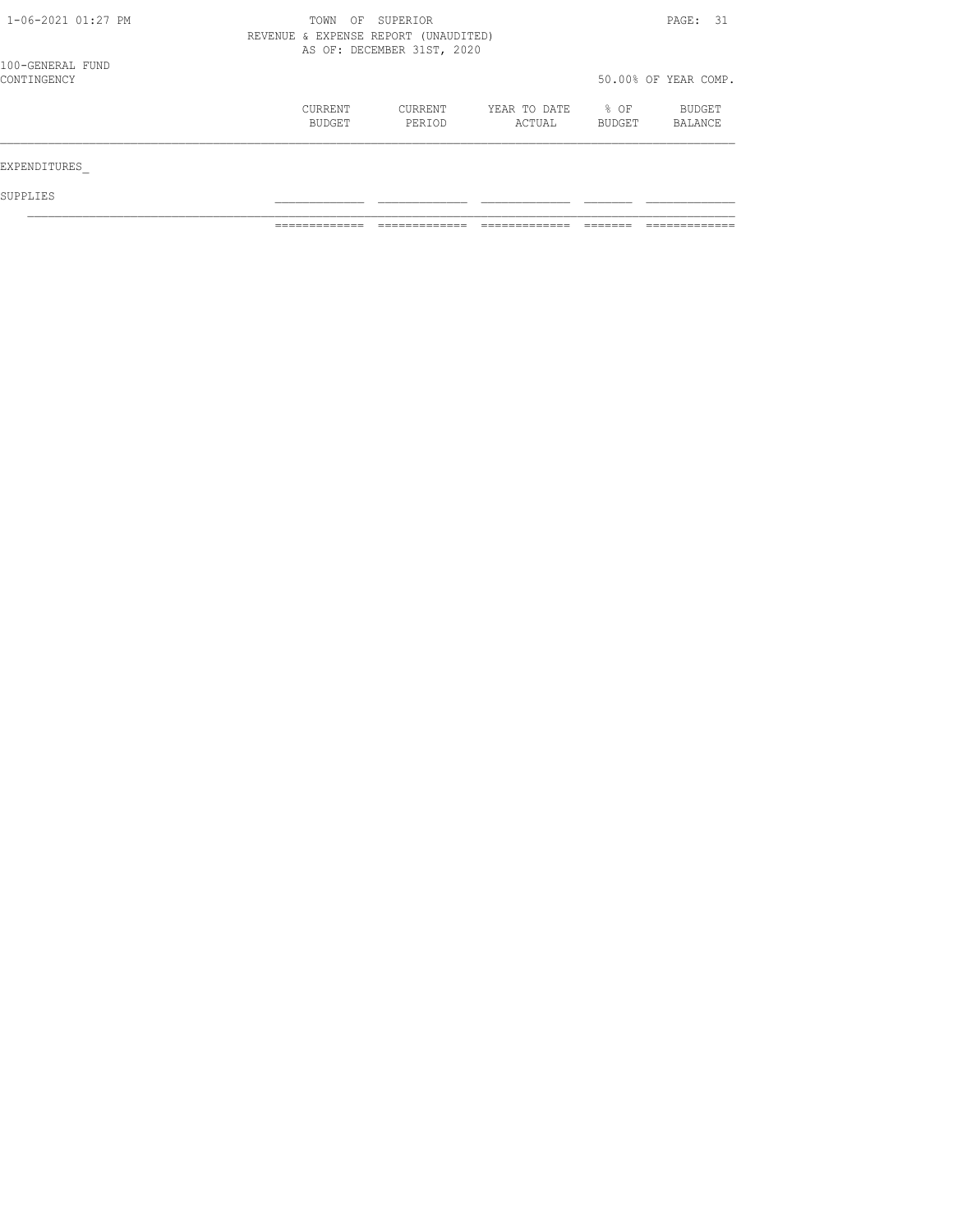#### 1-06-2021 01:27 PM TOWN OF SUPERIOR PAGE: 32 REVENUE & EXPENSE REPORT (UNAUDITED) AS OF: DECEMBER 31ST, 2020

100-GENERAL FUND

50.00% OF YEAR COMP.

|                                    | CURRENT<br>BUDGET | CURRENT<br>PERIOD | YEAR TO DATE<br>ACTUAL | BUDGET<br>% OF<br><b>BUDGET</b><br>BALANCE |
|------------------------------------|-------------------|-------------------|------------------------|--------------------------------------------|
| FUND TOTAL REVENUES                | 2,484,469.00      | 273,941.61        | 1,710,812.07           | 68.86<br>773,656.93                        |
| FUND TOTAL EXPENDITURES            | 2,484,466.40      | 114, 115.72       | 1,271,227.83           | 51.17<br>1, 213, 238.57                    |
| REVENUES OVER/(UNDER) EXPENDITURES | 2.60              | 159,825.89        | 439,584.24             | 439,581.64)                                |
|                                    |                   |                   |                        |                                            |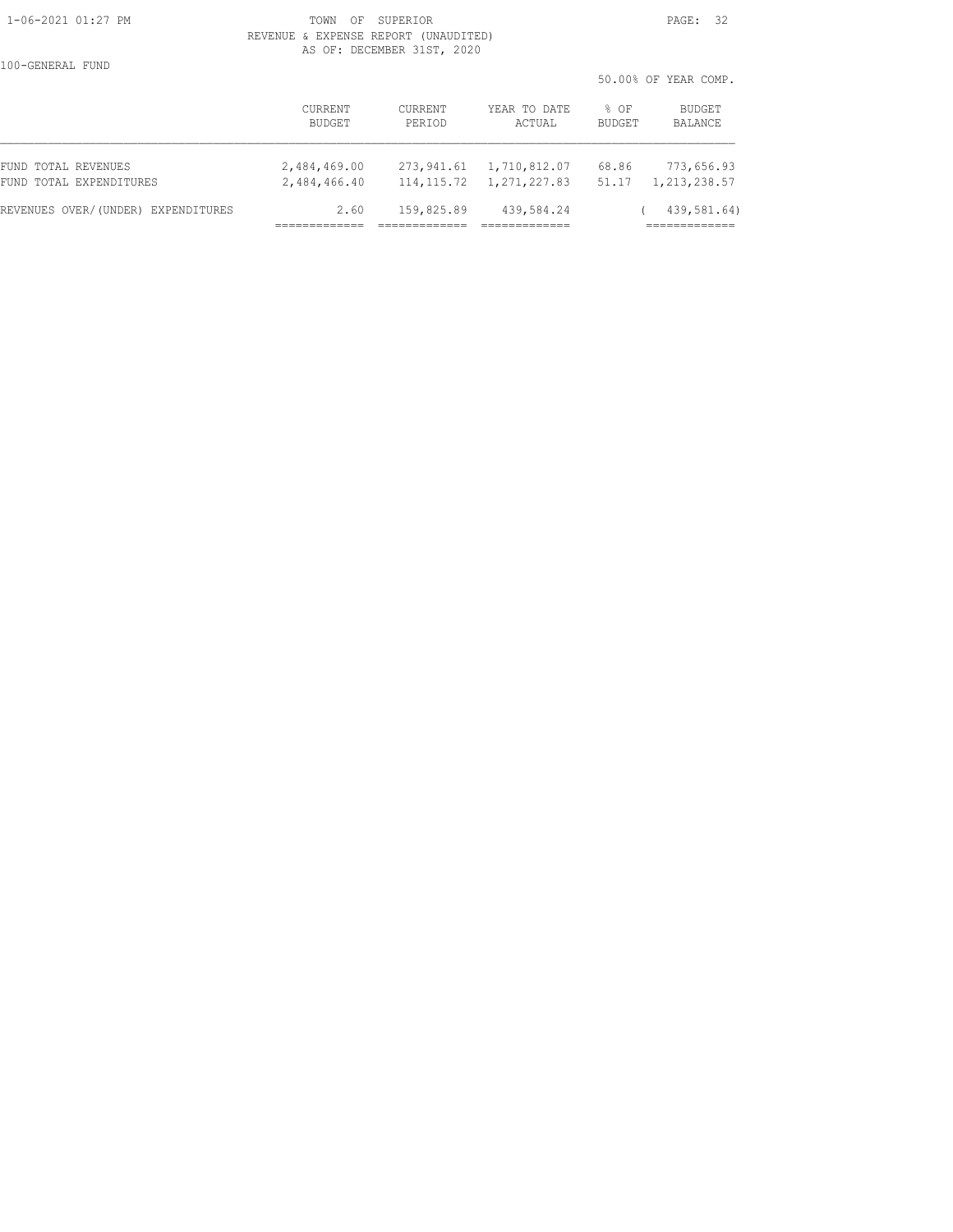# 1-06-2021 01:28 PM TOWN OF SUPERIOR PAGE: 1 REVENUE & EXPENSE REPORT (UNAUDITED) AS OF: DECEMBER 31ST, 2020

| 200-REFUSE SERVICE<br>NON-DEPARTMENTAL                  |                                                 |                          |                        |                         | 50.00% OF YEAR COMP.    |
|---------------------------------------------------------|-------------------------------------------------|--------------------------|------------------------|-------------------------|-------------------------|
|                                                         | CURRENT<br><b>BUDGET</b>                        | <b>CURRENT</b><br>PERIOD | YEAR TO DATE<br>ACTUAL | % OF<br><b>BUDGET</b>   | BUDGET<br>BALANCE       |
| REVENUES                                                |                                                 |                          |                        |                         |                         |
| BUSINESS SERVICES                                       |                                                 |                          |                        |                         |                         |
| 200-00-4240 REFUSE FEES                                 | 6,000.00                                        | 20.00                    | 20.00                  | 0.33                    | 5,980.00                |
| 200-00-4241 TIPPING FEES-<br>SUBTOTAL BUSINESS SERVICES | 15,000.00)<br>$\left($<br>9,000.00)<br>$\left($ | 80.00<br>100.00          | 544.00<br>564.00       | $3.63-$ (<br>$6.27 - ($ | 15, 544.00<br>9,564.00) |
| ENTERPRISE SERVICES                                     |                                                 |                          |                        |                         |                         |
| CONTINGENCY                                             |                                                 |                          |                        |                         |                         |
| 200-00-4901 TRANSFERS                                   | 28, 354.00                                      | 0.00                     | 0.00                   | 0.00                    | 28, 354.00              |
| SUBTOTAL CONTINGENCY                                    | 28,354.00                                       | 0.00                     | 0.00                   | 0.00                    | 28,354.00               |
| TOTAL REVENUES                                          | 19,354.00                                       | 100.00                   | 564.00                 | 2.91                    | 18,790.00               |
| EXPENDITURES                                            |                                                 |                          |                        |                         |                         |
| PERSONEL                                                |                                                 |                          |                        |                         |                         |
| 200-00-5100 Salaries                                    | 13,520.00                                       | 607.50                   | 7,089.00               | 52.43                   | 6,431.00                |
| 200-00-5101 OVERTIME                                    | 0.00                                            | 0.00                     | 214.87                 | 0.00(                   | 214.87)                 |
| 200-00-5151 FICA                                        | 361.00                                          | 37.67                    | 452.85                 | $125.44$ (              | 91.85)                  |
| 200-00-5152 Medicare                                    | 84.00                                           | 8.81                     | 105.92                 | $126.10$ (              | 21.92)                  |
| 200-00-5153 SUTA                                        | 30.00                                           | 0.00                     | 24.88                  | 82.93                   | 5.12                    |
| 200-00-5154 Workers Comp<br>200-00-5161 ASRS            | 54.00<br>687.00                                 | 0.00<br>74.24            | 0.00<br>892.54         | 0.00<br>129.92 (        | 54.00<br>205.54)        |
| 200-00-5162 Life Insurance                              | 16.00                                           | 0.00                     | 0.00                   | 0.00                    | 16.00                   |
| 200-00-5163 Health Insurance                            | 1,527.00                                        | 0.00                     | 0.00                   | 0.00                    | 1,527.00                |
| 200-00-5164 Dental Insurance                            | 74.00                                           | $0.00$ (                 | 16.59                  | $22.42-$                | 90.59                   |
| SUBTOTAL PERSONEL                                       | 16,353.00                                       | 728.22                   | 8,763.47               | 53.59                   | 7,589.53                |
| SUPPLIES                                                |                                                 |                          |                        |                         |                         |
| 200-00-5225 Safety Supplies & Equip                     | 1,000.00                                        | 0.00                     | 0.00                   | 0.00                    | 1,000.00                |
| 200-00-5299 Operating Supplies                          | 500.00                                          | 150.00                   | 1,816.79               | $363.36$ (              | 1, 316.79               |
| SUBTOTAL SUPPLIES                                       | 1,500.00                                        | 150.00                   | 1,816.79               | 121.12 (                | 316.79)                 |
| UTILITIES<br>200-00-5330 REFUSE                         | 0.00                                            | 3,032.22                 | 25,326.97              | $0.00$ (                | 25, 326, 97             |
| SUBTOTAL UTILITIES                                      | 0.00                                            | 3,032.22                 | 25,326.97              | $0.00$ (                | 25, 326.97)             |
| GENERAL BUSINESS EXPENSE                                |                                                 |                          |                        |                         |                         |
| PROFESSIONAL SERVICES                                   |                                                 |                          |                        |                         |                         |
| 200-00-5520 CONTRACT SERVICES                           | 0.00                                            | 8,330.00                 | 18,193.00              | $0.00$ (                | 18, 193.00              |
| SUBTOTAL PROFESSIONAL SERVICES                          | 0.00                                            | 8,330.00                 | 18,193.00              | 0.00(                   | 18, 193.00              |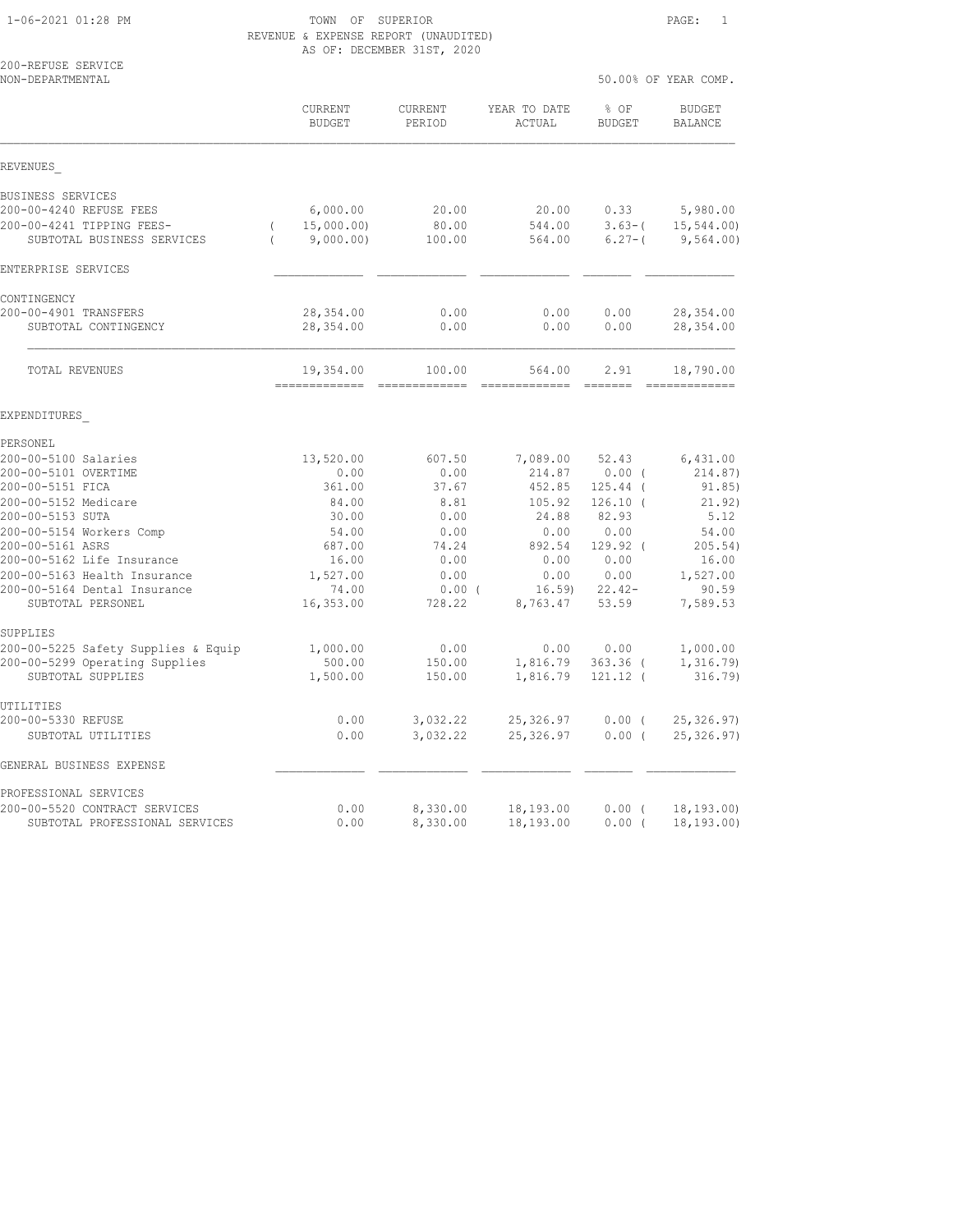1-06-2021 01:28 PM TOWN OF SUPERIOR PAGE: 2 REVENUE & EXPENSE REPORT (UNAUDITED) AS OF: DECEMBER 31ST, 2020

200-REFUSE SERVICE

| NON-DEPARTMENTAL                   |                   |                          |                             |                | 50.00% OF YEAR COMP. |
|------------------------------------|-------------------|--------------------------|-----------------------------|----------------|----------------------|
|                                    | CURRENT<br>BUDGET | <b>CURRENT</b><br>PERIOD | YEAR TO DATE<br>ACTUAL      | % OF<br>BUDGET | BUDGET<br>BALANCE    |
| REPAIR/MAINTENANCE                 |                   |                          |                             |                |                      |
| 200-00-5640 Auto Truck Repair      | 1,000.00          | 0.00                     | 0.00                        | 0.00           | 1,000.00             |
| 200-00-5641 Gas & Oil              | 500.00            | 0.00                     | 0.00                        | 0.00           | 500.00               |
| SUBTOTAL REPAIR/MAINTENANCE        | 1,500.00          | 0.00                     | 0.00                        | 0.00           | 1,500.00             |
| CAPITAL OUTLAY                     |                   |                          |                             |                |                      |
| DEBT SERVICE                       |                   |                          |                             |                |                      |
| TOTAL EXPENDITURES                 | 19,353.00         | 12,240.44                | 54,100.23 279.54 (          |                | 34,747.23)           |
| REVENUES OVER/(UNDER) EXPENDITURES | 1.00(             |                          | $12, 140, 44$ (53, 536, 23) |                | 53, 537.23           |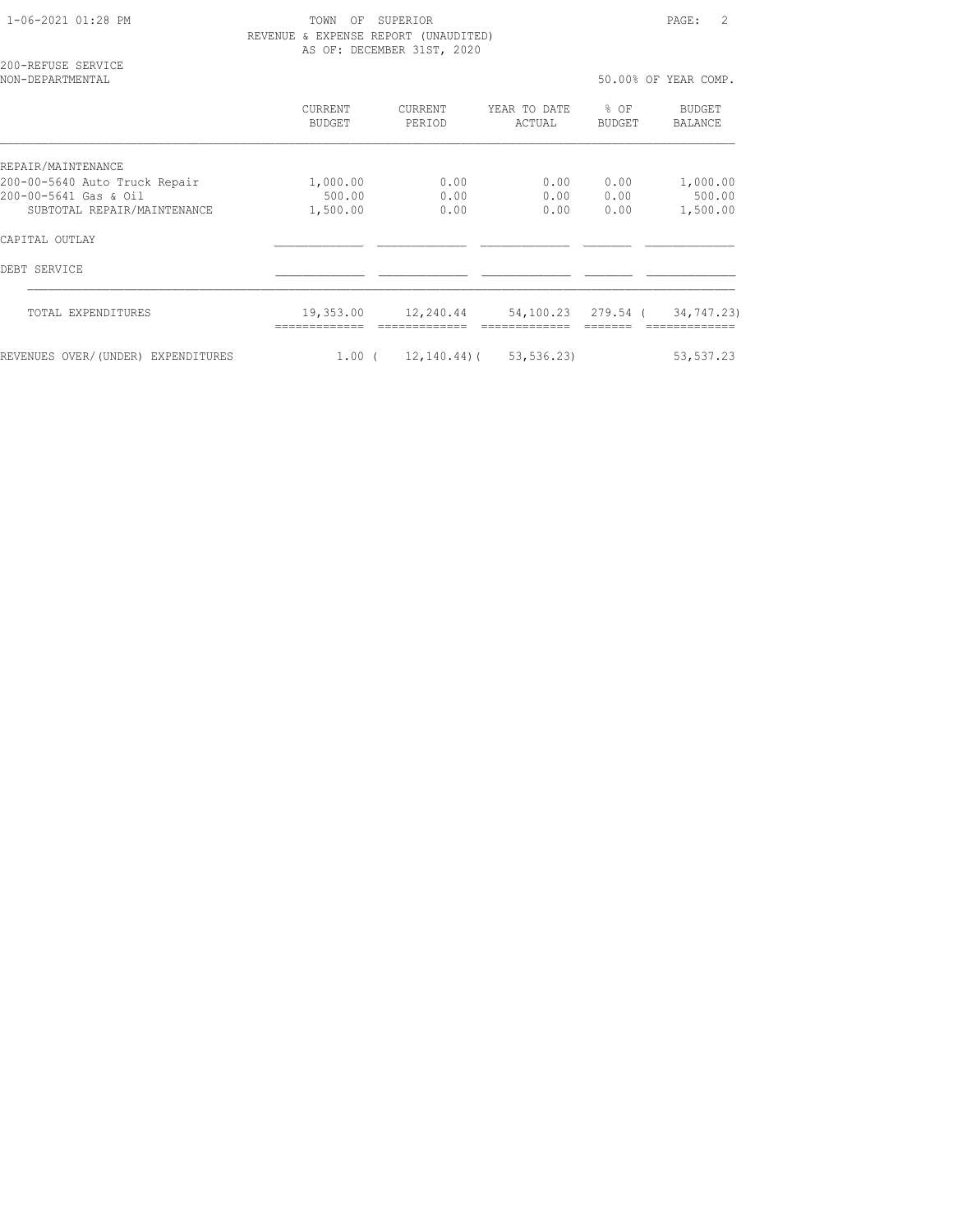200-REFUSE SERVICE

#### 1-06-2021 01:28 PM TOWN OF SUPERIOR PAGE: 3 REVENUE & EXPENSE REPORT (UNAUDITED) AS OF: DECEMBER 31ST, 2020

50.00% OF YEAR COMP.

|                                       |                |                  |              |               | ju.uu? ui ilak uume. |
|---------------------------------------|----------------|------------------|--------------|---------------|----------------------|
|                                       | <b>CURRENT</b> | <b>CURRENT</b>   | YEAR TO DATE | $%$ $OF$      | <b>BUDGET</b>        |
|                                       | BUDGET         | PERTOD           | ACTUAL       | <b>BUDGET</b> | BALANCE              |
| FUND TOTAL REVENUES                   | 19,354.00      | 100.00           | 564.00       | 2.91          | 18,790.00            |
| FUND TOTAL EXPENDITURES               | 19,353.00      | 12,240.44        | 54,100.23    | 279.54        | 34,747.23)           |
| REVENUES OVER/(UNDER)<br>EXPENDITURES | 1.00           | $12, 140, 44)$ ( | 53, 536.23)  |               | 53, 537.23           |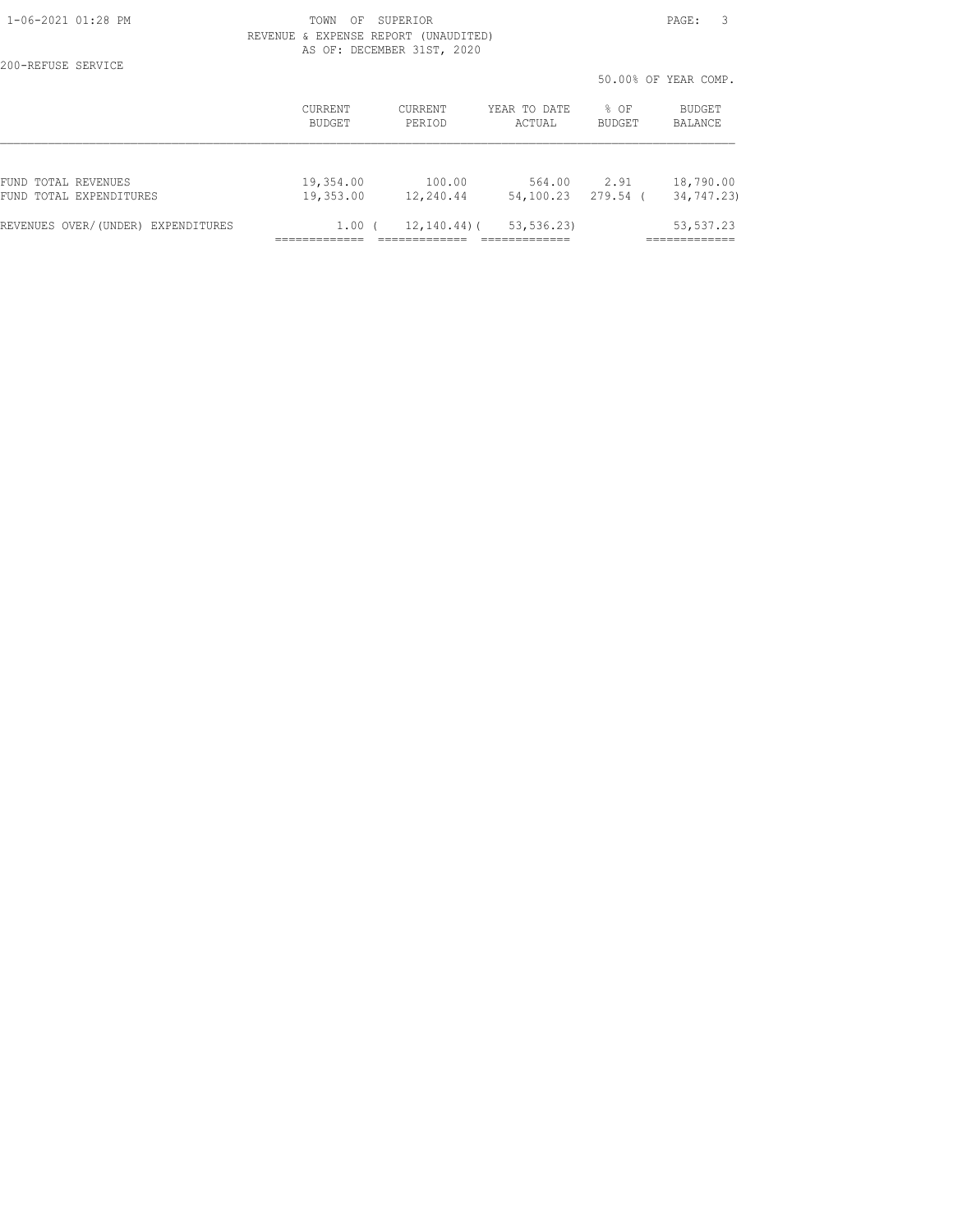1-06-2021 01:28 PM TOWN OF SUPERIOR PAGE: 1 REVENUE & EXPENSE REPORT (UNAUDITED) AS OF: DECEMBER 31ST, 2020

| 210-SEWER<br>NON-DEPARTMENTAL                                                                                       |                                                 |                                      |                                                                                                                                                                                                                                                                                                                                                                                                                                                                                                      | 50.00% OF YEAR COMP.             |                                                 |
|---------------------------------------------------------------------------------------------------------------------|-------------------------------------------------|--------------------------------------|------------------------------------------------------------------------------------------------------------------------------------------------------------------------------------------------------------------------------------------------------------------------------------------------------------------------------------------------------------------------------------------------------------------------------------------------------------------------------------------------------|----------------------------------|-------------------------------------------------|
|                                                                                                                     | CURRENT<br><b>BUDGET</b>                        | CURRENT<br>PERIOD                    | YEAR TO DATE<br>ACTUAL                                                                                                                                                                                                                                                                                                                                                                                                                                                                               | % OF<br><b>BUDGET</b>            | <b>BUDGET</b><br>BALANCE                        |
| REVENUES                                                                                                            |                                                 |                                      |                                                                                                                                                                                                                                                                                                                                                                                                                                                                                                      |                                  |                                                 |
| TAXE S                                                                                                              |                                                 |                                      |                                                                                                                                                                                                                                                                                                                                                                                                                                                                                                      |                                  |                                                 |
| BUSINESS SERVICES<br>210-00-4240 SEWER FEES<br>210-00-4250 PENALTIES<br>SUBTOTAL BUSINESS SERVICES                  | 380,244.00<br>$0.00$ (<br>380,244.00            | 31,550.00<br>85.00(<br>31,465.00     | 214,905.61<br>323.00<br>214,582.61                                                                                                                                                                                                                                                                                                                                                                                                                                                                   | 56.52<br>0.00<br>56.43           | 165, 338.39<br>323.00<br>165,661.39             |
| GRANTS                                                                                                              |                                                 |                                      |                                                                                                                                                                                                                                                                                                                                                                                                                                                                                                      |                                  |                                                 |
| CONTINGENCY<br>210-00-4901 INTERFUND TRANSFER-SEWER<br>SUBTOTAL CONTINGENCY                                         | 45,047.00<br>45,047.00                          | 0.00<br>0.00                         | 0.00<br>0.00                                                                                                                                                                                                                                                                                                                                                                                                                                                                                         | 0.00<br>0.00                     | 45,047.00<br>45,047.00                          |
| TOTAL REVENUES                                                                                                      | 425,291.00<br>-------------                     | 31,465.00<br>=============           | 214,582.61<br>$\begin{array}{cccccccccc} \multicolumn{2}{c}{} & \multicolumn{2}{c}{} & \multicolumn{2}{c}{} & \multicolumn{2}{c}{} & \multicolumn{2}{c}{} & \multicolumn{2}{c}{} & \multicolumn{2}{c}{} & \multicolumn{2}{c}{} & \multicolumn{2}{c}{} & \multicolumn{2}{c}{} & \multicolumn{2}{c}{} & \multicolumn{2}{c}{} & \multicolumn{2}{c}{} & \multicolumn{2}{c}{} & \multicolumn{2}{c}{} & \multicolumn{2}{c}{} & \multicolumn{2}{c}{} & \multicolumn{2}{c}{} & \multicolumn{2}{c}{} & \mult$ | 50.46<br>--------                | 210,708.39<br>-------------                     |
| EXPENDITURES                                                                                                        |                                                 |                                      |                                                                                                                                                                                                                                                                                                                                                                                                                                                                                                      |                                  |                                                 |
| PERSONEL<br>210-00-5100 SALARIES<br>210-00-5101 OVERTIME                                                            | 85,317.00<br>7,500.00                           | 2,908.80<br>857.22                   | 32,886.53<br>5,396.52                                                                                                                                                                                                                                                                                                                                                                                                                                                                                | 38.55<br>71.95                   | 52,430.47<br>2,103.48                           |
| 210-00-5151 FICA<br>210-00-5152 MEDICARE<br>210-00-5153 STATE UNEMPLOYMENT                                          | 4,975.00<br>1,164.00<br>136.00                  | 232.02<br>54.26<br>0.00              | 2,357.40<br>551.33<br>0.00                                                                                                                                                                                                                                                                                                                                                                                                                                                                           | 47.38<br>47.37<br>0.00           | 2,617.60<br>612.67<br>136.00                    |
| 210-00-5154 WORKERS COMP INSURANCE<br>210-00-5161 ARIZONA STATE RETIREMENT<br>210-00-5162 LIFE INSURANCE            | 3,613.00<br>9,806.00<br>165.00                  | 0.00<br>460.20<br>13.40              | 1,836.00<br>4,678.15<br>106.70                                                                                                                                                                                                                                                                                                                                                                                                                                                                       | 50.82<br>47.71<br>64.67          | 1,777.00<br>5,127.85<br>58.30                   |
| 210-00-5163 HEALTH INSURANCE<br>210-00-5164 DENTAL INSURANCE<br>SUBTOTAL PERSONEL                                   | 15,407.00<br>777.00<br>128,860.00               | 0.00<br>63.16<br>4,589.06            | 5,095.60<br>375.78<br>53,284.01                                                                                                                                                                                                                                                                                                                                                                                                                                                                      | 33.07<br>48.36<br>41.35          | 10,311.40<br>401.22<br>75,575.99                |
| SUPPLIES                                                                                                            |                                                 |                                      |                                                                                                                                                                                                                                                                                                                                                                                                                                                                                                      |                                  |                                                 |
| 210-00-5210 OFFICE SUPPLIES<br>210-00-5240 CHEMICAL SUPPLIES<br>210-00-5299 OPERATING SUPPLIES<br>SUBTOTAL SUPPLIES | 2,000.00<br>15,146.00<br>30,000.00<br>47,146.00 | 0.00<br>0.00<br>1,859.64<br>1,859.64 | 0.00<br>5,432.35<br>6,082.13<br>11,514.48                                                                                                                                                                                                                                                                                                                                                                                                                                                            | 0.00<br>35.87<br>20.27<br>24.42  | 2,000.00<br>9,713.65<br>23, 917.87<br>35,631.52 |
| UTILITIES                                                                                                           |                                                 |                                      |                                                                                                                                                                                                                                                                                                                                                                                                                                                                                                      |                                  |                                                 |
| 210-00-5310 ELECTRICITY<br>210-00-5350 TELEPHONE<br>210-00-5360 WATER<br>210-00-5380 SECURITY                       | 59,202.00<br>1,158.00<br>3,000.00<br>500.00     | 0.00<br>64.61<br>241.91<br>25.00     | 26, 374.74<br>388.84<br>1,446.22<br>150.00                                                                                                                                                                                                                                                                                                                                                                                                                                                           | 44.55<br>33.58<br>48.21<br>30.00 | 32,827.26<br>769.16<br>1,553.78<br>350.00       |

SUBTOTAL UTILITIES 63,860.00 331.52 28,359.80 44.41 35,500.20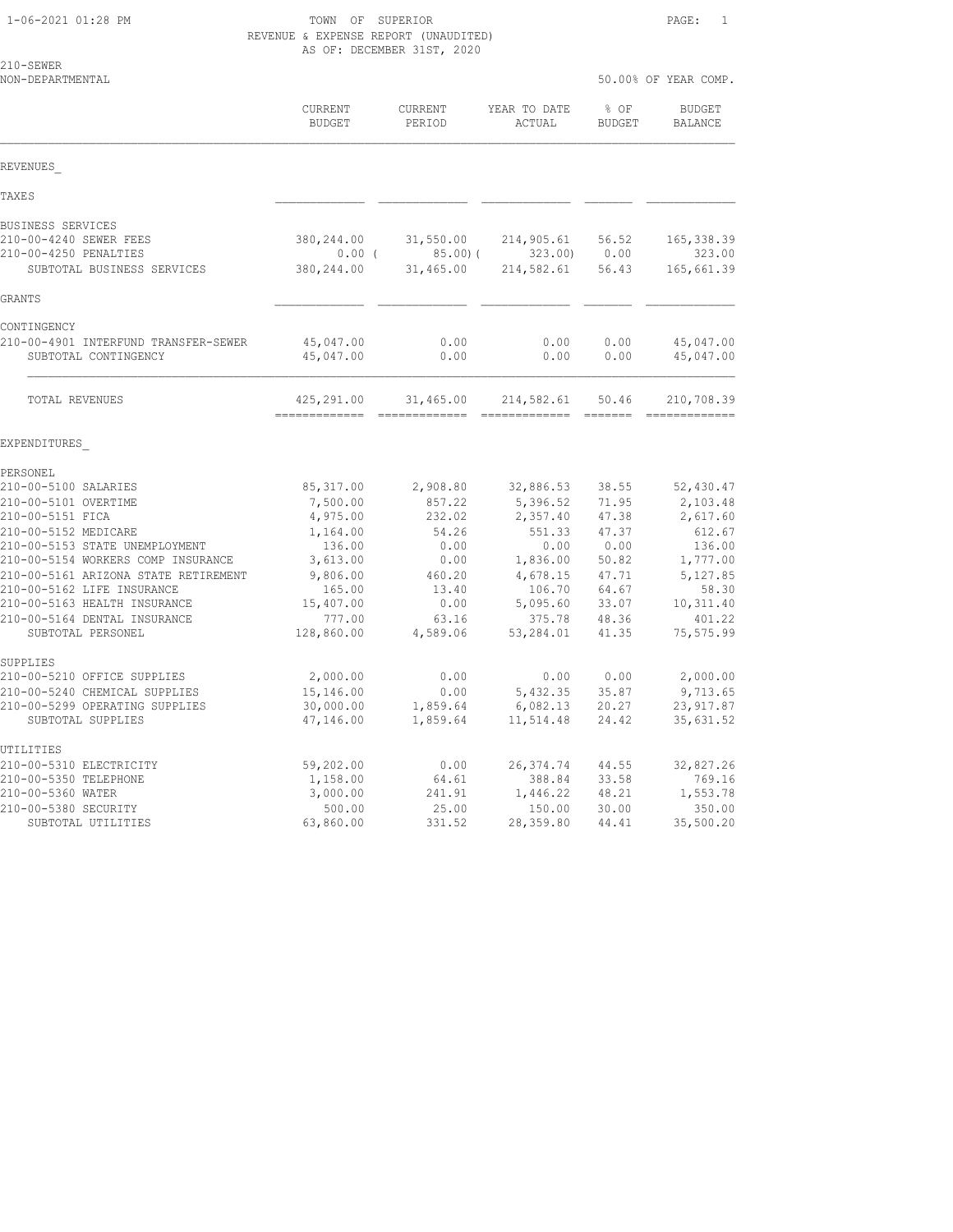50.00% OF YEAR COMP.

210-SEWER<br>NON-DEPARTMENTAL

|                                                | <b>CURRENT</b><br><b>BUDGET</b> | CURRENT<br>PERIOD | YEAR TO DATE<br>ACTUAL | % OF<br><b>BUDGET</b> | <b>BUDGET</b><br><b>BALANCE</b> |
|------------------------------------------------|---------------------------------|-------------------|------------------------|-----------------------|---------------------------------|
| GENERAL BUSINESS EXPENSE                       |                                 |                   |                        |                       |                                 |
| 210-00-5420 DUES & SUBSCRIPTIONS               | 5,000.00                        | 82.07             | 582.07                 | 11.64                 | 4,417.93                        |
| 210-00-5425 CONFERENCES & TRAINING             | 2,000.00                        | 0.00              | 94.94                  | 4.75                  | 1,905.06                        |
| 210-00-5450 UNIFORMS                           | 659.00                          | 49.56             | 396.00                 | 60.09                 | 263.00                          |
| 210-00-5460 POSTAGE                            | 0.00                            | 0.00              | 2,043.06               | $0.00$ (              | 2,043.06                        |
| 210-00-5471 AUDIT                              | 1,545.00                        | 0.00              | 1,324.10               | 85.70                 | 220.90                          |
| 210-00-5480 GENERAL INSURANCE                  | 12,820.00                       | 0.00              | 3,126.39               | 24.39                 | 9,693.61                        |
| 210-00-5491 Credit Card Fees                   | 5,000.00                        | 0.00              | 0.00                   | 0.00                  | 5,000.00                        |
| 210-00-5492 BAD DEBT EXPENSE                   | 15,000.00                       | 0.00              | 0.00                   | 0.00                  | 15,000.00                       |
| SUBTOTAL GENERAL BUSINESS EXPENSE              | 42,024.00                       | 131.63            | 7,566.56               | 18.01                 | 34, 457.44                      |
| PROFESSIONAL SERVICES                          |                                 |                   |                        |                       |                                 |
| 210-00-5520 CONTRACTUAL SERVICES               | 0.00                            | 126.00            | 126.00                 | $0.00$ (              | 126.00)                         |
| 210-00-5550 OTHER PROFESSIONAL SERVICE         | 73,161.00                       | 0.00              | 28,832.40              | 39.41                 | 44,328.60                       |
| 210-00-5551 COLLECTIONS                        | 0.00                            | $0.00$ (          | 2,650.68               | 0.00                  | 2,650.68                        |
| 210-00-5580 SLUDGE REMOVAL                     | 9,000.00                        | 0.00              | 0.00                   | 0.00                  | 9,000.00                        |
| 210-00-5581 BACKFLOW TESTING                   | 1,439.00                        | 0.00              | 1,438.00               | 99.93                 | 1.00                            |
| SUBTOTAL PROFESSIONAL SERVICES                 | 83,600.00                       | 126.00            | 27,745.72              | 33.19                 | 55,854.28                       |
| REPAIR/MAINTENANCE                             |                                 |                   |                        |                       |                                 |
| 210-00-5640 AUTO & TRUCK REPAIRS               | 2,000.00                        | 0.00              | 324.90                 | 16.25                 | 1,675.10                        |
| 210-00-5641 GAS & OIL                          | 3,000.00                        | 0.00              | 428.38                 | 14.28                 | 2,571.62                        |
| 210-00-5642 TIRES & TUBES                      | 1,000.00                        | 0.00              | 0.00                   | 0.00                  | 1,000.00                        |
| 210-00-5650 OTHER EQUIPMENT REPAIRS            | 8,085.00                        | 750.00            | 2,199.00               | 27.20                 | 5,886.00                        |
| SUBTOTAL REPAIR/MAINTENANCE                    | 14,085.00                       | 750.00            | 2,952.28               | 20.96                 | 11, 132.72                      |
| CAPITAL OUTLAY                                 |                                 |                   |                        |                       |                                 |
| 210-00-5710 BUILDING                           | 500.00                          | 0.00              | 0.00                   | 0.00                  | 500.00                          |
| 210-00-5750 OTHER EOUIP/SMALL TOOLS            | 5,000.00                        | 0.00              | 73.43                  | 1.47                  | 4,926.57                        |
| 210-00-5760 R&M WELLS & PUMPS                  | 10,000.00                       | 0.00              | 11,389.97              | $113.90$ (            | 1,389.97)                       |
| 210-00-5790 MACHINERY AND EQUIPMENT            | 0.00                            | 0.00              | 1,453.28               | 0.00(                 | 1,453.28                        |
| SUBTOTAL CAPITAL OUTLAY                        | 15,500.00                       | 0.00              | 12,916.68              | 83.33                 | 2,583.32                        |
| NON-OPERATING                                  |                                 |                   |                        |                       |                                 |
| DEBT SERVICE                                   |                                 |                   |                        |                       |                                 |
| 210-00-5999 CONTINGENCY                        | 30, 217.00                      | 0.00              | 0.00                   | 0.00                  | 30,217.00                       |
| SUBTOTAL DEBT SERVICE                          | 30,217.00                       | 0.00              | 0.00                   | 0.00                  | 30,217.00                       |
| TOTAL EXPENDITURES                             | 425,292.00                      | 7,787.85          | 144, 339.53            | 33.94                 | 280, 952.47                     |
| REVENUES OVER/(UNDER) EXPENDITURES<br>$\left($ | 1,00)                           | 23,677.15         | 70,243.08              | $\left($              | 70,244.08)                      |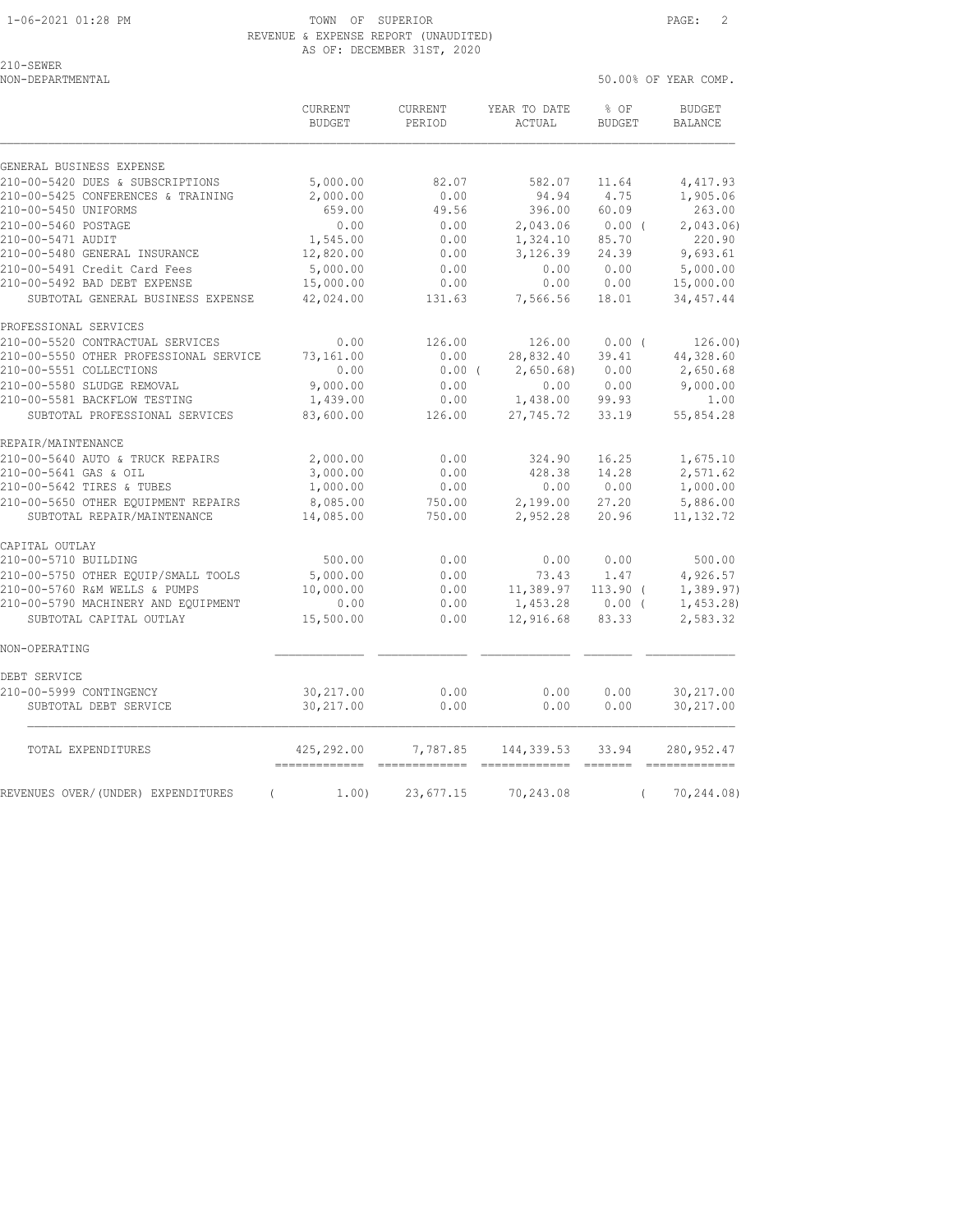210-SEWER

#### 1-06-2021 01:28 PM TOWN OF SUPERIOR PAGE: 3 REVENUE & EXPENSE REPORT (UNAUDITED) AS OF: DECEMBER 31ST, 2020

50.00% OF YEAR COMP.

|                                    |            |           |              | --------      |             |
|------------------------------------|------------|-----------|--------------|---------------|-------------|
|                                    | CURRENT    | CURRENT   | YEAR TO DATE | % OF          | BUDGET      |
|                                    | BUDGET     | PERIOD    | ACTUAL       | <b>BUDGET</b> | BALANCE     |
| FUND TOTAL REVENUES                | 425,291.00 | 31,465.00 | 214,582.61   | 50.46         | 210,708.39  |
| FUND TOTAL EXPENDITURES            | 425,292.00 | 7,787.85  | 144,339.53   | 33.94         | 280, 952.47 |
| REVENUES OVER/(UNDER) EXPENDITURES | 1.00       | 23,677.15 | 70,243.08    |               | 70,244.08)  |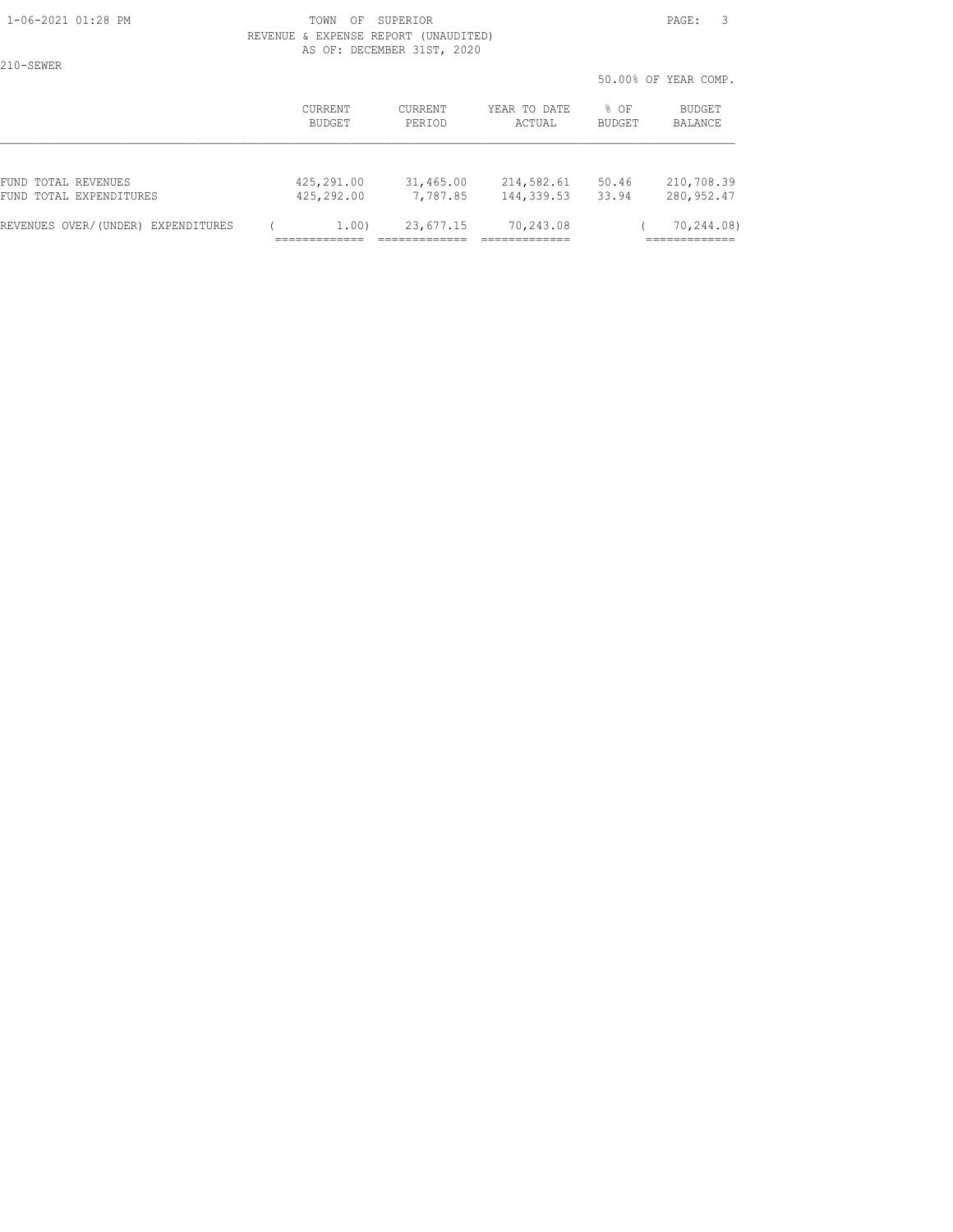220-AMBULANC<mark>E</mark><br>NON-DEPARTMENTAL

| NON-DEPARTMENTAL                                                 |                           |                        |                          |                | 50.00% OF YEAR COMP.      |  |  |
|------------------------------------------------------------------|---------------------------|------------------------|--------------------------|----------------|---------------------------|--|--|
|                                                                  | <b>CURRENT</b><br>BUDGET  | CURRENT<br>PERIOD      | YEAR TO DATE<br>ACTUAL   | % OF<br>BUDGET | <b>BUDGET</b><br>BALANCE  |  |  |
| REVENUES                                                         |                           |                        |                          |                |                           |  |  |
| TAXE S                                                           |                           |                        |                          |                |                           |  |  |
| BUSINESS SERVICES                                                |                           |                        |                          |                |                           |  |  |
| ENTERPRISE SERVICES                                              |                           |                        |                          |                |                           |  |  |
| 220-00-4310 AMBULANCE BILLINGS<br>SUBTOTAL ENTERPRISE SERVICES   | 380,000.00<br>380,000.00  | 22,711.39<br>22,711.39 | 163,505.41<br>163,505.41 | 43.03<br>43.03 | 216,494.59<br>216, 494.59 |  |  |
| CONTINGENCY                                                      |                           |                        |                          |                |                           |  |  |
| 220-00-4901 INTERFUND TRANSFER-AMBULANCE<br>SUBTOTAL CONTINGENCY | 90,400.00<br>90,400.00    | 0.00<br>0.00           | 0.00<br>0.00             | 0.00<br>0.00   | 90,400.00<br>90,400.00    |  |  |
| TOTAL REVENUES                                                   | 470,400.00<br>----------- | 22,711.39              | 163,505.41               | 34.76          | 306,894.59                |  |  |
| EXPENDITURES                                                     |                           |                        |                          |                |                           |  |  |
| PERSONEL                                                         |                           |                        |                          |                |                           |  |  |
| 220-00-5100 SALARIES                                             | 267,519.00                | 10,681.47              | 114,904.17               | 42.95          | 152,614.83                |  |  |
| 220-00-5101 OVERTIME<br>220-00-5151 FICA                         | 30,000.00<br>16,850.00    | 0.00<br>662.25         | 16,153.04<br>8,131.02    | 53.84<br>48.26 | 13,846.96<br>8,718.98     |  |  |
| 220-00-5152 MEDICARE                                             | 3,941.00                  | 154.88                 | 1,901.59                 | 48.25          | 2,039.41                  |  |  |
| 220-00-5153 STATE UNEMPLOYMENT                                   | 745.00                    | 6.48                   | 96.87                    | 13.00          | 648.13                    |  |  |
| 220-00-5154 WORKERS COMP INSURANCE                               | 16,070.00                 | 0.00                   | 8,801.00                 | 54.77          | 7,269.00                  |  |  |
| 220-00-5160 PUBLIC SAFETY RETIREMENT                             | 36,219.00                 | 5,626.97               | 21,524.15                | 59.43          | 14,694.85                 |  |  |
| 220-00-5162 LIFE INSURANCE                                       | 450.00                    | 37.52                  | 262.64                   | 58.36          | 187.36                    |  |  |
| 220-00-5163 HEALTH INSURANCE<br>220-00-5164 DENTAL INSURANCE     | 24,651.00<br>2,122.00     | 0.00<br>176.85         | 9,172.08<br>1,204.80     | 37.21<br>56.78 | 15,478.92<br>917.20       |  |  |
| SUBTOTAL PERSONEL                                                | 398,567.00                | 17,346.42              | 182, 151.36              | 45.70          | 216, 415.64               |  |  |
| SUPPLIES                                                         |                           |                        |                          |                |                           |  |  |
| 220-00-5220 MEDICAL SUPPLIES<br>SUBTOTAL SUPPLIES                | 14,500.00<br>14,500.00    | 0.00<br>0.00           | 6,685.00<br>6,685.00     | 46.10<br>46.10 | 7,815.00<br>7,815.00      |  |  |
| UTILITIES                                                        |                           |                        |                          |                |                           |  |  |
| 220-00-5310 ELECTRICITY                                          | 2,783.00                  | 0.00                   | 1,337.49                 | 48.06          | 1,445.51                  |  |  |
| 220-00-5350 TELEPHONE<br>220-00-5360 WATER                       | 1,804.00<br>900.00        | 51.37                  | 293.96<br>522.25         | 16.29<br>58.03 | 1,510.04<br>377.75        |  |  |
| SUBTOTAL UTILITIES                                               | 5,487.00                  | 53.76<br>105.13        | 2,153.70                 | 39.25          | 3,333.30                  |  |  |
| GENERAL BUSINESS EXPENSE                                         |                           |                        |                          |                |                           |  |  |
| 220-00-5420 DUES & SUBSCRIPTIONS                                 | 811.00                    | 180.00                 | 946.45                   | $116.70$ (     | 135.45)                   |  |  |
| 220-00-5471 AUDIT                                                | 0.00                      | 0.00                   | 1,324.10                 | 0.00(          | 1,324.10)                 |  |  |
| 220-00-5480 GENERAL INSURANCE                                    | 6,410.00                  | 0.00                   | 1,563.20                 | 24.39          | 4,846.80                  |  |  |
| 220-00-5491 BANK FEES                                            | 0.00                      | 0.00                   | 503.44                   | $0.00$ (       | $503.44$ )                |  |  |

SUBTOTAL GENERAL BUSINESS EXPENSE 7,221.00 180.00 4,337.19 60.06 2,883.81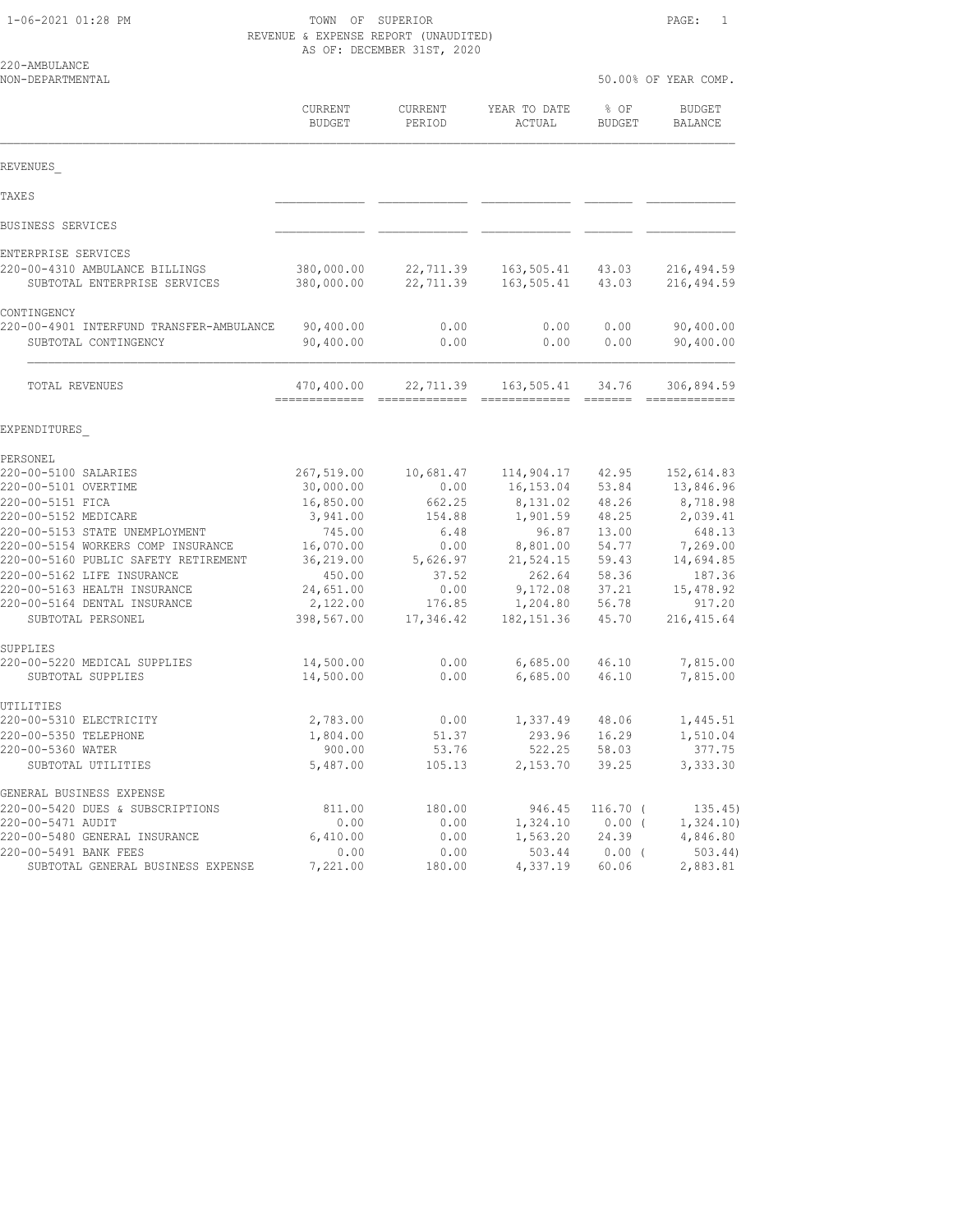50.00% OF YEAR COMP.

220-AMBULANCE<br>NON-DEPARTMENTAL

|                                        | <b>CURRENT</b><br>BUDGET | <b>CURRENT</b><br>PERIOD | YEAR TO DATE<br>ACTUAL     | $8$ OF<br>BUDGET | <b>BUDGET</b><br><b>BALANCE</b> |
|----------------------------------------|--------------------------|--------------------------|----------------------------|------------------|---------------------------------|
| PROFESSIONAL SERVICES                  |                          |                          |                            |                  |                                 |
| 220-00-5520 CONTRACTUAL SERVICES       | 24,000.00                | 3,292.59                 | 13,389.41 55.79            |                  | 10,610.59                       |
| 220-00-5550 OTHER PROFESSIONAL SERVICE | 10,080.00                | 0.00                     | 2,406.40 23.87 7,673.60    |                  |                                 |
| SUBTOTAL PROFESSIONAL SERVICES         | 34,080.00                | 3,292.59                 | 15,795.81 46.35            |                  | 18,284.19                       |
| REPAIR/MAINTENANCE                     |                          |                          |                            |                  |                                 |
| 220-00-5641 GAS & OIL                  | 9,000.00                 | 0.00                     | 2,536.44 28.18             |                  | 6,463.56                        |
| 220-00-5650 OTHER EQUIPMENT REPAIRS    | 0.00                     | 0.00                     | $2,439.20$ 0.00 (          |                  | 2,439.20)                       |
| SUBTOTAL REPAIR/MAINTENANCE            | 9,000.00                 | 0.00                     | 4,975.64                   | 55.28            | 4,024.36                        |
| CAPITAL OUTLAY                         |                          |                          |                            |                  |                                 |
| 220-00-5740 MEDICAL EQUIPMENT          | 0.00                     | 0.00                     | $1,157.61$ 0.00 (          |                  | 1, 157.61)                      |
| 220-00-5741 Audit                      | 1,545.00                 | 0.00                     |                            | 0.000000         | 1,545.00                        |
| SUBTOTAL CAPITAL OUTLAY                | 1,545.00                 | 0.00                     | 1,157.61                   | 74.93            | 387.39                          |
| NON-OPERATING                          |                          |                          |                            |                  |                                 |
| DEBT SERVICE                           |                          |                          |                            |                  |                                 |
| TOTAL EXPENDITURES                     | 470,400.00               |                          | 20,924.14 217,256.31 46.19 |                  | 253, 143.69                     |
| REVENUES OVER/(UNDER) EXPENDITURES     | 0.00                     |                          | 1,787.25 ( 53,750.90)      |                  | 53,750.90                       |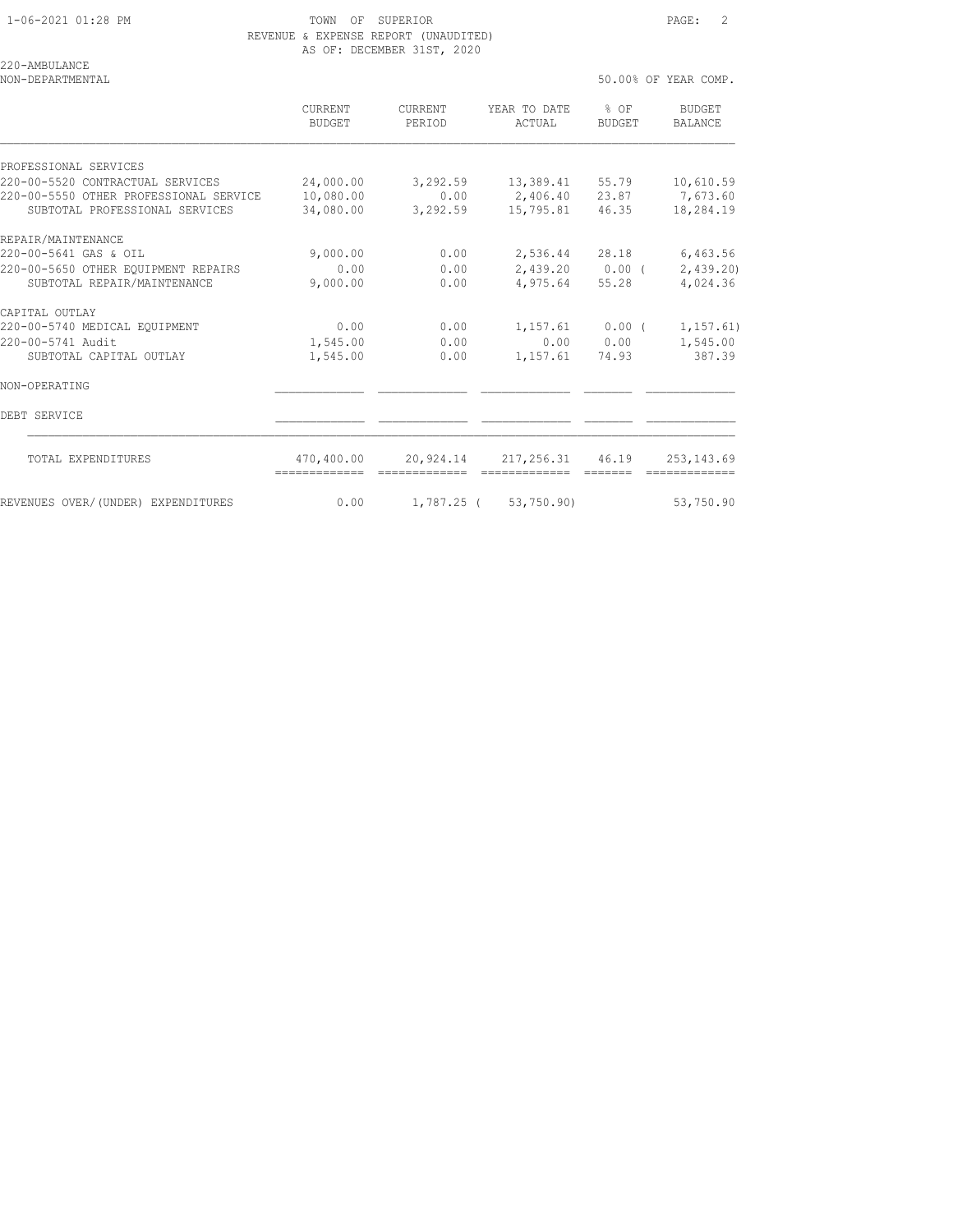|                                                |                          |                        |                          |                       | 50.00% OF YEAR COMP.      |
|------------------------------------------------|--------------------------|------------------------|--------------------------|-----------------------|---------------------------|
|                                                | CURRENT<br>BUDGET        | CURRENT<br>PERIOD      | YEAR TO DATE<br>ACTUAL   | % OF<br><b>BUDGET</b> | BUDGET<br>BALANCE         |
|                                                |                          |                        |                          |                       |                           |
| FUND TOTAL REVENUES<br>FUND TOTAL EXPENDITURES | 470,400.00<br>470,400.00 | 22,711.39<br>20,924.14 | 163,505.41<br>217,256.31 | 34.76<br>46.19        | 306,894.59<br>253, 143.69 |
| REVENUES OVER/(UNDER) EXPENDITURES             | 0.00                     | $1,787.25$ (           | 53,750.90)               |                       | 53,750.90                 |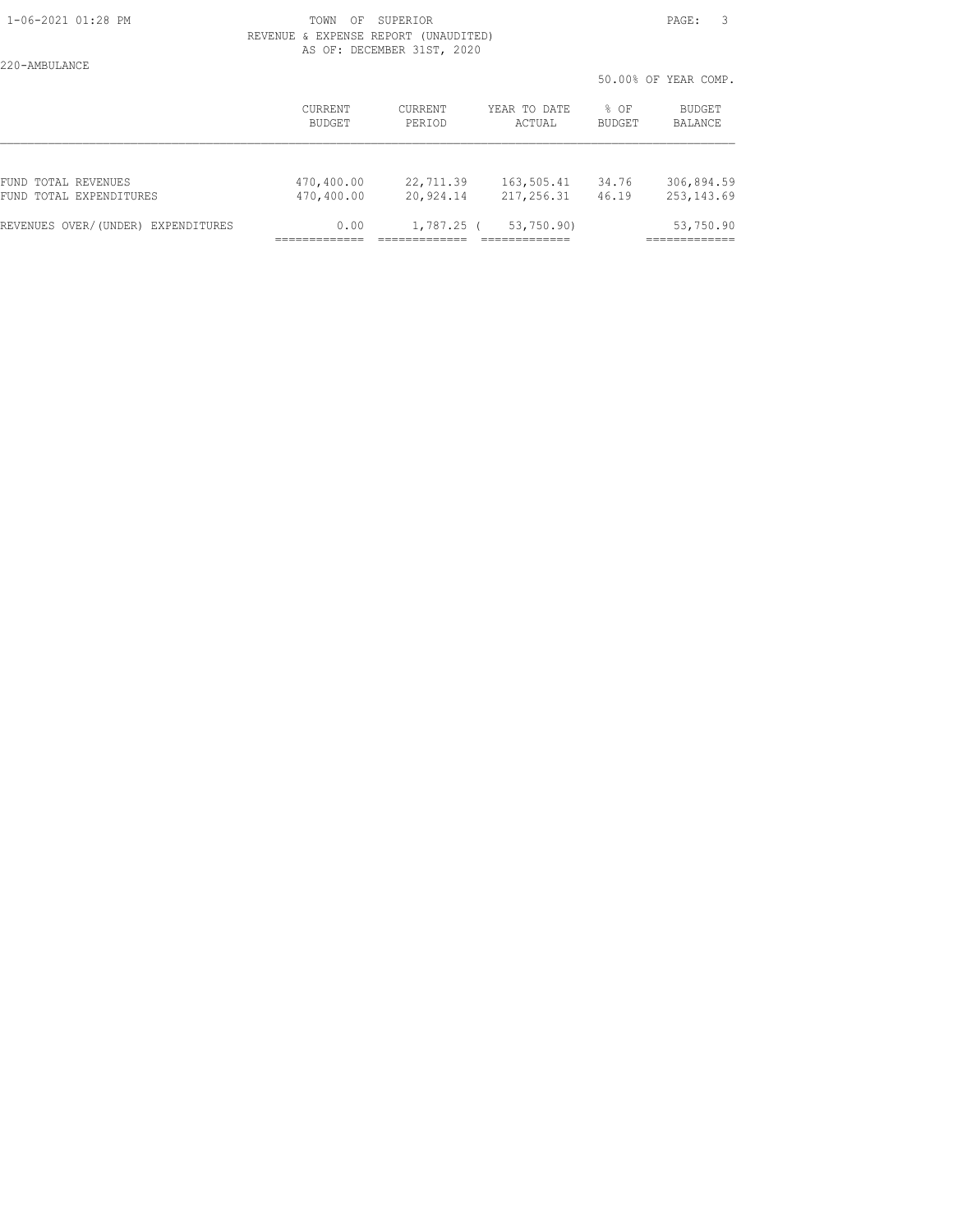| 230-CEMETARY<br>NON-DEPARTMENTAL                                     |                                              |                          |                                                          |                         | 50.00% OF YEAR COMP.                                                                                                                                                                                                                                                                                                                                                                                                                                                                               |
|----------------------------------------------------------------------|----------------------------------------------|--------------------------|----------------------------------------------------------|-------------------------|----------------------------------------------------------------------------------------------------------------------------------------------------------------------------------------------------------------------------------------------------------------------------------------------------------------------------------------------------------------------------------------------------------------------------------------------------------------------------------------------------|
|                                                                      | <b>CURRENT</b><br><b>BUDGET</b>              | <b>CURRENT</b><br>PERIOD | YEAR TO DATE<br>ACTUAL                                   | $8$ OF<br><b>BUDGET</b> | BUDGET<br><b>BALANCE</b>                                                                                                                                                                                                                                                                                                                                                                                                                                                                           |
| REVENUES                                                             |                                              |                          |                                                          |                         |                                                                                                                                                                                                                                                                                                                                                                                                                                                                                                    |
| BUSINESS SERVICES                                                    |                                              |                          |                                                          |                         |                                                                                                                                                                                                                                                                                                                                                                                                                                                                                                    |
| 230-00-4240 WEEKEND FEE<br>SUBTOTAL BUSINESS SERVICES                | 0.00<br>0.00                                 | 0.00<br>0.00             | 1,300.00<br>1,300.00                                     | $0.00$ (<br>$0.00$ (    | 1,300.00)<br>1,300.00)                                                                                                                                                                                                                                                                                                                                                                                                                                                                             |
| ENTERPRISE SERVICES                                                  |                                              |                          |                                                          |                         |                                                                                                                                                                                                                                                                                                                                                                                                                                                                                                    |
| 230-00-4320 PLOT PURCHASE                                            | 25,000.00                                    | 500.00                   | 7,500.00                                                 | 30.00                   | 17,500.00                                                                                                                                                                                                                                                                                                                                                                                                                                                                                          |
| 230-00-4321 OPEN/CLOSE                                               | 0.00                                         | 1,200.00                 | 7,000.00                                                 | $0.00$ (                | 7,000.00)                                                                                                                                                                                                                                                                                                                                                                                                                                                                                          |
| SUBTOTAL ENTERPRISE SERVICES                                         | 25,000.00                                    | 1,700.00                 | 14,500.00                                                | 58.00                   | 10,500.00                                                                                                                                                                                                                                                                                                                                                                                                                                                                                          |
| CONTINGENCY                                                          |                                              |                          |                                                          |                         |                                                                                                                                                                                                                                                                                                                                                                                                                                                                                                    |
| 230-00-4901 TRANSFERS<br>SUBTOTAL CONTINGENCY                        | 7,850.00<br>$\left($<br>7,850.00<br>$\left($ | 0.00<br>0.00             | 0.00<br>0.00                                             | 0.00(<br>0.00(          | 7,850.00<br>7,850.00                                                                                                                                                                                                                                                                                                                                                                                                                                                                               |
| TOTAL REVENUES                                                       | 17,150.00<br>------------- -------------     | 1,700.00                 | 15,800.00<br>$\begin{array}{c} \texttt{---} \end{array}$ | 92.13<br>--------       | 1,350.00<br>$\begin{array}{cccccccccc} \multicolumn{2}{c}{} & \multicolumn{2}{c}{} & \multicolumn{2}{c}{} & \multicolumn{2}{c}{} & \multicolumn{2}{c}{} & \multicolumn{2}{c}{} & \multicolumn{2}{c}{} & \multicolumn{2}{c}{} & \multicolumn{2}{c}{} & \multicolumn{2}{c}{} & \multicolumn{2}{c}{} & \multicolumn{2}{c}{} & \multicolumn{2}{c}{} & \multicolumn{2}{c}{} & \multicolumn{2}{c}{} & \multicolumn{2}{c}{} & \multicolumn{2}{c}{} & \multicolumn{2}{c}{} & \multicolumn{2}{c}{} & \mult$ |
| EXPENDITURES                                                         |                                              |                          |                                                          |                         |                                                                                                                                                                                                                                                                                                                                                                                                                                                                                                    |
| PERSONEL                                                             |                                              |                          |                                                          |                         |                                                                                                                                                                                                                                                                                                                                                                                                                                                                                                    |
| 230-00-5100 SALARIES                                                 | 9,521.00                                     | 92.00                    | 2,204.97                                                 | 23.16                   | 7,316.03                                                                                                                                                                                                                                                                                                                                                                                                                                                                                           |
| 230-00-5101 OVERTIME                                                 | 0.00                                         | 0.00                     | 112.74                                                   | $0.00$ (                | 112.74)                                                                                                                                                                                                                                                                                                                                                                                                                                                                                            |
| 230-00-5151 FICA                                                     | 590.00                                       | 5.70                     | 143.70                                                   | 24.36                   | 446.30                                                                                                                                                                                                                                                                                                                                                                                                                                                                                             |
| 230-00-5152 MEDICARE                                                 | 138.00                                       | 1.33                     | 33.58                                                    | 24.33                   | 104.42                                                                                                                                                                                                                                                                                                                                                                                                                                                                                             |
| 230-00-5153 STATE UNEMPLOYMENT<br>230-00-5154 WORKERS COMP INSURANCE | 17.00<br>34.00                               | 0.00<br>0.00             | 0.00<br>0.00                                             | 0.00<br>0.00            | 17.00<br>34.00                                                                                                                                                                                                                                                                                                                                                                                                                                                                                     |
| 230-00-5161 ARIZONA STATE RETIREMENT                                 | 1,163.00                                     | 11.24                    | 271.45                                                   | 23.34                   | 891.55                                                                                                                                                                                                                                                                                                                                                                                                                                                                                             |
| 230-00-5162 LIFE INSURANCE                                           | 20.00                                        | 0.00                     | 0.00                                                     | 0.00                    | 20.00                                                                                                                                                                                                                                                                                                                                                                                                                                                                                              |
| 230-00-5163 HEALTH INSURANCE                                         | 770.00                                       | 0.00                     | 0.00                                                     | 0.00                    | 770.00                                                                                                                                                                                                                                                                                                                                                                                                                                                                                             |
| 230-00-5164 DENTAL INSURANCE                                         | 95.00                                        | 0.00                     | 0.00                                                     | 0.00                    | 95.00                                                                                                                                                                                                                                                                                                                                                                                                                                                                                              |
| SUBTOTAL PERSONEL                                                    | 12,348.00                                    | 110.27                   | 2,766.44                                                 | 22.40                   | 9,581.56                                                                                                                                                                                                                                                                                                                                                                                                                                                                                           |
| SUPPLIES                                                             |                                              |                          |                                                          |                         |                                                                                                                                                                                                                                                                                                                                                                                                                                                                                                    |
| 230-00-5299 OPERATING SUPPLIES                                       | 1,000.00                                     | 0.00                     | 531.12                                                   | 53.11                   | 468.88                                                                                                                                                                                                                                                                                                                                                                                                                                                                                             |
| SUBTOTAL SUPPLIES                                                    | 1,000.00                                     | 0.00                     | 531.12                                                   | 53.11                   | 468.88                                                                                                                                                                                                                                                                                                                                                                                                                                                                                             |
| UTILITIES                                                            |                                              |                          |                                                          |                         |                                                                                                                                                                                                                                                                                                                                                                                                                                                                                                    |
| 230-00-5310 ELECTRICITY                                              | 601.00                                       | 0.00                     | 301.64                                                   | 50.19                   | 299.36                                                                                                                                                                                                                                                                                                                                                                                                                                                                                             |
| 230-00-5330 REFUSE                                                   | 0.00                                         | 388.00                   | 3,196.98                                                 | $0.00$ (                | 3, 196.98)                                                                                                                                                                                                                                                                                                                                                                                                                                                                                         |
| 230-00-5350 TELEPHONE                                                | 500.00                                       | 0.00                     | 0.00                                                     | 0.00                    | 500.00                                                                                                                                                                                                                                                                                                                                                                                                                                                                                             |
| 230-00-5360 WATER                                                    | 700.00                                       | 57.98                    | 1,327.77                                                 | 189.68 (                | 627.77)                                                                                                                                                                                                                                                                                                                                                                                                                                                                                            |

SUBTOTAL UTILITIES 1,801.00 445.98 4,826.39 267.98 ( 3,025.39)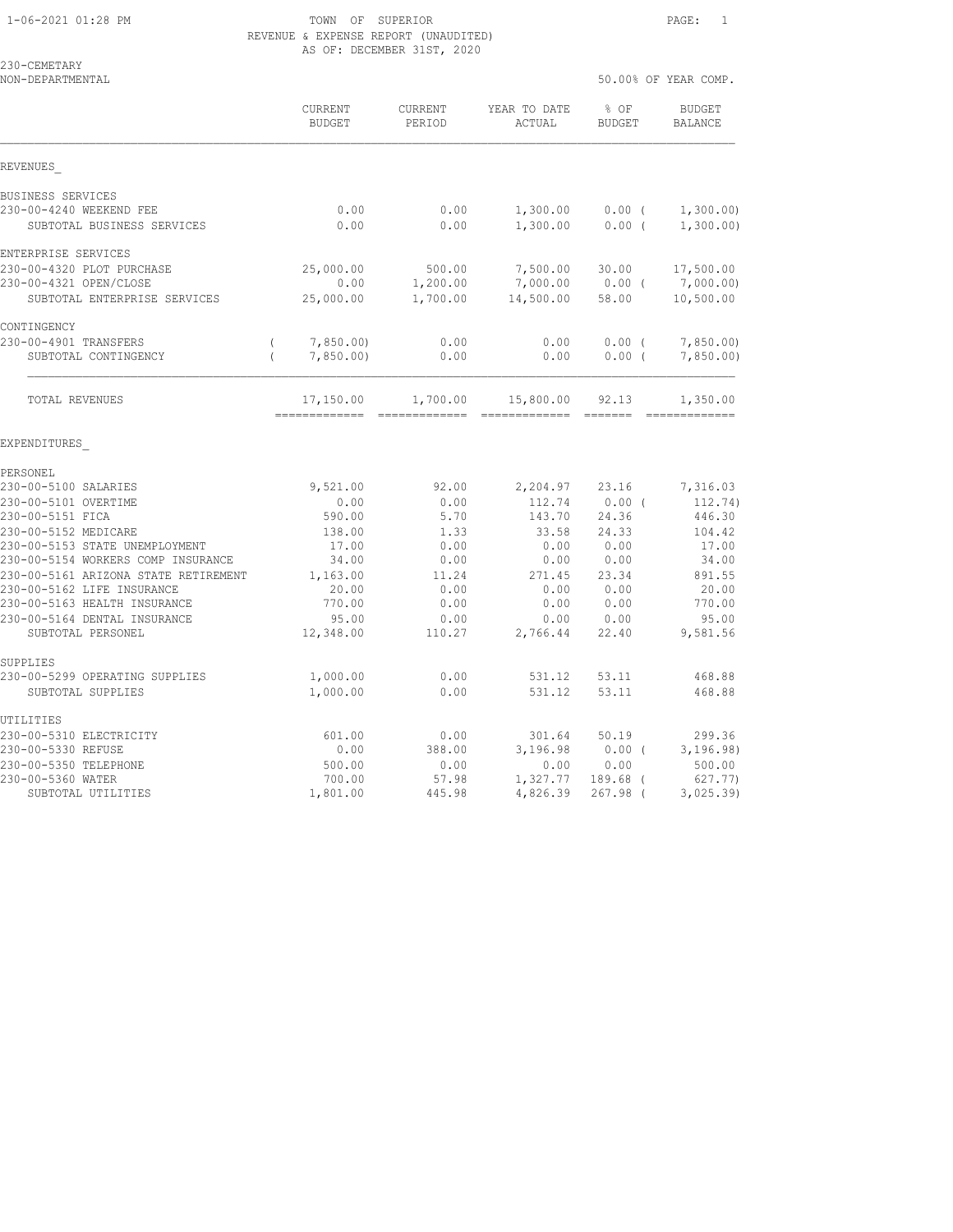230-CEMETARY

| NON-DEPARTMENTAL                       |                          |                          |                        |                  | 50.00% OF YEAR COMP.     |
|----------------------------------------|--------------------------|--------------------------|------------------------|------------------|--------------------------|
|                                        | <b>CURRENT</b><br>BUDGET | <b>CURRENT</b><br>PERIOD | YEAR TO DATE<br>ACTUAL | $8$ OF<br>BUDGET | <b>BUDGET</b><br>BALANCE |
| GENERAL BUSINESS EXPENSE               |                          |                          |                        |                  |                          |
| PROFESSIONAL SERVICES                  |                          |                          |                        |                  |                          |
| 230-00-5550 OTHER PROFESSIONAL SERVICE | 0.00                     | 0.00                     | 357.00                 | $0.00$ (         | 357.00                   |
| SUBTOTAL PROFESSIONAL SERVICES         | 0.00                     | 0.00                     | 357.00                 | $0.00$ (         | 357.00)                  |
| REPAIR/MAINTENANCE                     |                          |                          |                        |                  |                          |
| 230-00-5650 OTHER EQUIPMENT REPAIRS    | 2,000.00                 | 0.00                     | 0.00                   | 0.00             | 2,000.00                 |
| SUBTOTAL REPAIR/MAINTENANCE            | 2,000.00                 | 0.00                     | 0.00                   | 0.00             | 2,000.00                 |
| CAPITAL OUTLAY                         |                          |                          |                        |                  |                          |
| NON-OPERATING                          |                          |                          |                        |                  |                          |
| DEBT SERVICE                           |                          |                          |                        |                  |                          |
| TOTAL EXPENDITURES                     | 17,149.00                | 556.25                   | 8,480.95 49.45         |                  | 8,668.05                 |
|                                        |                          |                          |                        |                  |                          |
| REVENUES OVER/(UNDER) EXPENDITURES     | 1.00                     | 1,143.75 7,319.05        |                        |                  | 7,318.05)                |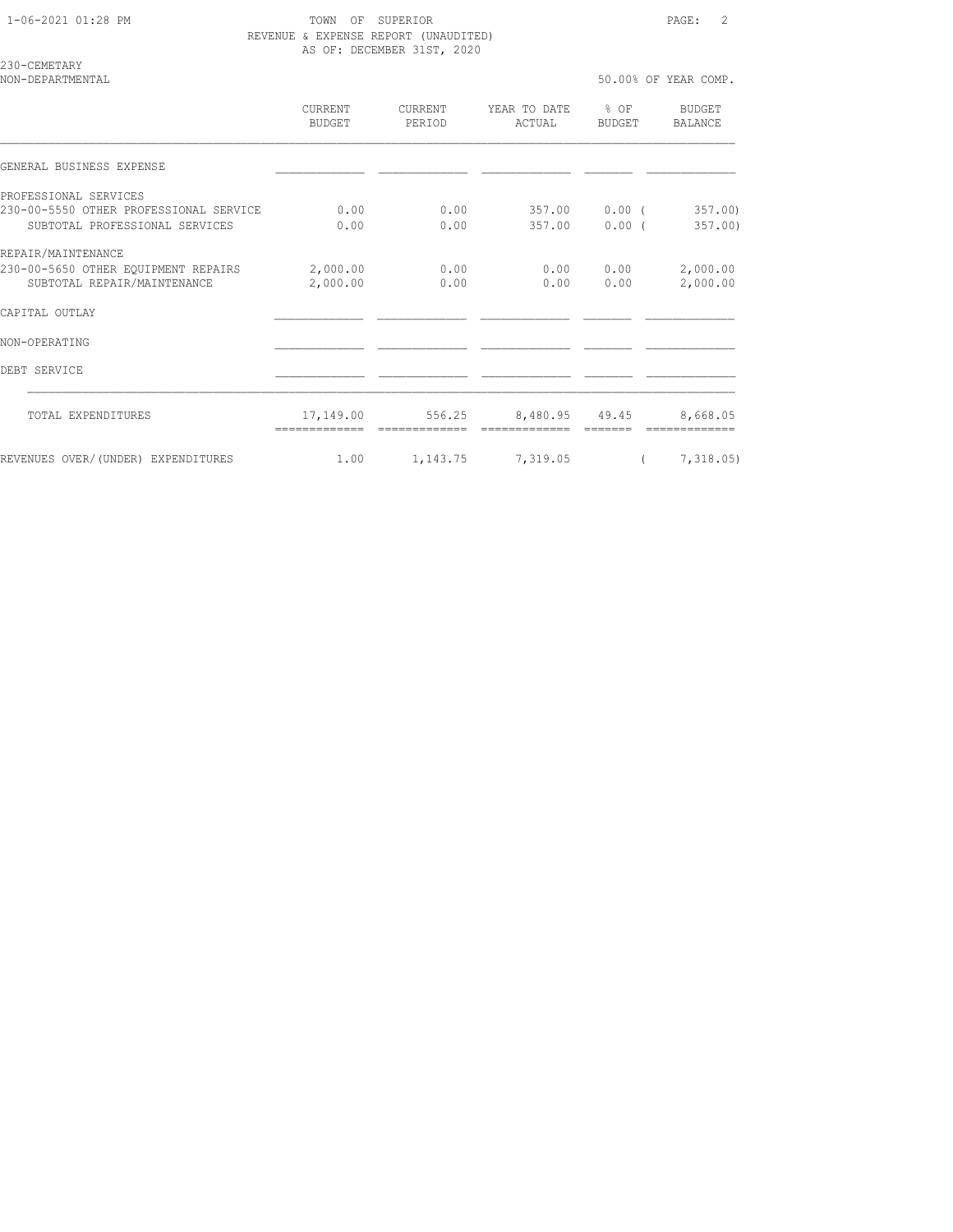230-CEMETARY

#### 1-06-2021 01:28 PM TOWN OF SUPERIOR PAGE: 3 REVENUE & EXPENSE REPORT (UNAUDITED) AS OF: DECEMBER 31ST, 2020

50.00% OF YEAR COMP.

|                                    | <b>CURRENT</b> | CURRENT  | YEAR TO DATE | $8$ OF | BUDGET   |  |
|------------------------------------|----------------|----------|--------------|--------|----------|--|
|                                    | BUDGET         | PERIOD   | ACTUAL       | BUDGET | BALANCE  |  |
| FUND TOTAL REVENUES                | 17,150.00      | 1,700.00 | 15,800.00    | 92.13  | 1,350.00 |  |
| FUND TOTAL EXPENDITURES            | 17,149.00      | 556.25   | 8,480.95     | 49.45  | 8,668.05 |  |
| REVENUES OVER/(UNDER) EXPENDITURES | 1.00           | 1,143.75 | 7,319.05     |        | 7,318.05 |  |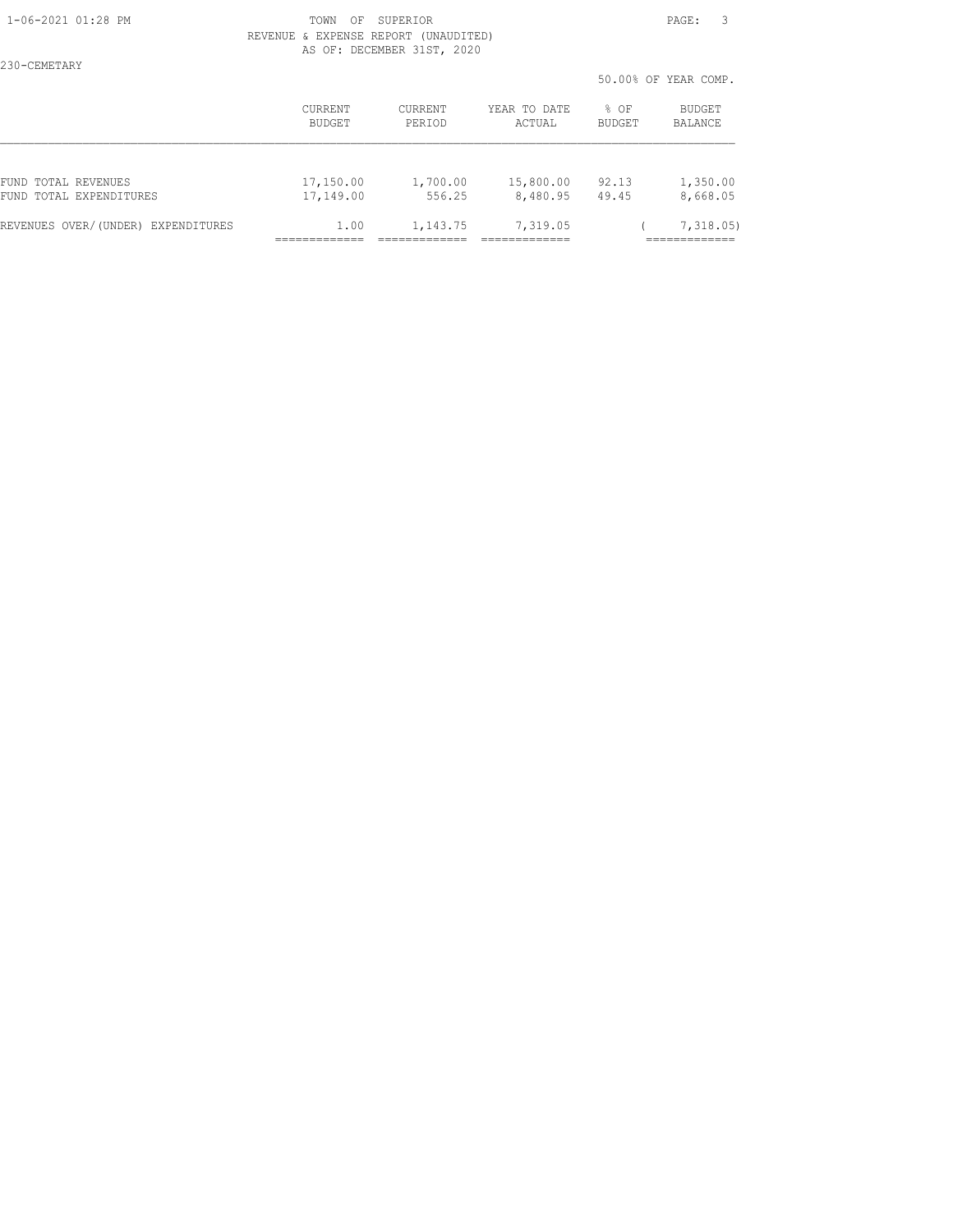|                                                     | AG VI, DEGEMBER JIJI, 2020 |                   |                        |                       |                          |
|-----------------------------------------------------|----------------------------|-------------------|------------------------|-----------------------|--------------------------|
| 300-HIGHWAY USERS REVENUE<br>NON-DEPARTMENTAL       |                            |                   |                        | 50.00% OF YEAR COMP.  |                          |
|                                                     | CURRENT<br><b>BUDGET</b>   | CURRENT<br>PERIOD | YEAR TO DATE<br>ACTUAL | % OF<br><b>BUDGET</b> | <b>BUDGET</b><br>BALANCE |
| REVENUES                                            |                            |                   |                        |                       |                          |
| TAXES                                               |                            |                   |                        |                       |                          |
| 300-00-4132 HIGHWAY USERS REVENUE FUND              | 259,644.00                 | 20,462.62         | 129,210.36             | 49.76                 | 130, 433.64              |
| SUBTOTAL TAXES                                      | 259,644.00                 | 20,462.62         | 129,210.36             | 49.76                 | 130, 433.64              |
| CONTINGENCY                                         |                            |                   |                        |                       |                          |
| 300-00-4901 INTERFUND TRANSFER-HURF                 | 29,772.00                  | 0.00              | 0.00                   | 0.00                  | 29,772.00                |
| 300-00-4999 OTHER FINANCING SOURCES                 | 600,000.00                 | 0.00              | 0.00                   | 0.00                  | 600,000.00               |
| SUBTOTAL CONTINGENCY                                | 629,772.00                 | 0.00              | 0.00                   | 0.00                  | 629,772.00               |
| TOTAL REVENUES                                      | 889,416.00                 | 20,462.62         | 129,210.36             | 14.53                 | 760,205.64               |
|                                                     |                            |                   |                        |                       |                          |
| EXPENDITURES                                        |                            |                   |                        |                       |                          |
| PERSONEL<br>300-00-5100 SALARIES                    |                            | 3,448.76          | 45,061.67              |                       |                          |
| 300-00-5101 OVERTIME                                | 121,376.00<br>2,000.00     | 94.50             | 1,391.92               | 37.13<br>69.60        | 76, 314.33<br>608.08     |
| 300-00-5120 INMATE LABOR                            | 4,500.00                   | 0.00              | 0.00                   | 0.00                  | 4,500.00                 |
| 300-00-5151 FICA                                    | 7,525.00                   | 219.68            | 2,880.12               | 38.27                 | 4,644.88                 |
| 300-00-5152 MEDICARE                                | 1,760.00                   | 51.38             | 673.59                 | 38.27                 | 1,086.41                 |
| 300-00-5153 STATE UNEMPLOYMENT                      | 180.00                     | 0.00              | 3.66                   | 2.03                  | 176.34                   |
| 300-00-5154 WORKERS COMP INSURANCE                  | 1,358.00                   | 0.00              | 3,237.00               | 238.37 (              | 1,879.00)                |
| 300-00-5161 ARIZONA STATE RETIREMENT                | 14,832.00                  | 362.07            | 4,891.01               | 32.98                 | 9,940.99                 |
| 300-00-5162 LIFE INSURANCE                          | 217.00                     | 0.00              | 0.00                   | 0.00                  | 217.00                   |
| 300-00-5163 HEALTH INSURANCE                        | 10,785.00                  | 0.00              | 0.00                   | 0.00                  | 10,785.00                |
| 300-00-5164 DENTAL INSURANCE                        | 1,023.00                   | 0.00              | 0.00                   | 0.00                  | 1,023.00                 |
| SUBTOTAL PERSONEL                                   | 165,556.00                 | 4,176.39          | 58,138.97              | 35.12                 | 107, 417.03              |
| SUPPLIES                                            |                            |                   |                        |                       |                          |
| 300-00-5225 SAFETY SUPPLIES/EQUIPMENT               | 1,000.00                   | 0.00              | 0.00                   | 0.00                  | 1,000.00                 |
| 300-00-5299 OPERATING SUPPLIES<br>SUBTOTAL SUPPLIES | 7,500.00<br>8,500.00       | 0.00<br>0.00      | 792.07<br>792.07       | 10.56<br>9.32         | 6,707.93<br>7,707.93     |
| UTILITIES                                           |                            |                   |                        |                       |                          |
| 300-00-5310 ELECTRICITY                             | 42,246.00                  | 0.00              | 10, 360.57             | 24.52                 | 31,885.43                |
| 300-00-5315 APS CONTRACT                            | 13,000.00                  | 997.52            | 997.52                 | 7.67                  | 12,002.48                |
| 300-00-5350 TELEPHONE                               | 0.00                       | 0.00              | 799.48                 | 0.00(                 | 799.48)                  |
| 300-00-5360 WATER                                   | 3,000.00                   | 104.33            | 706.10                 | 23.54                 | 2,293.90                 |
| SUBTOTAL UTILITIES                                  | 58,246.00                  | 1,101.85          | 12,863.67              | 22.09                 | 45, 382.33               |
| GENERAL BUSINESS EXPENSE                            |                            |                   |                        |                       |                          |
| 300-00-5420 DUES & SUBSCRIPTIONS                    | 0.00                       | 0.00              | 271.08                 | $0.00$ (              | 271.08)                  |
| 300-00-5471 AUDIT                                   | 1,545.00                   | 0.00              | 1,324.10               | 85.70                 | 220.90                   |
| 300-00-5480 GENERAL INSURANCE                       | 12,205.00                  | 0.00              | 3,126.41               | 25.62                 | 9,078.59                 |
| SUBTOTAL GENERAL BUSINESS EXPENSE                   | 13,750.00                  | 0.00              | 4,721.59               | 34.34                 | 9,028.41                 |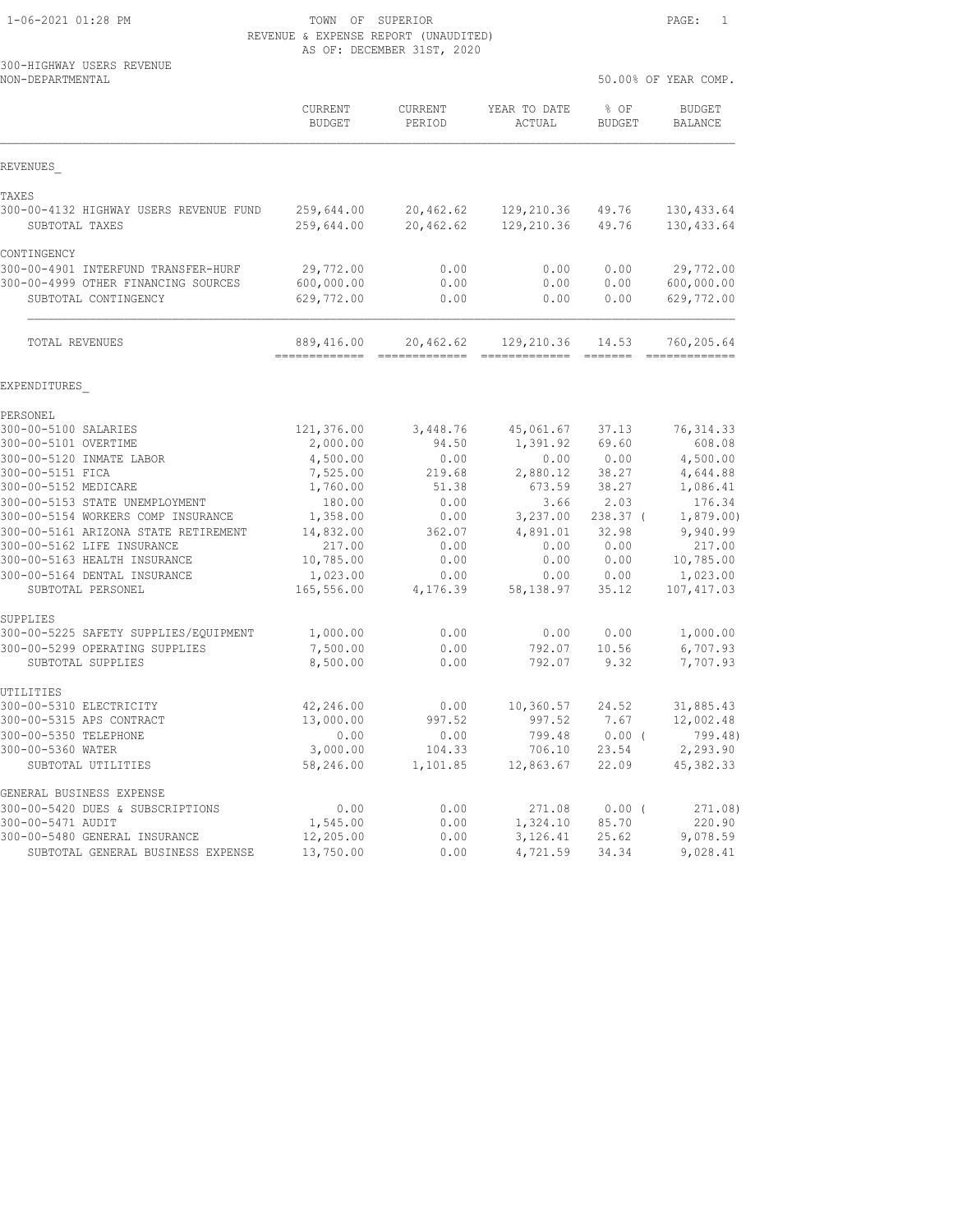300-HIGHWAY USERS REVENUE

## 1-06-2021 01:28 PM TOWN OF SUPERIOR PAGE: 2 REVENUE & EXPENSE REPORT (UNAUDITED) AS OF: DECEMBER 31ST, 2020

| NON-DEPARTMENTAL                        |                                 |                          |                                     |                       | 50.00% OF YEAR COMP.                                                                                                                                                                                                                                                                                                                                                                                                                                                                                 |
|-----------------------------------------|---------------------------------|--------------------------|-------------------------------------|-----------------------|------------------------------------------------------------------------------------------------------------------------------------------------------------------------------------------------------------------------------------------------------------------------------------------------------------------------------------------------------------------------------------------------------------------------------------------------------------------------------------------------------|
|                                         | <b>CURRENT</b><br><b>BUDGET</b> | <b>CURRENT</b><br>PERIOD | YEAR TO DATE<br>ACTUAL              | % OF<br><b>BUDGET</b> | <b>BUDGET</b><br><b>BALANCE</b>                                                                                                                                                                                                                                                                                                                                                                                                                                                                      |
| PROFESSIONAL SERVICES                   |                                 |                          |                                     |                       |                                                                                                                                                                                                                                                                                                                                                                                                                                                                                                      |
| 300-00-5520 CONTRACTUAL SERVICES        | 0.00                            | 0.00                     | 717.37                              | 0.00(                 | 717.37)                                                                                                                                                                                                                                                                                                                                                                                                                                                                                              |
| 300-00-5550 OTHER PROFESSIONAL SERVICES | 20,000.00                       | 0.00                     | 24,763.50                           | $123.82$ (            | 4,763.50                                                                                                                                                                                                                                                                                                                                                                                                                                                                                             |
| SUBTOTAL PROFESSIONAL SERVICES          | 20,000.00                       | 0.00                     | 25,480.87                           | $127.40$ (            | 5,480.87)                                                                                                                                                                                                                                                                                                                                                                                                                                                                                            |
| REPAIR/MAINTENANCE                      |                                 |                          |                                     |                       |                                                                                                                                                                                                                                                                                                                                                                                                                                                                                                      |
| 300-00-5640 AUTO & TRUCK REPAIRS        | 5,000.00                        | 0.00                     | 0.00                                | 0.00                  | 5,000.00                                                                                                                                                                                                                                                                                                                                                                                                                                                                                             |
| 300-00-5641 GAS & OIL                   | 5,700.00                        | 0.00                     | 1,911.83                            | 33.54                 | 3,788.17                                                                                                                                                                                                                                                                                                                                                                                                                                                                                             |
| 300-00-5643 INMATE FUEL                 | 1,000.00                        | 0.00                     | 0.00                                | 0.00                  | 1,000.00                                                                                                                                                                                                                                                                                                                                                                                                                                                                                             |
| 300-00-5650 OTHER EOUIPMENT REPAIRS     | 4,664.00                        | 0.00                     | 1,244.72                            | 26.69                 | 3,419.28                                                                                                                                                                                                                                                                                                                                                                                                                                                                                             |
| 300-00-5670 STREET & SIDEWALK REPAIR    | 0.00                            | 1,470.00                 | 37,490.91                           | $0.00$ (              | 37,490.91)                                                                                                                                                                                                                                                                                                                                                                                                                                                                                           |
| 300-00-5671 CRACKSEAL                   | 6,000.00                        | 0.00                     | 0.00                                | 0.00                  | 6,000.00                                                                                                                                                                                                                                                                                                                                                                                                                                                                                             |
| SUBTOTAL REPAIR/MAINTENANCE             | 22,364.00                       | 1,470.00                 | 40,647.46                           | 181.75 (              | 18,283.46)                                                                                                                                                                                                                                                                                                                                                                                                                                                                                           |
| CAPITAL OUTLAY                          |                                 |                          |                                     |                       |                                                                                                                                                                                                                                                                                                                                                                                                                                                                                                      |
| 300-00-5750 OTHER EQUIP/SMALL TOOLS     | 1,000.00                        | 0.00                     | 4,365.72                            | 436.57 (              | 3,365.72)                                                                                                                                                                                                                                                                                                                                                                                                                                                                                            |
| 300-00-5770 TRAFFIC SIGNS               | 0.00                            | 0.00                     | 2,812.92                            | $0.00$ (              | 2,812.92)                                                                                                                                                                                                                                                                                                                                                                                                                                                                                            |
| 300-00-5790 MACHINERY & EQUIPMENT       | 600,000.00                      | 0.00                     |                                     | 1,797.35 0.30         | 598,202.65                                                                                                                                                                                                                                                                                                                                                                                                                                                                                           |
| SUBTOTAL CAPITAL OUTLAY                 | 601,000.00                      | 0.00                     | 8,975.99                            | 1.49                  | 592,024.01                                                                                                                                                                                                                                                                                                                                                                                                                                                                                           |
| NON-OPERATING                           |                                 |                          |                                     |                       |                                                                                                                                                                                                                                                                                                                                                                                                                                                                                                      |
| DEBT SERVICE                            |                                 |                          |                                     |                       |                                                                                                                                                                                                                                                                                                                                                                                                                                                                                                      |
| 300-00-5900 PAYBACK FROM GF             | 0.00                            | 0.00                     | 593.38                              | 0.00(                 | 593.38                                                                                                                                                                                                                                                                                                                                                                                                                                                                                               |
| 300-00-5901 DEBT SERVICE INTEREST       | 0.00                            | 0.00                     | 11.15                               | $0.00$ (              | 11.15)                                                                                                                                                                                                                                                                                                                                                                                                                                                                                               |
| SUBTOTAL DEBT SERVICE                   | 0.00                            | 0.00                     | 604.53                              | 0.00(                 | 604.53)                                                                                                                                                                                                                                                                                                                                                                                                                                                                                              |
| TOTAL EXPENDITURES                      | 889,416.00<br>-------------     | 6,748.24                 | 152,225.15<br>-------------- ------ | 17.12                 | 737,190.85<br>$\begin{array}{cccccccccc} \multicolumn{2}{c}{} & \multicolumn{2}{c}{} & \multicolumn{2}{c}{} & \multicolumn{2}{c}{} & \multicolumn{2}{c}{} & \multicolumn{2}{c}{} & \multicolumn{2}{c}{} & \multicolumn{2}{c}{} & \multicolumn{2}{c}{} & \multicolumn{2}{c}{} & \multicolumn{2}{c}{} & \multicolumn{2}{c}{} & \multicolumn{2}{c}{} & \multicolumn{2}{c}{} & \multicolumn{2}{c}{} & \multicolumn{2}{c}{} & \multicolumn{2}{c}{} & \multicolumn{2}{c}{} & \multicolumn{2}{c}{} & \mult$ |
| REVENUES OVER/(UNDER) EXPENDITURES      | 0.00                            |                          | 13,714.38 ( 23,014.79)              |                       | 23,014.79                                                                                                                                                                                                                                                                                                                                                                                                                                                                                            |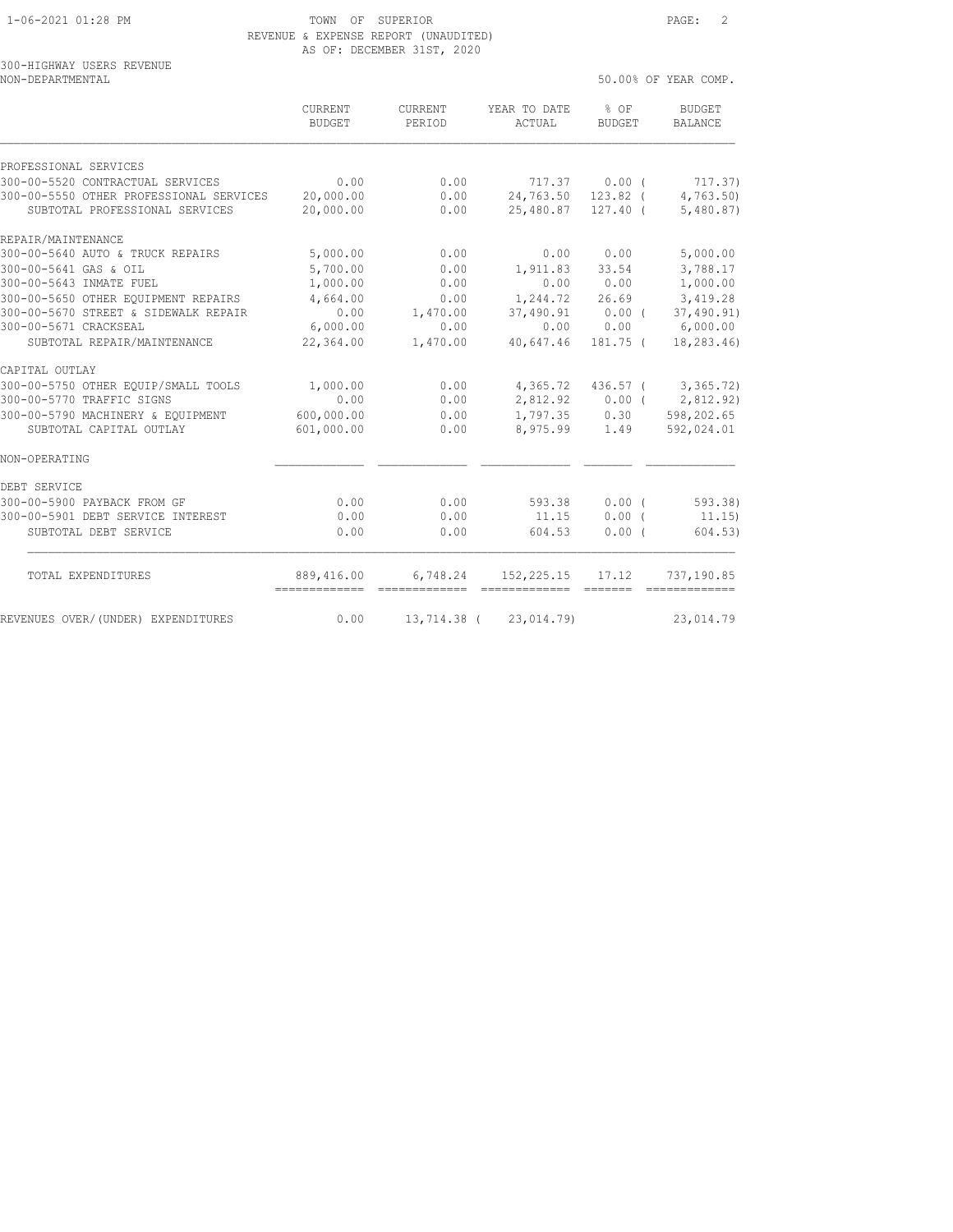300-HIGHWAY USERS REVENUE

|                                    |                          |                   |                        |                       | 50.00% OF YEAR COMP. |
|------------------------------------|--------------------------|-------------------|------------------------|-----------------------|----------------------|
|                                    | <b>CURRENT</b><br>BUDGET | CURRENT<br>PERIOD | YEAR TO DATE<br>ACTUAL | % OF<br><b>BUDGET</b> | BUDGET<br>BALANCE    |
|                                    |                          |                   |                        |                       |                      |
| FUND TOTAL REVENUES                | 889,416.00               | 20,462.62         | 129,210.36             | 14.53                 | 760,205.64           |
| FUND TOTAL EXPENDITURES            | 889,416.00               | 6,748.24          | 152,225.15             | 17.12                 | 737,190.85           |
| REVENUES OVER/(UNDER) EXPENDITURES | 0.00                     | 13,714.38 (       | 23,014.79)             |                       | 23,014.79            |
|                                    |                          |                   |                        |                       |                      |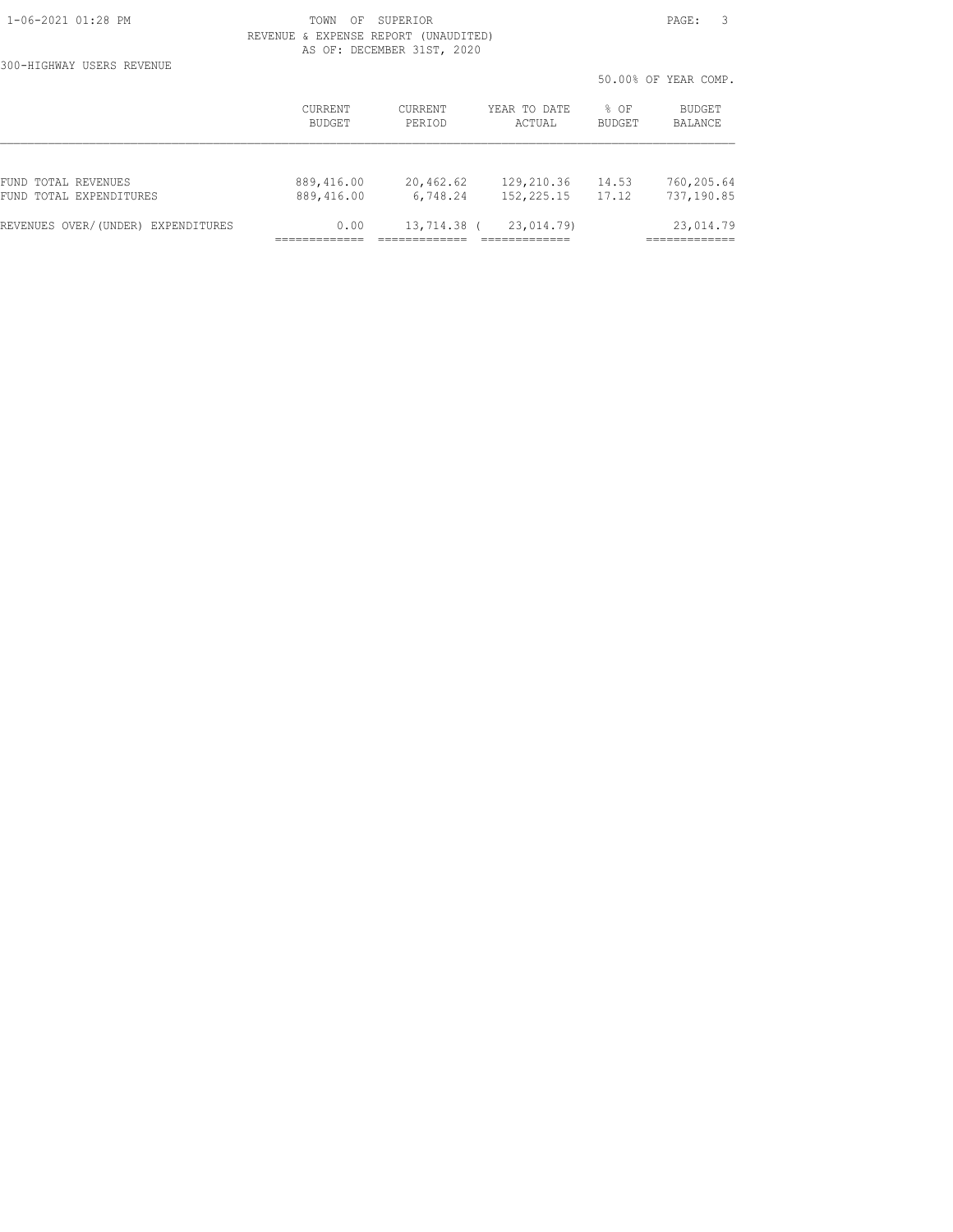| 310-EXCISE TAX<br>NON-DEPARTMENTAL                          |                             |                            |                          |                       | 50.00% OF YEAR COMP.        |
|-------------------------------------------------------------|-----------------------------|----------------------------|--------------------------|-----------------------|-----------------------------|
|                                                             | CURRENT<br>BUDGET           | CURRENT<br>PERIOD          | YEAR TO DATE<br>ACTUAL   | % OF<br><b>BUDGET</b> | <b>BUDGET</b><br>BALANCE    |
| REVENUES                                                    |                             |                            |                          |                       |                             |
| TAXES                                                       |                             |                            |                          |                       |                             |
| 310-00-4130 EXCISE TAX-1/2 SALES PINAL<br>SUBTOTAL TAXES    | 115,771.00<br>115,771.00    | 14,891.19<br>14,891.19     | 74,711.34<br>74,711.34   | 64.53<br>64.53        | 41,059.66<br>41,059.66      |
| CONTINGENCY                                                 |                             |                            |                          |                       |                             |
| 310-00-4999 OTHER FINANCING SOURCES<br>SUBTOTAL CONTINGENCY | 86,833.00<br>86,833.00      | 0.00<br>0.00               | 0.00<br>0.00             | 0.00<br>0.00          | 86,833.00<br>86,833.00      |
| TOTAL REVENUES                                              | 202,604.00<br>------------- | 14,891.19<br>------------- | 74,711.34<br>----------- | 36.88<br>$---------$  | 127,892.66<br>------------- |
| EXPENDITURES                                                |                             |                            |                          |                       |                             |
| PERSONEL                                                    |                             |                            |                          |                       |                             |
| 310-00-5100 SALARIES                                        | 85,309.00                   | 2,544.55                   | 32,580.89                | 38.19                 | 52,728.11                   |
| 310-00-5101 OVERTIME                                        | 0.00                        | 63.00                      | 918.58                   | $0.00$ (              | 918.58)                     |
| 310-00-5120 INMATE LABOR                                    | 4,000.00                    | 0.00                       | 0.00                     | 0.00                  | 4,000.00                    |
| 310-00-5151 FICA                                            | 5,289.00                    | 161.67                     | 2,076.99                 | 39.27                 | 3,212.01                    |
| 310-00-5152 MEDICARE                                        | 1,237.00                    | 37.81                      | 485.73                   | 39.27                 | 751.27                      |
| 310-00-5153 STATE UNEMPLOYMENT                              | 123.00                      | 0.00                       | 2.44                     | 1.98                  | 120.56                      |
| 310-00-5154 WORKERS COMP INSURANCE                          | 528.00                      | 0.00                       | 0.00                     | 0.00                  | 528.00                      |
| 310-00-5161 ARIZONA STATE RETIREMENT                        | 10,425.00                   | 271.35                     | 3,573.82                 | 34.28                 | 6,851.18                    |
| 310-00-5162 LIFE INSURANCE<br>310-00-5163 HEALTH INSURANCE  | 149.00                      | 0.00<br>0.00               | 0.00<br>0.00             | 0.00<br>0.00          | 149.00                      |
| 310-00-5164 DENTAL INSURANCE                                | 7,703.00<br>701.00          | 0.00                       | 0.00                     | 0.00                  | 7,703.00<br>701.00          |
| SUBTOTAL PERSONEL                                           | 115,464.00                  | 3,078.38                   | 39,638.45                | 34.33                 | 75,825.55                   |
| SUPPLIES                                                    |                             |                            |                          |                       |                             |
| 310-00-5299 OPERATING SUPPLIES<br>SUBTOTAL SUPPLIES         | 0.00<br>0.00                | 0.00<br>0.00               | 1,110.27<br>1,110.27     | $0.00$ (<br>$0.00$ (  | 1, 110.27)<br>1, 110.27)    |
| UTILITIES                                                   |                             |                            |                          |                       |                             |
| 310-00-5310 ELECTRICITY                                     | 1,666.00                    | 0.00                       | 791.57                   | 47.51                 | 874.43                      |
| 310-00-5360 WATER                                           | 0.00                        | 104.32                     | 706.05                   | $0.00$ (              | 706.05                      |
| SUBTOTAL UTILITIES                                          | 1,666.00                    | 104.32                     | 1,497.62                 | 89.89                 | 168.38                      |
| GENERAL BUSINESS EXPENSE                                    |                             |                            |                          |                       |                             |
| 310-00-5471 Audit                                           | 1,545.00                    | 0.00                       | 0.00                     | 0.00                  | 1,545.00                    |
| SUBTOTAL GENERAL BUSINESS EXPENSE                           | 1,545.00                    | 0.00                       | 0.00                     | 0.00                  | 1,545.00                    |
| PROFESSIONAL SERVICES                                       |                             |                            |                          |                       |                             |
| 310-00-5520 CONTRACTUAL SERVICES                            | 0.00                        | 0.00                       | 612.58                   | 0.00(                 | 612.58)                     |
| 310-00-5550 OTHER PROFESSIONAL SERVICES                     | 5,000.00                    | 0.00                       | 1,984.00                 | 39.68                 | 3,016.00                    |

SUBTOTAL PROFESSIONAL SERVICES 5,000.00 0.00 2,596.58 51.93 2,403.42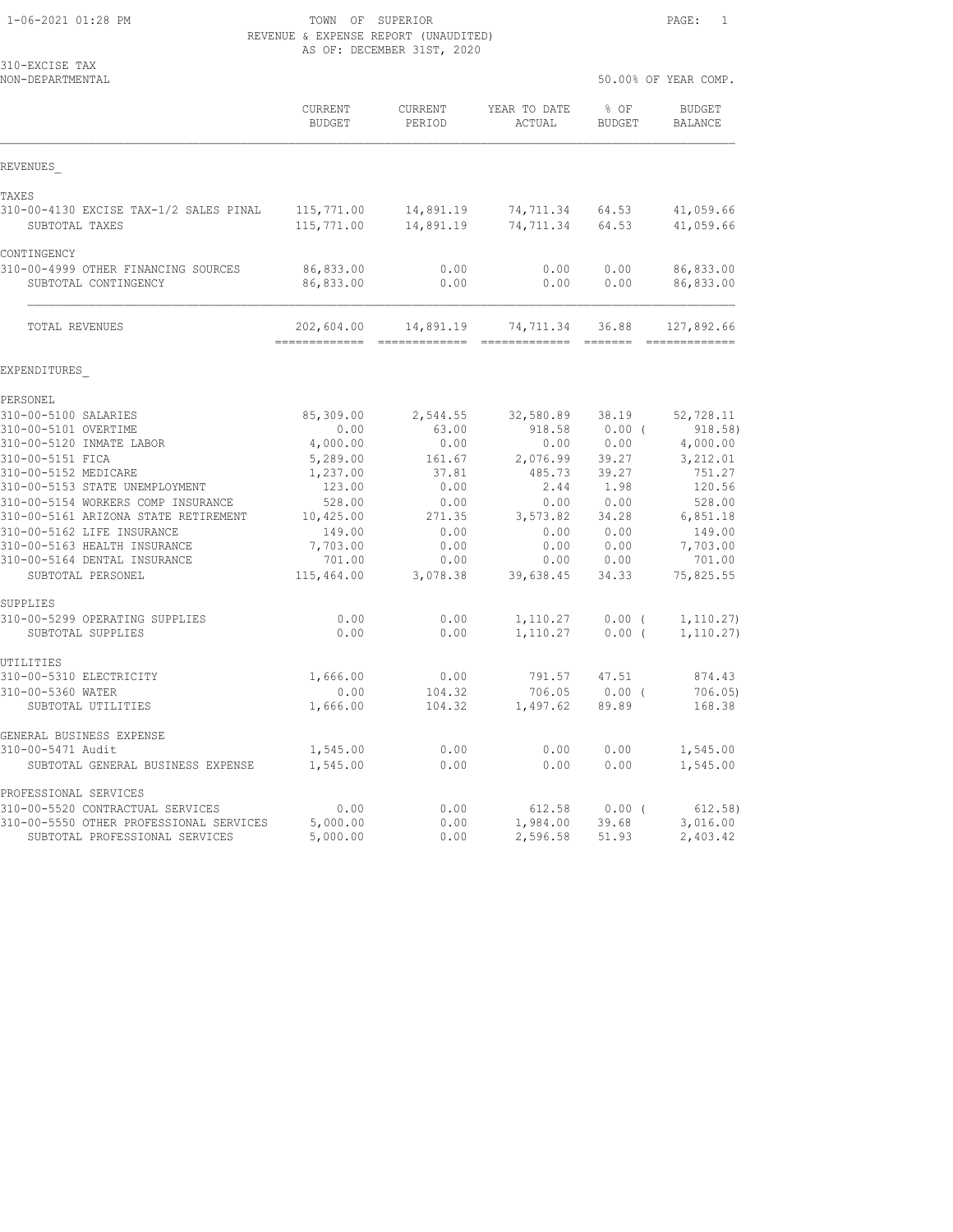# REVENUE & EXPENSE REPORT (UNAUDITED) AS OF: DECEMBER 31ST, 2020

| 310-EXCISE TAX |  |
|----------------|--|
|                |  |
| $\cdots$       |  |

NON-DEPARTMENTAL 50.00% OF YEAR COMP. CURRENT CURRENT YEAR TO DATE % OF BUDGET BUDGET PERIOD ACTUAL BUDGET BALANCE REPAIR/MAINTENANCE 310-00-5640 AUTO & TRUCK REPAIRS 2,000.00 0.00 0.00 0.00 2,000.00 310-00-5641 GAS & OIL 3,000.00 0.00 1,911.83 63.73 1,088.17 310-00-5643 INMATE FUEL 1,000.00 0.00 0.00 0.00 1,000.00 310-00-5650 OTHER EQUIPMENT REPAIRS 5,000.00 0.00 2,795.56 55.91 2,204.44 310-00-5670 STREET & SIDEWALK REPAIR 60,929.00 594.00 20,564.46 33.75 40,364.54 SUBTOTAL REPAIR/MAINTENANCE 71,929.00 594.00 25,271.85 35.13 46,657.15 CAPITAL OUTLAY 310-00-5750 OTHER EQUIP/SMALL TOOLS 7,000.00 0.00 0.00 0.00 7,000.00 310-00-5770 TRAFFIC SIGNS 0.00 0.00 2,291.53 0.00 ( 2,291.53) 310-00-5790 MACHINERY & EQUIPMENT 0.00 0.00 4,707.83 0.00 ( 4,707.83) SUBTOTAL CAPITAL OUTLAY 7,000.00 0.00 6,999.36 99.99 0.64

NON-OPERATING DEBT SERVICE 310-00-5900 DEBT SERVICE: PRINCIPAL 0.00 0.00 3,444.37 0.00 ( 3,444.37) 310-00-5901 DEBT SERVICE: INTEREST 0.00 0.00 389.51 0.00 ( 389.51) SUBTOTAL DEBT SERVICE 0.00 0.00 3,833.88 0.00 ( 3,833.88) TOTAL EXPENDITURES 202,604.00 3,776.70 80,948.01 39.95 121,655.99 ============= ============= ============= ======= ============= REVENUES OVER/(UNDER) EXPENDITURES 0.00 11,114.49 (6,236.67) 6,236.67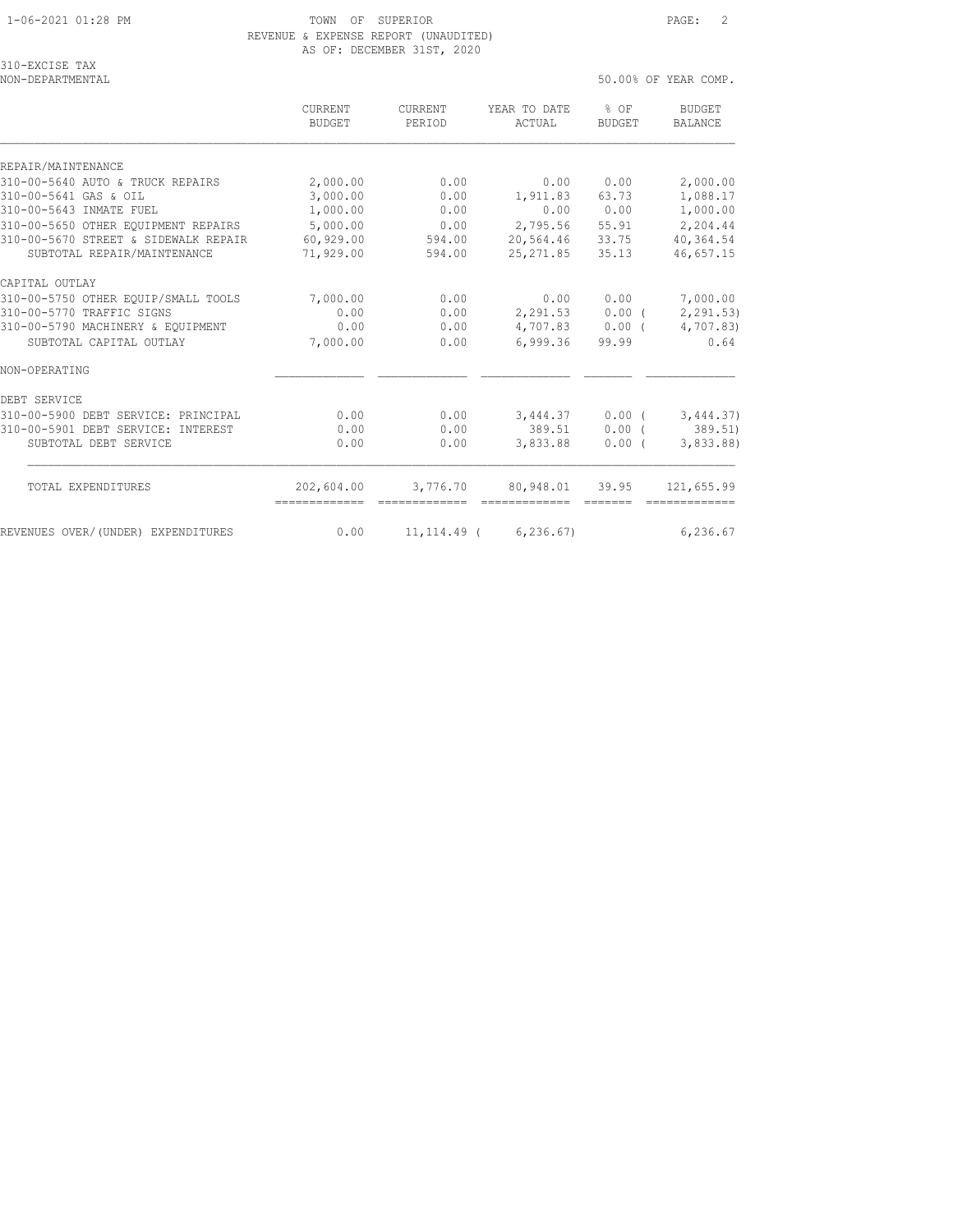310-EXCISE TAX

|                                    |                   |                   |                        |                       | 50.00% OF YEAR COMP. |
|------------------------------------|-------------------|-------------------|------------------------|-----------------------|----------------------|
|                                    | CURRENT<br>BUDGET | CURRENT<br>PERIOD | YEAR TO DATE<br>ACTUAL | % OF<br><b>BUDGET</b> | BUDGET<br>BALANCE    |
| FUND TOTAL REVENUES                | 202,604.00        | 14,891.19         | 74,711.34              | 36.88                 | 127,892.66           |
| FUND TOTAL EXPENDITURES            | 202,604.00        | 3,776.70          | 80,948.01              | 39.95                 | 121,655.99           |
| REVENUES OVER/(UNDER) EXPENDITURES | 0.00              | $11, 114.49$ (    | 6, 236.67              |                       | 6,236.67             |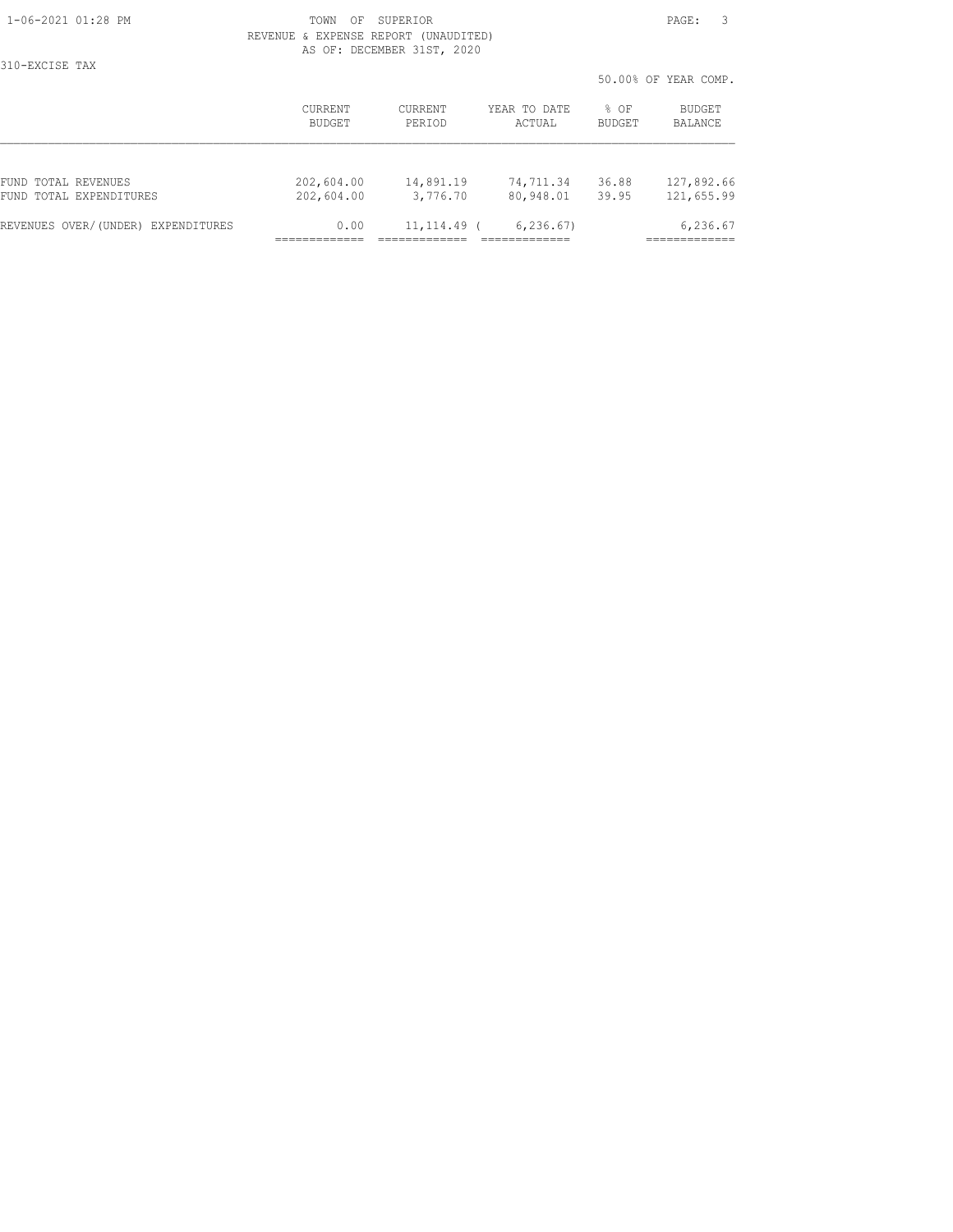| DEBT SERVICE               |                          |                                                          |                        |                  |                          |
|----------------------------|--------------------------|----------------------------------------------------------|------------------------|------------------|--------------------------|
| NON-OPERATING              |                          |                                                          |                        |                  |                          |
| CAPITAL OUTLAY             |                          |                                                          |                        |                  |                          |
| REPAIR/MAINTENANCE         |                          |                                                          |                        |                  |                          |
| PROFESSIONAL SERVICES      |                          |                                                          |                        |                  |                          |
| SUPPLIES                   |                          |                                                          |                        |                  |                          |
| EXPENDITURES               |                          |                                                          |                        |                  |                          |
|                            |                          |                                                          |                        |                  |                          |
| TAXE S                     |                          |                                                          |                        |                  |                          |
| REVENUES                   |                          |                                                          |                        |                  |                          |
|                            | CURRENT<br><b>BUDGET</b> | CURRENT<br>PERIOD                                        | YEAR TO DATE<br>ACTUAL | $\frac{8}{6}$ OF | BUDGET<br>BUDGET BALANCE |
| NON-DEPARTMENTAL           |                          |                                                          |                        |                  | 50.00% OF YEAR COMP.     |
| 320-LOCAL TRANS ASSISTANCE |                          | AS OF: DECEMBER 31ST, 2020                               |                        |                  |                          |
| 1-06-2021 01:28 PM         |                          | TOWN OF SUPERIOR<br>REVENUE & EXPENSE REPORT (UNAUDITED) |                        |                  | PAGE:<br>$\overline{1}$  |
|                            |                          |                                                          |                        |                  |                          |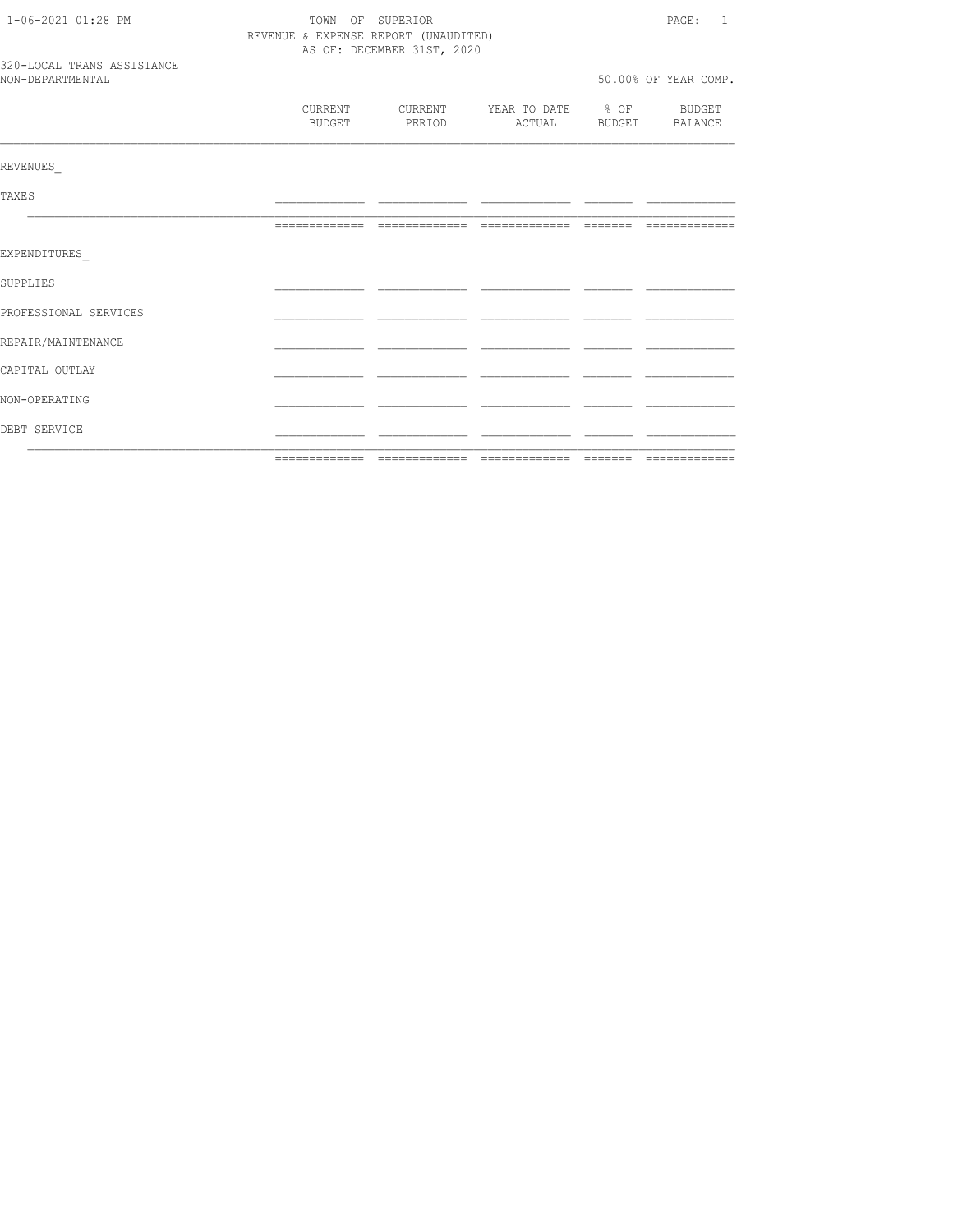|                            | <b>CURRENT</b><br><b>BUDGET</b>      | CURRENT<br>PERTOD          | YEAR TO DATE<br>ACTUAL | % OF<br><b>BUDGET</b> | BUDGET<br><b>BALANCE</b> |  |
|----------------------------|--------------------------------------|----------------------------|------------------------|-----------------------|--------------------------|--|
| 320-LOCAL TRANS ASSISTANCE |                                      |                            |                        |                       | 50.00% OF YEAR COMP.     |  |
|                            | REVENUE & EXPENSE REPORT (UNAUDITED) | AS OF: DECEMBER 31ST, 2020 |                        |                       |                          |  |
| $1 - 06 - 2021$ 01:28 PM   | TOWN                                 | OF SUPERIOR                |                        |                       | PAGE:                    |  |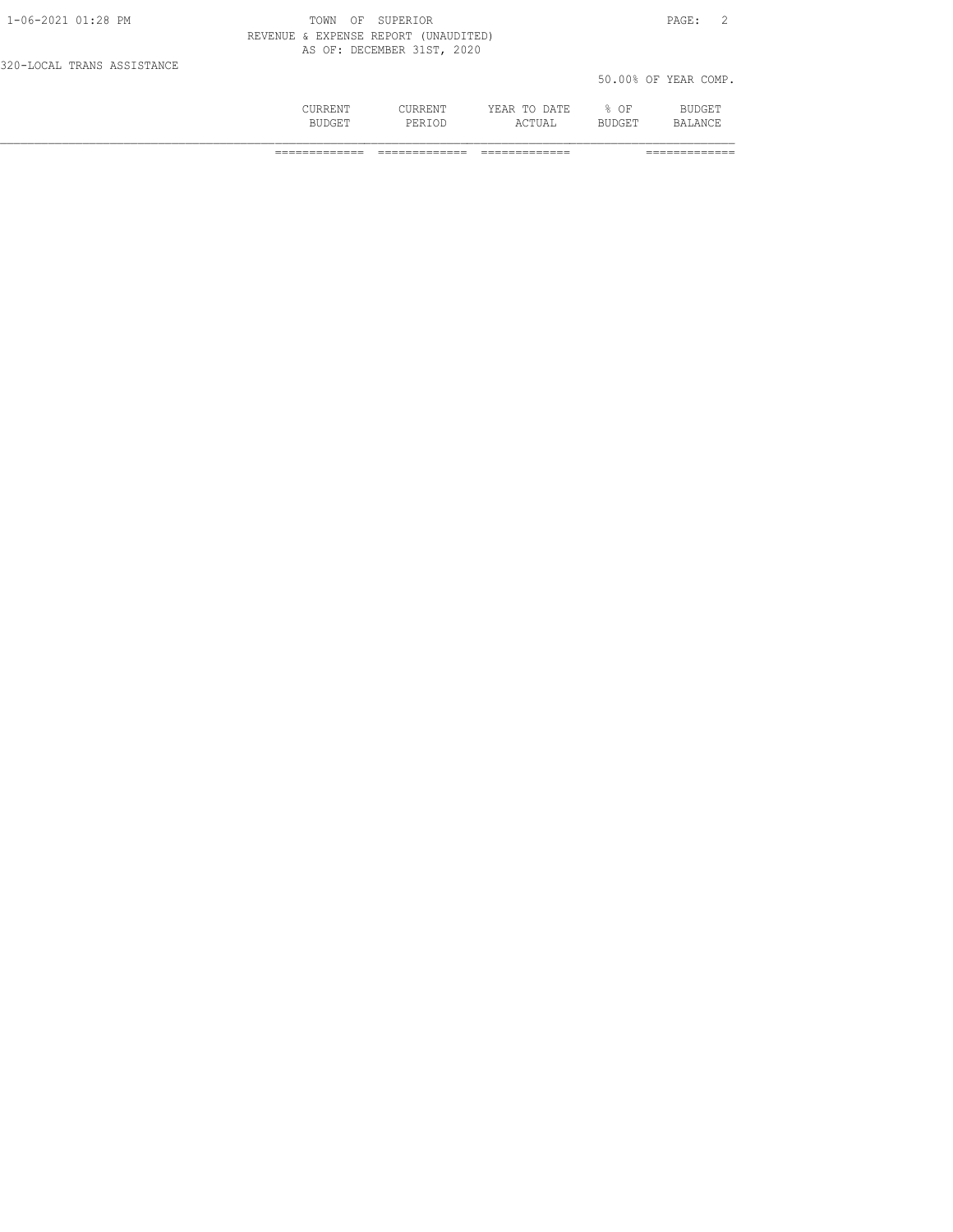| 1-06-2021 01:28 PM                | TOWN OF SUPERIOR<br>REVENUE & EXPENSE REPORT (UNAUDITED)<br>AS OF: DECEMBER 31ST, 2020 |                   |               |                                                           |  | PAGE: 1              |
|-----------------------------------|----------------------------------------------------------------------------------------|-------------------|---------------|-----------------------------------------------------------|--|----------------------|
| 400-GADA BOND<br>NON-DEPARTMENTAL |                                                                                        |                   |               |                                                           |  | 50.00% OF YEAR COMP. |
|                                   |                                                                                        | CURRENT<br>BUDGET | <b>PERIOD</b> | CURRENT YEAR TO DATE % OF BUDGET<br>ACTUAL BUDGET BALANCE |  |                      |
| REVENUES                          |                                                                                        |                   |               |                                                           |  |                      |
| CONTINGENCY                       |                                                                                        |                   |               |                                                           |  |                      |
|                                   |                                                                                        |                   |               | --------------                                            |  |                      |
| EXPENDITURES                      |                                                                                        |                   |               |                                                           |  |                      |
| <b>SUPPLIES</b>                   |                                                                                        |                   |               |                                                           |  |                      |
| GENERAL BUSINESS EXPENSE          |                                                                                        |                   |               |                                                           |  |                      |
| NON-OPERATING                     |                                                                                        |                   |               |                                                           |  |                      |
| DEBT SERVICE                      |                                                                                        |                   |               |                                                           |  |                      |
|                                   |                                                                                        |                   |               |                                                           |  |                      |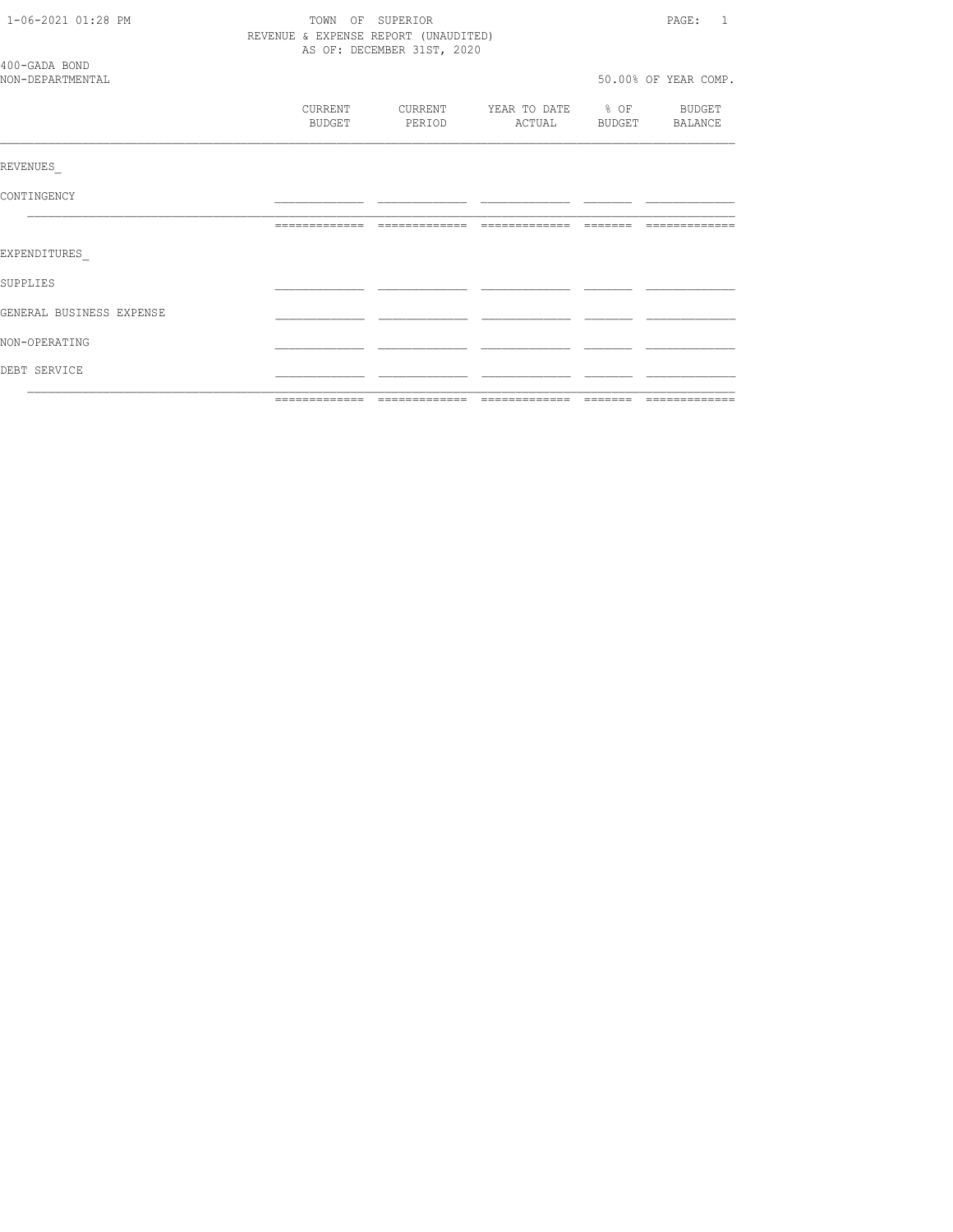|                    | CURRENT<br><b>BUDGET</b>             | CURRENT<br>PERTOD          | YEAR TO DATE<br>ACTUAL | $8$ OF<br><b>BUDGET</b> | BUDGET<br>BALANCE    |  |
|--------------------|--------------------------------------|----------------------------|------------------------|-------------------------|----------------------|--|
| 400-GADA BOND      |                                      |                            |                        |                         | 50.00% OF YEAR COMP. |  |
|                    | REVENUE & EXPENSE REPORT (UNAUDITED) | AS OF: DECEMBER 31ST, 2020 |                        |                         |                      |  |
| 1-06-2021 01:28 PM | TOWN<br>OF                           | SUPERIOR                   |                        |                         | PAGE:                |  |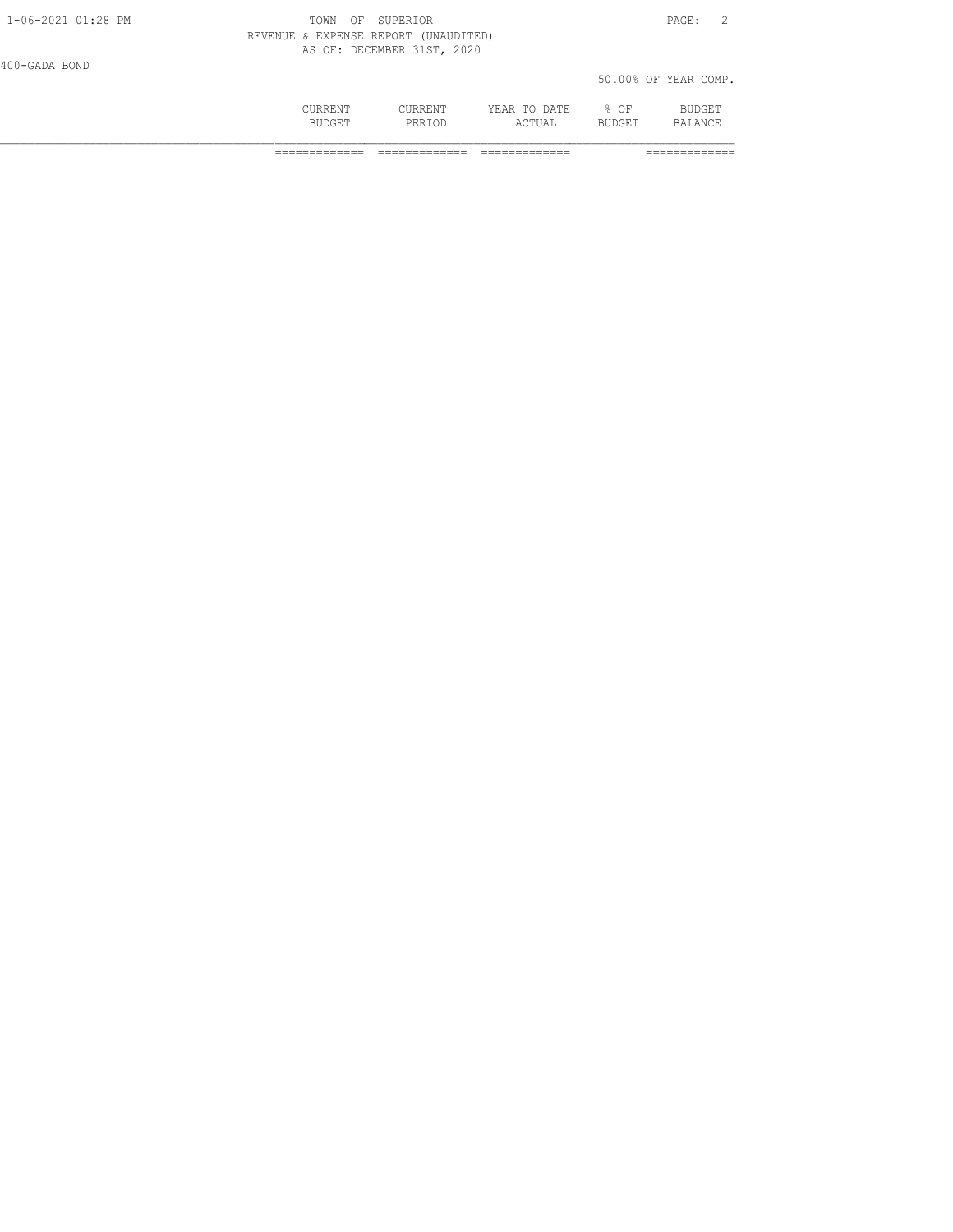| 1-06-2021 01:28 PM                                                        | TOWN OF SUPERIOR<br>REVENUE & EXPENSE REPORT (UNAUDITED) | PAGE:<br>1                 |                                |                                        |                        |
|---------------------------------------------------------------------------|----------------------------------------------------------|----------------------------|--------------------------------|----------------------------------------|------------------------|
|                                                                           |                                                          | AS OF: DECEMBER 31ST, 2020 |                                |                                        |                        |
| 410-MPC BOND<br>NON-DEPARTMENTAL                                          |                                                          |                            |                                |                                        | 50.00% OF YEAR COMP.   |
|                                                                           | CURRENT<br>BUDGET                                        | PERIOD                     | CURRENT YEAR TO DATE<br>ACTUAL | % OF<br>BUDGET                         | BUDGET<br>BALANCE      |
| REVENUES                                                                  |                                                          |                            |                                |                                        |                        |
| BUSINESS SERVICES                                                         |                                                          |                            |                                |                                        |                        |
| CONTINGENCY                                                               |                                                          |                            |                                |                                        |                        |
|                                                                           |                                                          | =============              | =============                  | --------                               |                        |
| EXPENDITURES                                                              |                                                          |                            |                                |                                        |                        |
| SUPPLIES                                                                  |                                                          |                            |                                |                                        |                        |
| GENERAL BUSINESS EXPENSE                                                  |                                                          |                            |                                |                                        |                        |
| NON-OPERATING                                                             |                                                          |                            |                                |                                        |                        |
| DEBT SERVICE                                                              |                                                          |                            |                                |                                        |                        |
| 410-00-5900 DEBT SERVICE: PRINCIPAL<br>410-00-5920 MPC BOND DEBT: SERVICE | 0.00<br>0.00                                             | 0.00<br>970.79             |                                | $1,524.74$ 0.00 (<br>$1,490.87$ 0.00 ( | 1,524.74)<br>1,490.87) |
| SUBTOTAL DEBT SERVICE                                                     | 0.00                                                     | 970.79                     |                                | $3,015.61$ 0.00 (                      | 3,015.61)              |
| TOTAL EXPENDITURES                                                        | 0.00                                                     | 970.79                     |                                | 3,015.61 0.00 (                        | 3,015.61)              |
| REVENUES OVER/(UNDER) EXPENDITURES                                        | $0.00$ (                                                 | 970.79)(                   | 3,015.61)                      |                                        | 3,015.61               |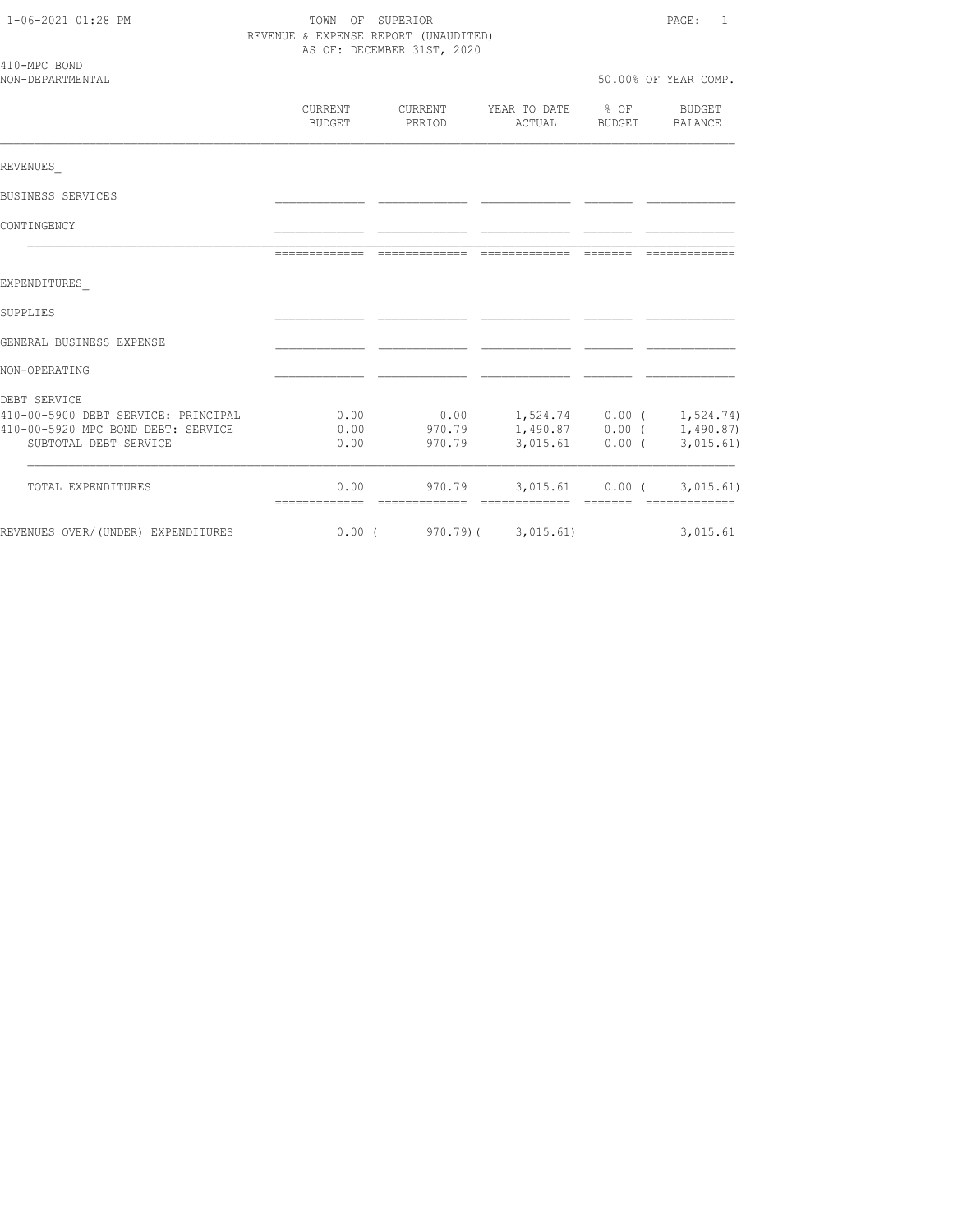410-MPC BOND

 1-06-2021 01:28 PM TOWN OF SUPERIOR PAGE: 2 REVENUE & EXPENSE REPORT (UNAUDITED) AS OF: DECEMBER 31ST, 2020

50.00% OF YEAR COMP.

|                                    |                   |                   |                        |                | JU.VUG UI ILAN COMI. |
|------------------------------------|-------------------|-------------------|------------------------|----------------|----------------------|
|                                    | CURRENT<br>BUDGET | CURRENT<br>PERIOD | YEAR TO DATE<br>ACTUAL | % OF<br>BUDGET | BUDGET<br>BALANCE    |
| FUND TOTAL EXPENDITURES            | 0.00              | 970.79            | 3,015.61               | 0.00(          | 3,015.61)            |
| REVENUES OVER/(UNDER) EXPENDITURES | $0.00$ (          | 970.79)(          | 3,015.61)              |                | 3,015.61             |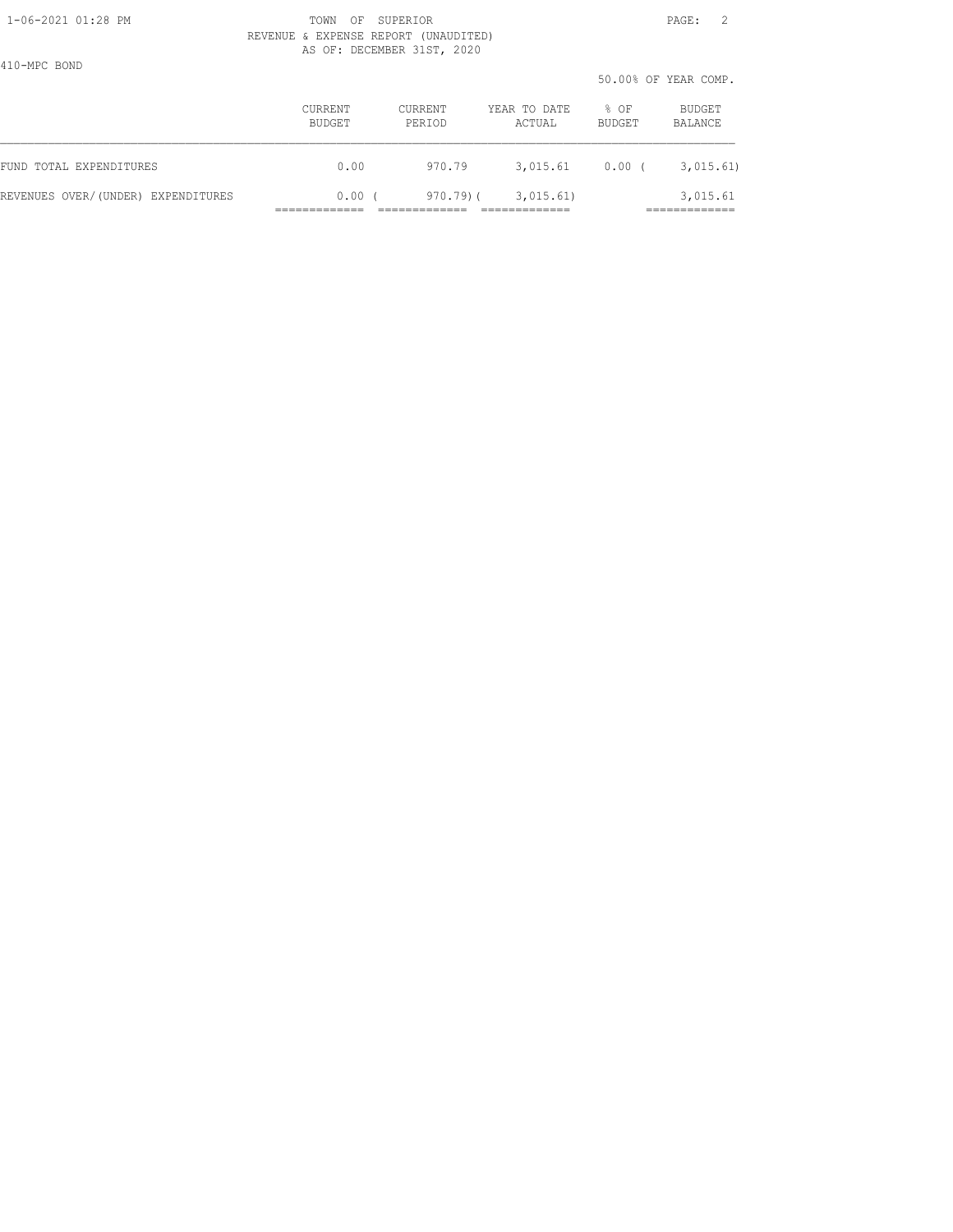| 500-GRANTS<br>NON-DEPARTMENTAL                                  |                                               |                   |                        |                  | 50.00% OF YEAR COMP.                                      |
|-----------------------------------------------------------------|-----------------------------------------------|-------------------|------------------------|------------------|-----------------------------------------------------------|
|                                                                 | CURRENT<br>BUDGET                             | CURRENT<br>PERIOD | YEAR TO DATE<br>ACTUAL | $8$ OF<br>BUDGET | <b>BUDGET</b><br>BALANCE                                  |
| REVENUES                                                        |                                               |                   |                        |                  |                                                           |
| GRANTS                                                          |                                               |                   |                        |                  |                                                           |
| 500-00-4600 GRANT REVENUES<br>SUBTOTAL GRANTS                   | 1,381,382.00<br>1,381,382.00                  | 0.00<br>0.00      | 0.00<br>0.00           | 0.00             | 1,381,382.00<br>$0.00 \quad 1,381,382.00$                 |
| CONTINGENCY                                                     |                                               |                   |                        |                  |                                                           |
| <b>TOTAL REVENUES</b>                                           | 1,381,382.00                                  | 0.00              | 0.00                   |                  | $0.00 \quad 1,381,382.00$                                 |
| EXPENDITURES                                                    |                                               |                   |                        |                  |                                                           |
| PERSONEL                                                        |                                               |                   |                        |                  |                                                           |
| SUPPLIES<br>500-00-5299 OPERATING SUPPLIES<br>SUBTOTAL SUPPLIES | 1,381,382.00<br>1,381,382.00                  | 0.00<br>0.00      | 0.00                   |                  | $0.00$ $0.00$ $1,381,382.00$<br>$0.00 \quad 1,381,382.00$ |
| GENERAL BUSINESS EXPENSE                                        |                                               |                   |                        |                  |                                                           |
| TOTAL EXPENDITURES                                              | 1,381,382.00<br>-------------- -------------- | 0.00              | 0.00<br>=============  | =======          | $0.00 \quad 1,381,382.00$                                 |
|                                                                 |                                               |                   |                        |                  |                                                           |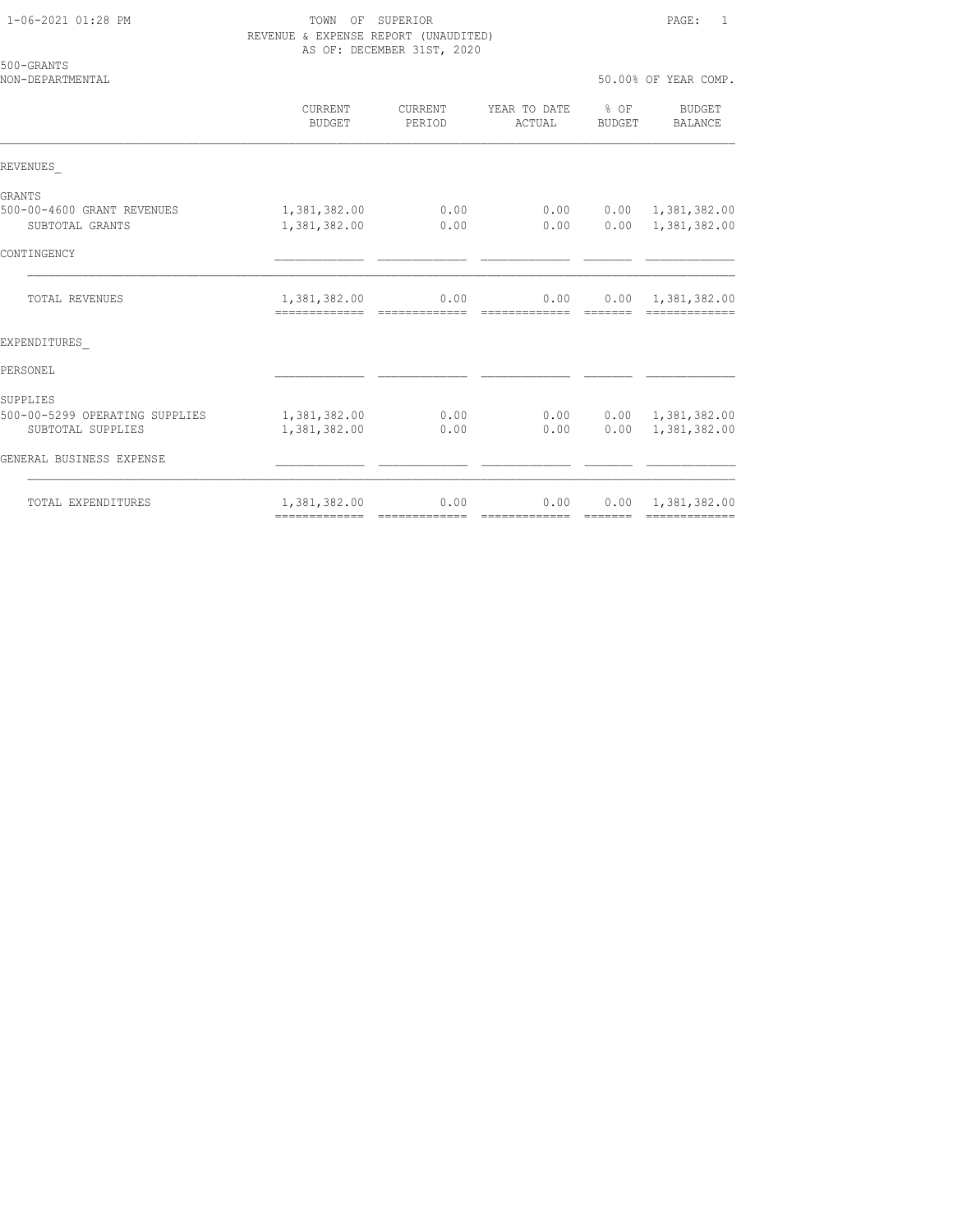| 1-06-2021 01:28 PM          | TOWN<br>OF<br>REVENUE & EXPENSE REPORT (UNAUDITED) | SUPERIOR<br>AS OF: DECEMBER 31ST, 2020 |                        |                     | $\mathfrak{D}$<br>PAGE: |
|-----------------------------|----------------------------------------------------|----------------------------------------|------------------------|---------------------|-------------------------|
| 500-GRANTS<br>POLICE GRANTS |                                                    |                                        |                        |                     | 50.00% OF YEAR COMP.    |
|                             | CURRENT<br>BUDGET                                  | CURRENT<br>PERIOD                      | YEAR TO DATE<br>ACTUAL | $\div$ OF<br>BUDGET | BUDGET<br>BALANCE       |
| REVENUES                    |                                                    |                                        |                        |                     |                         |
| <b>GRANTS</b>               |                                                    |                                        |                        |                     |                         |
|                             | -------------                                      |                                        |                        |                     |                         |
| <b>EXPENDITURES</b>         |                                                    |                                        |                        |                     |                         |
| SUPPLIES                    |                                                    |                                        |                        |                     |                         |
| DEBT SERVICE                |                                                    |                                        |                        |                     |                         |
|                             | -------------                                      |                                        |                        |                     |                         |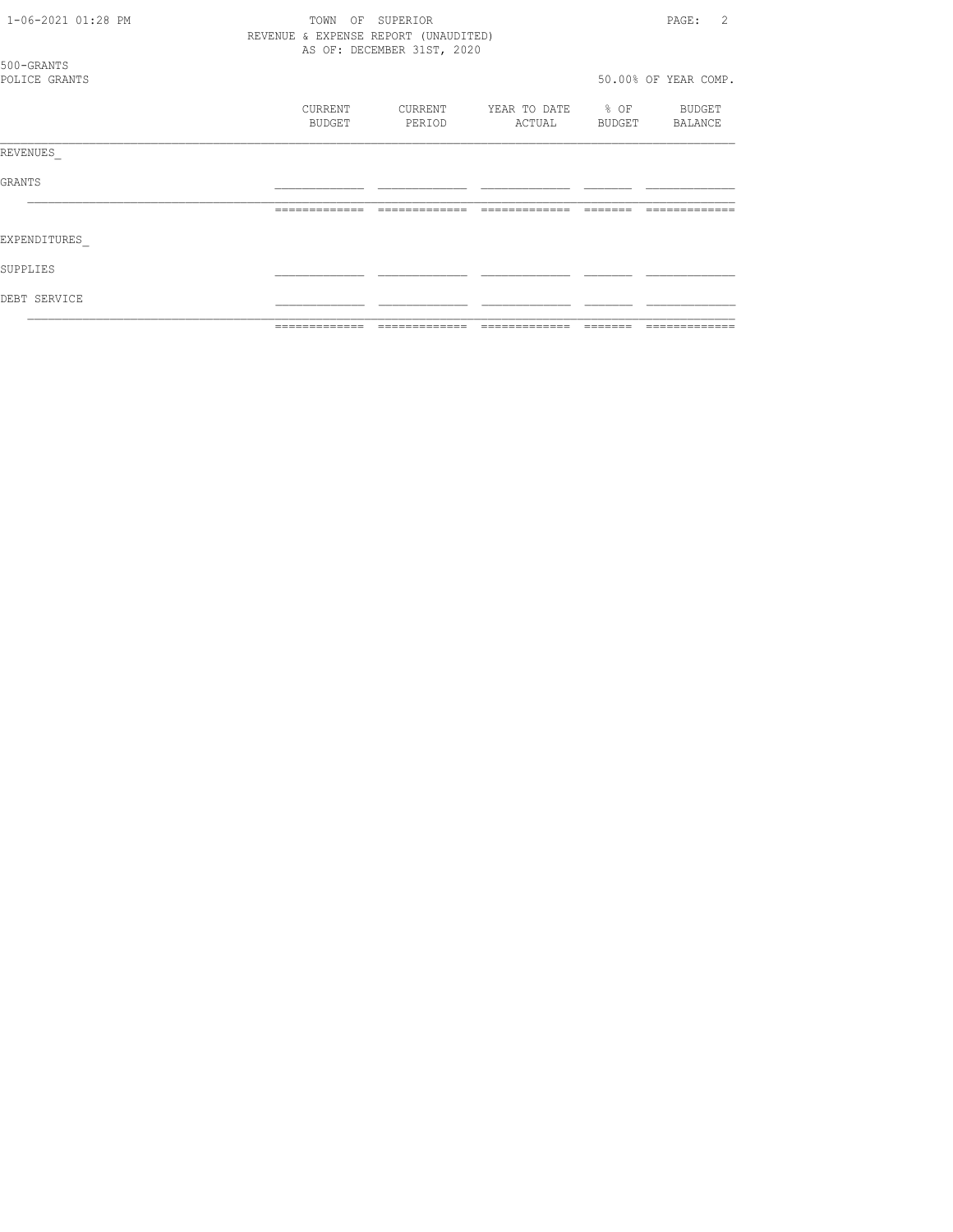| 1-06-2021 01:28 PM        | TOWN<br>OF                           | SUPERIOR                   |                        |                | 3<br>PAGE:           |
|---------------------------|--------------------------------------|----------------------------|------------------------|----------------|----------------------|
|                           | REVENUE & EXPENSE REPORT (UNAUDITED) | AS OF: DECEMBER 31ST, 2020 |                        |                |                      |
| 500-GRANTS<br>FIRE GRANTS |                                      |                            |                        |                | 50.00% OF YEAR COMP. |
|                           | CURRENT<br>BUDGET                    | CURRENT<br>PERIOD          | YEAR TO DATE<br>ACTUAL | % OF<br>BUDGET | BUDGET<br>BALANCE    |
| REVENUES                  |                                      |                            |                        |                |                      |
| GRANTS                    |                                      |                            |                        |                |                      |
|                           | =============                        |                            |                        |                |                      |
| EXPENDITURES              |                                      |                            |                        |                |                      |
| SUPPLIES                  |                                      |                            |                        |                |                      |
|                           |                                      |                            |                        |                |                      |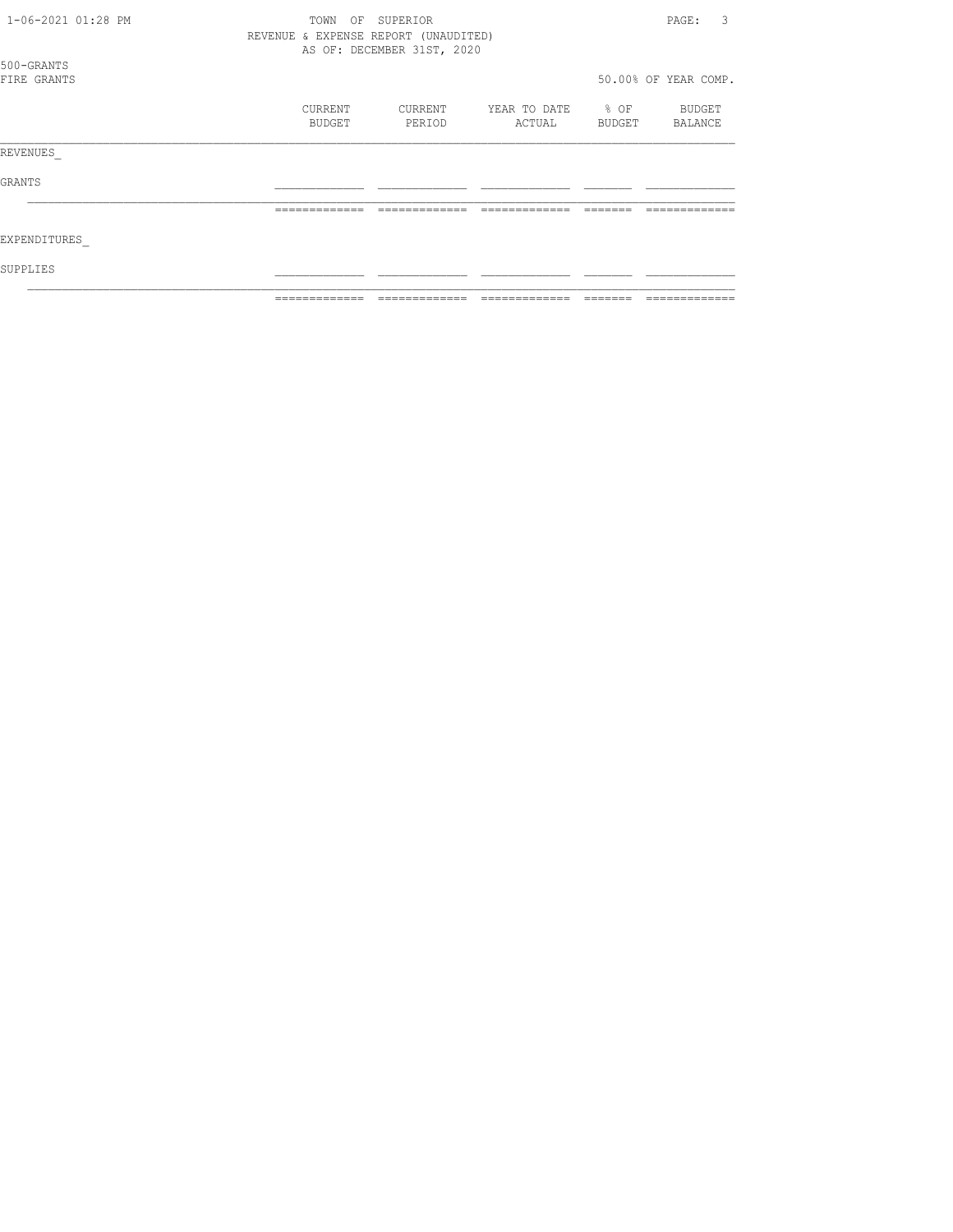1-06-2021 01:28 PM TOWN OF SUPERIOR PAGE: 4 REVENUE & EXPENSE REPORT (UNAUDITED)

|                                       |                          | AS OF: DECEMBER 31ST, 2020                  |                        |                            |                          |
|---------------------------------------|--------------------------|---------------------------------------------|------------------------|----------------------------|--------------------------|
| 500-GRANTS<br>RECREATION GRANTS       |                          |                                             |                        |                            | 50.00% OF YEAR COMP.     |
|                                       | CURRENT<br><b>BUDGET</b> | CURRENT<br>PERIOD                           | YEAR TO DATE<br>ACTUAL | $\frac{6}{3}$ OF<br>BUDGET | BUDGET<br><b>BALANCE</b> |
| REVENUES                              |                          |                                             |                        |                            |                          |
| <b>GRANTS</b>                         |                          |                                             |                        |                            |                          |
|                                       | -------------            |                                             |                        |                            |                          |
| EXPENDITURES                          |                          |                                             |                        |                            |                          |
| <b>SUPPLIES</b>                       |                          |                                             |                        |                            |                          |
| 500-12-5299 OPERATING SUPPLIES        | 0.00                     | 0.00                                        | 426.72                 | $0.00$ (                   | 426.72)                  |
| SUBTOTAL SUPPLIES                     | 0.00                     | 0.00                                        | 426.72                 | 0.00(                      | 426.72)                  |
| PROFESSIONAL SERVICES                 |                          |                                             |                        |                            |                          |
| 500-12-5550 PARKS IMPROVEMENT PROJECT |                          | $0.00$ 11,220.20 28,432.20 0.00 (28,432.20) |                        |                            |                          |
| SUBTOTAL PROFESSIONAL SERVICES        | 0.00                     | 11,220.20                                   | 28,432.20              | $0.00$ (                   | 28, 432.20)              |
| TOTAL EXPENDITURES                    | 0.00                     |                                             | 11,220.20 28,858.92    | $0.00$ (                   | 28,858.92)               |
| REVENUES OVER/(UNDER) EXPENDITURES    |                          | $0.00$ ( $11,220.20$ ) ( $28,858.92$ )      |                        |                            | 28,858.92                |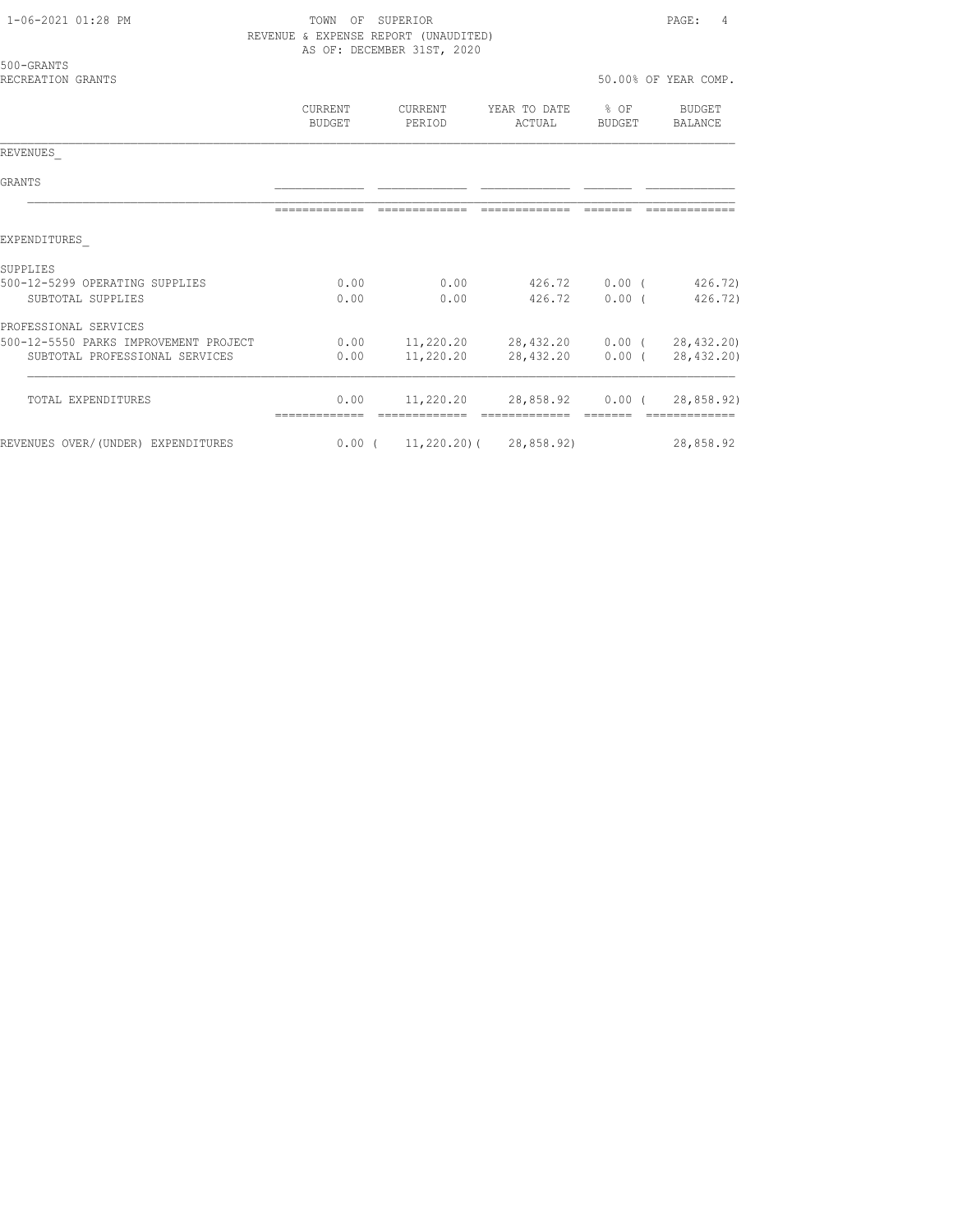| 1-06-2021 01:28 PM                   | TOWN<br>OF<br>REVENUE & EXPENSE REPORT (UNAUDITED) | SUPERIOR<br>AS OF: DECEMBER 31ST, 2020 |              |                  | 5<br>PAGE:           |
|--------------------------------------|----------------------------------------------------|----------------------------------------|--------------|------------------|----------------------|
| 500-GRANTS<br>CDBG 153-09 MAGMA CLUB |                                                    |                                        |              |                  | 50.00% OF YEAR COMP. |
|                                      |                                                    |                                        |              |                  |                      |
|                                      | CURRENT                                            | CURRENT                                | YEAR TO DATE | $\textdegree$ OF | BUDGET               |
|                                      | BUDGET                                             | PERIOD                                 | ACTUAL       | BUDGET           | BALANCE              |
| REVENUES                             |                                                    |                                        |              |                  |                      |
| <b>GRANTS</b>                        |                                                    |                                        |              |                  |                      |
|                                      |                                                    |                                        |              |                  |                      |
| EXPENDITURES                         |                                                    |                                        |              |                  |                      |
| SUPPLIES                             |                                                    |                                        |              |                  |                      |
|                                      |                                                    |                                        |              |                  |                      |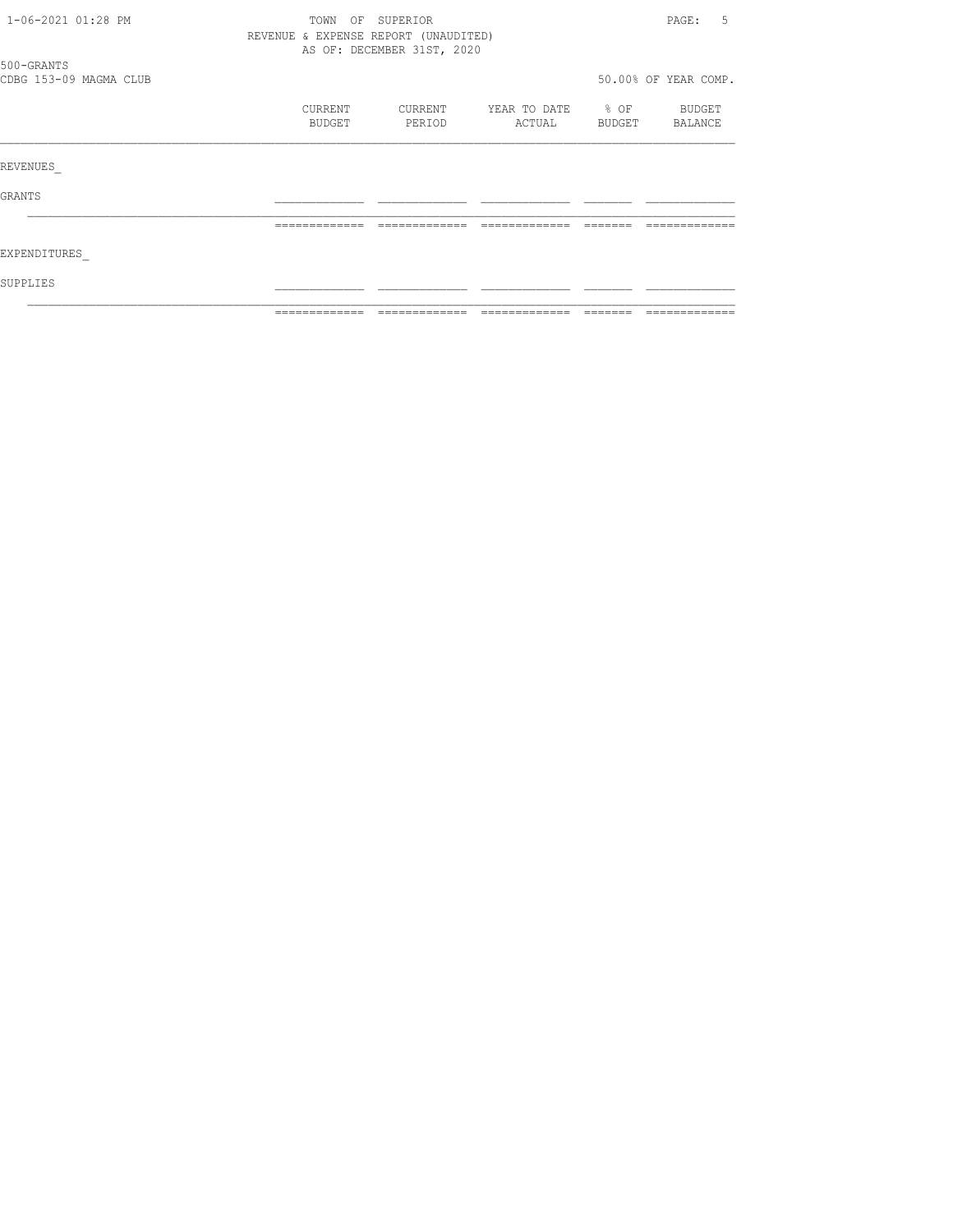| 1-06-2021 01:28 PM    | TOWN<br>OF                           | SUPERIOR                   |              |           | 6<br>PAGE:           |
|-----------------------|--------------------------------------|----------------------------|--------------|-----------|----------------------|
|                       | REVENUE & EXPENSE REPORT (UNAUDITED) | AS OF: DECEMBER 31ST, 2020 |              |           |                      |
| 500-GRANTS            |                                      |                            |              |           |                      |
| DEPT OF COMM-STIMULUS |                                      |                            |              |           | 50.00% OF YEAR COMP. |
|                       | CURRENT                              | CURRENT                    | YEAR TO DATE | $\div$ OF | BUDGET               |
|                       | BUDGET                               | PERIOD                     | ACTUAL       | BUDGET    | BALANCE              |
| REVENUES              |                                      |                            |              |           |                      |
| GRANTS                |                                      |                            |              |           |                      |
|                       |                                      |                            |              |           |                      |
| EXPENDITURES          |                                      |                            |              |           |                      |
| SUPPLIES              |                                      |                            |              |           |                      |
|                       |                                      |                            |              |           |                      |
|                       |                                      |                            |              |           |                      |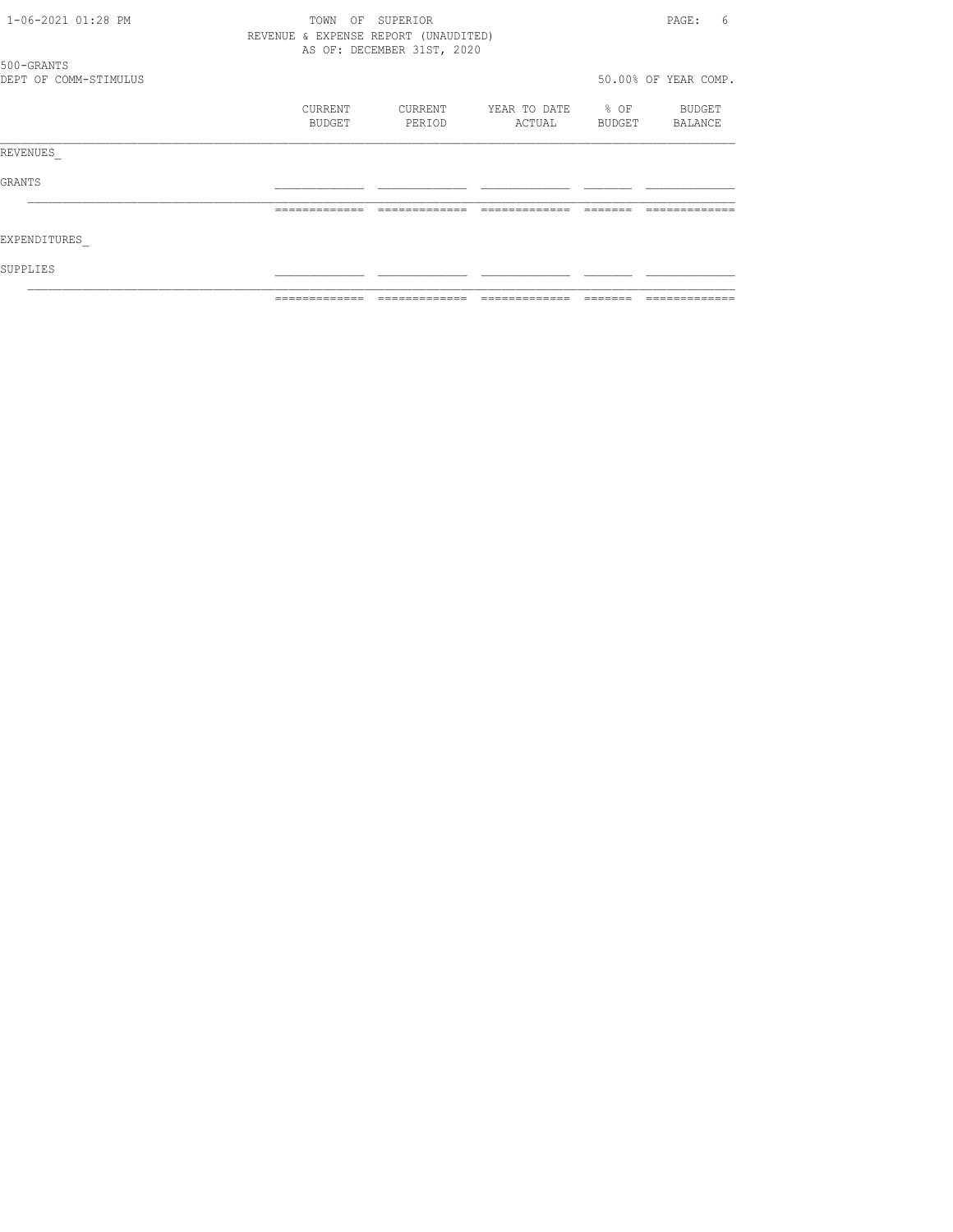| 1-06-2021 01:28 PM    | TOWN<br>OF                           | SUPERIOR                   |              |        | 7<br>PAGE:           |
|-----------------------|--------------------------------------|----------------------------|--------------|--------|----------------------|
|                       | REVENUE & EXPENSE REPORT (UNAUDITED) | AS OF: DECEMBER 31ST, 2020 |              |        |                      |
| 500-GRANTS            |                                      |                            |              |        |                      |
| PINAL COUNTY-STIMULUS |                                      |                            |              |        | 50.00% OF YEAR COMP. |
|                       | CURRENT                              | CURRENT                    | YEAR TO DATE | % OF   | <b>BUDGET</b>        |
|                       | BUDGET                               | PERIOD                     | ACTUAL       | BUDGET | BALANCE              |
| REVENUES              |                                      |                            |              |        |                      |
| GRANTS                |                                      |                            |              |        |                      |
|                       |                                      |                            |              |        |                      |
| EXPENDITURES          |                                      |                            |              |        |                      |
| SUPPLIES              |                                      |                            |              |        |                      |
|                       |                                      |                            |              |        |                      |
|                       |                                      |                            |              |        |                      |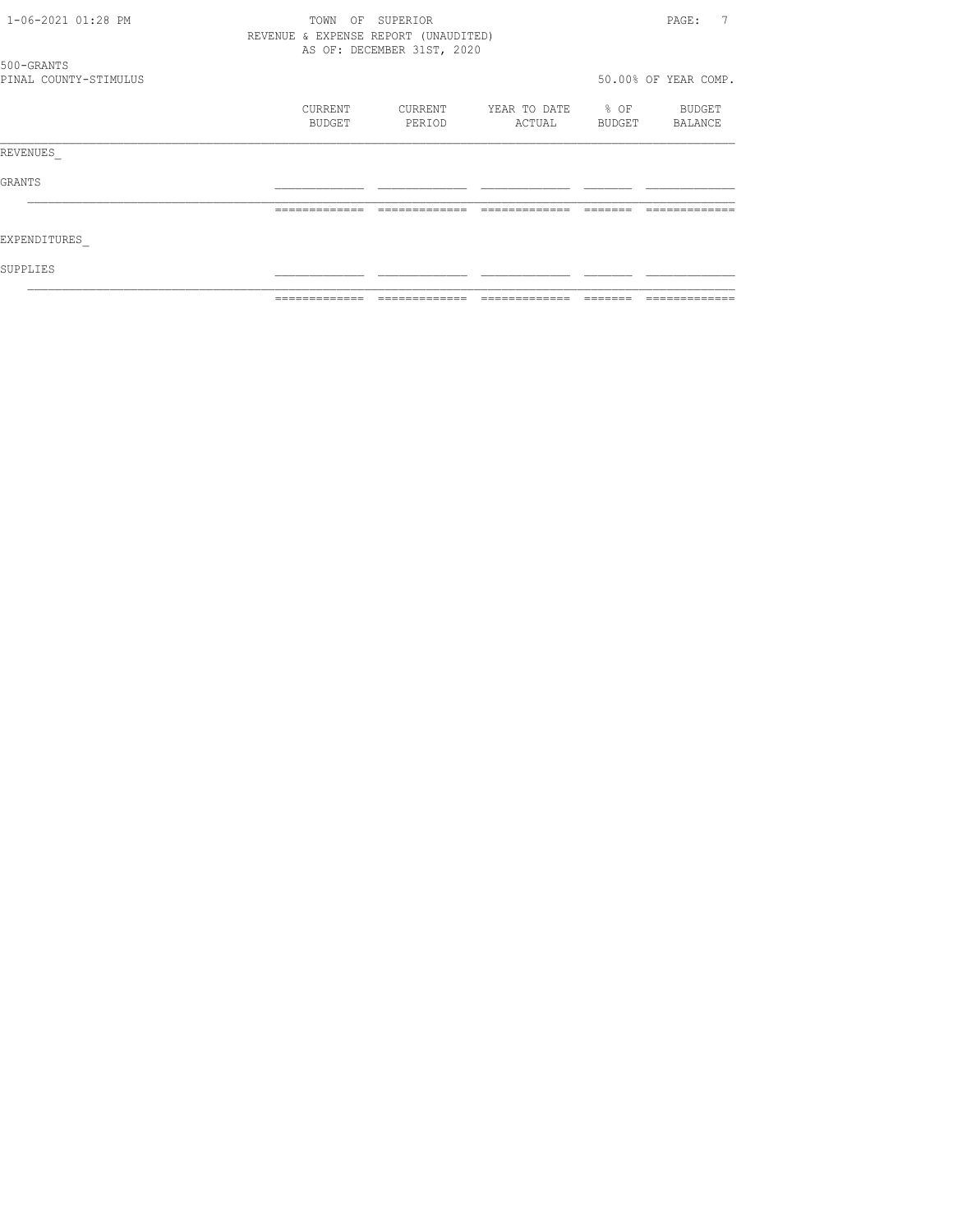| 1-06-2021 01:28 PM |                          | OF<br>TOWN                           | SUPERIOR                   |              |        | 8<br>PAGE:           |
|--------------------|--------------------------|--------------------------------------|----------------------------|--------------|--------|----------------------|
|                    |                          | REVENUE & EXPENSE REPORT (UNAUDITED) | AS OF: DECEMBER 31ST, 2020 |              |        |                      |
| 500-GRANTS         |                          |                                      |                            |              |        | 50.00% OF YEAR COMP. |
|                    | AZ DEPT OF HOMELAND SRTY |                                      |                            |              |        |                      |
|                    |                          | CURRENT                              | CURRENT                    | YEAR TO DATE | % OF   | BUDGET               |
|                    |                          | BUDGET                               | PERIOD                     | ACTUAL       | BUDGET | BALANCE              |
| REVENUES           |                          |                                      |                            |              |        |                      |
| GRANTS             |                          |                                      |                            |              |        |                      |
|                    |                          |                                      |                            |              |        |                      |
| EXPENDITURES       |                          |                                      |                            |              |        |                      |
| SUPPLIES           |                          |                                      |                            |              |        |                      |
|                    |                          |                                      |                            |              |        |                      |
|                    |                          |                                      |                            |              |        |                      |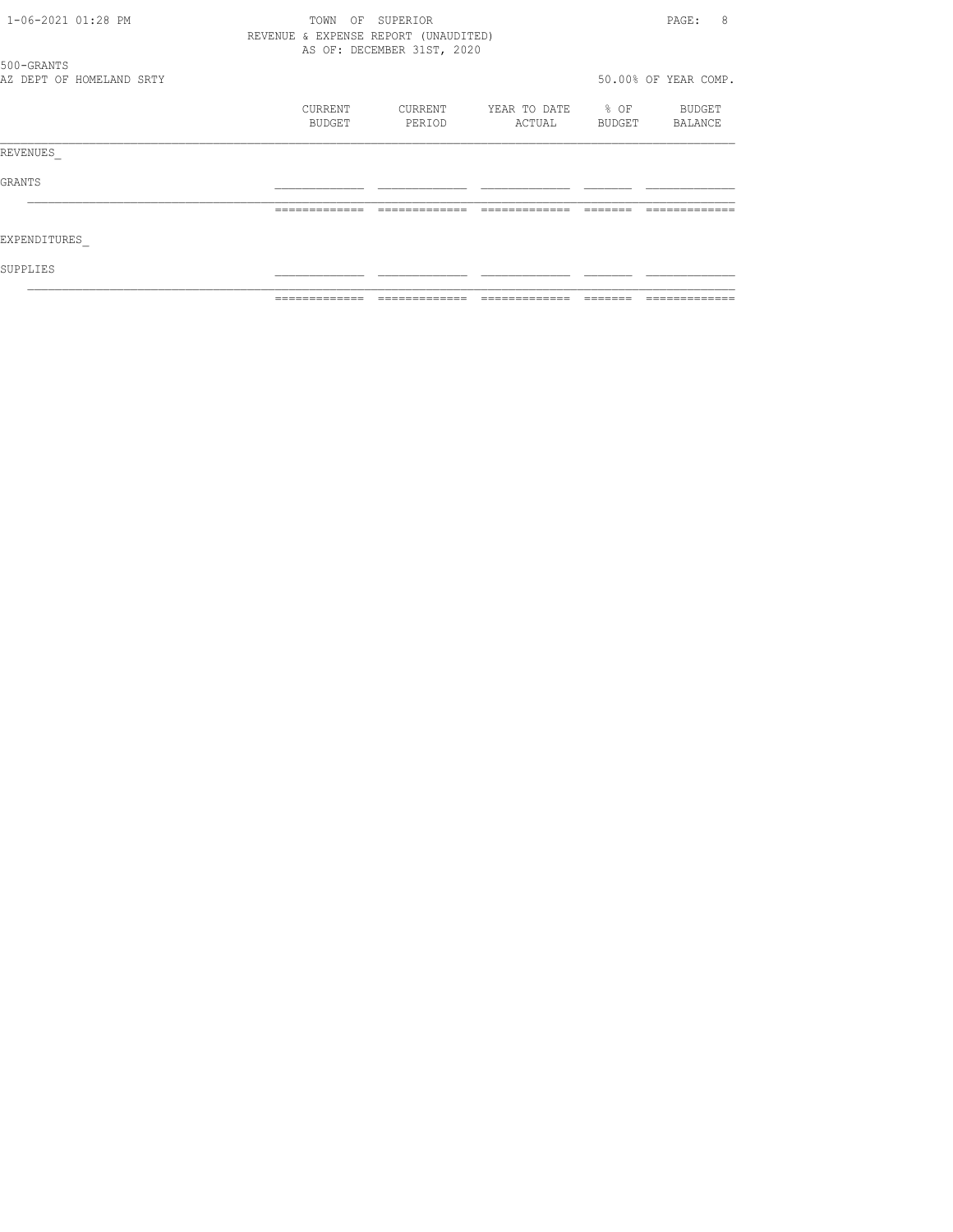| 1-06-2021 01:28 PM       | TOWN<br>OF<br>REVENUE & EXPENSE REPORT (UNAUDITED) | SUPERIOR<br>AS OF: DECEMBER 31ST, 2020 |                        |                     | 9<br>PAGE:           |
|--------------------------|----------------------------------------------------|----------------------------------------|------------------------|---------------------|----------------------|
| 500-GRANTS<br>GOHS GRANT |                                                    |                                        |                        |                     | 50.00% OF YEAR COMP. |
|                          | CURRENT<br><b>BUDGET</b>                           | CURRENT<br>PERIOD                      | YEAR TO DATE<br>ACTUAL | $\div$ OF<br>BUDGET | BUDGET<br>BALANCE    |
| REVENUES                 |                                                    |                                        |                        |                     |                      |
| GRANTS                   |                                                    |                                        |                        |                     |                      |
|                          | -------------                                      |                                        |                        |                     |                      |
| EXPENDITURES             |                                                    |                                        |                        |                     |                      |
| SUPPLIES                 |                                                    |                                        |                        |                     |                      |
|                          |                                                    |                                        |                        |                     |                      |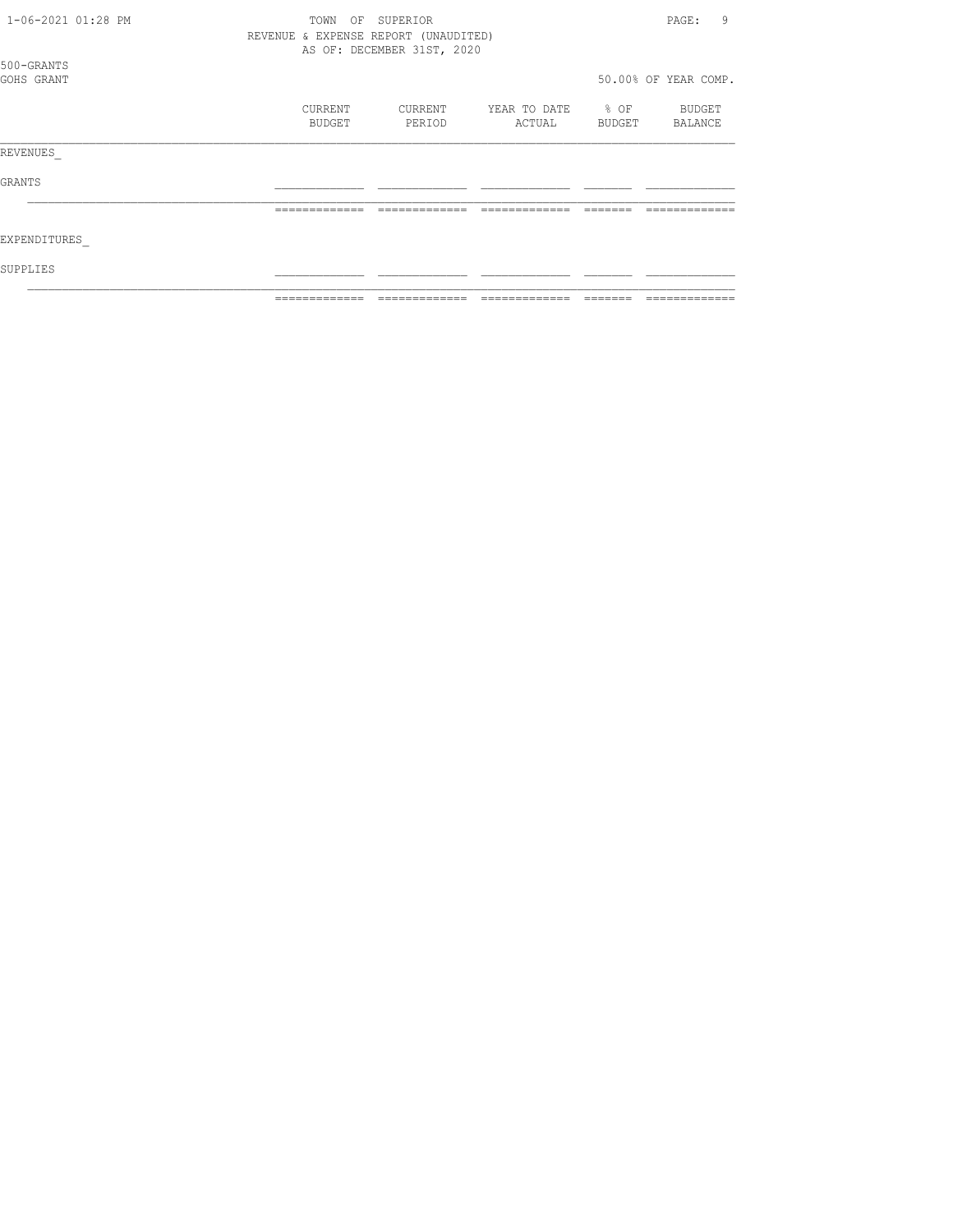|                                       | -------------                        | -------------              |              |                  |                      |
|---------------------------------------|--------------------------------------|----------------------------|--------------|------------------|----------------------|
| SUPPLIES                              |                                      |                            |              |                  |                      |
| EXPENDITURES                          |                                      |                            |              |                  |                      |
|                                       |                                      |                            |              |                  |                      |
| GRANTS                                |                                      |                            |              |                  |                      |
| REVENUES                              |                                      |                            |              |                  |                      |
|                                       | BUDGET                               | PERIOD                     | ACTUAL       | BUDGET           | BALANCE              |
|                                       | CURRENT                              | CURRENT                    | YEAR TO DATE | $\frac{1}{2}$ OF | BUDGET               |
| 500-GRANTS<br>ENERGY EFFICIENCY GRANT |                                      |                            |              |                  | 50.00% OF YEAR COMP. |
|                                       | REVENUE & EXPENSE REPORT (UNAUDITED) | AS OF: DECEMBER 31ST, 2020 |              |                  |                      |
| 1-06-2021 01:28 PM                    | TOWN<br>OF                           | SUPERIOR                   |              |                  | PAGE: 10             |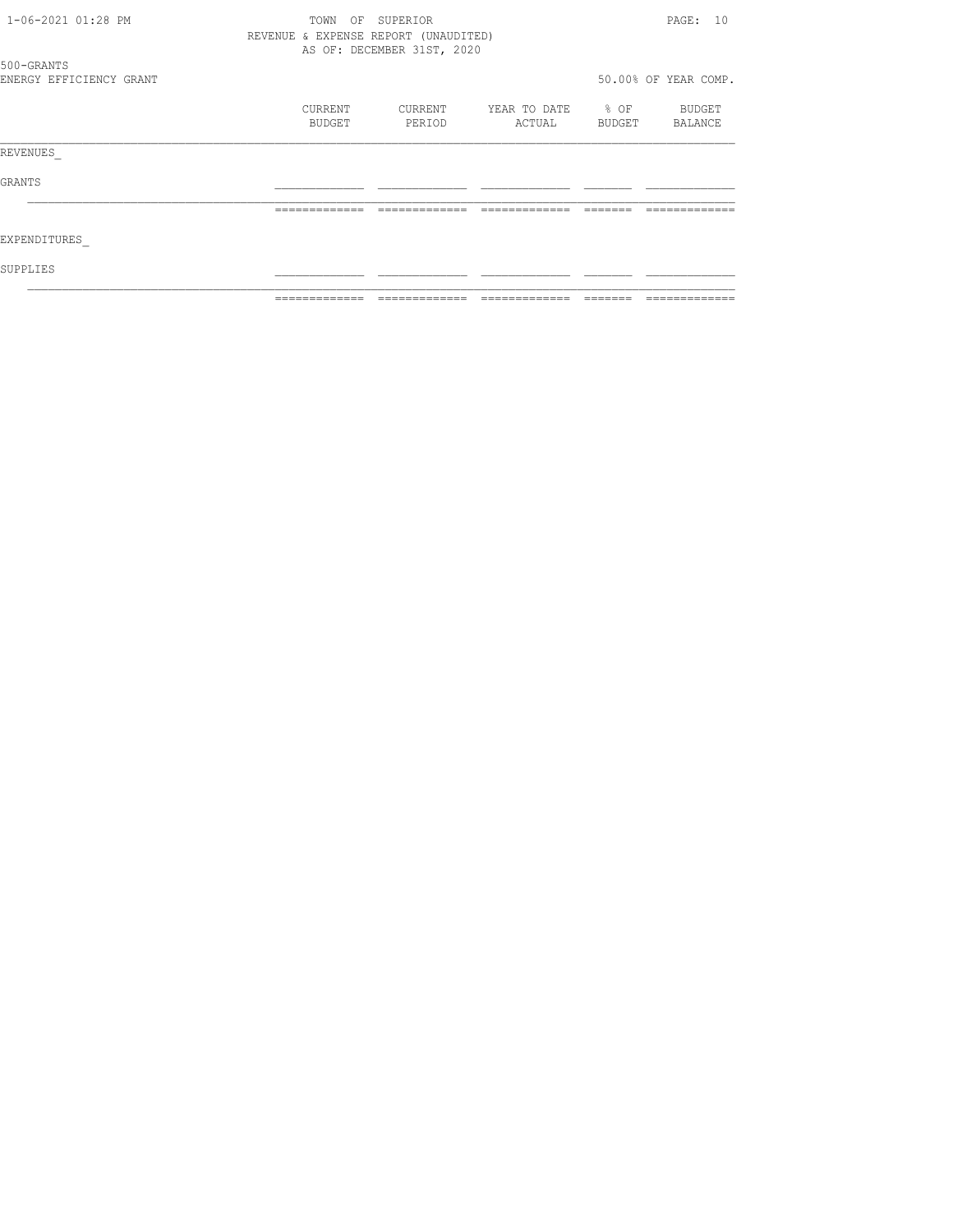| 1-06-2021 01:28 PM       |  | TOWN<br>OF        | SUPERIOR<br>REVENUE & EXPENSE REPORT (UNAUDITED) |                        |                | PAGE: 11             |
|--------------------------|--|-------------------|--------------------------------------------------|------------------------|----------------|----------------------|
| 500-GRANTS<br>TTAC GRANT |  |                   | AS OF: DECEMBER 31ST, 2020                       |                        |                | 50.00% OF YEAR COMP. |
|                          |  | CURRENT<br>BUDGET | CURRENT<br>PERIOD                                | YEAR TO DATE<br>ACTUAL | % OF<br>BUDGET | BUDGET<br>BALANCE    |
| REVENUES                 |  |                   |                                                  |                        |                |                      |
| GRANTS                   |  |                   |                                                  |                        |                |                      |
|                          |  | =============     |                                                  |                        |                |                      |
| EXPENDITURES             |  |                   |                                                  |                        |                |                      |
| SUPPLIES                 |  |                   |                                                  |                        |                |                      |
|                          |  |                   |                                                  |                        |                |                      |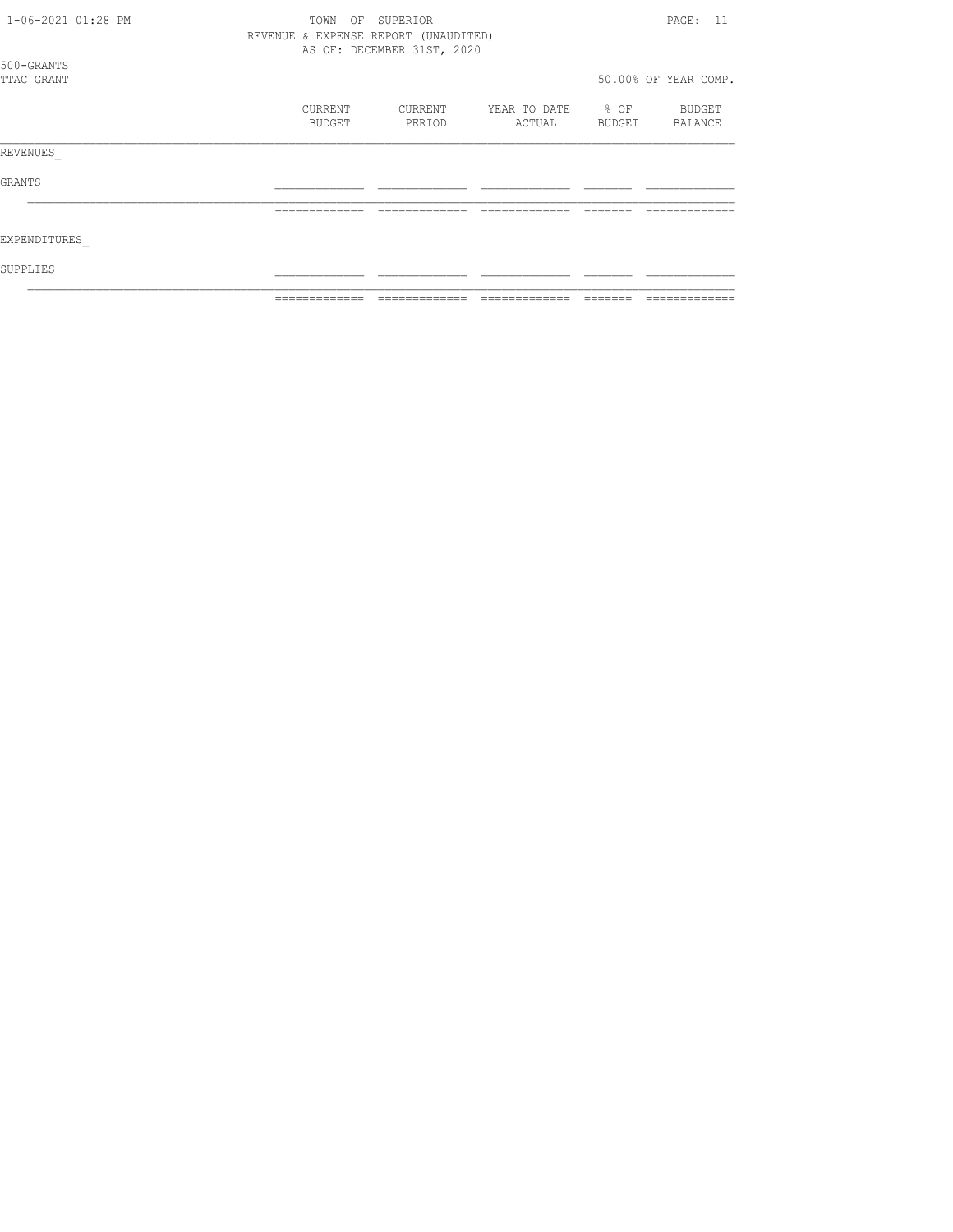| 1-06-2021 01:28 PM | TOWN                                 | OF SUPERIOR                |              |                  | PAGE: 12             |
|--------------------|--------------------------------------|----------------------------|--------------|------------------|----------------------|
|                    | REVENUE & EXPENSE REPORT (UNAUDITED) |                            |              |                  |                      |
|                    |                                      | AS OF: DECEMBER 31ST, 2020 |              |                  |                      |
| 500-GRANTS         |                                      |                            |              |                  |                      |
| CDBG 2011 WWTP     |                                      |                            |              |                  | 50.00% OF YEAR COMP. |
|                    | CURRENT                              | CURRENT                    | YEAR TO DATE | $\frac{1}{2}$ OF | <b>BUDGET</b>        |
|                    | BUDGET                               | PERIOD                     | ACTUAL       | BUDGET           | BALANCE              |
|                    |                                      |                            |              |                  |                      |
| REVENUES           |                                      |                            |              |                  |                      |
| GRANTS             |                                      |                            |              |                  |                      |
|                    |                                      |                            |              |                  |                      |
| EXPENDITURES       |                                      |                            |              |                  |                      |
| SUPPLIES           |                                      |                            |              |                  |                      |
|                    |                                      |                            |              |                  |                      |
|                    |                                      |                            |              |                  |                      |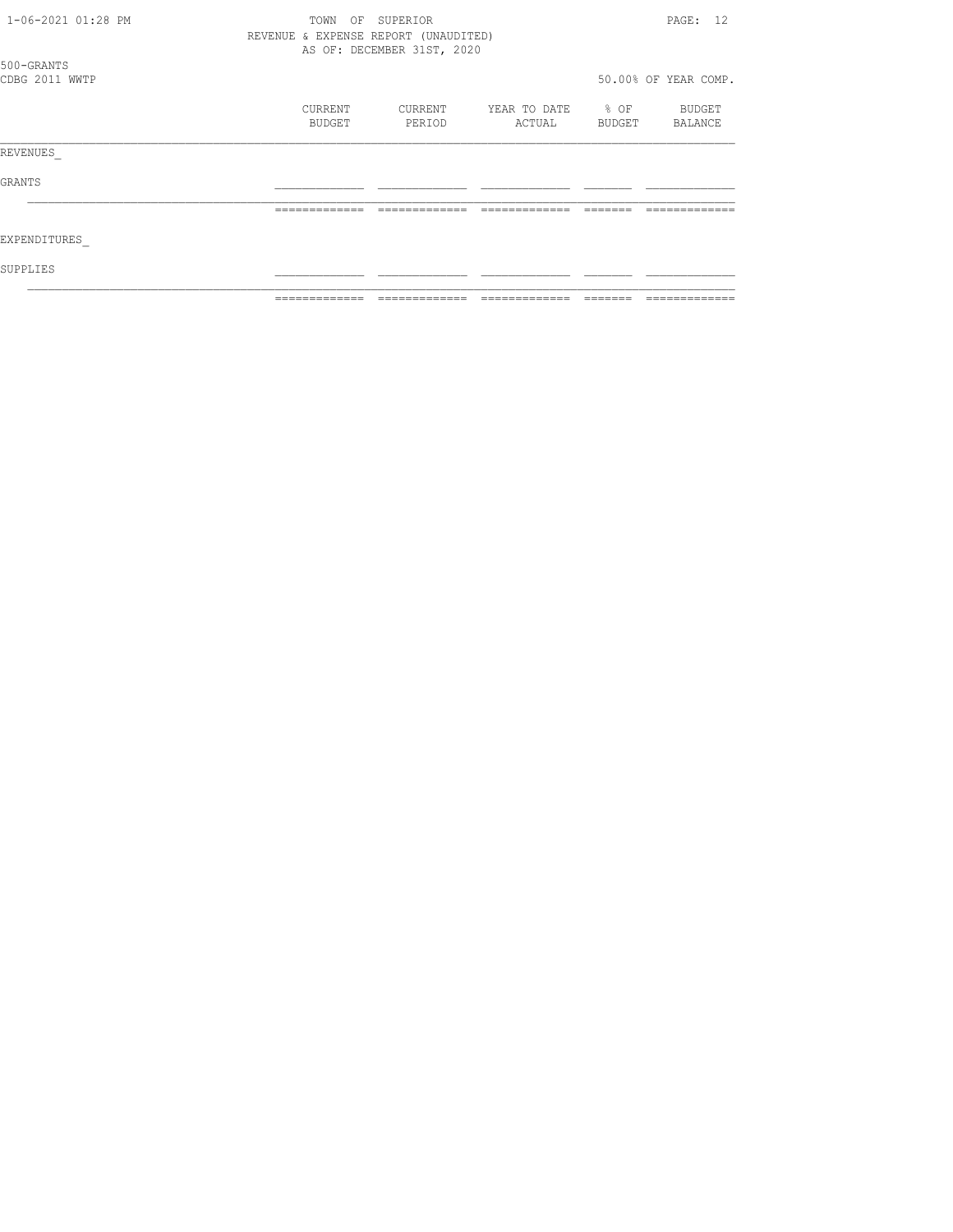| 1-06-2021 01:28 PM       | TOWN<br>OF<br>REVENUE & EXPENSE REPORT (UNAUDITED) | SUPERIOR<br>AS OF: DECEMBER 31ST, 2020 |                        |                     | PAGE: 13             |
|--------------------------|----------------------------------------------------|----------------------------------------|------------------------|---------------------|----------------------|
| 500-GRANTS<br>PSSP GRANT |                                                    |                                        |                        |                     | 50.00% OF YEAR COMP. |
|                          | CURRENT<br><b>BUDGET</b>                           | CURRENT<br>PERIOD                      | YEAR TO DATE<br>ACTUAL | $\div$ OF<br>BUDGET | BUDGET<br>BALANCE    |
| REVENUES                 |                                                    |                                        |                        |                     |                      |
| GRANTS                   |                                                    |                                        |                        |                     |                      |
|                          | -------------                                      |                                        |                        |                     |                      |
| EXPENDITURES             |                                                    |                                        |                        |                     |                      |
| SUPPLIES                 |                                                    |                                        |                        |                     |                      |
|                          |                                                    |                                        |                        |                     |                      |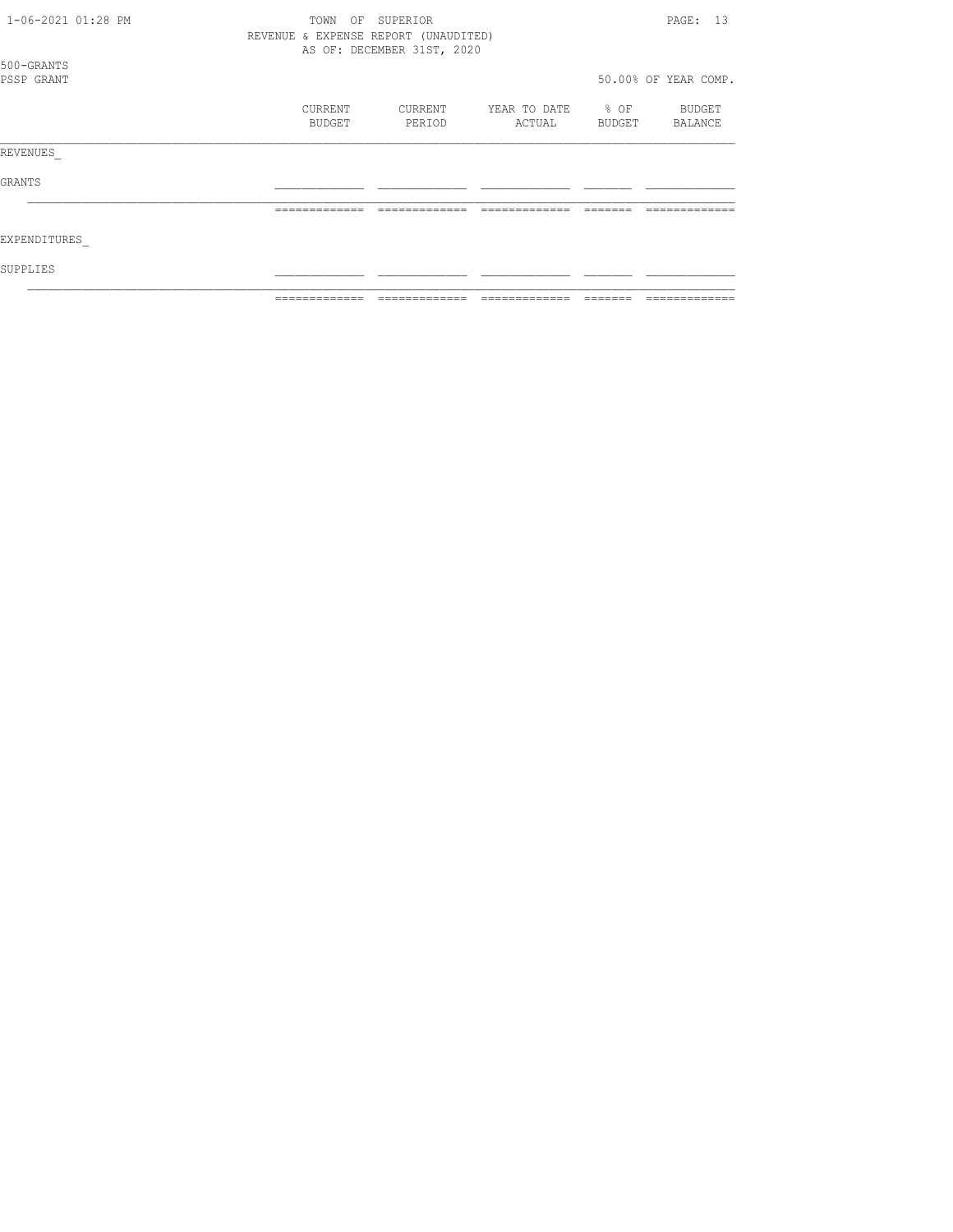| 1-06-2021 01:28 PM       | TOWN OF SUPERIOR                     | PAGE: 14                                                                        |                      |  |  |
|--------------------------|--------------------------------------|---------------------------------------------------------------------------------|----------------------|--|--|
|                          | REVENUE & EXPENSE REPORT (UNAUDITED) |                                                                                 |                      |  |  |
| 500-GRANTS               | AS OF: DECEMBER 31ST, 2020           |                                                                                 |                      |  |  |
| RESOLUTION COPPER GIVING |                                      |                                                                                 | 50.00% OF YEAR COMP. |  |  |
|                          |                                      | CURRENT CURRENT YEAR TO DATE % OF BUDGET<br>BUDGET PERIOD ACTUAL BUDGET BALANCE |                      |  |  |
| REVENUES                 |                                      |                                                                                 |                      |  |  |
| <b>GRANTS</b>            |                                      |                                                                                 |                      |  |  |
|                          |                                      |                                                                                 |                      |  |  |
| EXPENDITURES             |                                      |                                                                                 |                      |  |  |
| PERSONEL                 |                                      |                                                                                 |                      |  |  |
| SUPPLIES                 |                                      |                                                                                 |                      |  |  |
| UTILITIES                |                                      |                                                                                 |                      |  |  |
| GENERAL BUSINESS EXPENSE |                                      |                                                                                 |                      |  |  |
| PROFESSIONAL SERVICES    |                                      |                                                                                 |                      |  |  |
| REPAIR/MAINTENANCE       |                                      |                                                                                 |                      |  |  |
| CAPITAL OUTLAY           |                                      |                                                                                 |                      |  |  |
| DEBT SERVICE             |                                      |                                                                                 |                      |  |  |
|                          |                                      |                                                                                 |                      |  |  |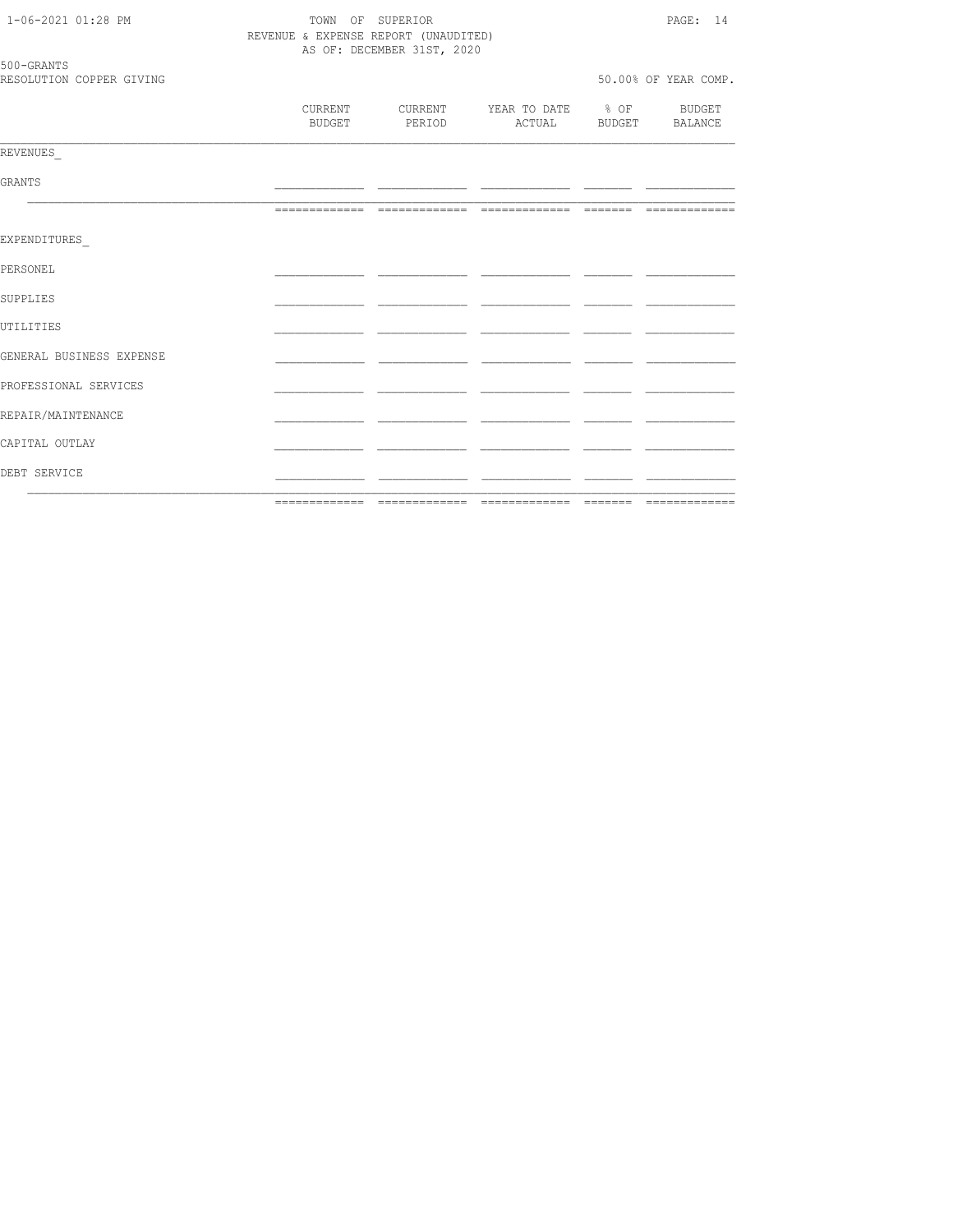| 1-06-2021 01:28 PM |  | TOWN<br>OF        | SUPERIOR<br>REVENUE & EXPENSE REPORT (UNAUDITED)<br>AS OF: DECEMBER 31ST, 2020 |                        |                  | PAGE: 15             |
|--------------------|--|-------------------|--------------------------------------------------------------------------------|------------------------|------------------|----------------------|
| 500-GRANTS<br>MISC |  |                   |                                                                                |                        |                  | 50.00% OF YEAR COMP. |
|                    |  | CURRENT<br>BUDGET | CURRENT<br>PERIOD                                                              | YEAR TO DATE<br>ACTUAL | $8$ OF<br>BUDGET | BUDGET<br>BALANCE    |
| REVENUES           |  |                   |                                                                                |                        |                  |                      |
| GRANTS             |  |                   |                                                                                |                        |                  |                      |
|                    |  | =============     | -------------                                                                  |                        |                  | ----------           |
| EXPENDITURES       |  |                   |                                                                                |                        |                  |                      |
| SUPPLIES           |  |                   |                                                                                |                        |                  |                      |
|                    |  |                   |                                                                                |                        |                  |                      |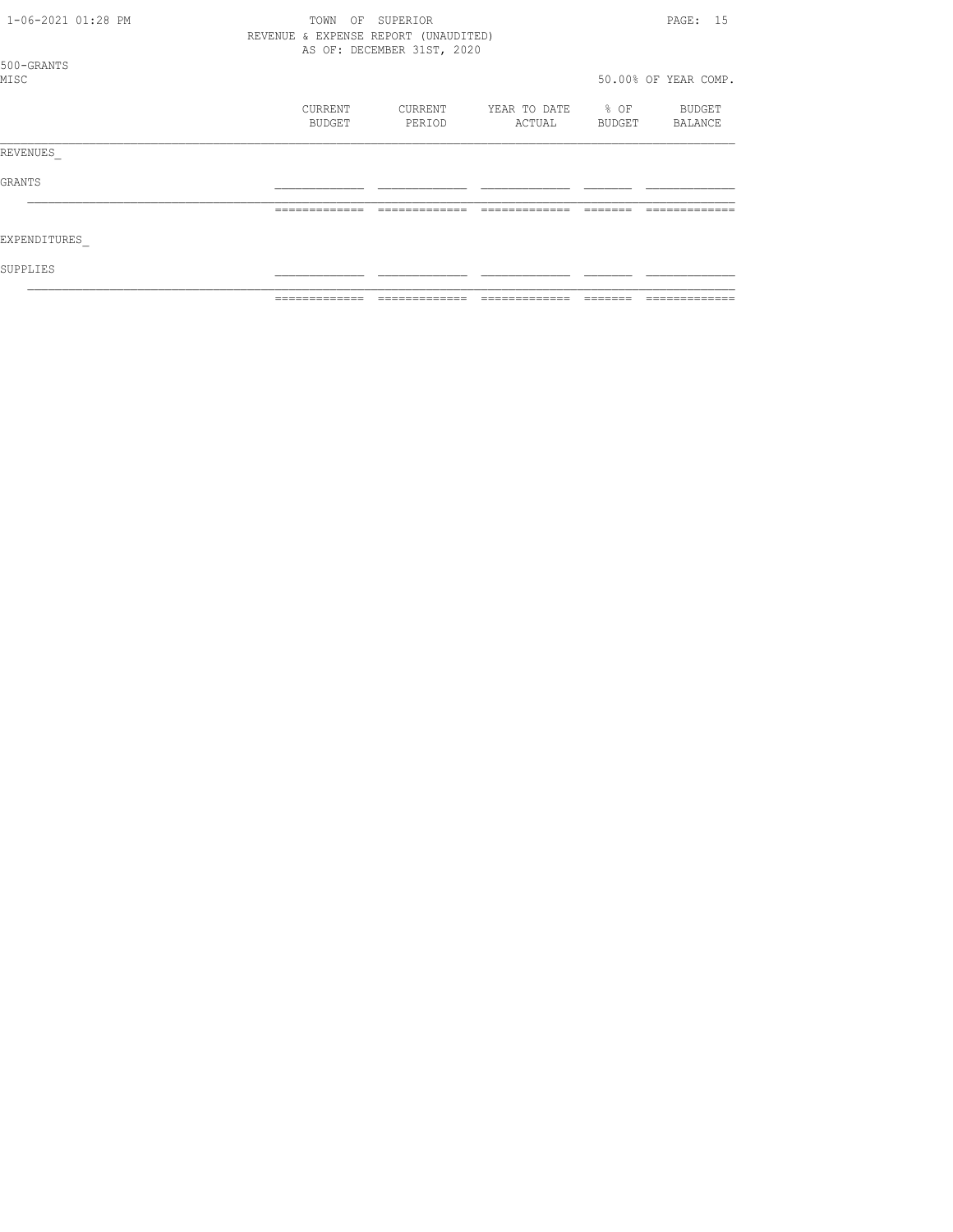| 1-06-2021 01:28 PM | TOWN                                 | OF SUPERIOR                |              |                      |         |  |
|--------------------|--------------------------------------|----------------------------|--------------|----------------------|---------|--|
|                    | REVENUE & EXPENSE REPORT (UNAUDITED) |                            |              |                      |         |  |
|                    |                                      | AS OF: DECEMBER 31ST, 2020 |              |                      |         |  |
| 500-GRANTS         |                                      |                            |              |                      |         |  |
| AIRPORT GRANTS     |                                      |                            |              | 50.00% OF YEAR COMP. |         |  |
|                    | CURRENT                              | CURRENT                    | YEAR TO DATE | $\textdegree$ OF     | BUDGET  |  |
|                    | BUDGET                               | PERIOD                     | ACTUAL       | BUDGET               | BALANCE |  |
| REVENUES           |                                      |                            |              |                      |         |  |
| GRANTS             |                                      |                            |              |                      |         |  |
|                    | =============                        |                            |              |                      |         |  |
| EXPENDITURES       |                                      |                            |              |                      |         |  |
| SUPPLIES           |                                      |                            |              |                      |         |  |
|                    |                                      |                            |              |                      |         |  |
|                    |                                      |                            |              |                      |         |  |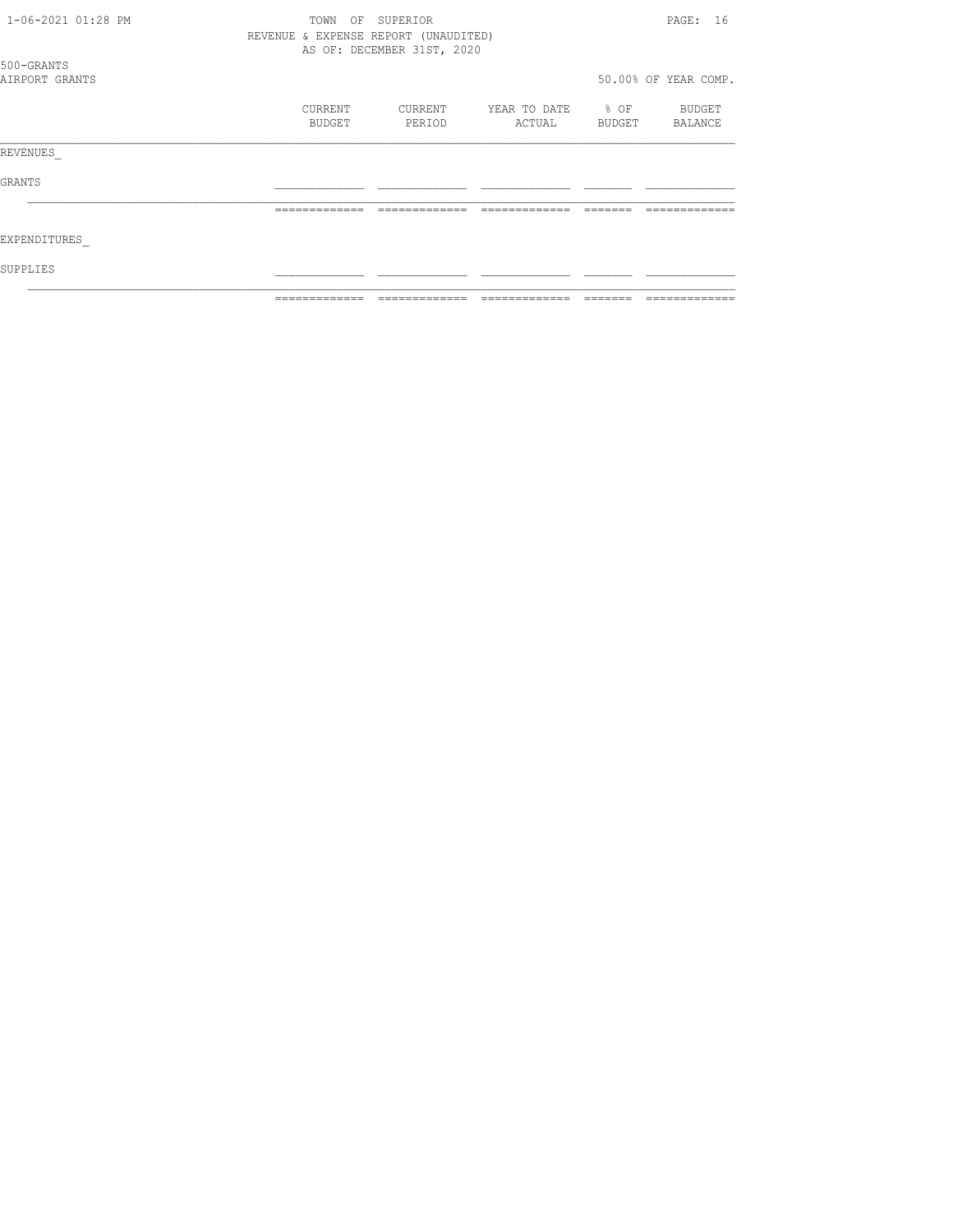| 1-06-2021 01:28 PM |                        | TOWN                                 | OF SUPERIOR                |                   |        | PAGE: 17             |
|--------------------|------------------------|--------------------------------------|----------------------------|-------------------|--------|----------------------|
|                    |                        | REVENUE & EXPENSE REPORT (UNAUDITED) |                            |                   |        |                      |
|                    |                        |                                      | AS OF: DECEMBER 31ST, 2020 |                   |        |                      |
| 500-GRANTS         |                        |                                      |                            |                   |        |                      |
|                    | FIRE TRUCK RESTORATION |                                      |                            |                   |        | 50.00% OF YEAR COMP. |
|                    |                        | CURRENT                              | CURRENT                    | YEAR TO DATE % OF |        | BUDGET               |
|                    |                        | BUDGET                               | PERIOD                     | ACTUAL            | BUDGET | BALANCE              |
| REVENUES           |                        |                                      |                            |                   |        |                      |
| GRANTS             |                        |                                      |                            |                   |        |                      |
|                    |                        |                                      |                            |                   |        |                      |
| EXPENDITURES       |                        |                                      |                            |                   |        |                      |
| SUPPLIES           |                        |                                      |                            |                   |        |                      |
|                    |                        |                                      |                            |                   |        |                      |
|                    |                        |                                      |                            |                   |        |                      |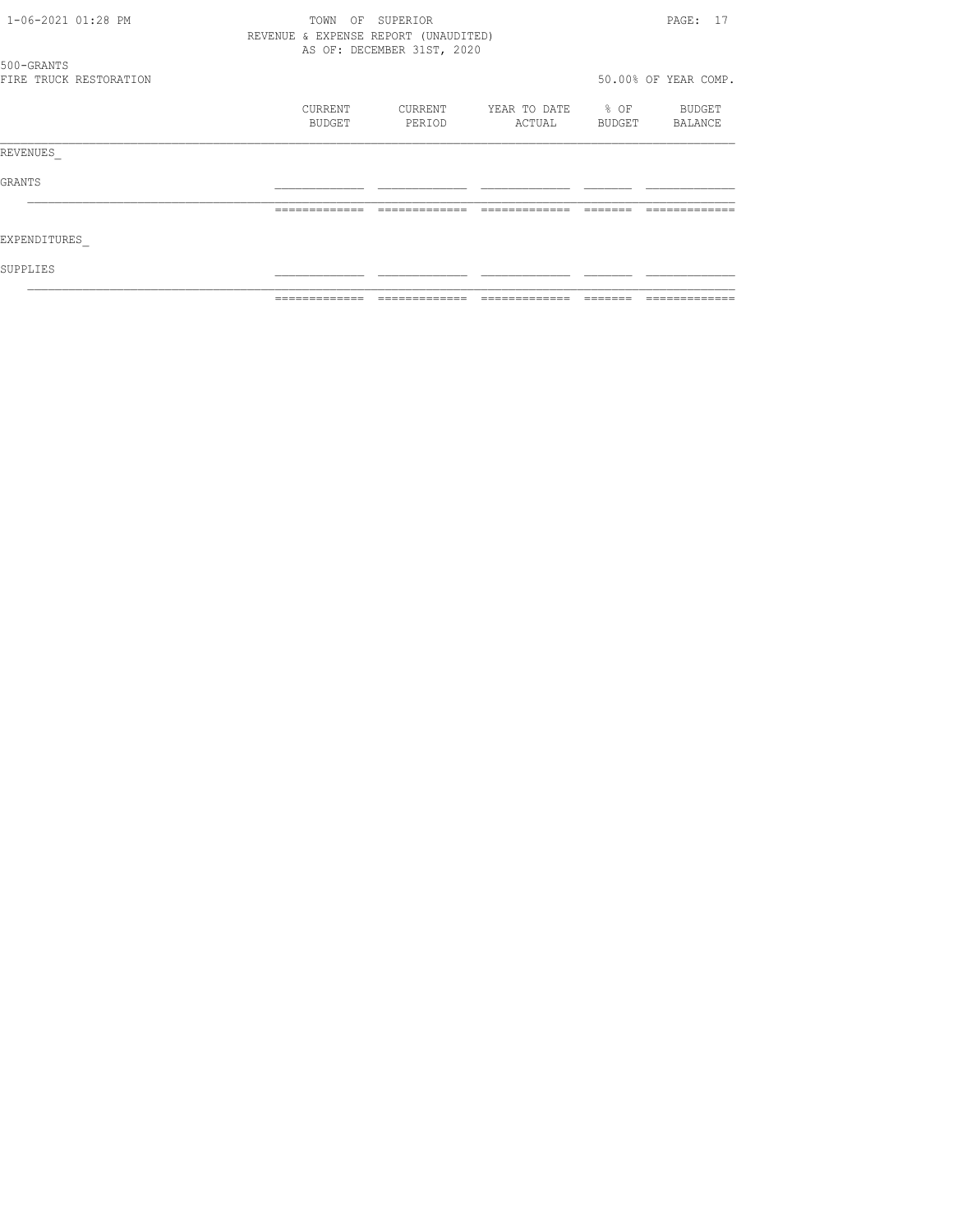| 1-06-2021 01:28 PM        | TOWN<br>OF                           | SUPERIOR                   |                        |                | PAGE: 18             |
|---------------------------|--------------------------------------|----------------------------|------------------------|----------------|----------------------|
|                           | REVENUE & EXPENSE REPORT (UNAUDITED) | AS OF: DECEMBER 31ST, 2020 |                        |                |                      |
| 500-GRANTS<br>4TH OF JULY |                                      |                            |                        |                | 50.00% OF YEAR COMP. |
|                           |                                      |                            |                        |                |                      |
|                           | CURRENT<br>BUDGET                    | CURRENT<br>PERIOD          | YEAR TO DATE<br>ACTUAL | % OF<br>BUDGET | BUDGET<br>BALANCE    |
| REVENUES                  |                                      |                            |                        |                |                      |
| GRANTS                    |                                      |                            |                        |                |                      |
|                           | =============                        |                            |                        |                |                      |
| EXPENDITURES              |                                      |                            |                        |                |                      |
| SUPPLIES                  |                                      |                            |                        |                |                      |
|                           |                                      |                            |                        |                |                      |
|                           |                                      |                            |                        |                |                      |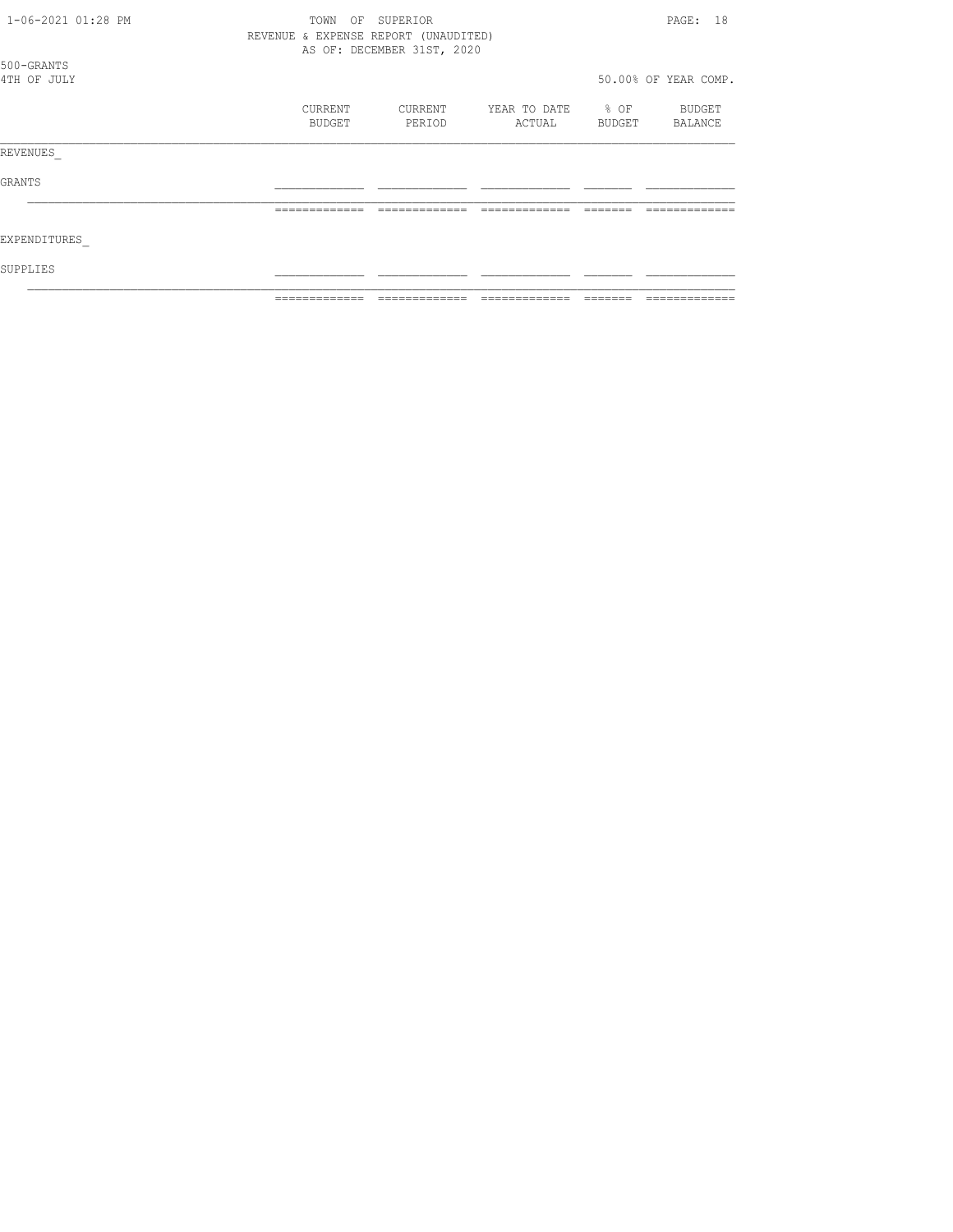| 1-06-2021 01:28 PM        | TOWN                                 | OF SUPERIOR                |                   |        | PAGE: 19             |
|---------------------------|--------------------------------------|----------------------------|-------------------|--------|----------------------|
|                           | REVENUE & EXPENSE REPORT (UNAUDITED) |                            |                   |        |                      |
|                           |                                      | AS OF: DECEMBER 31ST, 2020 |                   |        |                      |
| 500-GRANTS                |                                      |                            |                   |        |                      |
| FIREHOUSE SUBS CONTRIBUTI |                                      |                            |                   |        | 50.00% OF YEAR COMP. |
|                           | CURRENT                              | CURRENT                    | YEAR TO DATE % OF |        | BUDGET               |
|                           | BUDGET                               | PERIOD                     | ACTUAL            | BUDGET | BALANCE              |
| REVENUES                  |                                      |                            |                   |        |                      |
| GRANTS                    |                                      |                            |                   |        |                      |
|                           |                                      |                            |                   |        |                      |
| EXPENDITURES              |                                      |                            |                   |        |                      |
| SUPPLIES                  |                                      |                            |                   |        |                      |
|                           |                                      |                            |                   |        |                      |
|                           |                                      |                            |                   |        |                      |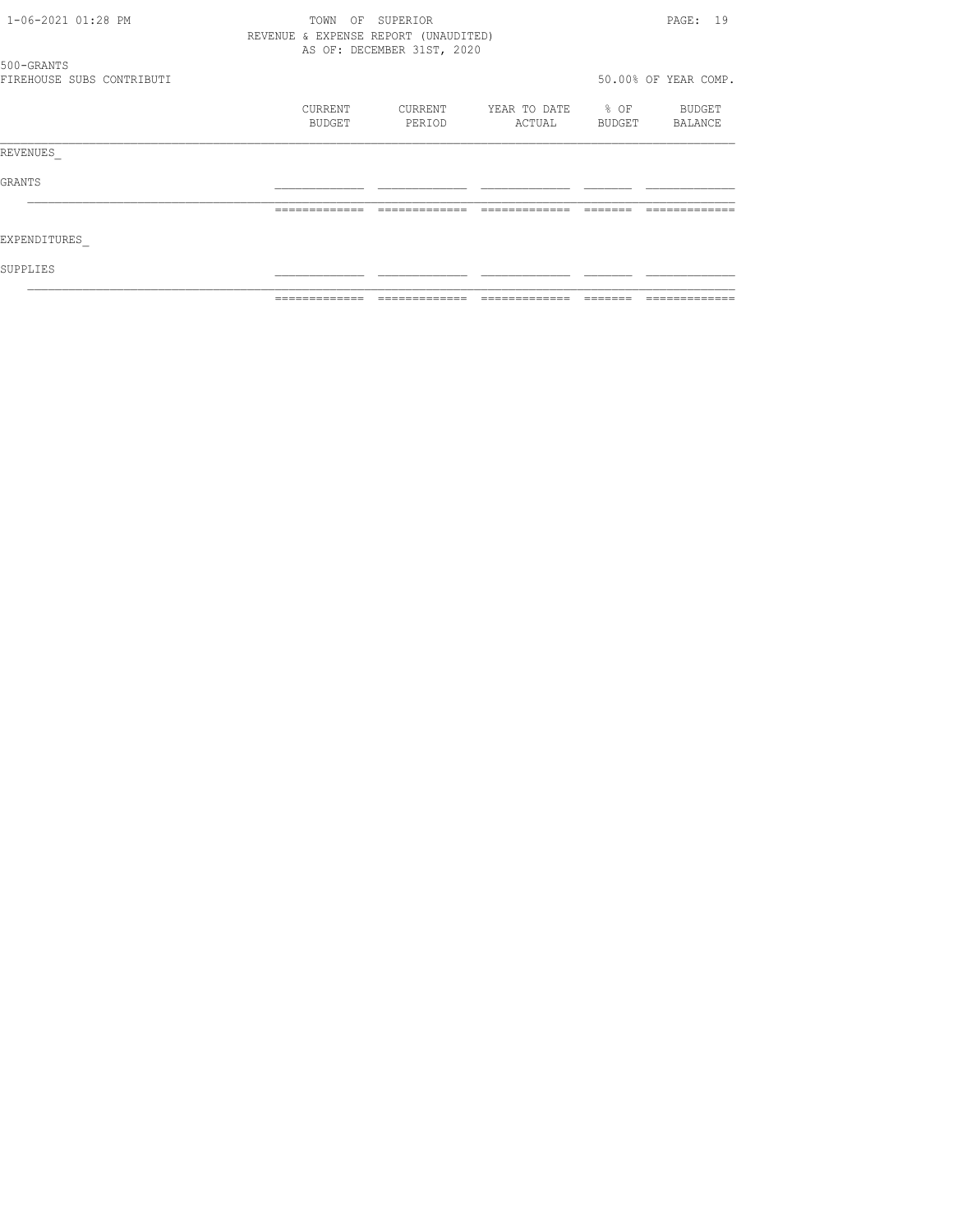| 1-06-2021 01:28 PM   | TOWN                                 | OF SUPERIOR                |                   |               | PAGE: 20             |
|----------------------|--------------------------------------|----------------------------|-------------------|---------------|----------------------|
|                      | REVENUE & EXPENSE REPORT (UNAUDITED) |                            |                   |               |                      |
|                      |                                      | AS OF: DECEMBER 31ST, 2020 |                   |               |                      |
| 500-GRANTS           |                                      |                            |                   |               |                      |
| ECONOMIC DEVELOPMENT |                                      |                            |                   |               | 50.00% OF YEAR COMP. |
|                      | CURRENT                              | CURRENT                    | YEAR TO DATE % OF |               | BUDGET               |
|                      | BUDGET                               | PERIOD                     | ACTUAL            | <b>BUDGET</b> | BALANCE              |
| REVENUES             |                                      |                            |                   |               |                      |
| GRANTS               |                                      |                            |                   |               |                      |
|                      |                                      |                            |                   |               |                      |
| EXPENDITURES         |                                      |                            |                   |               |                      |
| SUPPLIES             |                                      |                            |                   |               |                      |
|                      |                                      |                            |                   |               |                      |
|                      |                                      |                            |                   |               |                      |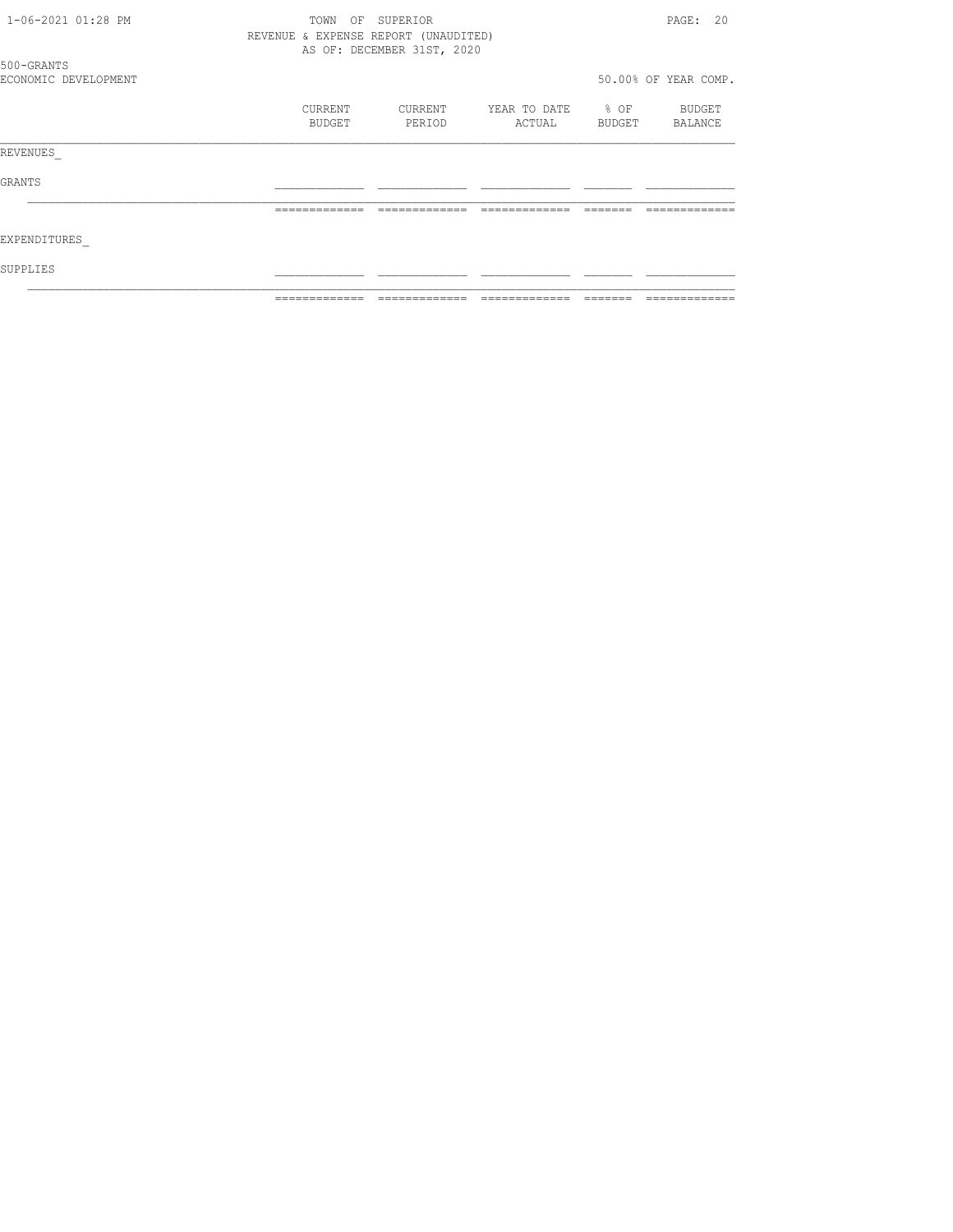| 1-06-2021 01:28 PM | OF<br>TOWN                           | SUPERIOR                   |              |        | PAGE: 21             |
|--------------------|--------------------------------------|----------------------------|--------------|--------|----------------------|
|                    | REVENUE & EXPENSE REPORT (UNAUDITED) |                            |              |        |                      |
|                    |                                      | AS OF: DECEMBER 31ST, 2020 |              |        |                      |
| 500-GRANTS         |                                      |                            |              |        |                      |
| CONTINGENCY        |                                      |                            |              |        | 50.00% OF YEAR COMP. |
|                    | CURRENT                              | CURRENT                    | YEAR TO DATE | $8$ OF | BUDGET               |
|                    | BUDGET                               | PERIOD                     | ACTUAL       | BUDGET | BALANCE              |
|                    |                                      |                            |              |        |                      |
| REVENUES           |                                      |                            |              |        |                      |
| GRANTS             |                                      |                            |              |        |                      |
|                    |                                      |                            |              |        |                      |
| EXPENDITURES       |                                      |                            |              |        |                      |
| SUPPLIES           |                                      |                            |              |        |                      |
|                    |                                      |                            |              |        |                      |
|                    |                                      |                            |              |        |                      |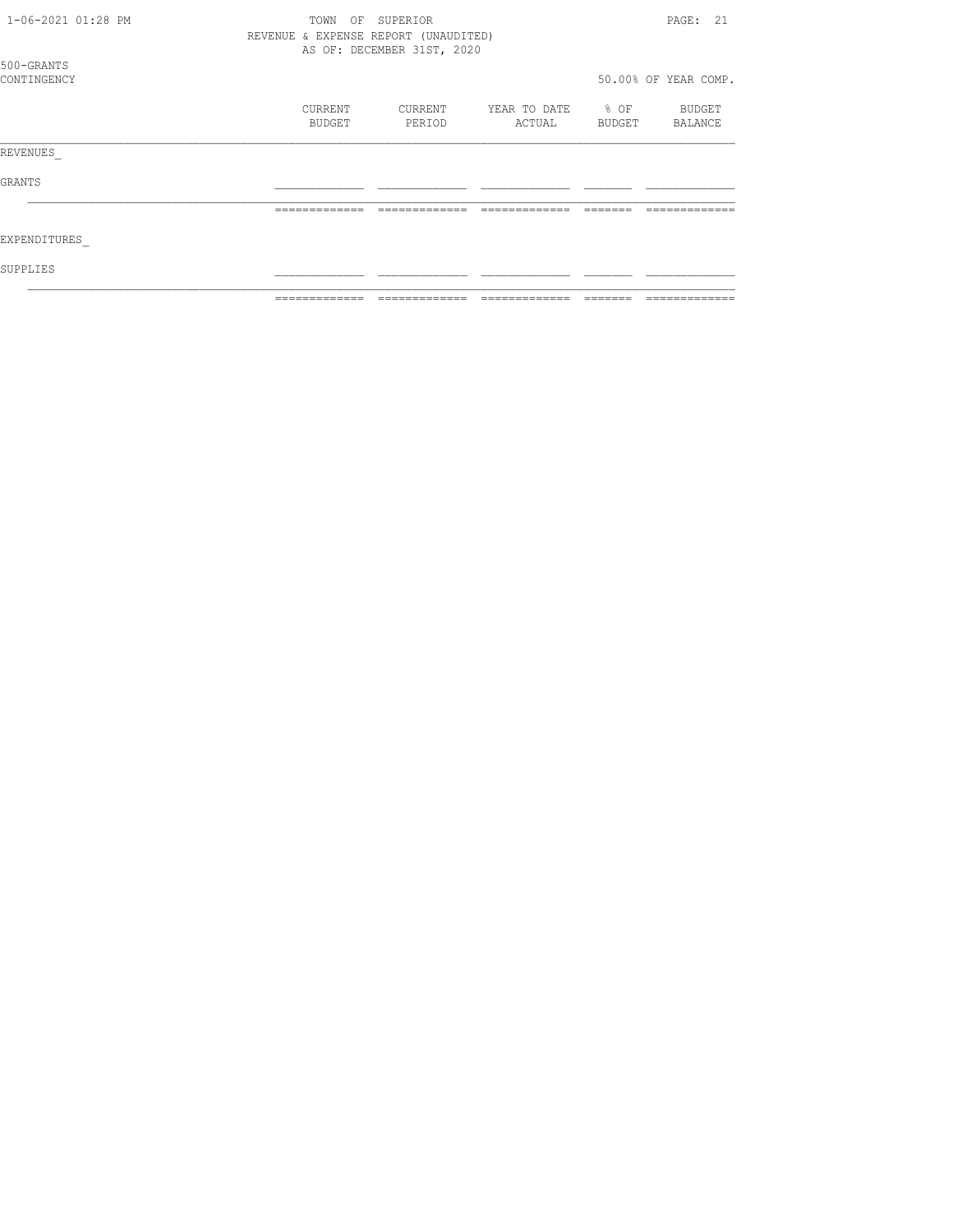500-GRANTS

50.00% OF YEAR COMP.

|                                    | CURRENT<br>BUDGET | CURRENT<br>PERIOD | YEAR TO DATE<br>ACTUAL | % OF<br><b>BUDGET</b> | <b>BUDGET</b><br><b>BALANCE</b> |
|------------------------------------|-------------------|-------------------|------------------------|-----------------------|---------------------------------|
| FUND TOTAL REVENUES                | 1,381,382.00      | 0.00              | 0.00                   | 0.00                  | 1,381,382.00                    |
| FUND TOTAL EXPENDITURES            | 1,381,382.00      | 11,220.20         | 28,858.92              | 2.09                  | 1,352,523.08                    |
| REVENUES OVER/(UNDER) EXPENDITURES | 0.00              | $11, 220, 20)$ (  | 28,858.92)             |                       | 28,858.92                       |
|                                    |                   |                   |                        |                       |                                 |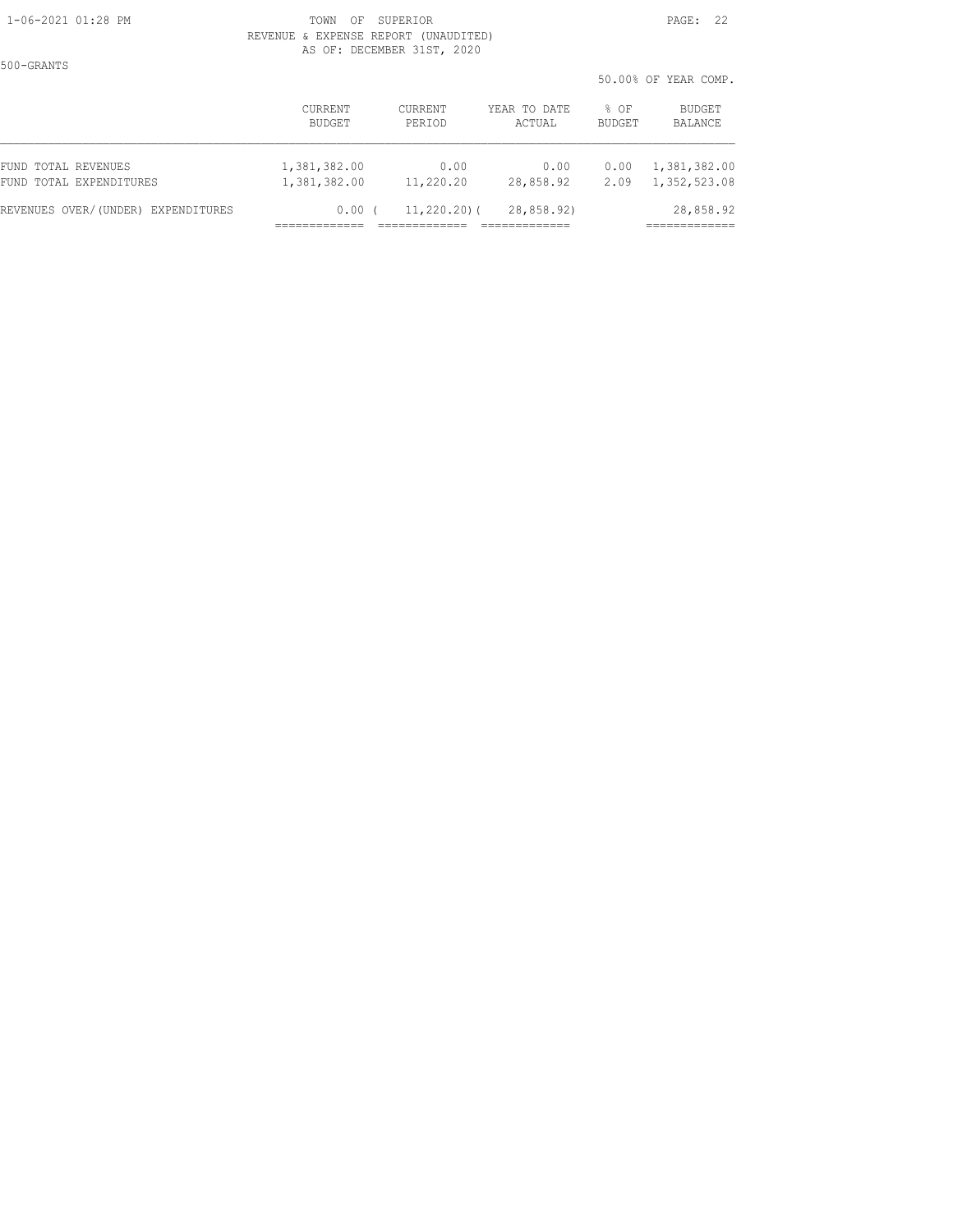| 1-06-2021 01:28 PM                         | TOWN              | SUPERIOR<br>OF<br>REVENUE & EXPENSE REPORT (UNAUDITED)<br>AS OF: DECEMBER 31ST, 2020 |                        |                | PAGE:                |
|--------------------------------------------|-------------------|--------------------------------------------------------------------------------------|------------------------|----------------|----------------------|
| 510-Emergency Services<br>NON-DEPARTMENTAL |                   |                                                                                      |                        |                | 50.00% OF YEAR COMP. |
|                                            | CURRENT<br>BUDGET | CURRENT<br>PERIOD                                                                    | YEAR TO DATE<br>ACTUAL | % OF<br>BUDGET | BUDGET<br>BALANCE    |
| REVENUES                                   |                   |                                                                                      |                        |                |                      |
| CONTINGENCY                                |                   |                                                                                      |                        |                |                      |

============= ============= ============= ======= =============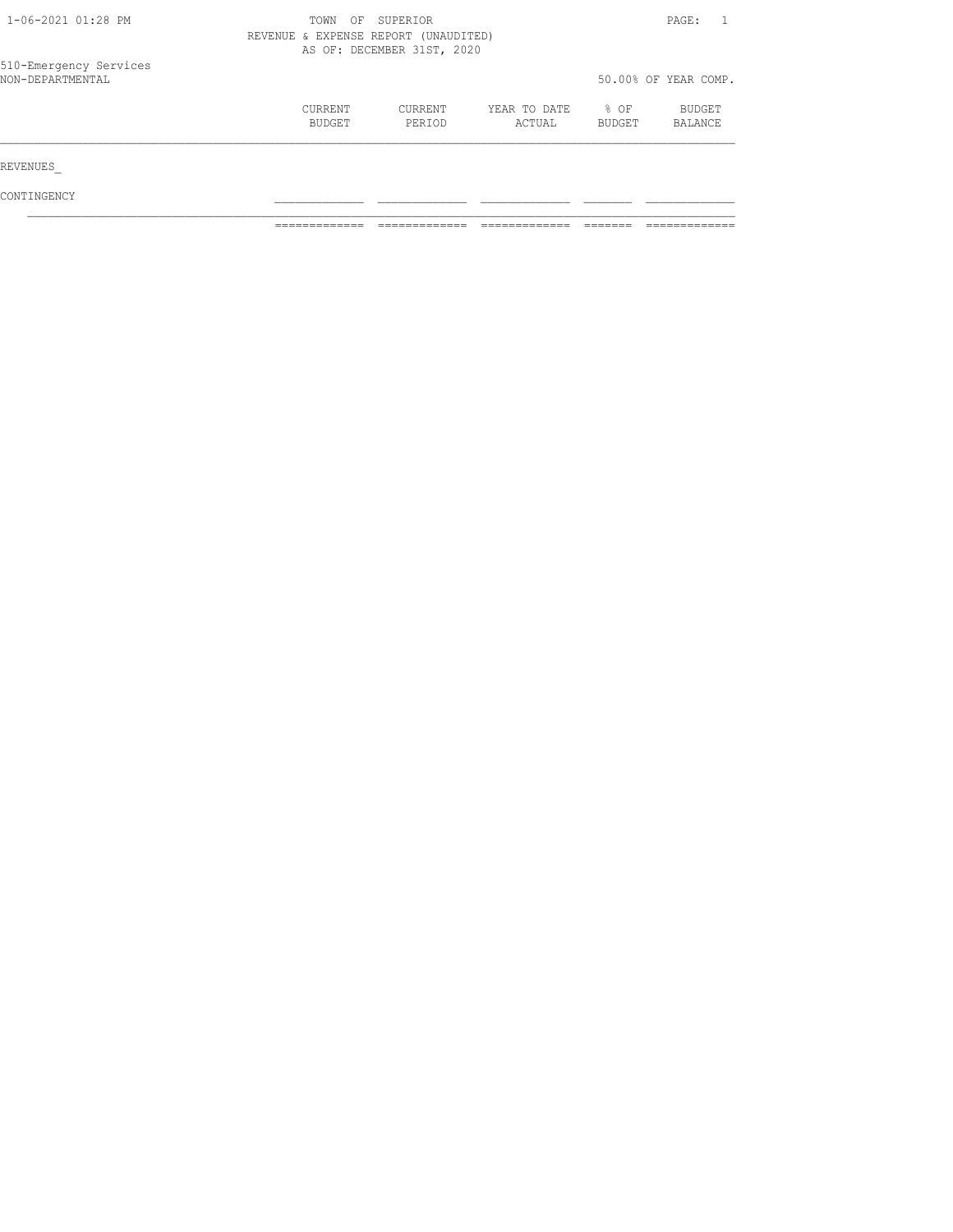| 1-06-2021 01:28 PM |  |  |
|--------------------|--|--|
|--------------------|--|--|

TOWN OF SUPERIOR **PAGE:** 2 REVENUE & EXPENSE REPORT (UNAUDITED) AS OF: DECEMBER 31ST, 2020

| 510-Emergency Services<br>RC EMERGENCY SERV-FIRE                 |                                  |                                                                                                                                                                                                                                                                                                                                                                                                                                                                               |                                                                                                                                                                                                                                                                                                                                                                                                                                                                                        |                       | 50.00% OF YEAR COMP.                                                                                                                                                                                                                                                                                                                                                                                                                                                                   |
|------------------------------------------------------------------|----------------------------------|-------------------------------------------------------------------------------------------------------------------------------------------------------------------------------------------------------------------------------------------------------------------------------------------------------------------------------------------------------------------------------------------------------------------------------------------------------------------------------|----------------------------------------------------------------------------------------------------------------------------------------------------------------------------------------------------------------------------------------------------------------------------------------------------------------------------------------------------------------------------------------------------------------------------------------------------------------------------------------|-----------------------|----------------------------------------------------------------------------------------------------------------------------------------------------------------------------------------------------------------------------------------------------------------------------------------------------------------------------------------------------------------------------------------------------------------------------------------------------------------------------------------|
|                                                                  | CURRENT<br><b>BUDGET</b>         | CURRENT<br>PERIOD                                                                                                                                                                                                                                                                                                                                                                                                                                                             | YEAR TO DATE<br>ACTUAL                                                                                                                                                                                                                                                                                                                                                                                                                                                                 | % OF<br><b>BUDGET</b> | <b>BUDGET</b><br><b>BALANCE</b>                                                                                                                                                                                                                                                                                                                                                                                                                                                        |
| REVENUES                                                         |                                  |                                                                                                                                                                                                                                                                                                                                                                                                                                                                               |                                                                                                                                                                                                                                                                                                                                                                                                                                                                                        |                       |                                                                                                                                                                                                                                                                                                                                                                                                                                                                                        |
| BUSINESS SERVICES                                                |                                  |                                                                                                                                                                                                                                                                                                                                                                                                                                                                               |                                                                                                                                                                                                                                                                                                                                                                                                                                                                                        |                       |                                                                                                                                                                                                                                                                                                                                                                                                                                                                                        |
| GRANTS                                                           |                                  |                                                                                                                                                                                                                                                                                                                                                                                                                                                                               |                                                                                                                                                                                                                                                                                                                                                                                                                                                                                        |                       |                                                                                                                                                                                                                                                                                                                                                                                                                                                                                        |
|                                                                  | -------------                    | $\begin{array}{cccccc} \multicolumn{2}{c}{{\color{red}z}} & \multicolumn{2}{c}{{\color{red}z}} & \multicolumn{2}{c}{{\color{red}z}} & \multicolumn{2}{c}{{\color{red}z}} & \multicolumn{2}{c}{{\color{red}z}} & \multicolumn{2}{c}{{\color{red}z}} & \multicolumn{2}{c}{{\color{red}z}} & \multicolumn{2}{c}{{\color{red}z}} & \multicolumn{2}{c}{{\color{red}z}} & \multicolumn{2}{c}{{\color{red}z}} & \multicolumn{2}{c}{{\color{red}z}} & \multicolumn{2}{c}{{\color{red$ | $\begin{array}{cccccccccc} \multicolumn{2}{c}{} & \multicolumn{2}{c}{} & \multicolumn{2}{c}{} & \multicolumn{2}{c}{} & \multicolumn{2}{c}{} & \multicolumn{2}{c}{} & \multicolumn{2}{c}{} & \multicolumn{2}{c}{} & \multicolumn{2}{c}{} & \multicolumn{2}{c}{} & \multicolumn{2}{c}{} & \multicolumn{2}{c}{} & \multicolumn{2}{c}{} & \multicolumn{2}{c}{} & \multicolumn{2}{c}{} & \multicolumn{2}{c}{} & \multicolumn{2}{c}{} & \multicolumn{2}{c}{} & \multicolumn{2}{c}{} & \mult$ |                       |                                                                                                                                                                                                                                                                                                                                                                                                                                                                                        |
| EXPENDITURES                                                     |                                  |                                                                                                                                                                                                                                                                                                                                                                                                                                                                               |                                                                                                                                                                                                                                                                                                                                                                                                                                                                                        |                       |                                                                                                                                                                                                                                                                                                                                                                                                                                                                                        |
| PERSONEL                                                         |                                  |                                                                                                                                                                                                                                                                                                                                                                                                                                                                               |                                                                                                                                                                                                                                                                                                                                                                                                                                                                                        |                       |                                                                                                                                                                                                                                                                                                                                                                                                                                                                                        |
| SUPPLIES                                                         |                                  |                                                                                                                                                                                                                                                                                                                                                                                                                                                                               |                                                                                                                                                                                                                                                                                                                                                                                                                                                                                        |                       |                                                                                                                                                                                                                                                                                                                                                                                                                                                                                        |
| 510-42-5299 OTHER OPERATING SUPPLIES<br>SUBTOTAL SUPPLIES        | 0.00<br>0.00                     | 288.68<br>288.68                                                                                                                                                                                                                                                                                                                                                                                                                                                              | 975.81<br>975.81                                                                                                                                                                                                                                                                                                                                                                                                                                                                       | 0.00(<br>0.00(        | 975.81<br>975.81)                                                                                                                                                                                                                                                                                                                                                                                                                                                                      |
| UTILITIES                                                        |                                  |                                                                                                                                                                                                                                                                                                                                                                                                                                                                               |                                                                                                                                                                                                                                                                                                                                                                                                                                                                                        |                       |                                                                                                                                                                                                                                                                                                                                                                                                                                                                                        |
| GENERAL BUSINESS EXPENSE                                         |                                  |                                                                                                                                                                                                                                                                                                                                                                                                                                                                               |                                                                                                                                                                                                                                                                                                                                                                                                                                                                                        |                       |                                                                                                                                                                                                                                                                                                                                                                                                                                                                                        |
| 510-42-5425 CONFERENCE & TRAINING<br>510-42-5430 PRINTING        | 5,000.00<br>0.00                 | 222.98<br>100.16                                                                                                                                                                                                                                                                                                                                                                                                                                                              | 1,765.83<br>609.04                                                                                                                                                                                                                                                                                                                                                                                                                                                                     | 35.32<br>$0.00$ (     | 3,234.17<br>609.04)                                                                                                                                                                                                                                                                                                                                                                                                                                                                    |
| 510-42-5450 UNIFORM PURCHASE                                     | 3,000.00                         | 629.15                                                                                                                                                                                                                                                                                                                                                                                                                                                                        | 1,419.25                                                                                                                                                                                                                                                                                                                                                                                                                                                                               | 47.31                 | 1,580.75                                                                                                                                                                                                                                                                                                                                                                                                                                                                               |
| SUBTOTAL GENERAL BUSINESS EXPENSE                                | 8,000.00                         | 952.29                                                                                                                                                                                                                                                                                                                                                                                                                                                                        | 3,794.12                                                                                                                                                                                                                                                                                                                                                                                                                                                                               | 47.43                 | 4,205.88                                                                                                                                                                                                                                                                                                                                                                                                                                                                               |
| PROFESSIONAL SERVICES                                            |                                  |                                                                                                                                                                                                                                                                                                                                                                                                                                                                               |                                                                                                                                                                                                                                                                                                                                                                                                                                                                                        |                       |                                                                                                                                                                                                                                                                                                                                                                                                                                                                                        |
| 510-42-5550 PROFESSIONAL SERVICES<br>510-42-5555 HEALTH & SAFETY | 4,000.00                         | 442.00                                                                                                                                                                                                                                                                                                                                                                                                                                                                        | 442.00                                                                                                                                                                                                                                                                                                                                                                                                                                                                                 | 11.05<br>41.23        | 3,558.00                                                                                                                                                                                                                                                                                                                                                                                                                                                                               |
| SUBTOTAL PROFESSIONAL SERVICES                                   | 12,500.00<br>16,500.00           | 3,850.00<br>4,292.00                                                                                                                                                                                                                                                                                                                                                                                                                                                          | 5, 154.31<br>5,596.31                                                                                                                                                                                                                                                                                                                                                                                                                                                                  | 33.92                 | 7,345.69<br>10,903.69                                                                                                                                                                                                                                                                                                                                                                                                                                                                  |
| REPAIR/MAINTENANCE                                               |                                  |                                                                                                                                                                                                                                                                                                                                                                                                                                                                               |                                                                                                                                                                                                                                                                                                                                                                                                                                                                                        |                       |                                                                                                                                                                                                                                                                                                                                                                                                                                                                                        |
| 510-42-5640 VEHICLE REPAIRS                                      | 41,500.00                        | 2,603.40                                                                                                                                                                                                                                                                                                                                                                                                                                                                      | 24,641.72                                                                                                                                                                                                                                                                                                                                                                                                                                                                              | 59.38                 | 16,858.28                                                                                                                                                                                                                                                                                                                                                                                                                                                                              |
| 510-42-5650 OTHER EQUIPMENT REPAIRS                              | 3,000.00                         | 0.00                                                                                                                                                                                                                                                                                                                                                                                                                                                                          | 1,445.07                                                                                                                                                                                                                                                                                                                                                                                                                                                                               | 48.17                 | 1,554.93                                                                                                                                                                                                                                                                                                                                                                                                                                                                               |
| SUBTOTAL REPAIR/MAINTENANCE                                      | 44,500.00                        | 2,603.40                                                                                                                                                                                                                                                                                                                                                                                                                                                                      | 26,086.79                                                                                                                                                                                                                                                                                                                                                                                                                                                                              | 58.62                 | 18, 413.21                                                                                                                                                                                                                                                                                                                                                                                                                                                                             |
| CAPITAL OUTLAY<br>510-42-5750 FIRE/PPE                           | 0.00                             | 0.00                                                                                                                                                                                                                                                                                                                                                                                                                                                                          | 44,670.28                                                                                                                                                                                                                                                                                                                                                                                                                                                                              | 0.00(                 | 44,670.28)                                                                                                                                                                                                                                                                                                                                                                                                                                                                             |
| 510-42-5780 SOFTWARE                                             | 3,500.00                         | 0.00                                                                                                                                                                                                                                                                                                                                                                                                                                                                          | 0.00                                                                                                                                                                                                                                                                                                                                                                                                                                                                                   | 0.00                  | 3,500.00                                                                                                                                                                                                                                                                                                                                                                                                                                                                               |
| SUBTOTAL CAPITAL OUTLAY                                          | 3,500.00                         | 0.00                                                                                                                                                                                                                                                                                                                                                                                                                                                                          |                                                                                                                                                                                                                                                                                                                                                                                                                                                                                        | 44,670.28 1,276.29 (  | 41,170.28)                                                                                                                                                                                                                                                                                                                                                                                                                                                                             |
| DEBT SERVICE                                                     |                                  |                                                                                                                                                                                                                                                                                                                                                                                                                                                                               |                                                                                                                                                                                                                                                                                                                                                                                                                                                                                        |                       |                                                                                                                                                                                                                                                                                                                                                                                                                                                                                        |
| 510-42-5999 CAPITAL OUTLAY<br>SUBTOTAL DEBT SERVICE              | 56,000.00<br>56,000.00           | 0.00<br>0.00                                                                                                                                                                                                                                                                                                                                                                                                                                                                  | 0.00<br>0.00                                                                                                                                                                                                                                                                                                                                                                                                                                                                           | 0.00<br>0.00          | 56,000.00<br>56,000.00                                                                                                                                                                                                                                                                                                                                                                                                                                                                 |
|                                                                  |                                  |                                                                                                                                                                                                                                                                                                                                                                                                                                                                               |                                                                                                                                                                                                                                                                                                                                                                                                                                                                                        |                       |                                                                                                                                                                                                                                                                                                                                                                                                                                                                                        |
| TOTAL EXPENDITURES                                               | 128,500.00                       | 8,136.37                                                                                                                                                                                                                                                                                                                                                                                                                                                                      | 81, 123.31                                                                                                                                                                                                                                                                                                                                                                                                                                                                             | 63.13                 | 47,376.69                                                                                                                                                                                                                                                                                                                                                                                                                                                                              |
|                                                                  | ================================ |                                                                                                                                                                                                                                                                                                                                                                                                                                                                               | --------------                                                                                                                                                                                                                                                                                                                                                                                                                                                                         |                       | $\begin{array}{cccccccccc} \multicolumn{2}{c}{} & \multicolumn{2}{c}{} & \multicolumn{2}{c}{} & \multicolumn{2}{c}{} & \multicolumn{2}{c}{} & \multicolumn{2}{c}{} & \multicolumn{2}{c}{} & \multicolumn{2}{c}{} & \multicolumn{2}{c}{} & \multicolumn{2}{c}{} & \multicolumn{2}{c}{} & \multicolumn{2}{c}{} & \multicolumn{2}{c}{} & \multicolumn{2}{c}{} & \multicolumn{2}{c}{} & \multicolumn{2}{c}{} & \multicolumn{2}{c}{} & \multicolumn{2}{c}{} & \multicolumn{2}{c}{} & \mult$ |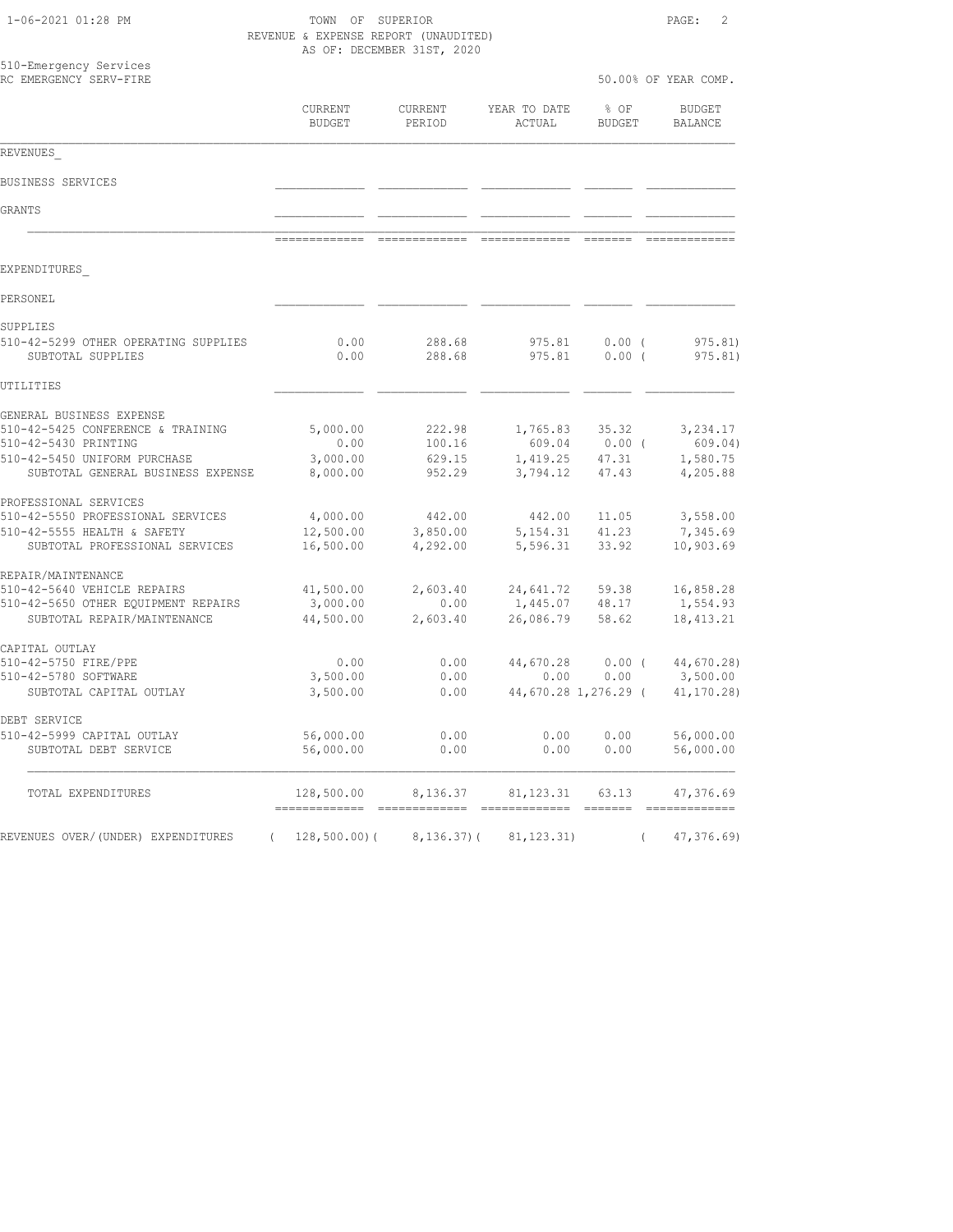|                                                           |                              | VI . DECERBEN JIOI ,                                                                                                                                                                                                                                                                                                                                                                                                                                                                  |                             |                          |                                 |
|-----------------------------------------------------------|------------------------------|---------------------------------------------------------------------------------------------------------------------------------------------------------------------------------------------------------------------------------------------------------------------------------------------------------------------------------------------------------------------------------------------------------------------------------------------------------------------------------------|-----------------------------|--------------------------|---------------------------------|
| 510-Emergency Services<br>RC EMERGENCY SERV-POLICE        |                              |                                                                                                                                                                                                                                                                                                                                                                                                                                                                                       |                             |                          | 50.00% OF YEAR COMP.            |
|                                                           | CURRENT<br><b>BUDGET</b>     | CURRENT<br>PERIOD                                                                                                                                                                                                                                                                                                                                                                                                                                                                     | YEAR TO DATE<br>ACTUAL      | % OF<br><b>BUDGET</b>    | <b>BUDGET</b><br><b>BALANCE</b> |
| REVENUES                                                  |                              |                                                                                                                                                                                                                                                                                                                                                                                                                                                                                       |                             |                          |                                 |
| GRANTS                                                    |                              |                                                                                                                                                                                                                                                                                                                                                                                                                                                                                       |                             |                          |                                 |
| 510-41-4600 Grant Revenue                                 | 200,000.00                   | 0.00                                                                                                                                                                                                                                                                                                                                                                                                                                                                                  | 0.00                        | 0.00                     | 200,000.00                      |
| SUBTOTAL GRANTS                                           | 200,000.00                   | 0.00                                                                                                                                                                                                                                                                                                                                                                                                                                                                                  | 0.00                        | 0.00                     | 200,000.00                      |
| CONTINGENCY                                               |                              |                                                                                                                                                                                                                                                                                                                                                                                                                                                                                       |                             |                          |                                 |
| 510-41-4999 OTHER FINANCING SOURCE                        | 0.00                         | 0.00                                                                                                                                                                                                                                                                                                                                                                                                                                                                                  | 64,057.80                   | $0.00$ (                 | 64,057.80)                      |
| SUBTOTAL CONTINGENCY                                      | 0.00                         | 0.00                                                                                                                                                                                                                                                                                                                                                                                                                                                                                  | 64,057.80                   | 0.00(                    | 64,057.80)                      |
| TOTAL REVENUES                                            | 200,000.00<br>-------------- | 0.00<br>$\begin{array}{cccccc} \multicolumn{2}{c}{{\color{red}z}} & \multicolumn{2}{c}{{\color{red}z}} & \multicolumn{2}{c}{{\color{red}z}} & \multicolumn{2}{c}{{\color{red}z}} & \multicolumn{2}{c}{{\color{red}z}} & \multicolumn{2}{c}{{\color{red}z}} & \multicolumn{2}{c}{{\color{red}z}} & \multicolumn{2}{c}{{\color{red}z}} & \multicolumn{2}{c}{{\color{red}z}} & \multicolumn{2}{c}{{\color{red}z}} & \multicolumn{2}{c}{{\color{red}z}} & \multicolumn{2}{c}{{\color{red$ | 64,057.80<br>-------------- | 32.03                    | 135,942.20<br>-------------     |
| EXPENDITURES                                              |                              |                                                                                                                                                                                                                                                                                                                                                                                                                                                                                       |                             |                          |                                 |
| SUPPLIES                                                  |                              |                                                                                                                                                                                                                                                                                                                                                                                                                                                                                       |                             |                          |                                 |
| 510-41-5299 Other Operating Supplies<br>SUBTOTAL SUPPLIES | 4,000.00<br>4,000.00         | 480.75<br>480.75                                                                                                                                                                                                                                                                                                                                                                                                                                                                      | 1,622.63<br>1,622.63        | 40.57<br>40.57           | 2,377.37<br>2,377.37            |
| UTILITIES                                                 |                              |                                                                                                                                                                                                                                                                                                                                                                                                                                                                                       |                             |                          |                                 |
| 510-41-5370 Radio Equipment<br>SUBTOTAL UTILITIES         | 3,000.00<br>3,000.00         | 0.00<br>0.00                                                                                                                                                                                                                                                                                                                                                                                                                                                                          | 3,248.12<br>3,248.12        | $108.27$ (<br>$108.27$ ( | 248.12)<br>248.12)              |
| GENERAL BUSINESS EXPENSE                                  |                              |                                                                                                                                                                                                                                                                                                                                                                                                                                                                                       |                             |                          |                                 |
| 510-41-5425 Conferences & Training                        | 10,000.00                    | 274.97                                                                                                                                                                                                                                                                                                                                                                                                                                                                                | 4,521.61                    | 45.22                    | 5,478.39                        |
| 510-41-5430 PRINTING                                      | 2,000.00                     | 215.88                                                                                                                                                                                                                                                                                                                                                                                                                                                                                | 1,565.38                    | 78.27                    | 434.62                          |
| 510-41-5450 Uniform Purchases                             | 8,500.00                     | 864.75                                                                                                                                                                                                                                                                                                                                                                                                                                                                                | 12,862.27 151.32 (          |                          | 4,362.27                        |
| SUBTOTAL GENERAL BUSINESS EXPENSE                         | 20,500.00                    | 1,355.60                                                                                                                                                                                                                                                                                                                                                                                                                                                                              | 18,949.26                   | 92.44                    | 1,550.74                        |
| PROFESSIONAL SERVICES                                     |                              |                                                                                                                                                                                                                                                                                                                                                                                                                                                                                       |                             |                          |                                 |
| 510-41-5555 Health & Safety                               | 1,000.00                     | 0.00                                                                                                                                                                                                                                                                                                                                                                                                                                                                                  | 432.28                      | 43.23                    | 567.72                          |
| SUBTOTAL PROFESSIONAL SERVICES                            | 1,000.00                     | 0.00                                                                                                                                                                                                                                                                                                                                                                                                                                                                                  | 432.28                      | 43.23                    | 567.72                          |
| REPAIR/MAINTENANCE                                        |                              |                                                                                                                                                                                                                                                                                                                                                                                                                                                                                       |                             |                          |                                 |
| 510-41-5640 Vehicle Repairs                               | 10,000.00                    | 94.12                                                                                                                                                                                                                                                                                                                                                                                                                                                                                 | 2,256.61                    | 22.57                    | 7,743.39                        |
| 510-41-5642 Tires and Tubes                               | 3,000.00                     | 313.53                                                                                                                                                                                                                                                                                                                                                                                                                                                                                | 4,662.61                    | $155.42$ (               | 1,662.61)                       |
| SUBTOTAL REPAIR/MAINTENANCE                               | 13,000.00                    | 407.65                                                                                                                                                                                                                                                                                                                                                                                                                                                                                | 6,919.22                    | 53.22                    | 6,080.78                        |
| CAPITAL OUTLAY                                            |                              |                                                                                                                                                                                                                                                                                                                                                                                                                                                                                       |                             |                          |                                 |
| 510-41-5750 Fire/PPE                                      | 0.00                         | 0.00                                                                                                                                                                                                                                                                                                                                                                                                                                                                                  | 3,220.49                    | $0.00$ (                 | 3, 220.49                       |
| 510-41-5780 Software                                      | 0.00                         | 0.00                                                                                                                                                                                                                                                                                                                                                                                                                                                                                  | 2,171.96                    | 0.00(                    | 2, 171.96                       |
| SUBTOTAL CAPITAL OUTLAY                                   | 0.00                         | 0.00                                                                                                                                                                                                                                                                                                                                                                                                                                                                                  | 5,392.45                    | 0.00(                    | 5,392.45                        |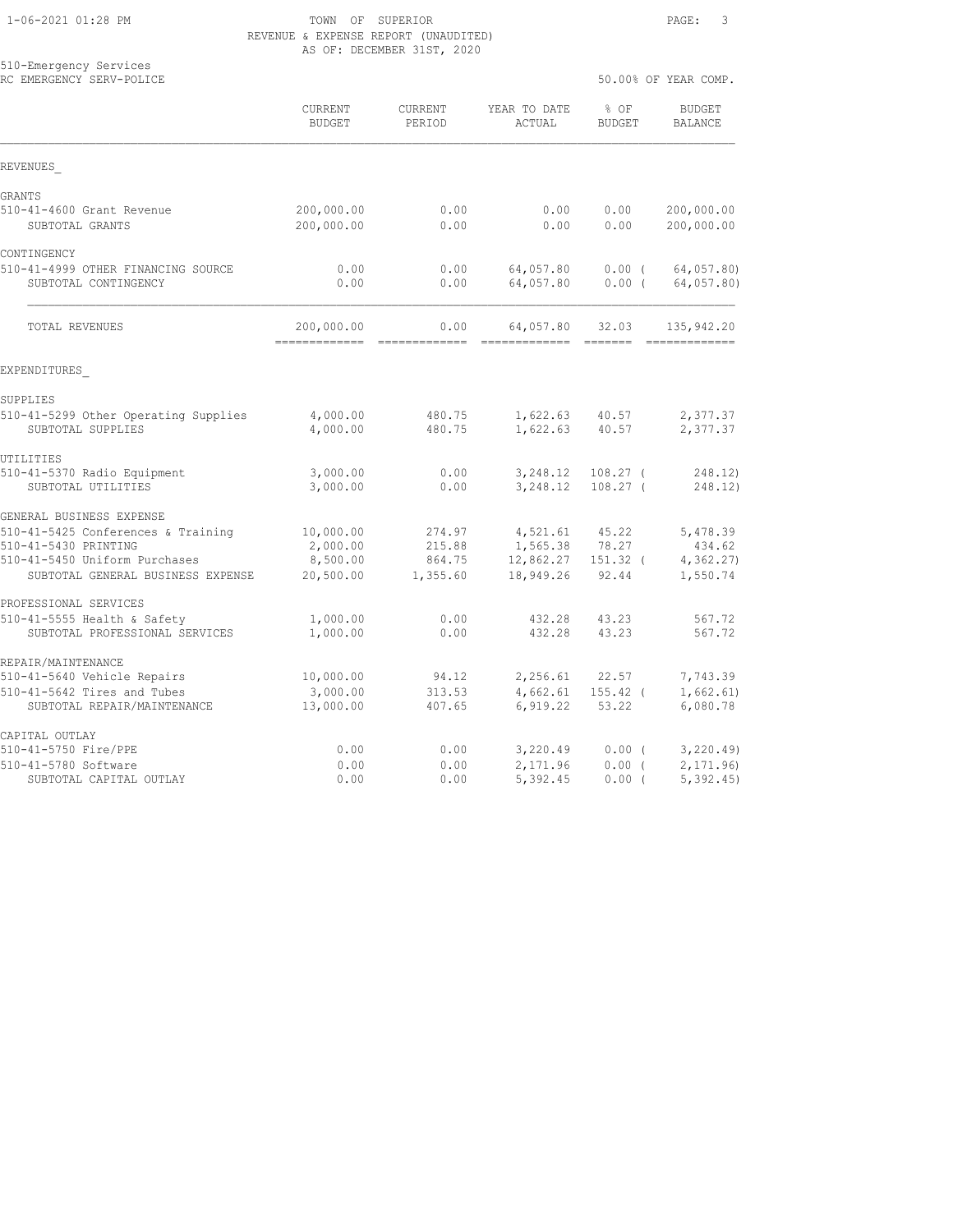| 510-Emergency Services<br>RC EMERGENCY SERV-POLICE |                          |                   |                        |                       | 50.00% OF YEAR COMP. |
|----------------------------------------------------|--------------------------|-------------------|------------------------|-----------------------|----------------------|
|                                                    | <b>CURRENT</b><br>BUDGET | CURRENT<br>PERIOD | YEAR TO DATE<br>ACTUAL | % OF<br><b>BUDGET</b> | BUDGET<br>BALANCE    |
| DEBT SERVICE                                       |                          |                   |                        |                       |                      |
| 510-41-5900 DEBT SERVICE: PRINCIPAL                | 0.00                     | 0.00              | 13,966.49              | $0.00$ (              | 13,966.49)           |
| 510-41-5999 Capital Outlay                         | 30,000.00                | 0.00              | 64,057.80              | $213.53$ (            | 34,057.80)           |
| SUBTOTAL DEBT SERVICE                              | 30,000.00                | 0.00              | 78,024.29              | $260.08$ (            | 48,024.29)           |
| <b>TOTAL EXPENDITURES</b>                          | 71,500.00                | 2,244.00          | 114,588.25             | $160.26$ (            | 43,088.25)           |
| REVENUES OVER/(UNDER) EXPENDITURES                 | $128,500.00$ (           | $2,244,00$ (      | 50, 530, 45            |                       | 179,030.45           |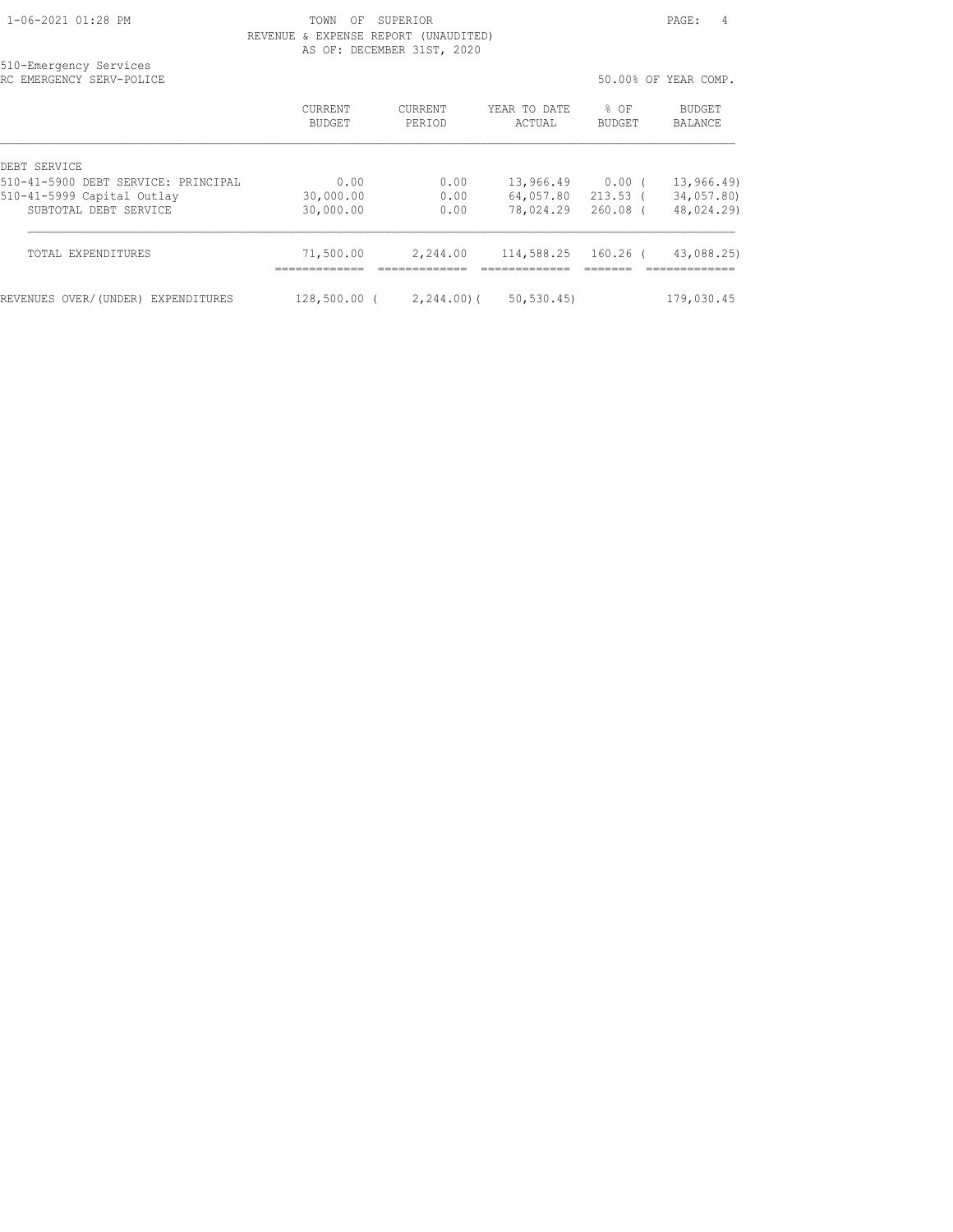| 510-Emergency Services             |                          |                   |                        |                | 50.00% OF YEAR COMP. |
|------------------------------------|--------------------------|-------------------|------------------------|----------------|----------------------|
|                                    | <b>CURRENT</b><br>BUDGET | CURRENT<br>PERIOD | YEAR TO DATE<br>ACTUAL | % OF<br>BUDGET | BUDGET<br>BALANCE    |
|                                    |                          |                   |                        |                |                      |
| FUND TOTAL REVENUES                | 200,000.00               | 0.00              | 64,057.80              | 32.03          | 135, 942.20          |
| FUND TOTAL EXPENDITURES            | 200,000.00               | 10,380.37         | 195,711.56             | 97.86          | 4,288.44             |
| REVENUES OVER/(UNDER) EXPENDITURES | 0.00                     | $10,380.37$ ) (   | 131,653.76)            |                | 131,653.76           |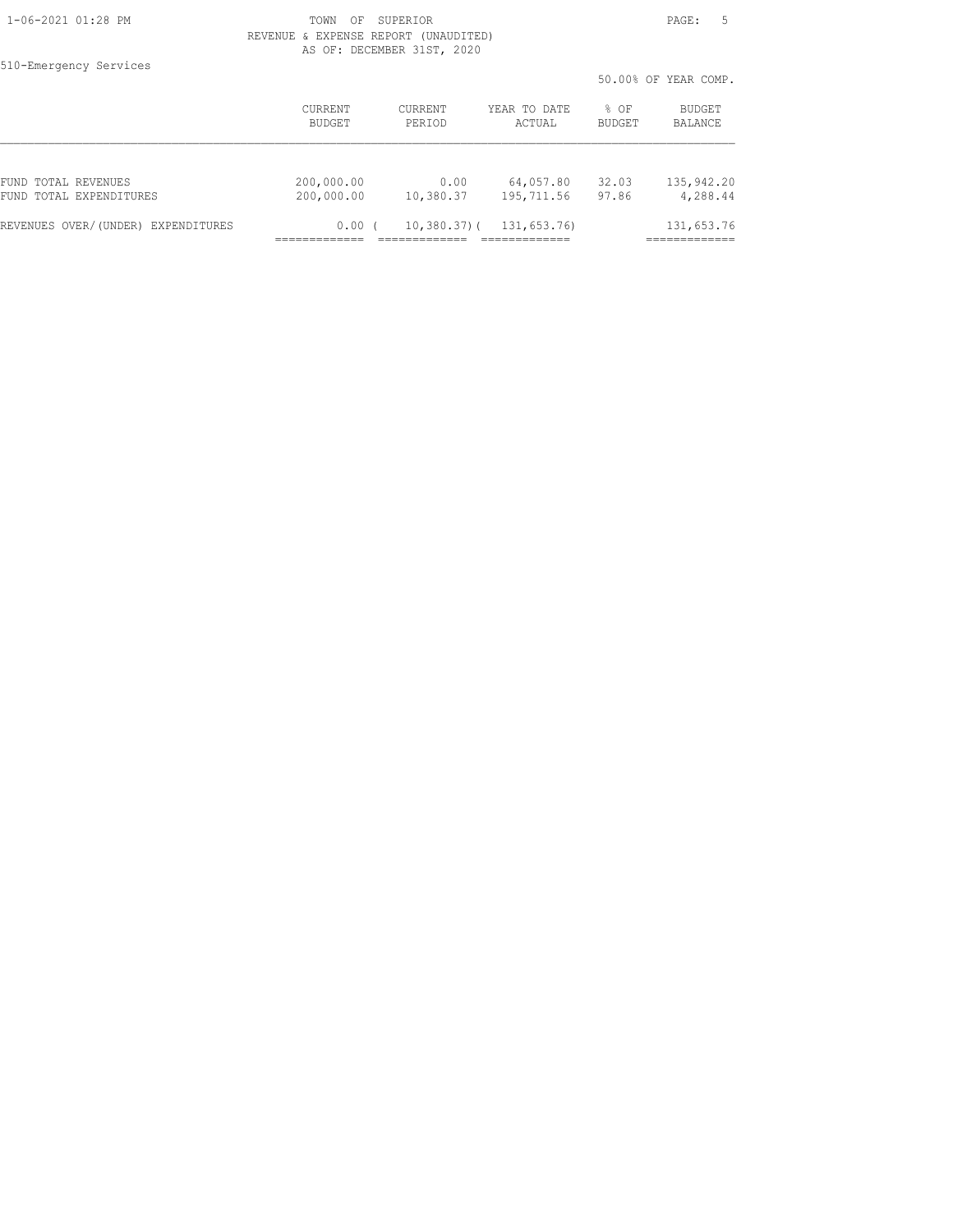| 511-RESOLUTION GRANTS<br>MAYOR & COUNCIL |                          |                   |                                     |                | 50.00% OF YEAR COMP.            |
|------------------------------------------|--------------------------|-------------------|-------------------------------------|----------------|---------------------------------|
|                                          | CURRENT<br><b>BUDGET</b> | CURRENT<br>PERIOD | YEAR TO DATE<br>ACTUAL              | % OF<br>BUDGET | <b>BUDGET</b><br><b>BALANCE</b> |
| REVENUES                                 |                          |                   |                                     |                |                                 |
| GRANTS                                   |                          |                   |                                     |                |                                 |
| 511-01-4600 GRANT REVENUE                | 1,200,000.00             | 0.00              |                                     | 0.00 0.00      | 1,200,000.00                    |
| SUBTOTAL GRANTS                          | 1,200,000.00             | 0.00              | 0.00                                | 0.00           | 1,200,000.00                    |
| TOTAL REVENUES                           | 1,200,000.00             | 0.00              | 0.00                                |                | $0.00 \quad 1,200,000.00$       |
| EXPENDITURES                             |                          |                   |                                     |                |                                 |
| SUPPLIES                                 |                          |                   |                                     |                |                                 |
| 511-01-5299 OPERATING SUPPLIES           | 1,200,000.00             |                   | 3,368.00 4,945.50 0.41 1,195,054.50 |                |                                 |
| SUBTOTAL SUPPLIES                        | 1,200,000.00             | 3,368.00          | 4,945.50                            |                | $0.41$ 1, 195, 054.50           |
| PROFESSIONAL SERVICES                    |                          |                   |                                     |                |                                 |
| 511-01-5530 ENGINEERING EXPENSES         | 0.00                     | 0.00              |                                     |                | $5,939.35$ 0.00 ( $5,939.35$ )  |
| SUBTOTAL PROFESSIONAL SERVICES           | 0.00                     | 0.00              | $5,939.35$ 0.00 (                   |                | 5,939.35                        |
| CAPITAL OUTLAY                           |                          |                   |                                     |                |                                 |
| 511-01-5710 BUILDING                     | 0.00                     | 0.00              | 50,000.00 0.00 (                    |                | 50,000.00)                      |
| SUBTOTAL CAPITAL OUTLAY                  | 0.00                     | 0.00              | 50,000.00                           | $0.00$ (       | 50,000.00)                      |
| DEBT SERVICE                             |                          |                   |                                     |                |                                 |
| TOTAL EXPENDITURES                       | 1,200,000.00 3,368.00    |                   | 60,884.85 5.07 1,139,115.15         |                |                                 |
| REVENUES OVER/(UNDER) EXPENDITURES       | $0.00$ (                 | $3,368,00$ (      | 60,884.85)                          |                | 60,884.85                       |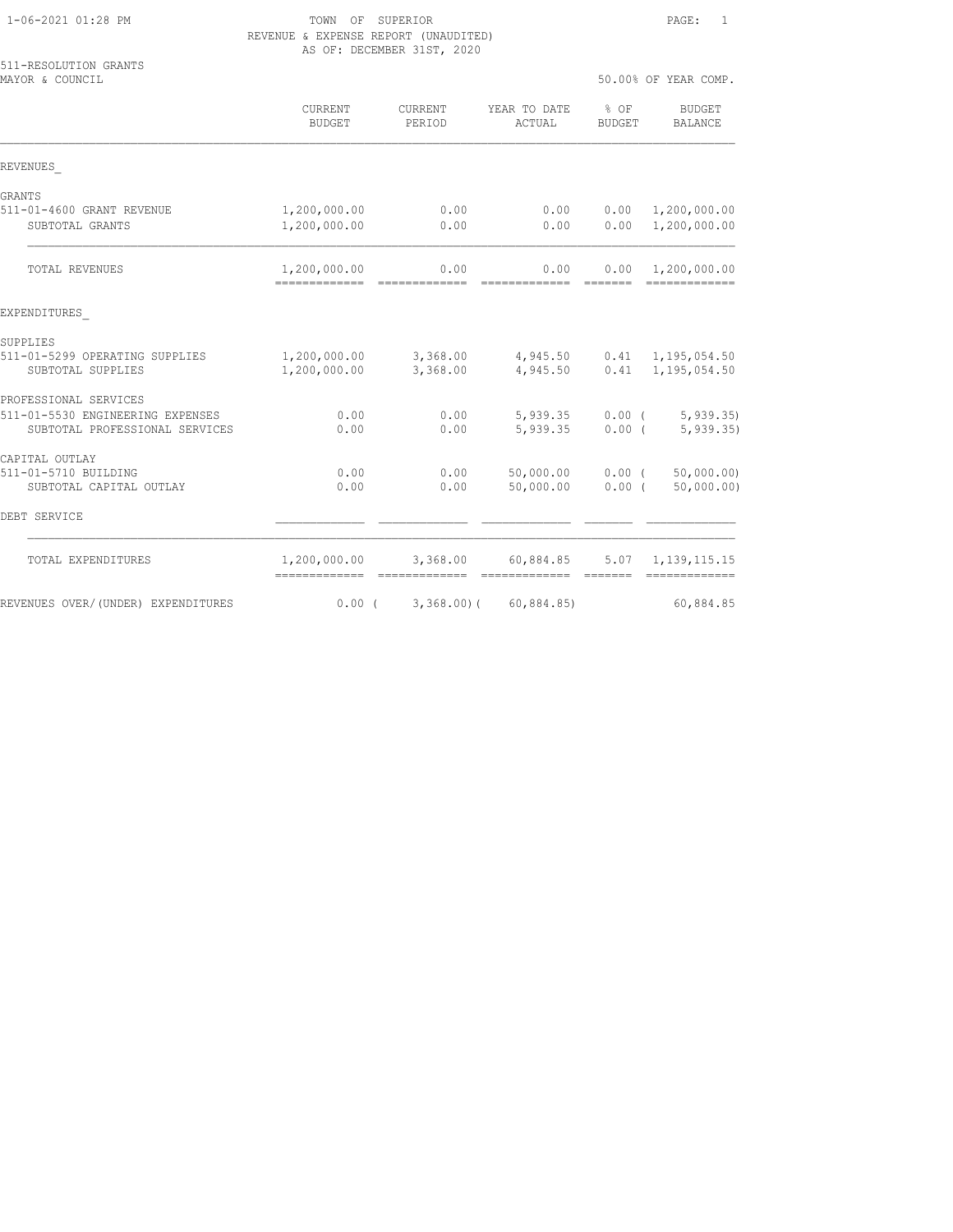| 1-06-2021 01:28 PM                                  |                   | TOWN OF SUPERIOR<br>REVENUE & EXPENSE REPORT (UNAUDITED) |                                                                                      |                 |                      |  |
|-----------------------------------------------------|-------------------|----------------------------------------------------------|--------------------------------------------------------------------------------------|-----------------|----------------------|--|
|                                                     |                   | AS OF: DECEMBER 31ST, 2020                               |                                                                                      |                 |                      |  |
| 511-RESOLUTION GRANTS<br><b>RECREATION</b>          |                   |                                                          |                                                                                      |                 | 50.00% OF YEAR COMP. |  |
|                                                     | CURRENT<br>BUDGET | PERIOD                                                   | CURRENT YEAR TO DATE 8 OF BUDGET<br>ACTUAL                                           |                 | BUDGET BALANCE       |  |
| REVENUES                                            |                   |                                                          |                                                                                      |                 |                      |  |
| GRANTS                                              |                   |                                                          |                                                                                      |                 |                      |  |
|                                                     | --------------    |                                                          |                                                                                      |                 | ------               |  |
| EXPENDITURES                                        |                   |                                                          |                                                                                      |                 |                      |  |
| SUPPLIES                                            |                   |                                                          |                                                                                      |                 |                      |  |
| 511-12-5299 OPERATING SUPPLIES<br>SUBTOTAL SUPPLIES |                   |                                                          | $0.00$ $0.00$ $0.00$ $0.00$ $0.00$ $0.00$ $0.00$ $0.00$<br>$0.00$ 0.00 300.00 0.00 ( |                 | 300.00)              |  |
| PROFESSIONAL SERVICES                               |                   |                                                          |                                                                                      |                 |                      |  |
| CAPITAL OUTLAY                                      |                   |                                                          |                                                                                      |                 |                      |  |
| TOTAL EXPENDITURES                                  | 0.00              | 0.00                                                     |                                                                                      | $300.00$ 0.00 ( | 300.00)              |  |
| REVENUES OVER/(UNDER) EXPENDITURES                  | 0.00              | 0.00(                                                    | 300.00)                                                                              |                 | 300.00               |  |
|                                                     |                   |                                                          |                                                                                      |                 |                      |  |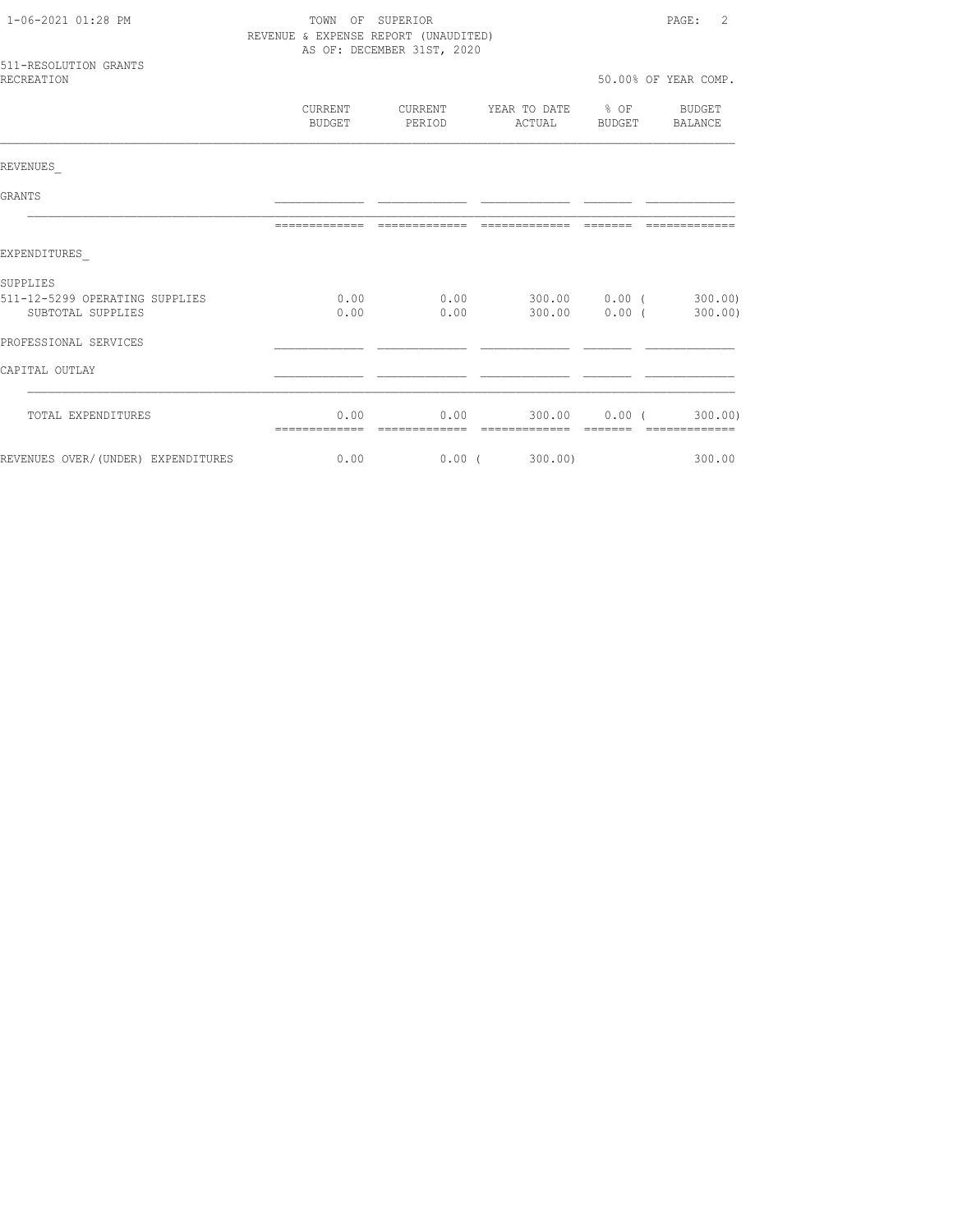| 1-06-2021 01:28 PM |  |  |
|--------------------|--|--|
|                    |  |  |

## TOWN OF SUPERIOR PAGE: 3 REVENUE & EXPENSE REPORT (UNAUDITED) AS OF: DECEMBER 31ST, 2020

| 511-RESOLUTION GRANTS<br>ECONOMIC DEVELOPMENT |                                            |                          |                             | 50.00% OF YEAR COMP. |                                                                                                                                                                                                                                                                                                                                                                                                                                                                                                      |  |
|-----------------------------------------------|--------------------------------------------|--------------------------|-----------------------------|----------------------|------------------------------------------------------------------------------------------------------------------------------------------------------------------------------------------------------------------------------------------------------------------------------------------------------------------------------------------------------------------------------------------------------------------------------------------------------------------------------------------------------|--|
|                                               | <b>CURRENT</b><br><b>BUDGET</b>            | <b>CURRENT</b><br>PERIOD | YEAR TO DATE<br>ACTUAL      | $8$ OF<br>BUDGET     | <b>BUDGET</b><br>BALANCE                                                                                                                                                                                                                                                                                                                                                                                                                                                                             |  |
| REVENUES                                      |                                            |                          |                             |                      |                                                                                                                                                                                                                                                                                                                                                                                                                                                                                                      |  |
| GRANTS                                        |                                            |                          |                             |                      |                                                                                                                                                                                                                                                                                                                                                                                                                                                                                                      |  |
| 511-19-4600 GRANT REVENUE                     | 275,000.00                                 | 0.00                     | 0.00                        | 0.00                 | 275,000.00                                                                                                                                                                                                                                                                                                                                                                                                                                                                                           |  |
| SUBTOTAL GRANTS                               | 275,000.00                                 | 0.00                     | 0.00                        | 0.00                 | 275,000.00                                                                                                                                                                                                                                                                                                                                                                                                                                                                                           |  |
| <b>TOTAL REVENUES</b>                         | 275,000.00<br>------------- -------------- | 0.00                     | 0.00<br>-------------       | 0.00<br>=======      | 275,000.00<br>$\begin{array}{cccccccccccccc} \multicolumn{2}{c}{} & \multicolumn{2}{c}{} & \multicolumn{2}{c}{} & \multicolumn{2}{c}{} & \multicolumn{2}{c}{} & \multicolumn{2}{c}{} & \multicolumn{2}{c}{} & \multicolumn{2}{c}{} & \multicolumn{2}{c}{} & \multicolumn{2}{c}{} & \multicolumn{2}{c}{} & \multicolumn{2}{c}{} & \multicolumn{2}{c}{} & \multicolumn{2}{c}{} & \multicolumn{2}{c}{} & \multicolumn{2}{c}{} & \multicolumn{2}{c}{} & \multicolumn{2}{c}{} & \multicolumn{2}{c}{} & \$ |  |
| EXPENDITURES                                  |                                            |                          |                             |                      |                                                                                                                                                                                                                                                                                                                                                                                                                                                                                                      |  |
| SUPPLIES                                      |                                            |                          |                             |                      |                                                                                                                                                                                                                                                                                                                                                                                                                                                                                                      |  |
| 511-19-5299 OPERATING SUPPLIES                | 275,000.00                                 | 0.00                     | 139,250.00 50.64 135,750.00 |                      |                                                                                                                                                                                                                                                                                                                                                                                                                                                                                                      |  |
| SUBTOTAL SUPPLIES                             | 275,000.00                                 | 0.00                     | 139,250.00                  | 50.64                | 135,750.00                                                                                                                                                                                                                                                                                                                                                                                                                                                                                           |  |
| PROFESSIONAL SERVICES                         |                                            |                          |                             |                      |                                                                                                                                                                                                                                                                                                                                                                                                                                                                                                      |  |
| CAPITAL OUTLAY                                |                                            |                          |                             |                      |                                                                                                                                                                                                                                                                                                                                                                                                                                                                                                      |  |
| TOTAL EXPENDITURES                            | 275,000.00<br>-------------                | 0.00<br>=============    | 139,250.00 50.64            | =======              | 135,750.00<br>=============                                                                                                                                                                                                                                                                                                                                                                                                                                                                          |  |
| REVENUES OVER/(UNDER) EXPENDITURES            | 0.00                                       |                          | 0.00(139, 250.00)           |                      | 139,250.00                                                                                                                                                                                                                                                                                                                                                                                                                                                                                           |  |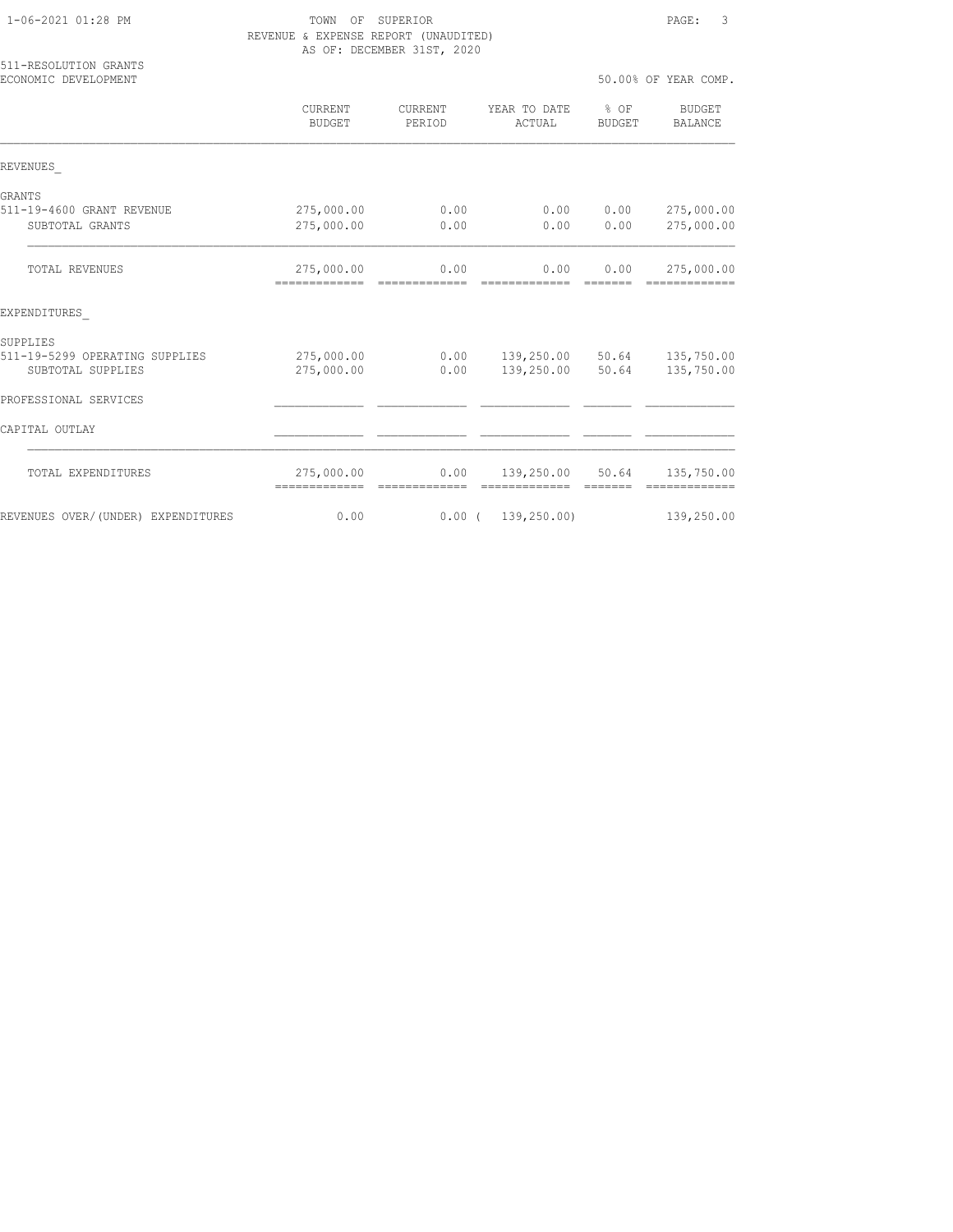511-RESOLUTION GRANTS

|                                       |                |                |              |        | 50.00% OF YEAR COMP. |
|---------------------------------------|----------------|----------------|--------------|--------|----------------------|
|                                       | <b>CURRENT</b> | <b>CURRENT</b> | YEAR TO DATE | % OF   | <b>BUDGET</b>        |
|                                       | BUDGET         | PERIOD         | ACTUAL       | BUDGET | BALANCE              |
| FUND TOTAL REVENUES                   | 1,475,000.00   | 0.00           | 0.00         | 0.00   | 1,475,000.00         |
| FUND TOTAL EXPENDITURES               | 1,475,000.00   | 3,368.00       | 200, 434.85  | 13.59  | 1,274,565.15         |
| REVENUES OVER/(UNDER)<br>EXPENDITURES | 0.00           | 3,368.00(      | 200, 434.85) |        | 200, 434.85          |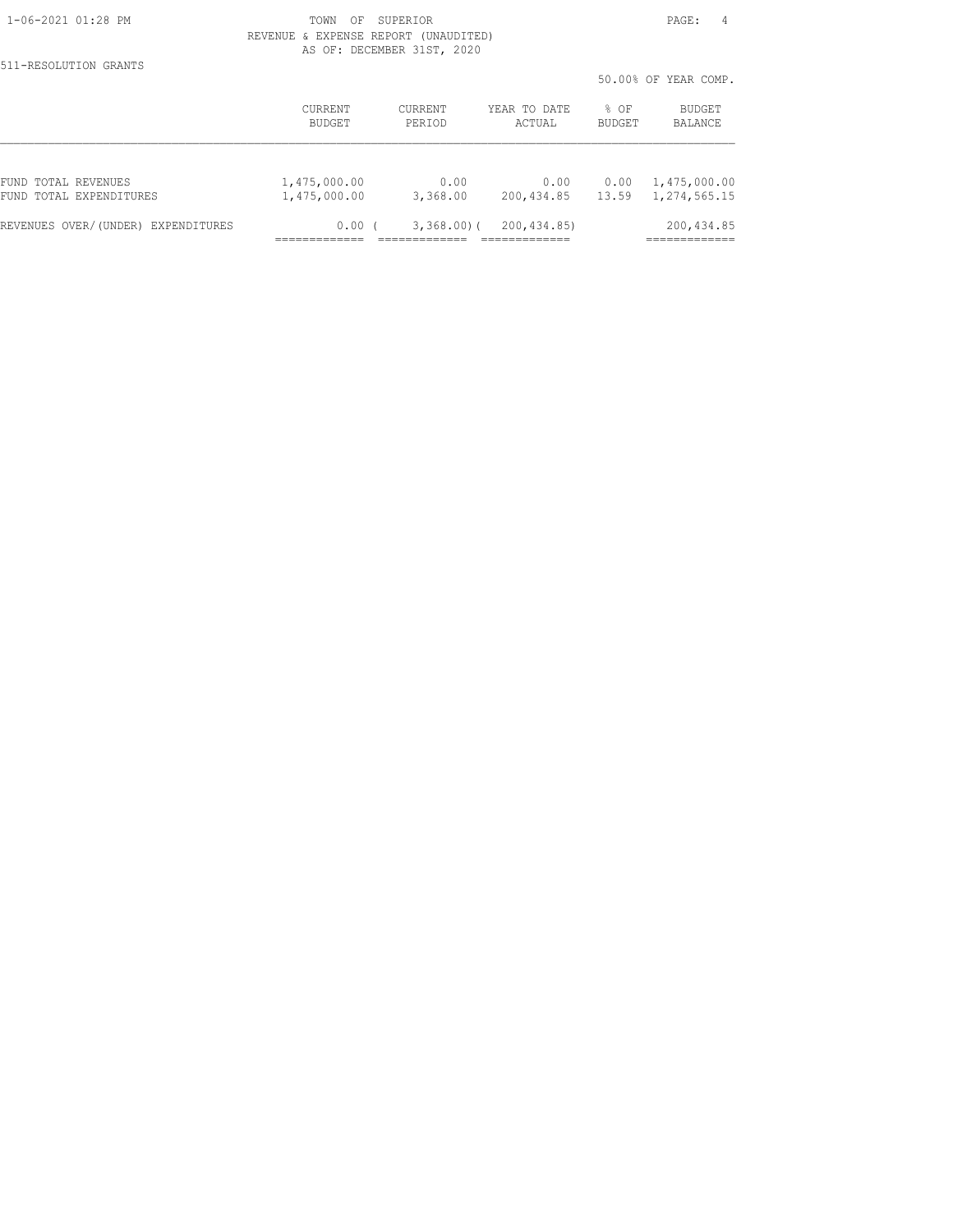| 1-06-2021 01:28 PM | TOWN    | SUPERIOR<br>OF                                                     |              |        | PAGE:                |
|--------------------|---------|--------------------------------------------------------------------|--------------|--------|----------------------|
|                    |         | REVENUE & EXPENSE REPORT (UNAUDITED)<br>AS OF: DECEMBER 31ST, 2020 |              |        |                      |
| 512-AZCares Fund   |         |                                                                    |              |        |                      |
|                    |         |                                                                    |              |        | 50.00% OF YEAR COMP. |
|                    | CURRENT | CURRENT                                                            | YEAR TO DATE | % OF   | BUDGET               |
|                    | BUDGET  | PERIOD                                                             | ACTUAL       | BUDGET | BALANCE              |
|                    |         |                                                                    |              |        |                      |

============= ============= ============= =============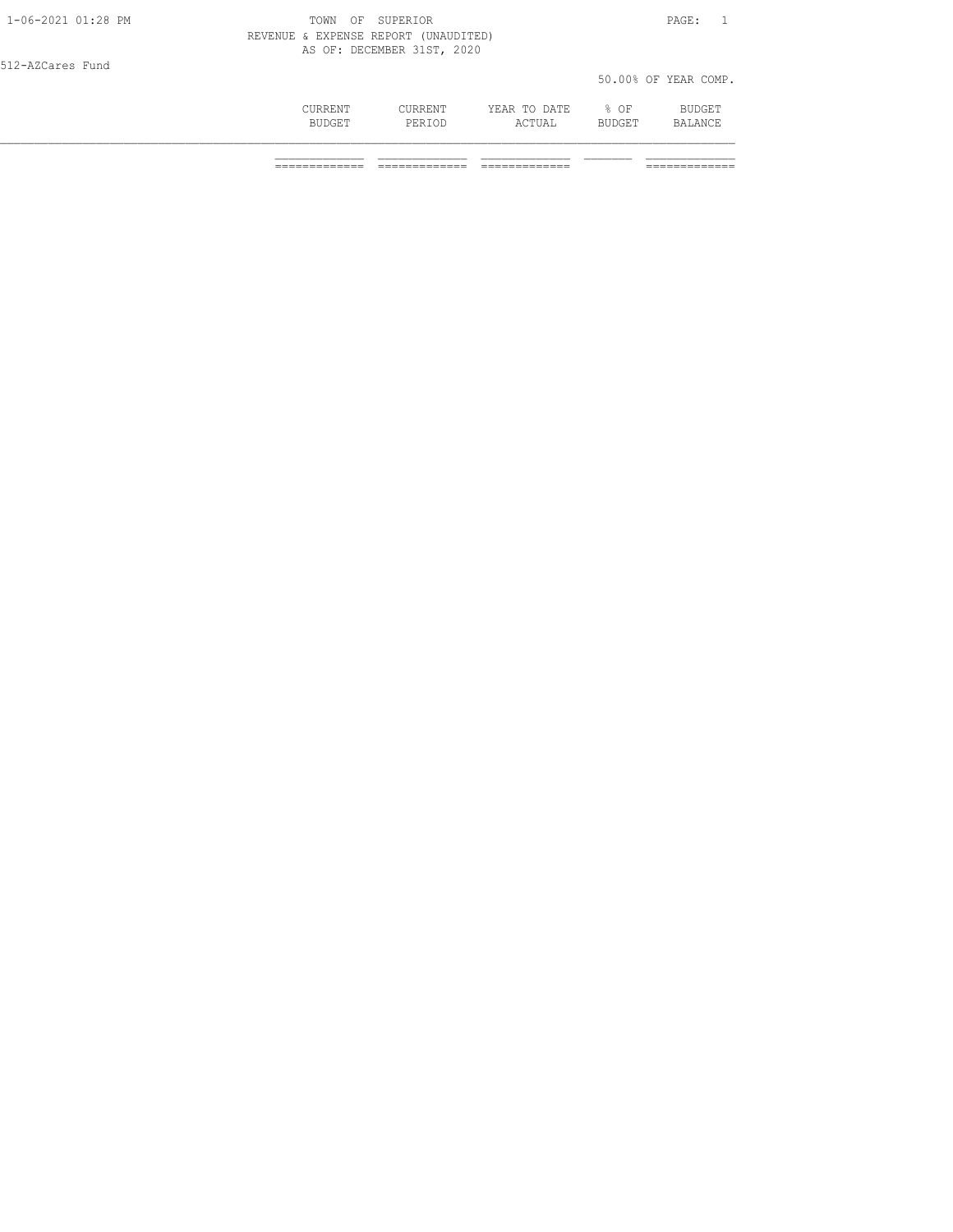| 513-POLICE GRANTS<br>ATTORNEY GENERAL GRANTS |                          |                   |                                                                              |        | 50.00% OF YEAR COMP.        |
|----------------------------------------------|--------------------------|-------------------|------------------------------------------------------------------------------|--------|-----------------------------|
|                                              | CURRENT<br><b>BUDGET</b> | CURRENT<br>PERIOD | YEAR TO DATE % OF<br>ACTUAL                                                  | BUDGET | BUDGET<br>BALANCE           |
| REVENUES                                     |                          |                   |                                                                              |        |                             |
| GRANTS                                       | 0.00                     | 0.00              |                                                                              |        |                             |
| 513-01-4600 GRANT REVENUE<br>SUBTOTAL GRANTS | 0.00                     | 0.00              | 20,000.00   0.00   (   20,000.00)<br>20,000.00 0.00 (                        |        | 20,000.00)                  |
| <b>TOTAL REVENUES</b>                        | 0.00<br>--------------   | --------------    | $0.00$ 20,000.00 0.00 ( 20,000.00)<br>====================================== |        |                             |
| EXPENDITURES                                 |                          |                   |                                                                              |        |                             |
| SUPPLIES                                     |                          |                   |                                                                              |        |                             |
| 513-01-5299 AG GRANTS<br>SUBTOTAL SUPPLIES   | 0.00<br>0.00             | 0.00              | $0.00$ 19,687.92 0.00 ( 19,687.92)                                           |        | 19,687.92 0.00 ( 19,687.92) |
| CAPITAL OUTLAY                               |                          |                   |                                                                              |        |                             |
| TOTAL EXPENDITURES                           | 0.00                     | 0.00              | 19,687.92 0.00 ( 19,687.92)                                                  |        |                             |
| REVENUES OVER/(UNDER) EXPENDITURES           | 0.00                     | 0.00              | 312.08                                                                       |        | 312,08)                     |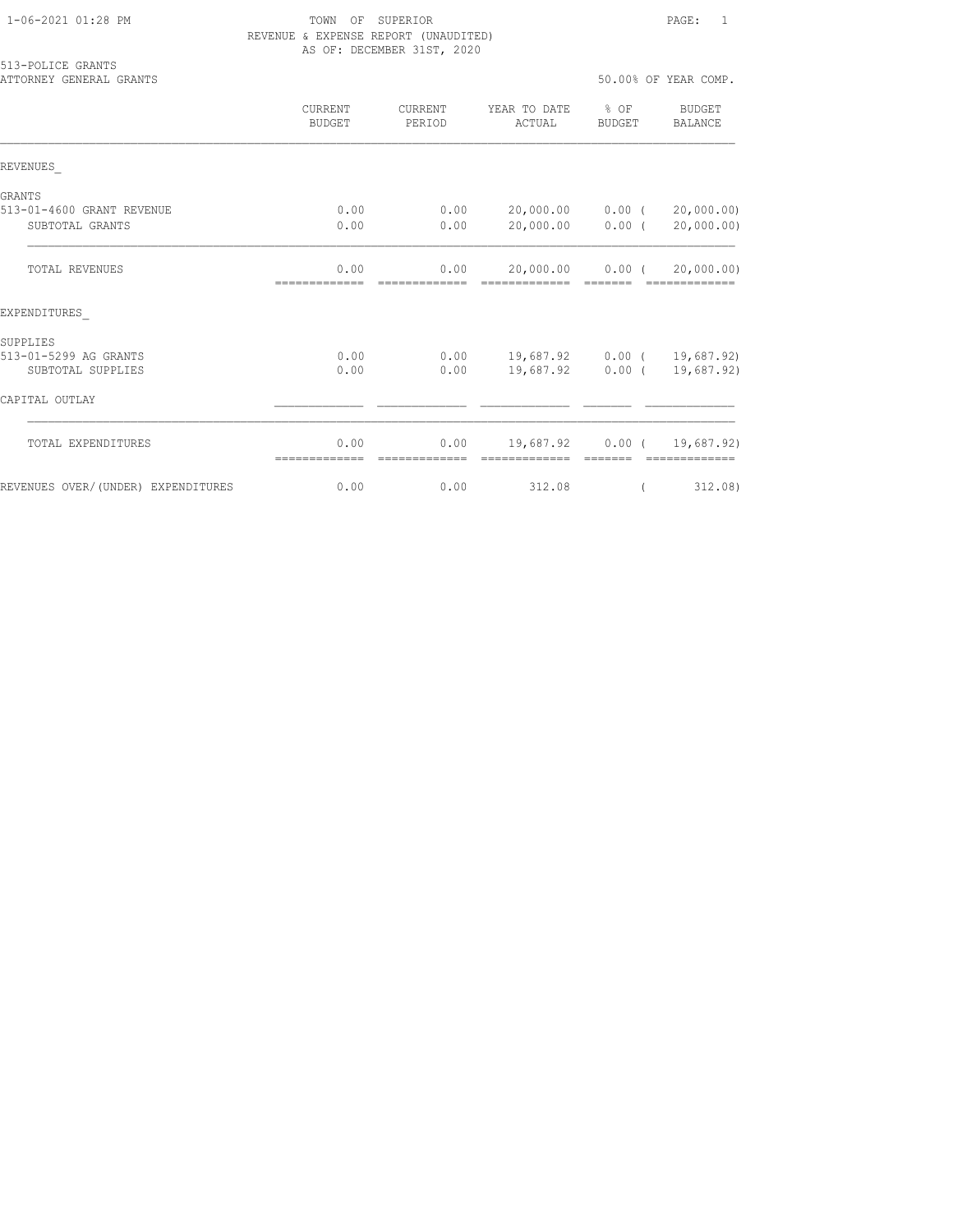| 1-06-2021 01:28 PM              |  | OF SUPERIOR<br>TOWN<br>REVENUE & EXPENSE REPORT (UNAUDITED)<br>AS OF: DECEMBER 31ST, 2020 |                   |                   |                        |                     |                      |
|---------------------------------|--|-------------------------------------------------------------------------------------------|-------------------|-------------------|------------------------|---------------------|----------------------|
| 513-POLICE GRANTS<br>ESC GRANTS |  |                                                                                           |                   |                   |                        |                     | 50.00% OF YEAR COMP. |
|                                 |  |                                                                                           | CURRENT<br>BUDGET | CURRENT<br>PERIOD | YEAR TO DATE<br>ACTUAL | $\div$ OF<br>BUDGET | BUDGET<br>BALANCE    |
| REVENUES                        |  |                                                                                           |                   |                   |                        |                     |                      |
| GRANTS                          |  |                                                                                           |                   |                   |                        |                     |                      |
|                                 |  |                                                                                           | -------------     |                   |                        |                     |                      |
| EXPENDITURES                    |  |                                                                                           |                   |                   |                        |                     |                      |
| CAPITAL OUTLAY                  |  |                                                                                           |                   |                   |                        |                     |                      |
|                                 |  |                                                                                           | =============     | -------------     |                        |                     | -------------        |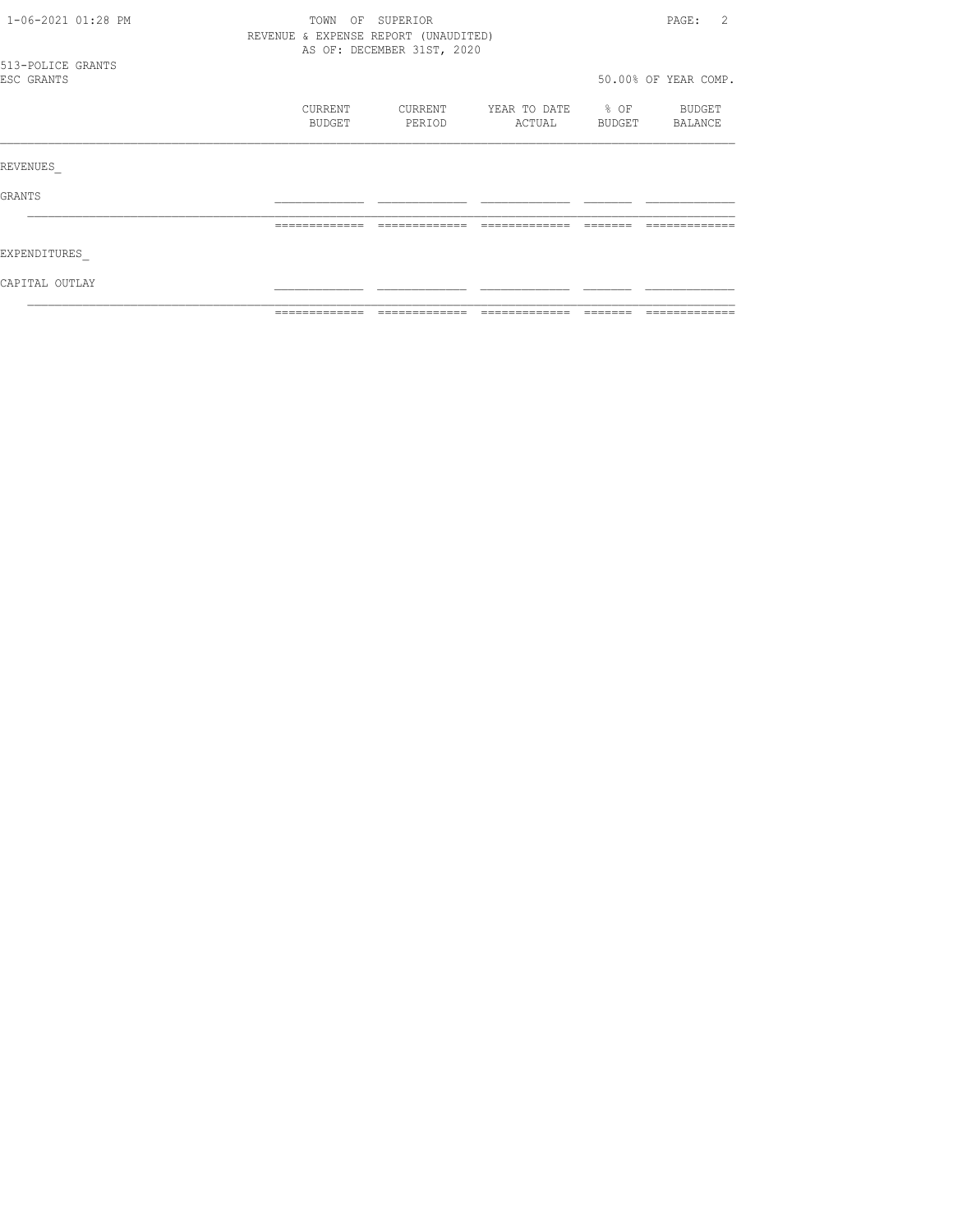| 1-06-2021 01:28 PM |  |  |
|--------------------|--|--|
|                    |  |  |

## TOWN OF SUPERIOR PAGE: 3 REVENUE & EXPENSE REPORT (UNAUDITED) AS OF: DECEMBER 31ST, 2020

|             | 513-POLICE GRANTS |
|-------------|-------------------|
| GOHS GRANTS |                   |

| GOHS GRANTS                                                   |                   |                   |                        |                         | 50.00% OF YEAR COMP.     |
|---------------------------------------------------------------|-------------------|-------------------|------------------------|-------------------------|--------------------------|
|                                                               | CURRENT<br>BUDGET | CURRENT<br>PERIOD | YEAR TO DATE<br>ACTUAL | $8$ OF<br><b>BUDGET</b> | <b>BUDGET</b><br>BALANCE |
| <b>REVENUES</b>                                               |                   |                   |                        |                         |                          |
| <b>GRANTS</b><br>513-03-4600 GRANT REVENUE<br>SUBTOTAL GRANTS | 0.00<br>0.00      | 0.00<br>0.00      | 1,455.11<br>1,455.11   | $0.00$ (<br>$0.00$ (    | 1,455.11)<br>1,455.11)   |
| <b>TOTAL REVENUES</b>                                         | 0.00              | 0.00              | 1,455.11               | $0.00$ (                | 1,455.11)                |
| EXPENDITURES                                                  |                   |                   |                        |                         |                          |

CAPITAL OUTLAY \_\_\_\_\_\_\_\_\_\_\_\_\_ \_\_\_\_\_\_\_\_\_\_\_\_\_ \_\_\_\_\_\_\_\_\_\_\_\_\_ \_\_\_\_\_\_\_ \_\_\_\_\_\_\_\_\_\_\_\_\_

|                                                              | __       |      |          |                    |
|--------------------------------------------------------------|----------|------|----------|--------------------|
| OVER/<br>(UNDER)<br>FYPRNDT<br>REVENUES<br>'ת קווידי<br>---- | n n<br>∩ | 0.00 | 1,455.11 | 455.11<br><u>_</u> |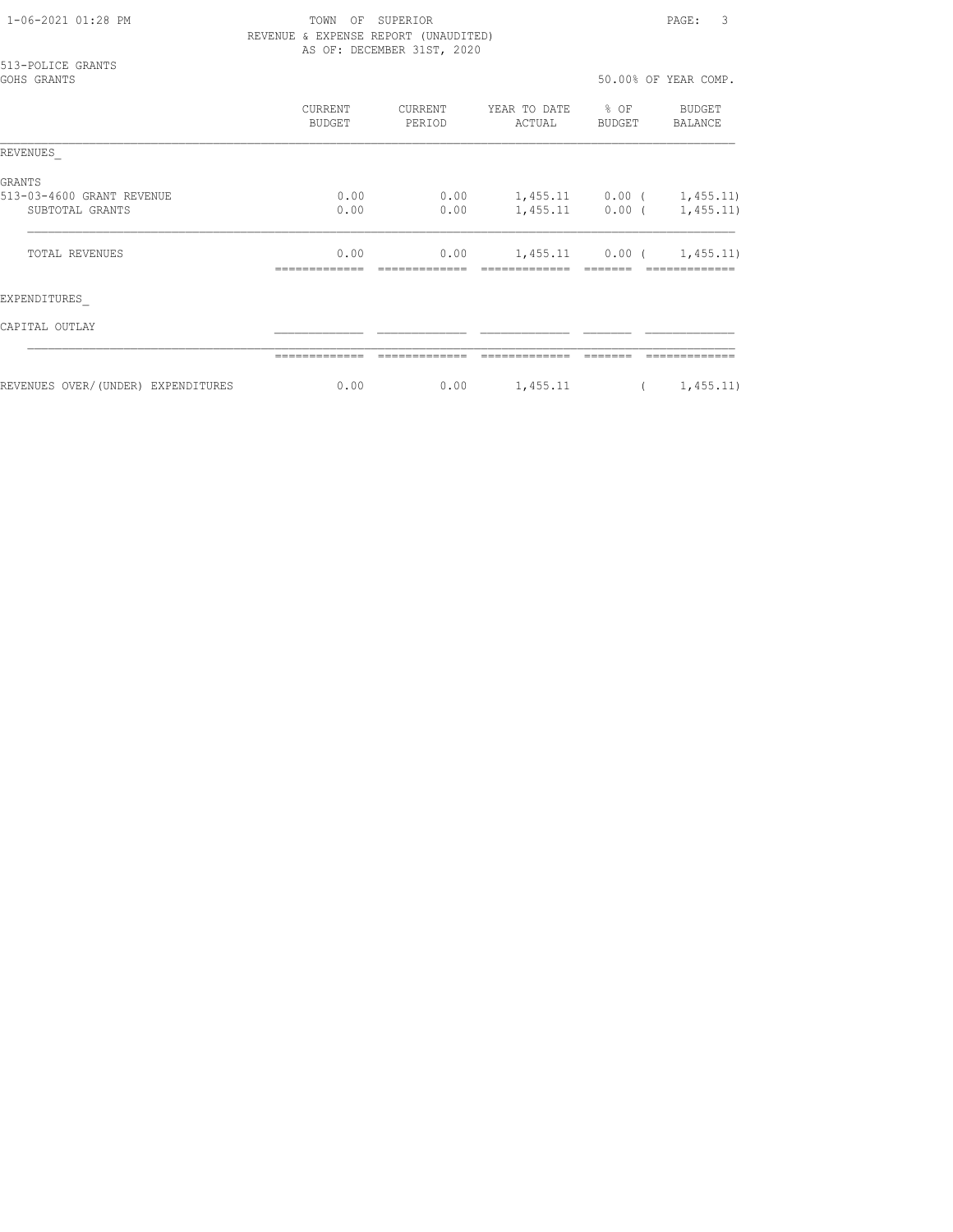| 1-06-2021 01:28 PM |  |
|--------------------|--|
|                    |  |

# TOWN OF SUPERIOR PAGE: 4 REVENUE & EXPENSE REPORT (UNAUDITED) AS OF: DECEMBER 31ST, 2020

| 513-POLICE GRANTS<br>DOHS GRANTS   |                   |                   |                            |                  | 50.00% OF YEAR COMP.       |
|------------------------------------|-------------------|-------------------|----------------------------|------------------|----------------------------|
|                                    | CURRENT<br>BUDGET | CURRENT<br>PERIOD | YEAR TO DATE<br>ACTUAL     | $8$ OF<br>BUDGET | BUDGET<br>BALANCE          |
| REVENUES                           |                   |                   |                            |                  |                            |
| GRANTS                             |                   |                   |                            |                  |                            |
| 513-04-4600 GRANT REVENUE          | 0.00              | 0.00              | 22,833.97 0.00 (22,833.97) |                  |                            |
| SUBTOTAL GRANTS                    | 0.00              | 0.00              |                            |                  | 22,833.97 0.00 (22,833.97) |
| <b>TOTAL REVENUES</b>              | 0.00              | 0.00              | 22,833.97 0.00 (           |                  | 22,833.97)                 |
| EXPENDITURES                       |                   |                   |                            |                  |                            |
| CAPITAL OUTLAY                     |                   |                   |                            |                  |                            |
|                                    |                   |                   |                            |                  |                            |
| REVENUES OVER/(UNDER) EXPENDITURES | 0.00              | 0.00              | 22,833.97                  |                  | 22,833.97)                 |
|                                    |                   |                   |                            |                  |                            |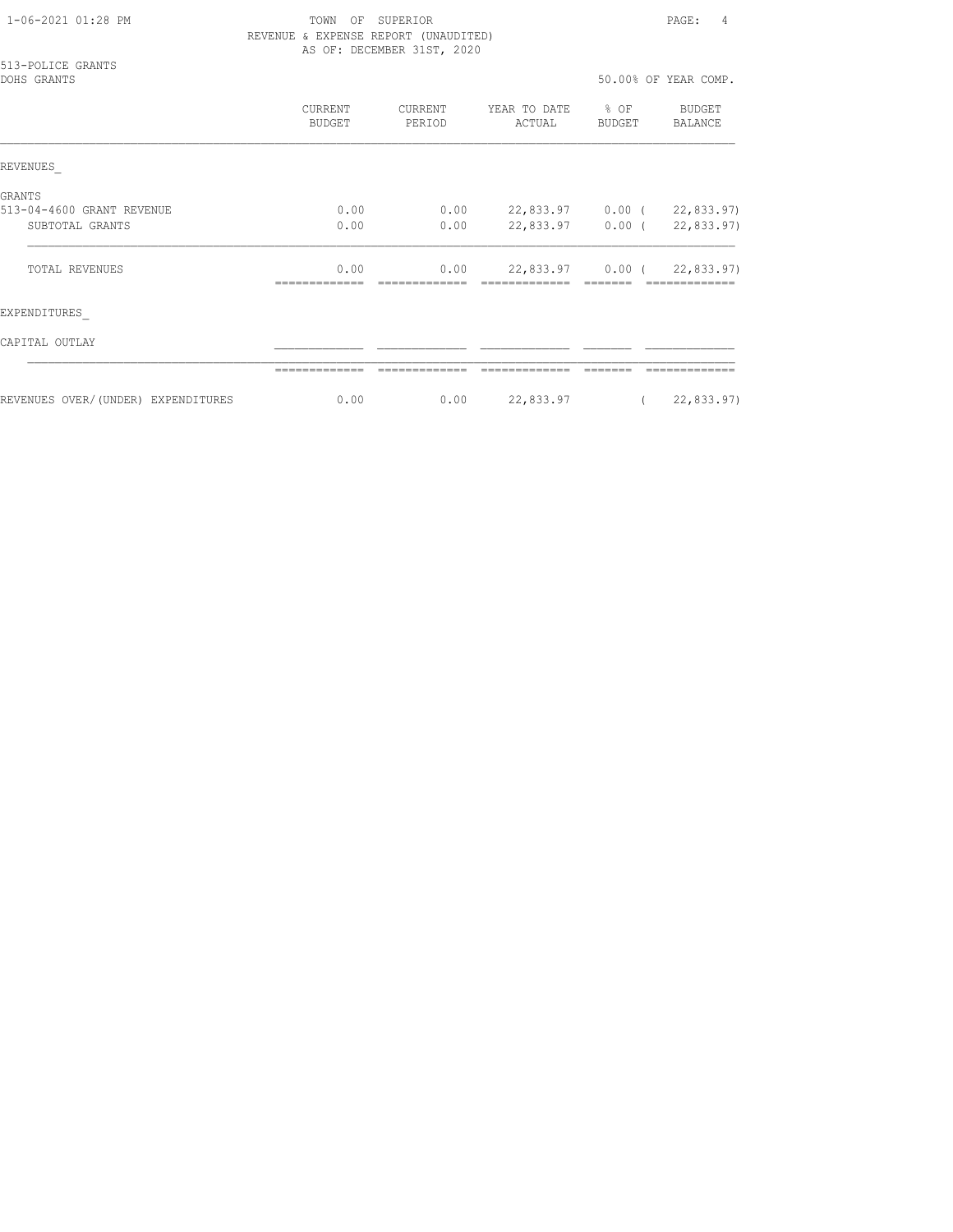513-POLICE GRANTS

#### 1-06-2021 01:28 PM TOWN OF SUPERIOR PAGE: 5 REVENUE & EXPENSE REPORT (UNAUDITED) AS OF: DECEMBER 31ST, 2020

50.00% OF YEAR COMP.

|                                    |                |         |              | 50.00% OF YEAR COMP. |            |  |
|------------------------------------|----------------|---------|--------------|----------------------|------------|--|
|                                    | <b>CURRENT</b> | CURRENT | YEAR TO DATE | $8$ OF               | BUDGET     |  |
|                                    | BUDGET         | PERIOD  | ACTUAL       | <b>BUDGET</b>        | BALANCE    |  |
| FUND TOTAL REVENUES                | 0.00           | 0.00    | 44,289.08    | $0.00$ (             | 44,289.08) |  |
| FUND TOTAL EXPENDITURES            | 0.00           | 0.00    | 19,687.92    | 0.00                 | 19,687.92) |  |
| REVENUES OVER/(UNDER) EXPENDITURES | 0.00           | 0.00    | 24,601.16    |                      | 24,601.16) |  |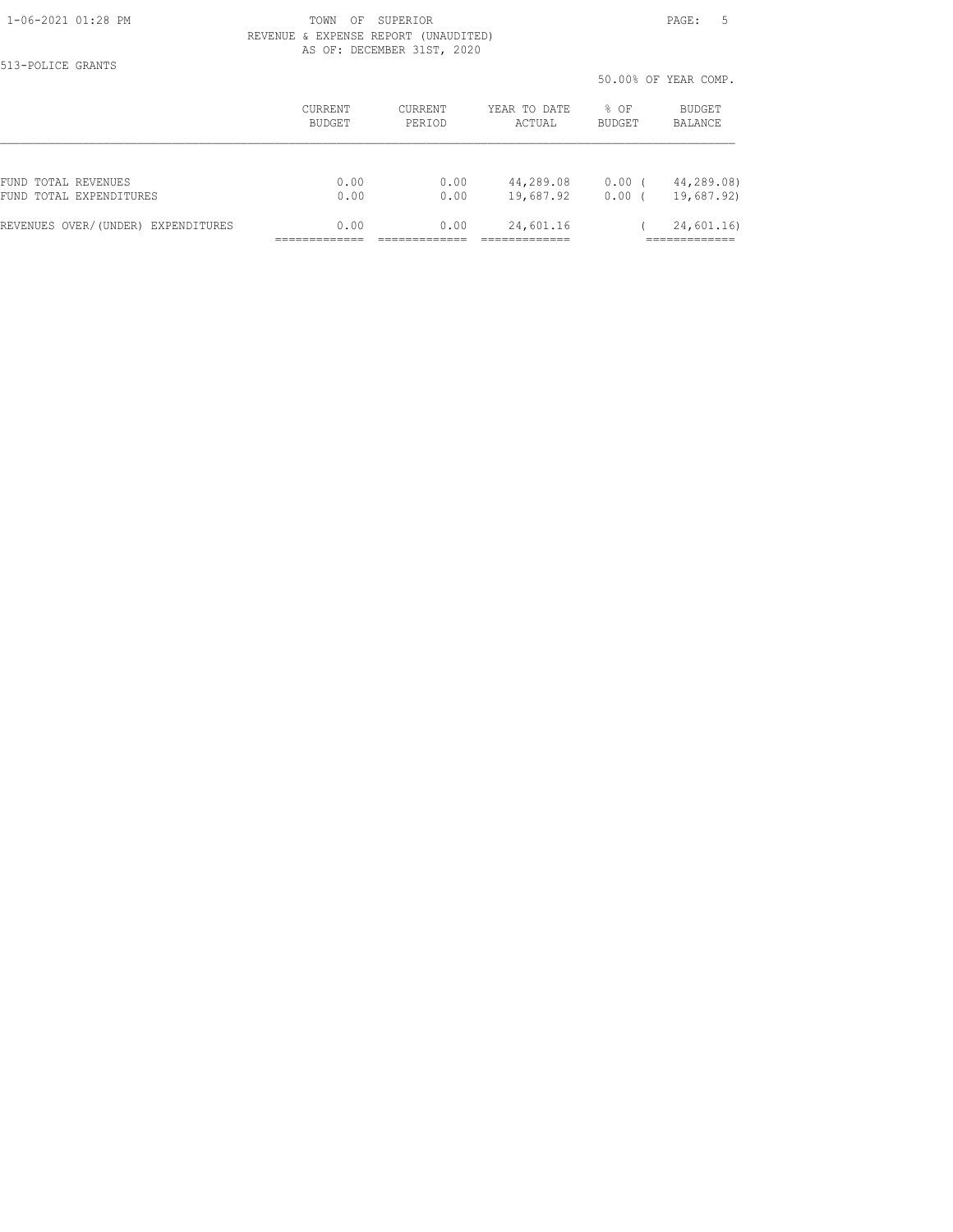| 514-Economic Dev Grants<br>ECONOMIC DEVELOPMENT |                          |                   |                                   |                | 50.00% OF YEAR COMP.            |
|-------------------------------------------------|--------------------------|-------------------|-----------------------------------|----------------|---------------------------------|
|                                                 | CURRENT<br><b>BUDGET</b> | CURRENT<br>PERIOD | YEAR TO DATE<br>ACTUAL            | % OF<br>BUDGET | <b>BUDGET</b><br><b>BALANCE</b> |
| REVENUES                                        |                          |                   |                                   |                |                                 |
| GRANTS                                          |                          |                   |                                   |                |                                 |
| 514-19-4600 GRANTS                              | 0.00                     | 15,000.00         | 15,000.00  0.00  ( 15,000.00)     |                |                                 |
| SUBTOTAL GRANTS                                 | 0.00                     | 15,000.00         | 15,000.00 0.00 (                  |                | 15,000.00)                      |
| <b>TOTAL REVENUES</b>                           | 0.00<br>=============    | 15,000.00         | 15,000.00   0.00 $($ 15,000.00)   |                |                                 |
| EXPENDITURES                                    |                          |                   |                                   |                |                                 |
| SUPPLIES                                        |                          |                   |                                   |                |                                 |
| GENERAL BUSINESS EXPENSE                        |                          |                   |                                   |                |                                 |
| 514-19-5410 ADVERTISING                         | 0.00                     |                   | 3,800.00 4,700.00 0.00 (4,700.00) |                |                                 |
| SUBTOTAL GENERAL BUSINESS EXPENSE               | 0.00                     | 3,800.00          | 4,700.00 0.00 (                   |                | 4,700.00)                       |
| PROFESSIONAL SERVICES                           |                          |                   |                                   |                |                                 |
| TOTAL EXPENDITURES                              | 0.00                     | 3,800.00          | 4,700.00 0.00 (                   |                | 4,700.00)                       |
| REVENUES OVER/(UNDER) EXPENDITURES              | 0.00                     | 11,200.00         | 10,300.00                         | $\sqrt{2}$     | 10, 300.00)                     |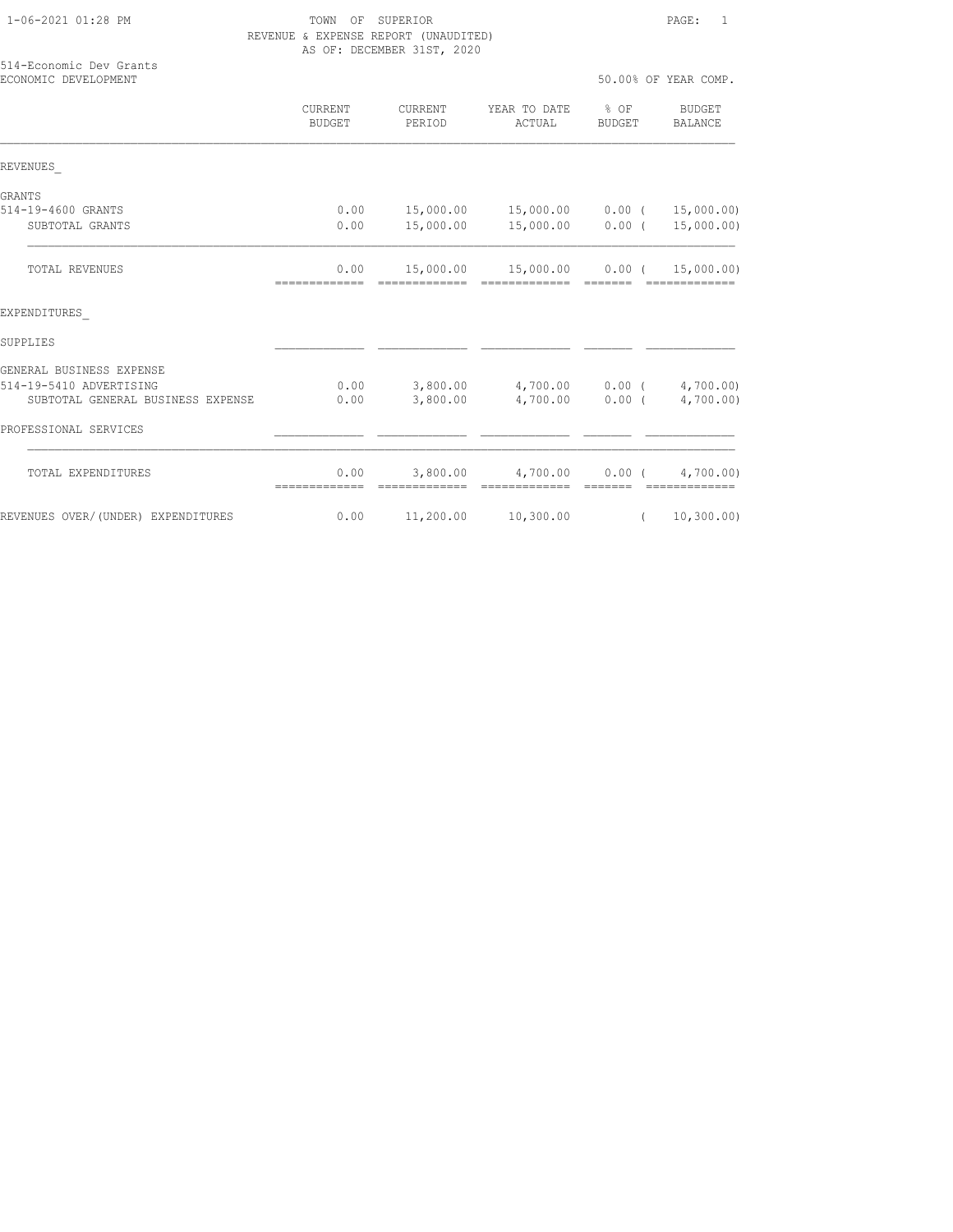514-Economic Dev Grants

|                                    |                |           |              |               | 50.00% OF YEAR COMP.       |
|------------------------------------|----------------|-----------|--------------|---------------|----------------------------|
|                                    | <b>CURRENT</b> | CURRENT   | YEAR TO DATE | % OF          | BUDGET                     |
|                                    | BUDGET         | PERIOD    | ACTUAL       | <b>BUDGET</b> | <b>BALANCE</b>             |
| FUND TOTAL REVENUES                | 0.00           | 15,000.00 | 15,000.00    | $0.00$ (      | 15,000.00)                 |
| FUND TOTAL EXPENDITURES            | 0.00           | 3,800.00  | 4,700.00     | 0.00          | 4,700.00)                  |
| REVENUES OVER/(UNDER) EXPENDITURES | 0.00           | 11,200.00 | 10,300.00    |               | 10, 300.00)<br>___________ |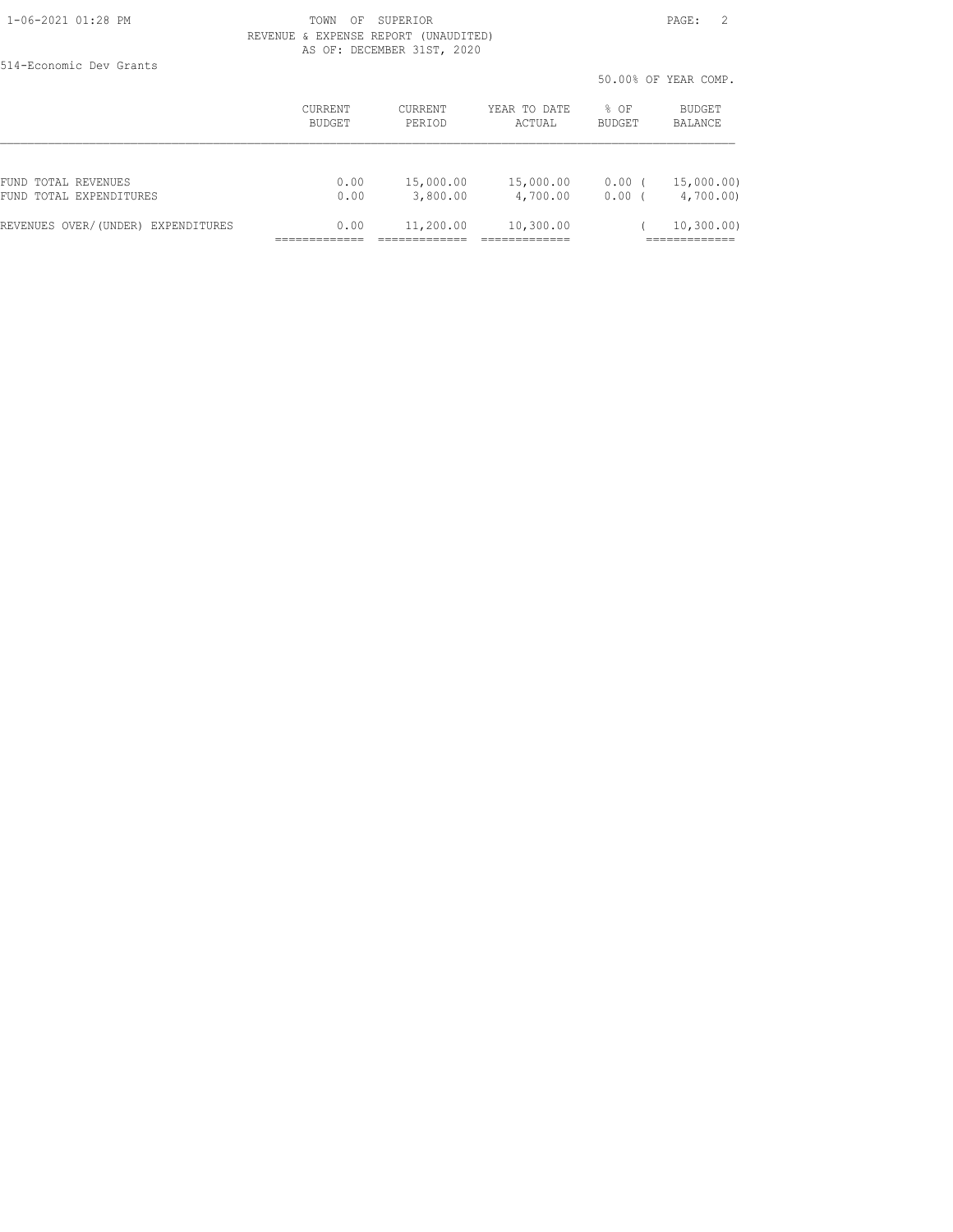| 1-06-2021 01:28 PM                        | TOWN OF SUPERIOR<br>REVENUE & EXPENSE REPORT (UNAUDITED)<br>AS OF: DECEMBER 31ST, 2020 | PAGE: 1 |                                            |  |                      |
|-------------------------------------------|----------------------------------------------------------------------------------------|---------|--------------------------------------------|--|----------------------|
| 800-FIRE DEPT PENSION<br>NON-DEPARTMENTAL |                                                                                        |         |                                            |  | 50.00% OF YEAR COMP. |
|                                           | CURRENT<br>BUDGET                                                                      | PERIOD  | CURRENT YEAR TO DATE % OF BUDGET<br>ACTUAL |  | BUDGET BALANCE       |
| REVENUES                                  |                                                                                        |         |                                            |  |                      |
| BUSINESS SERVICES                         |                                                                                        |         |                                            |  |                      |
| MISCELLANEOUS                             |                                                                                        |         |                                            |  |                      |
| CONTINGENCY                               |                                                                                        |         |                                            |  |                      |
|                                           |                                                                                        |         |                                            |  |                      |
| EXPENDITURES                              |                                                                                        |         |                                            |  |                      |
| SUPPLIES                                  |                                                                                        |         |                                            |  |                      |
| DEBT SERVICE                              |                                                                                        |         |                                            |  |                      |
|                                           |                                                                                        |         |                                            |  |                      |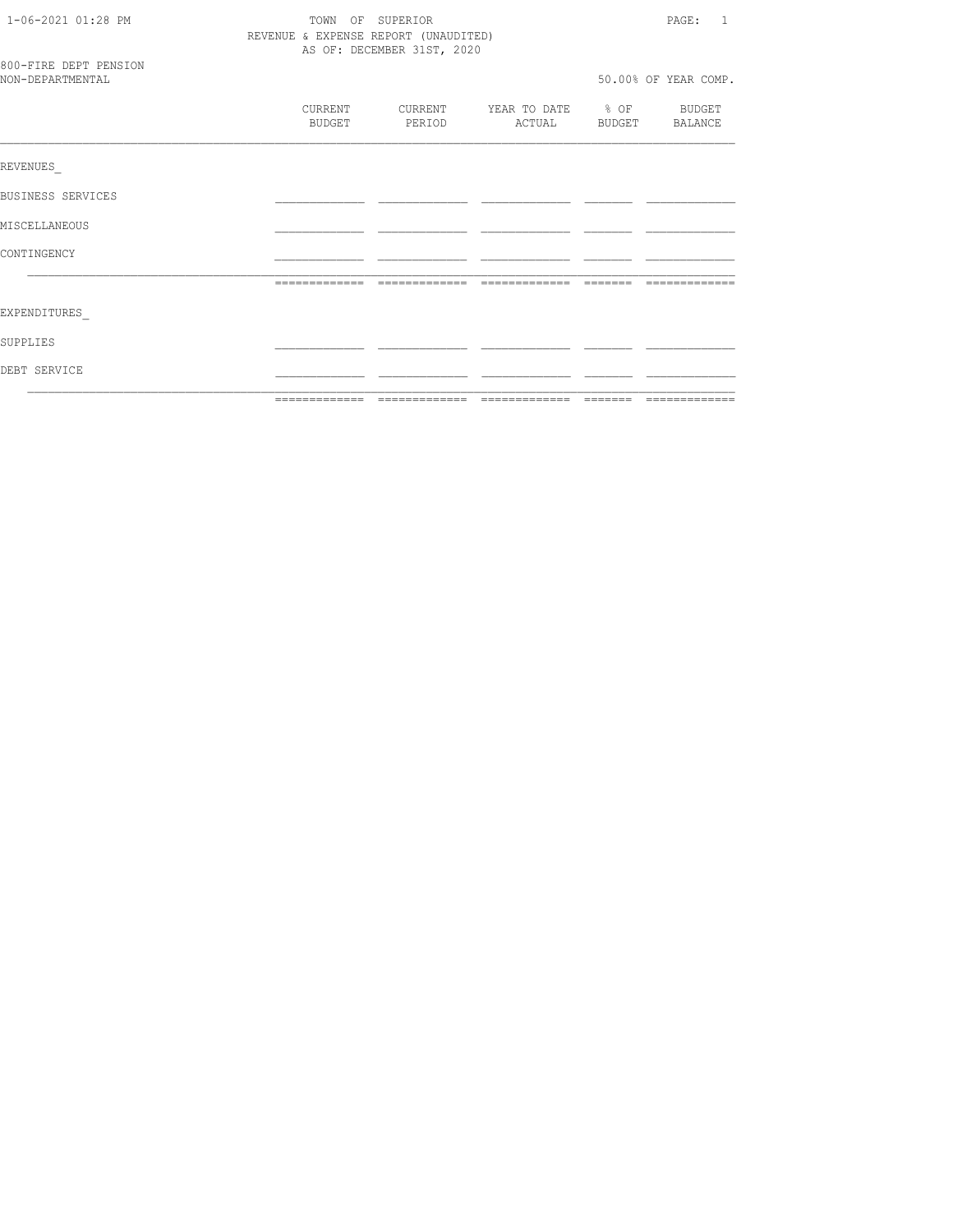|                       | CURRENT<br><b>BUDGET</b>             | CURRENT<br>PERTOD          | YEAR TO DATE<br>ACTUAL | % OF<br><b>BUDGET</b> | BUDGET<br>BALANCE    |  |
|-----------------------|--------------------------------------|----------------------------|------------------------|-----------------------|----------------------|--|
| 800-FIRE DEPT PENSION |                                      |                            |                        |                       | 50.00% OF YEAR COMP. |  |
|                       | REVENUE & EXPENSE REPORT (UNAUDITED) | AS OF: DECEMBER 31ST, 2020 |                        |                       |                      |  |
| 1-06-2021 01:28 PM    | TOWN<br>OF                           | SUPERIOR                   |                        |                       | PAGE:                |  |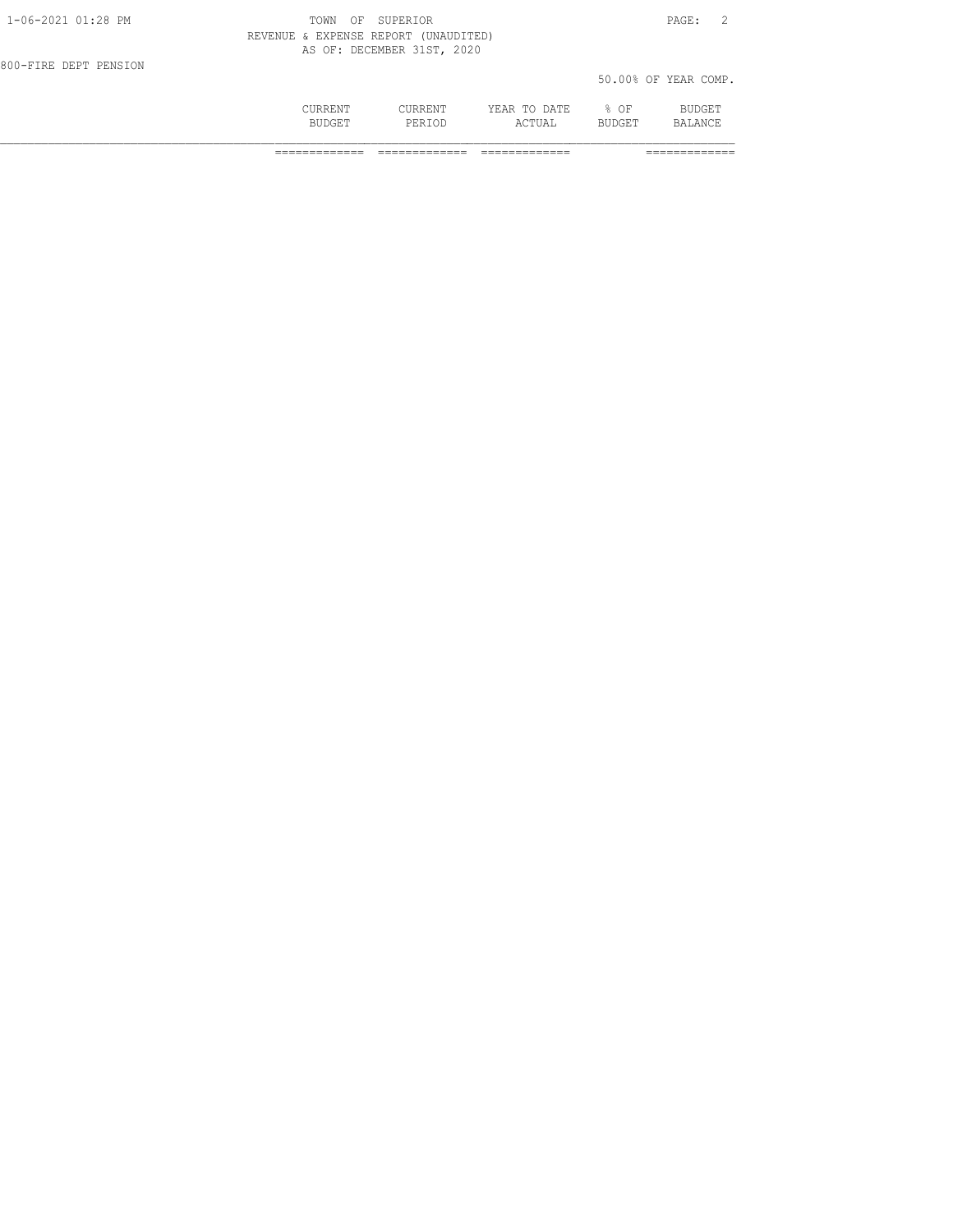| 1-06-2021 01:28 PM           | TOWN<br>OF                           | SUPERIOR                   |                        |                     | PAGE:                |
|------------------------------|--------------------------------------|----------------------------|------------------------|---------------------|----------------------|
|                              | REVENUE & EXPENSE REPORT (UNAUDITED) | AS OF: DECEMBER 31ST, 2020 |                        |                     |                      |
| 810-LGIP<br>NON-DEPARTMENTAL |                                      |                            |                        |                     | 50.00% OF YEAR COMP. |
|                              | CURRENT<br>BUDGET                    | CURRENT<br>PERIOD          | YEAR TO DATE<br>ACTUAL | $\div$ OF<br>BUDGET | BUDGET<br>BALANCE    |
| REVENUES                     |                                      |                            |                        |                     |                      |
| BUSINESS SERVICES            |                                      |                            |                        |                     |                      |
|                              | -------------                        |                            |                        |                     |                      |
| EXPENDITURES                 |                                      |                            |                        |                     |                      |
| SUPPLIES                     |                                      |                            |                        |                     |                      |
|                              | -------------                        |                            |                        |                     |                      |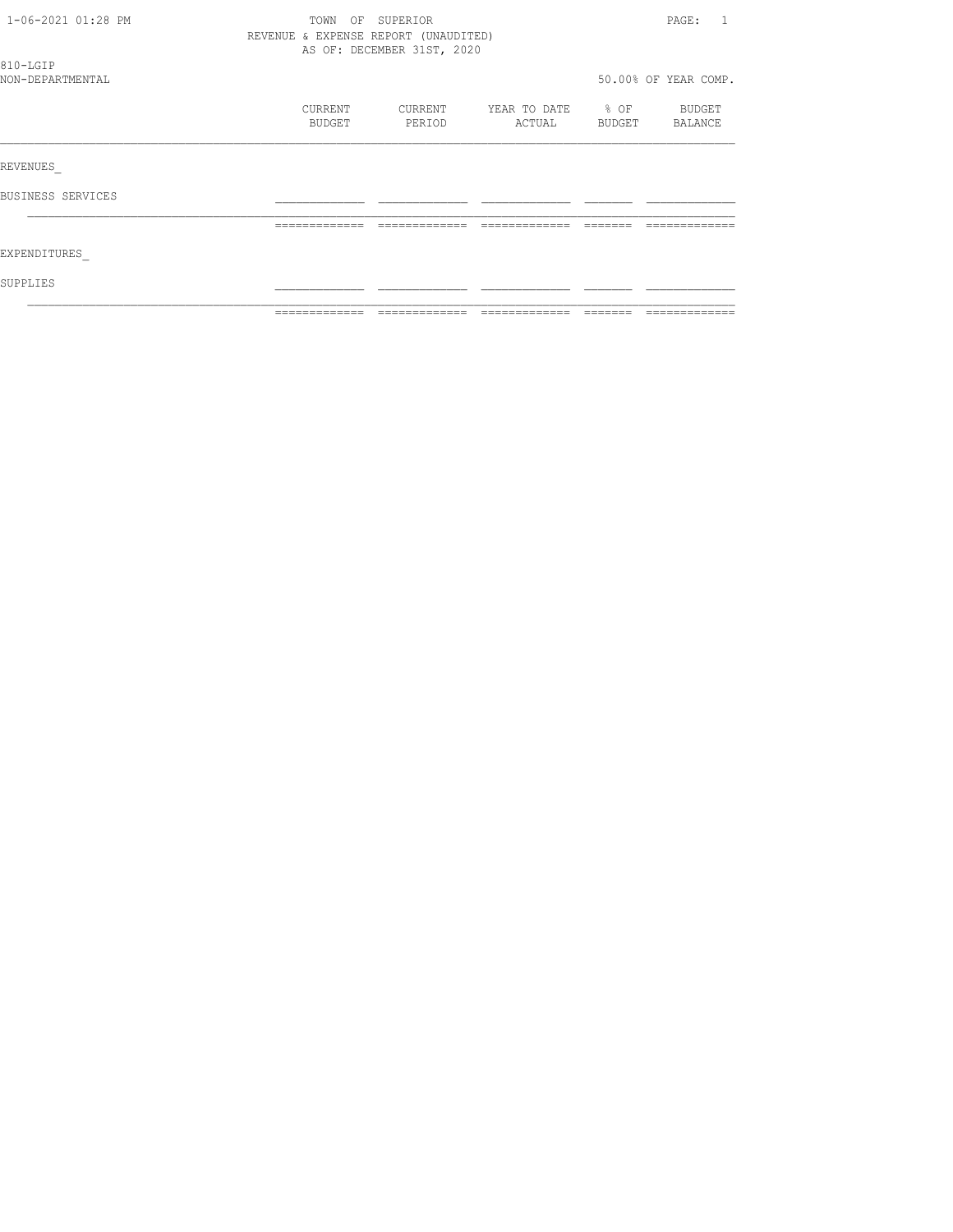|                    | <b>CURRENT</b><br><b>BUDGET</b> | CURRENT<br>PERTOD                                                  | YEAR TO DATE<br>ACTUAL | 8 OF<br><b>BUDGET</b> | BUDGET<br>BALANCE    |  |
|--------------------|---------------------------------|--------------------------------------------------------------------|------------------------|-----------------------|----------------------|--|
| 810-LGIP           |                                 |                                                                    |                        |                       | 50.00% OF YEAR COMP. |  |
|                    |                                 | REVENUE & EXPENSE REPORT (UNAUDITED)<br>AS OF: DECEMBER 31ST, 2020 |                        |                       |                      |  |
| 1-06-2021 01:28 PM | TOWN                            | OF SUPERIOR                                                        |                        |                       | PAGE:                |  |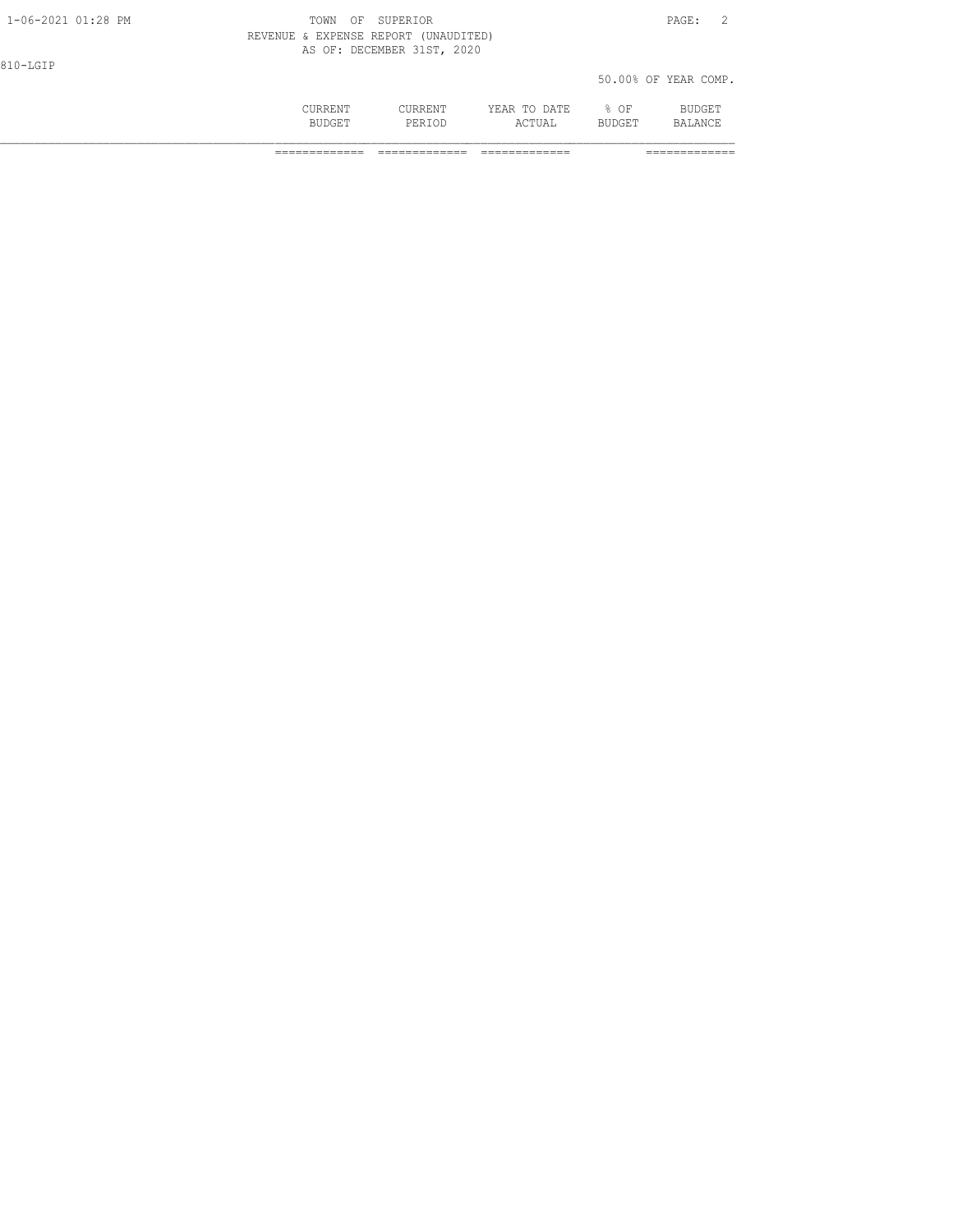| 1-06-2021 01:28 PM                | TOWN<br>REVENUE & EXPENSE REPORT (UNAUDITED) | OF SUPERIOR<br>AS OF: DECEMBER 31ST, 2020 |                        |                            | PAGE:                |
|-----------------------------------|----------------------------------------------|-------------------------------------------|------------------------|----------------------------|----------------------|
| 820-EXPLORERS<br>NON-DEPARTMENTAL |                                              |                                           |                        |                            | 50.00% OF YEAR COMP. |
|                                   | CURRENT<br>BUDGET                            | CURRENT<br>PERIOD                         | YEAR TO DATE<br>ACTUAL | $\frac{1}{2}$ OF<br>BUDGET | BUDGET<br>BALANCE    |
| REVENUES                          |                                              |                                           |                        |                            |                      |
| MISCELLANEOUS                     |                                              |                                           |                        |                            |                      |
|                                   |                                              |                                           |                        |                            |                      |
| EXPENDITURES                      |                                              |                                           |                        |                            |                      |
| SUPPLIES                          |                                              |                                           |                        |                            |                      |
|                                   | -------------                                |                                           |                        |                            |                      |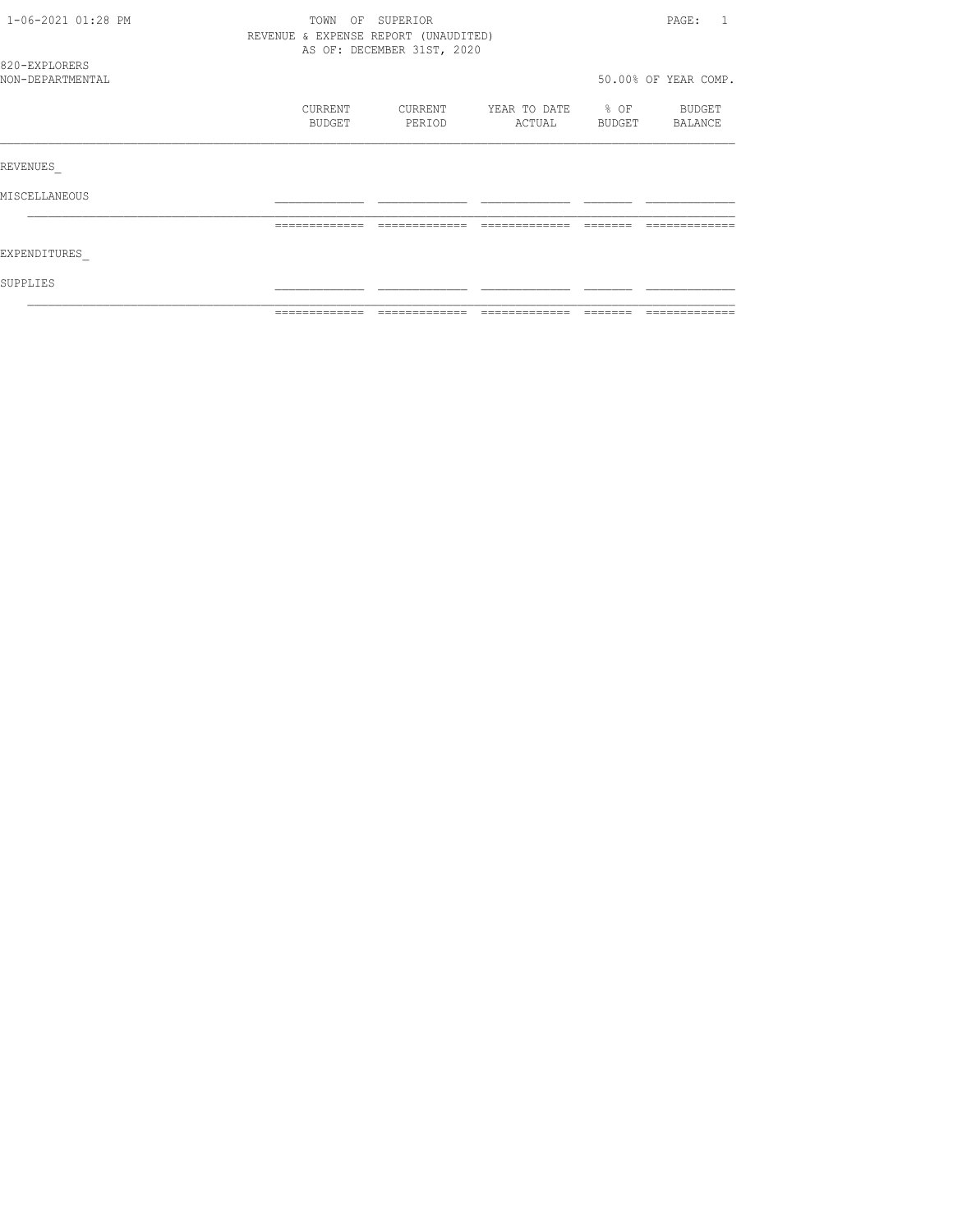|                    | CURRENT<br><b>BUDGET</b>             | CURRENT<br>PERTOD          | YEAR TO DATE<br>ACTUAL | $8$ OF<br><b>BUDGET</b> | BUDGET<br>BALANCE    |
|--------------------|--------------------------------------|----------------------------|------------------------|-------------------------|----------------------|
| 820-EXPLORERS      |                                      |                            |                        |                         | 50.00% OF YEAR COMP. |
|                    | REVENUE & EXPENSE REPORT (UNAUDITED) | AS OF: DECEMBER 31ST, 2020 |                        |                         |                      |
| 1-06-2021 01:28 PM | <b>TOWN</b><br>ΟF                    | SUPERIOR                   |                        |                         | PAGE:                |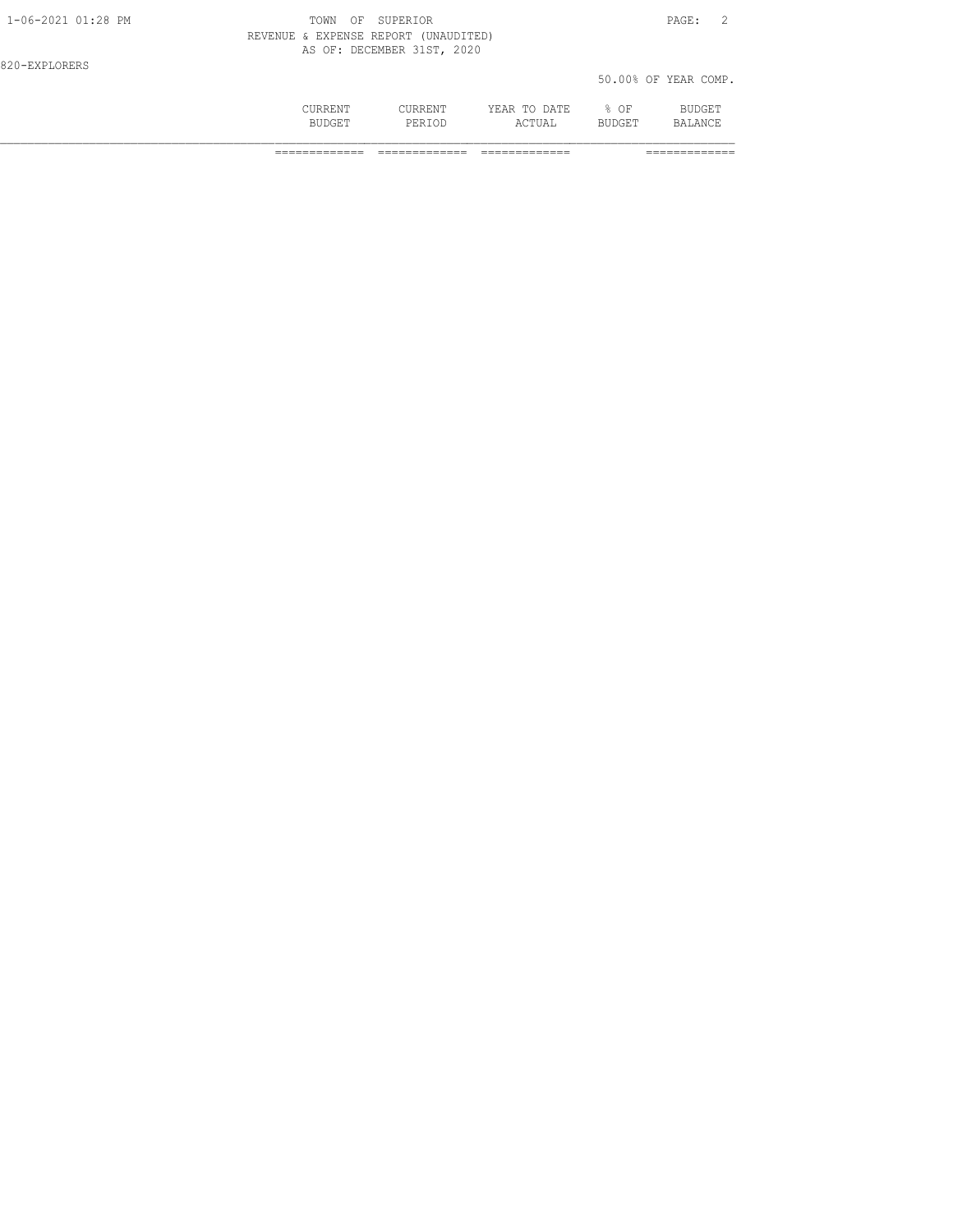| 830-TOYS FOR TOTS<br>NON-DEPARTMENTAL |                          |                       |                                             |          | 50.00% OF YEAR COMP.           |
|---------------------------------------|--------------------------|-----------------------|---------------------------------------------|----------|--------------------------------|
|                                       | <b>CURRENT</b><br>BUDGET | CURRENT<br>PERIOD     | YEAR TO DATE % OF<br>ACTUAL                 | BUDGET   | BUDGET<br>BALANCE              |
| REVENUES                              |                          |                       |                                             |          |                                |
| <b>GRANTS</b>                         |                          |                       |                                             |          |                                |
| 830-00-4600 OTHER REVENUE             | 0.00                     | 5,375.00              |                                             |          | $5,500.00$ 0.00 ( $5,500.00$ ) |
| SUBTOTAL GRANTS                       | 0.00                     | 5,375.00              | 5,500.00                                    | $0.00$ ( | 5,500.00)                      |
| <b>TOTAL REVENUES</b>                 | 0.00                     |                       | 5,375.00 5,500.00 0.00 (5,500.00)           |          |                                |
| EXPENDITURES                          |                          |                       |                                             |          |                                |
| SUPPLIES                              |                          |                       |                                             |          |                                |
| 830-00-5299 OPERATING SUPPLIES        | 0.00                     |                       | $1,687.85$ $1,687.85$ $0.00$ ( $1,687.85$ ) |          |                                |
| SUBTOTAL SUPPLIES                     | 0.00                     |                       | $1,687.85$ $1,687.85$ 0.00 ( 1,687.85)      |          |                                |
| TOTAL EXPENDITURES                    | 0.00                     |                       | $1,687.85$ $1,687.85$ 0.00 ( 1,687.85)      |          |                                |
|                                       |                          |                       |                                             |          |                                |
| REVENUES OVER/(UNDER) EXPENDITURES    | 0.00                     | $3,687.15$ $3,812.15$ |                                             |          | (3, 812.15)                    |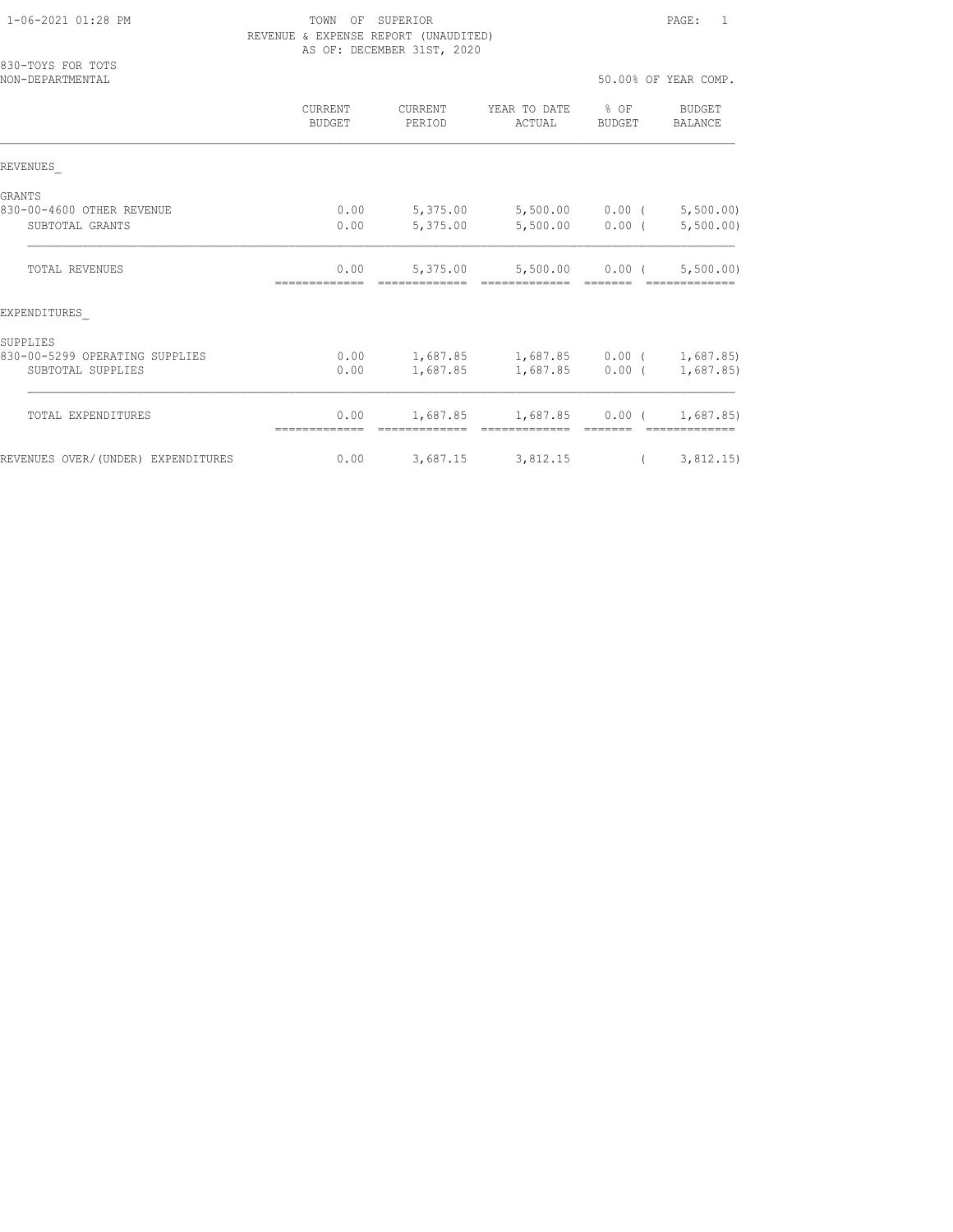830-TOYS FOR TOTS

#### 1-06-2021 01:28 PM TOWN OF SUPERIOR PAGE: 2 REVENUE & EXPENSE REPORT (UNAUDITED) AS OF: DECEMBER 31ST, 2020

50.00% OF YEAR COMP.

|                                    |         |                |              | JU.VUG UP IEAR CUMF. |           |
|------------------------------------|---------|----------------|--------------|----------------------|-----------|
|                                    | CURRENT | <b>CURRENT</b> | YEAR TO DATE | % OF                 | BUDGET    |
|                                    | BUDGET  | PERIOD         | ACTUAL       | BUDGET               | BALANCE   |
| FUND TOTAL REVENUES                | 0.00    | 5,375.00       | 5,500.00     | $0.00$ (             | 5,500.00) |
| FUND TOTAL EXPENDITURES            | 0.00    | 1,687.85       | 1,687.85     | 0.00                 | 1,687.85  |
| REVENUES OVER/(UNDER) EXPENDITURES | 0.00    | 3,687.15       | 3,812.15     |                      | 3,812.15) |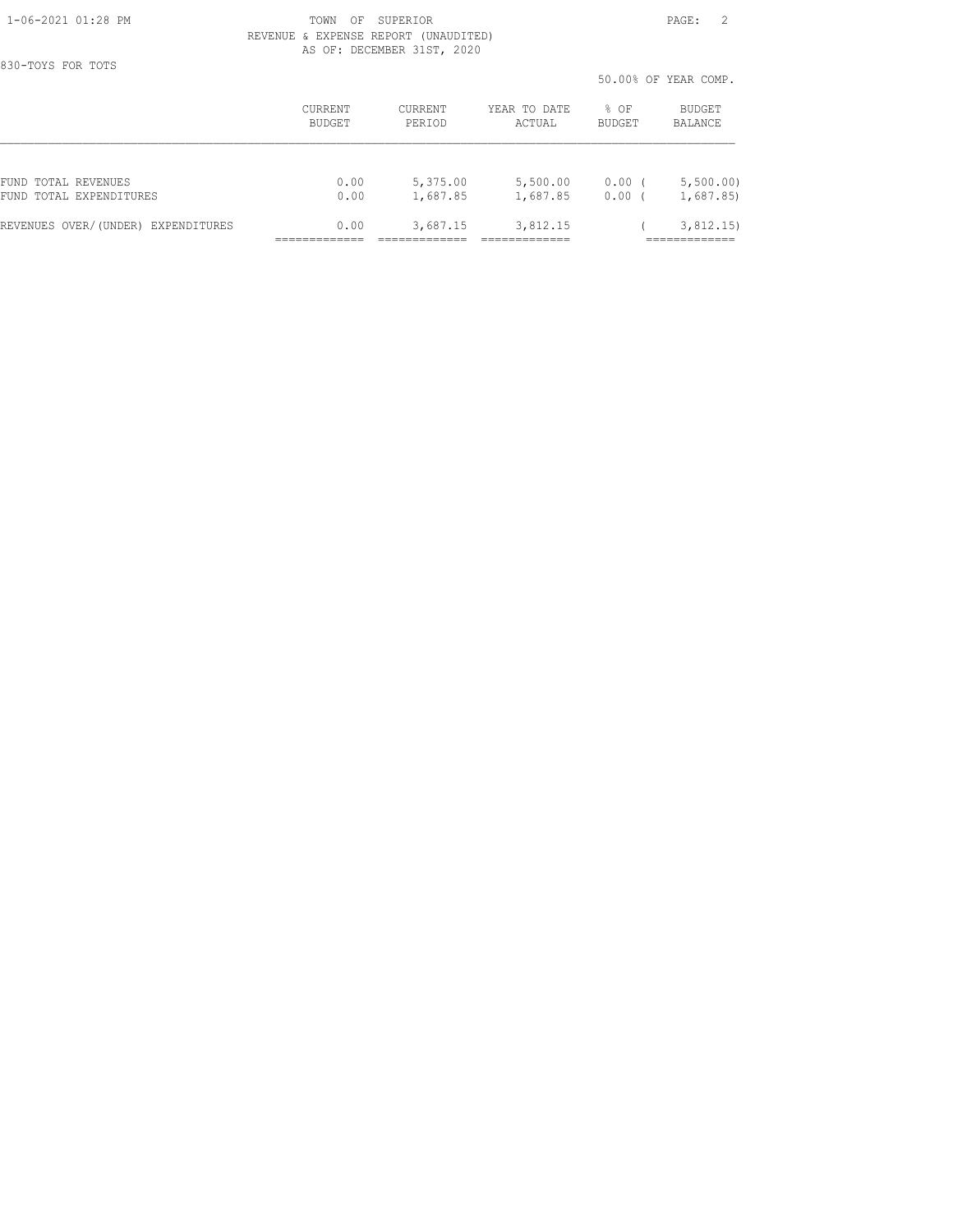| NON-OPERATING                                |                   |                                                                    |                        |                  |                      |
|----------------------------------------------|-------------------|--------------------------------------------------------------------|------------------------|------------------|----------------------|
| SUPPLIES                                     |                   |                                                                    |                        |                  |                      |
| EXPENDITURES                                 |                   |                                                                    |                        |                  |                      |
|                                              |                   |                                                                    |                        |                  |                      |
|                                              | CURRENT<br>BUDGET | CURRENT<br>PERIOD                                                  | YEAR TO DATE<br>ACTUAL | $8$ OF<br>BUDGET | BUDGET<br>BALANCE    |
| 840-GENERAL FIXED ASSETS<br>NON-DEPARTMENTAL |                   |                                                                    |                        |                  | 50.00% OF YEAR COMP. |
|                                              |                   | REVENUE & EXPENSE REPORT (UNAUDITED)<br>AS OF: DECEMBER 31ST, 2020 |                        |                  |                      |
| 1-06-2021 01:28 PM                           | TOWN              | SUPERIOR<br>OF                                                     |                        |                  | PAGE:<br>1           |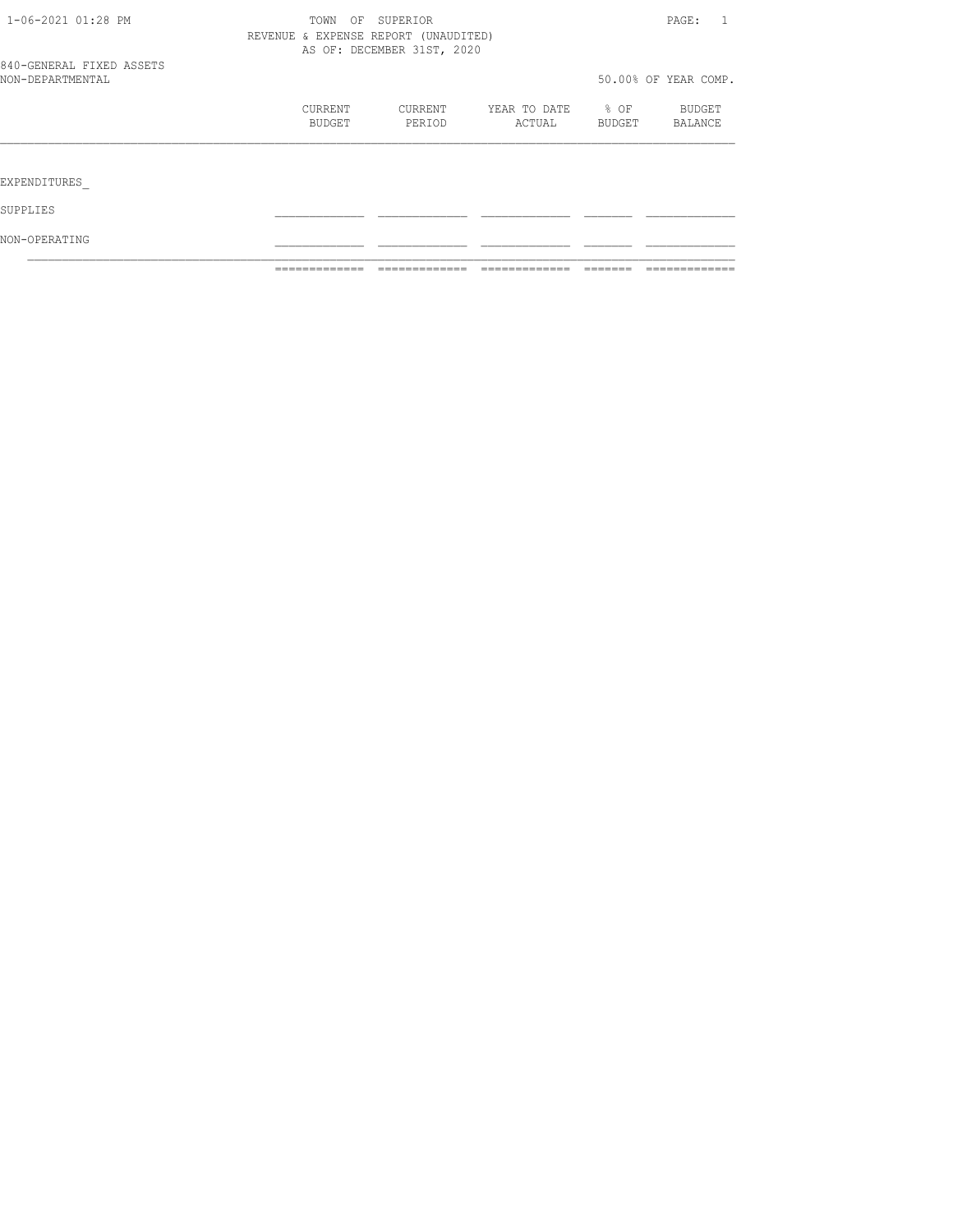|                          | CURRENT<br><b>BUDGET</b>             | <b>CURRENT</b><br>PERTOD   | YEAR TO DATE<br>ACTUAL | $8$ OF<br><b>BUDGET</b> | <b>BUDGET</b><br>BALANCE. |  |
|--------------------------|--------------------------------------|----------------------------|------------------------|-------------------------|---------------------------|--|
| 840-GENERAL FIXED ASSETS |                                      |                            |                        |                         | 50.00% OF YEAR COMP.      |  |
|                          | REVENUE & EXPENSE REPORT (UNAUDITED) | AS OF: DECEMBER 31ST, 2020 |                        |                         |                           |  |
| $1 - 06 - 2021$ 01:28 PM | OF.<br>TOWN                          | SUPERTOR                   |                        |                         | PAGE:                     |  |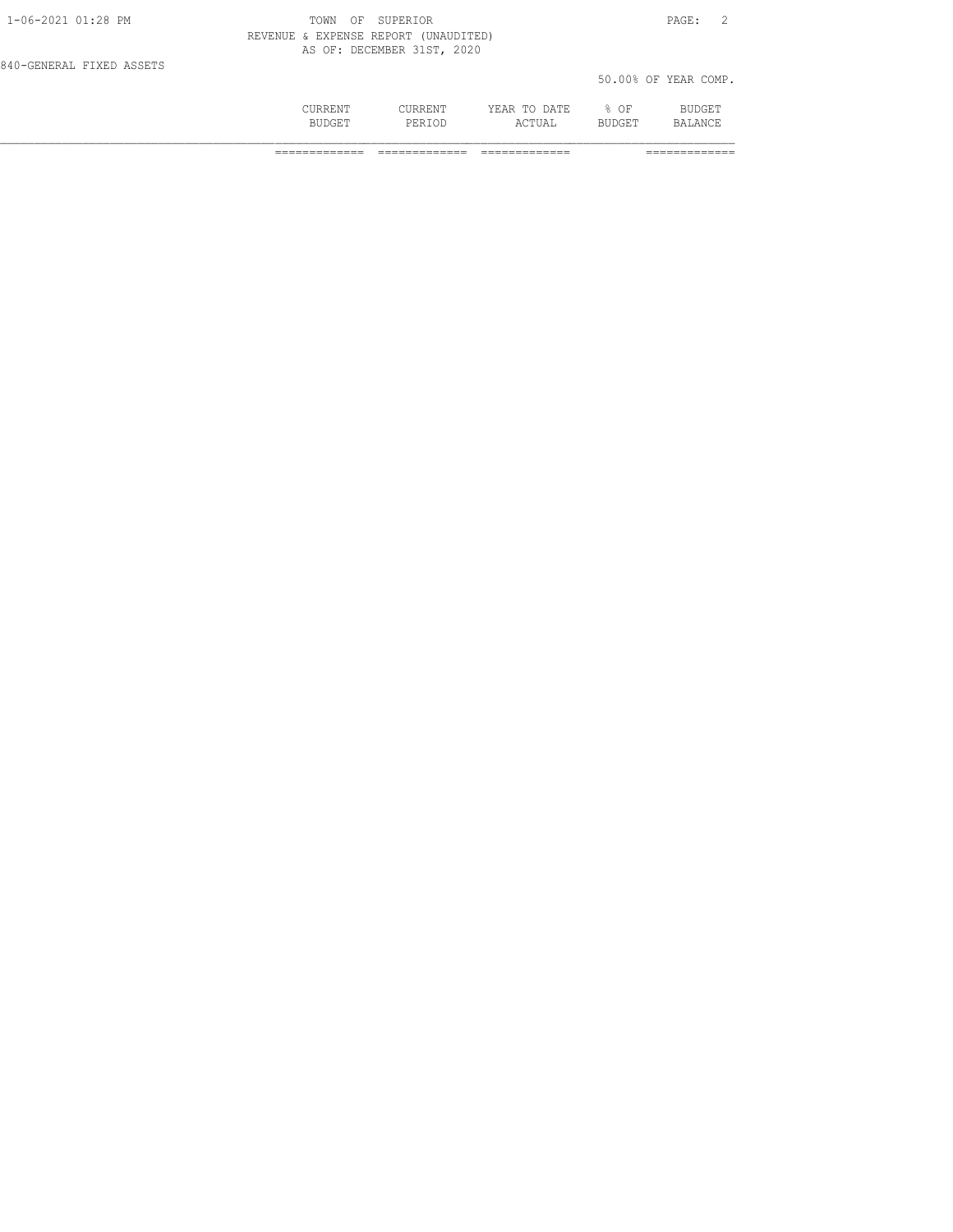| 1-06-2021 01:28 PM                       | TOWN<br>REVENUE & EXPENSE REPORT (UNAUDITED) | OF SUPERIOR<br>AS OF: DECEMBER 31ST, 2020 |                        |                       | PAGE:                    |
|------------------------------------------|----------------------------------------------|-------------------------------------------|------------------------|-----------------------|--------------------------|
| 850-GENERAL L/T DEBT<br>NON-DEPARTMENTAL |                                              |                                           |                        |                       | 50.00% OF YEAR COMP.     |
|                                          | <b>CURRENT</b><br>BUDGET                     | CURRENT<br>PERIOD                         | YEAR TO DATE<br>ACTUAL | % OF<br><b>BUDGET</b> | BUDGET<br><b>BALANCE</b> |
| EXPENDITURES                             |                                              |                                           |                        |                       |                          |

SUPPLIES \_\_\_\_\_\_\_\_\_\_\_\_\_ \_\_\_\_\_\_\_\_\_\_\_\_\_ \_\_\_\_\_\_\_\_\_\_\_\_\_ \_\_\_\_\_\_\_ \_\_\_\_\_\_\_\_\_\_\_\_\_

============= ============= ============= ======= =============